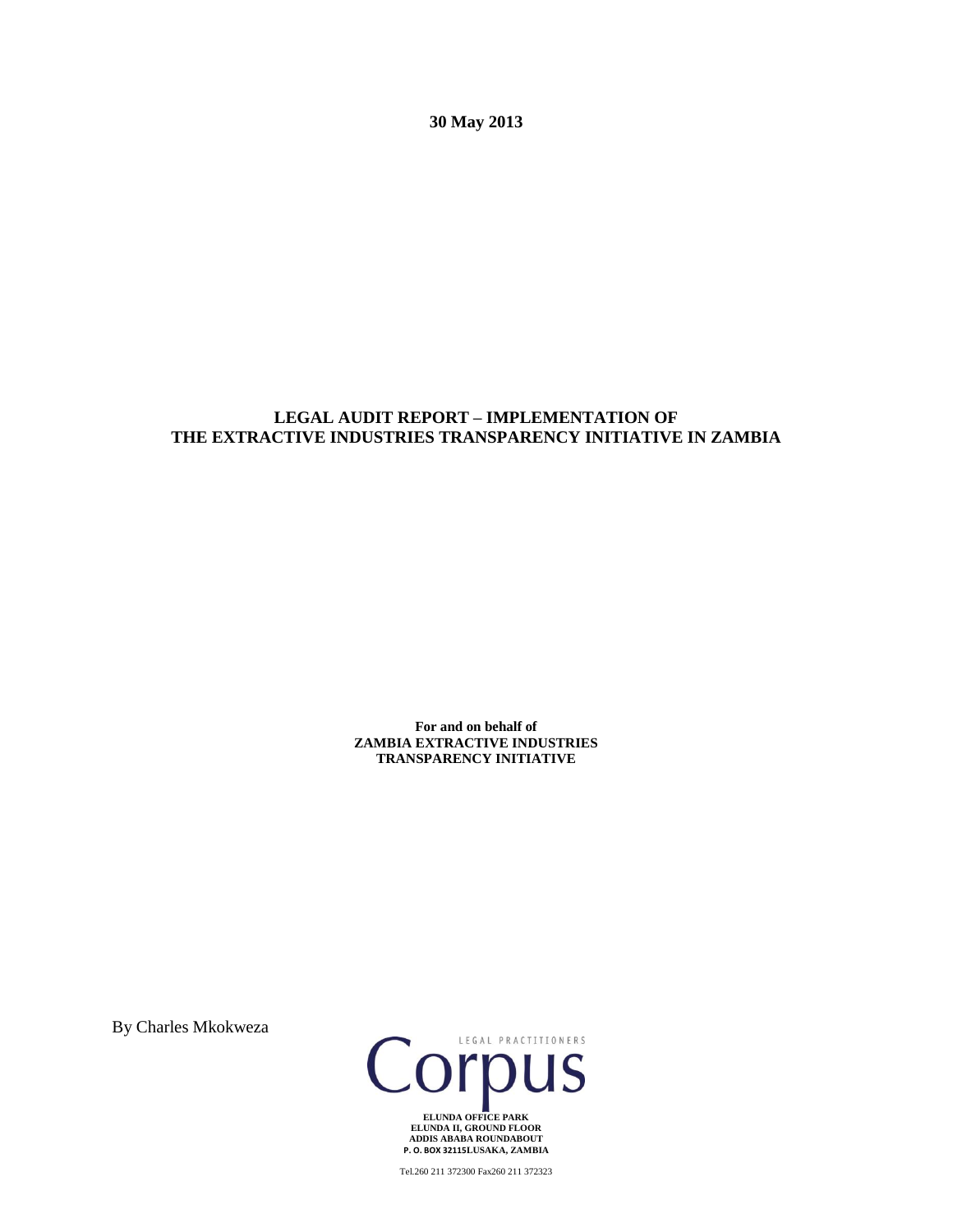# **Index**

| <b>PARTI</b>                    |                                                               |  |  |  |  |
|---------------------------------|---------------------------------------------------------------|--|--|--|--|
| 1.                              |                                                               |  |  |  |  |
| 2.                              |                                                               |  |  |  |  |
| 2.1<br>2.2<br>2.3<br>2.4<br>2.5 |                                                               |  |  |  |  |
|                                 | <b>PART II</b>                                                |  |  |  |  |
|                                 |                                                               |  |  |  |  |
| 1.1<br>1.2                      |                                                               |  |  |  |  |
|                                 |                                                               |  |  |  |  |
| 2.1<br>2.2<br>2.3<br>2.4        |                                                               |  |  |  |  |
|                                 |                                                               |  |  |  |  |
| 3.1<br>3.2<br>3.3               |                                                               |  |  |  |  |
|                                 |                                                               |  |  |  |  |
| 4.1<br>4.2<br>4.3<br>4.4<br>4.5 |                                                               |  |  |  |  |
| 5.                              |                                                               |  |  |  |  |
|                                 | <b>PART III</b>                                               |  |  |  |  |
|                                 |                                                               |  |  |  |  |
| 1.                              |                                                               |  |  |  |  |
| 2.                              |                                                               |  |  |  |  |
| 2.1                             | $2.2\,$<br>2.2.1<br>2.2.2<br>2.2.3<br>2.2.4<br>2.2.5<br>2.2.6 |  |  |  |  |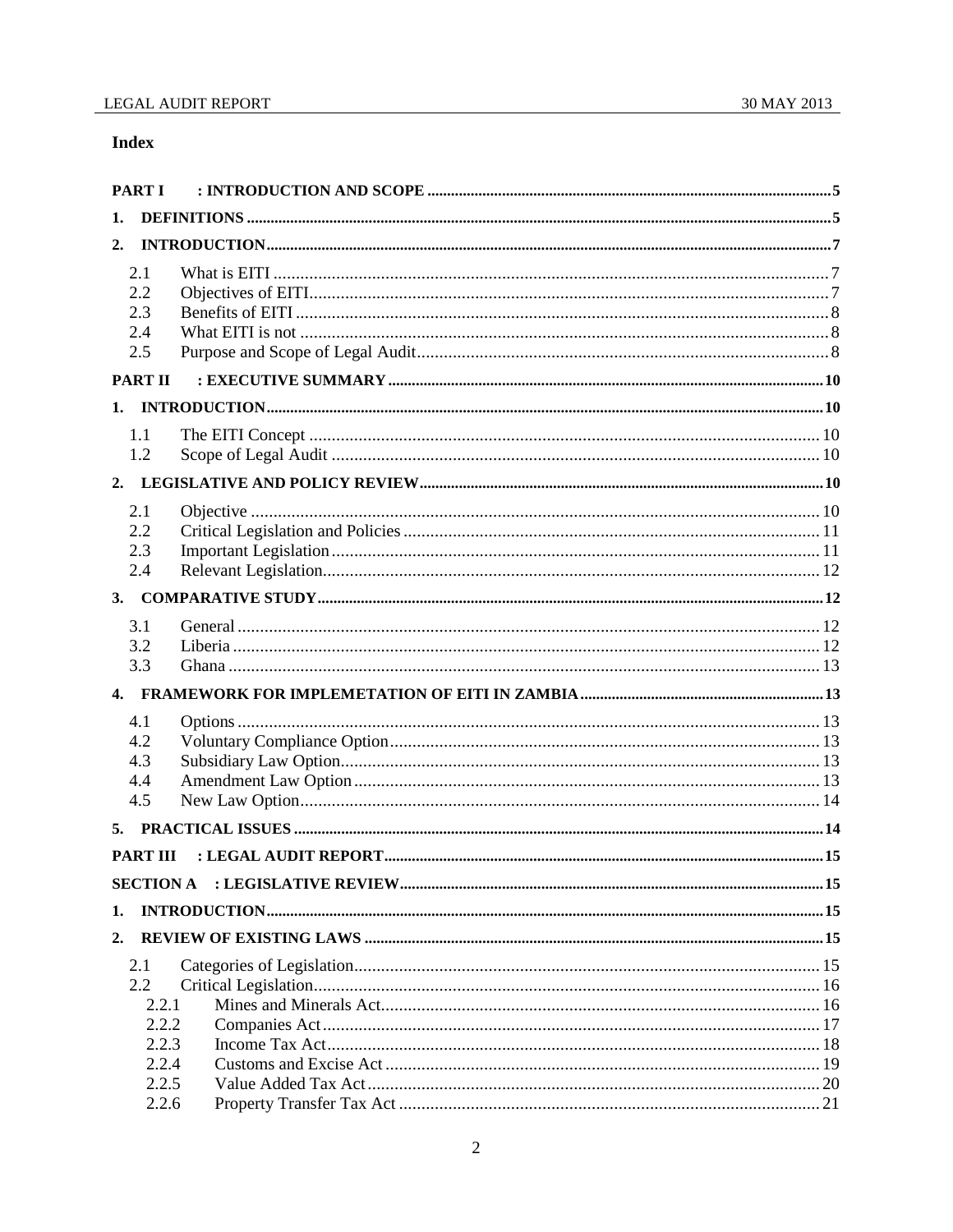| 2.2.7            |  |     |  |  |
|------------------|--|-----|--|--|
| 2.2.8            |  |     |  |  |
| 2.2.9            |  |     |  |  |
| 2.2.10           |  |     |  |  |
| 2.2.11           |  |     |  |  |
| 2.2.12           |  |     |  |  |
| 2.2.13           |  |     |  |  |
| 2.2.14<br>2.2.15 |  |     |  |  |
| 2.2.16           |  |     |  |  |
|                  |  |     |  |  |
| 3.               |  |     |  |  |
| 3.1              |  |     |  |  |
| 3.2              |  |     |  |  |
| 3.3              |  |     |  |  |
| 4.               |  |     |  |  |
| <b>SECTION B</b> |  |     |  |  |
|                  |  |     |  |  |
| 1.               |  |     |  |  |
| 1.1              |  |     |  |  |
| 1.2              |  |     |  |  |
| 2.               |  |     |  |  |
| 2.1              |  |     |  |  |
| 2.2              |  |     |  |  |
| 2.3              |  |     |  |  |
| 2.4              |  |     |  |  |
| 3.               |  |     |  |  |
| 3.1              |  |     |  |  |
| 3.2              |  |     |  |  |
| 3.3              |  |     |  |  |
| 3.4              |  |     |  |  |
| 4.               |  |     |  |  |
|                  |  | .39 |  |  |
| 4.2              |  |     |  |  |
|                  |  |     |  |  |
| 1.               |  |     |  |  |
|                  |  |     |  |  |
| 1.1<br>1.2       |  |     |  |  |
|                  |  |     |  |  |
| 2.               |  |     |  |  |
| 2.1              |  |     |  |  |
| 2.2              |  |     |  |  |
| 3.               |  |     |  |  |
| 3.1              |  |     |  |  |
| 3.2              |  |     |  |  |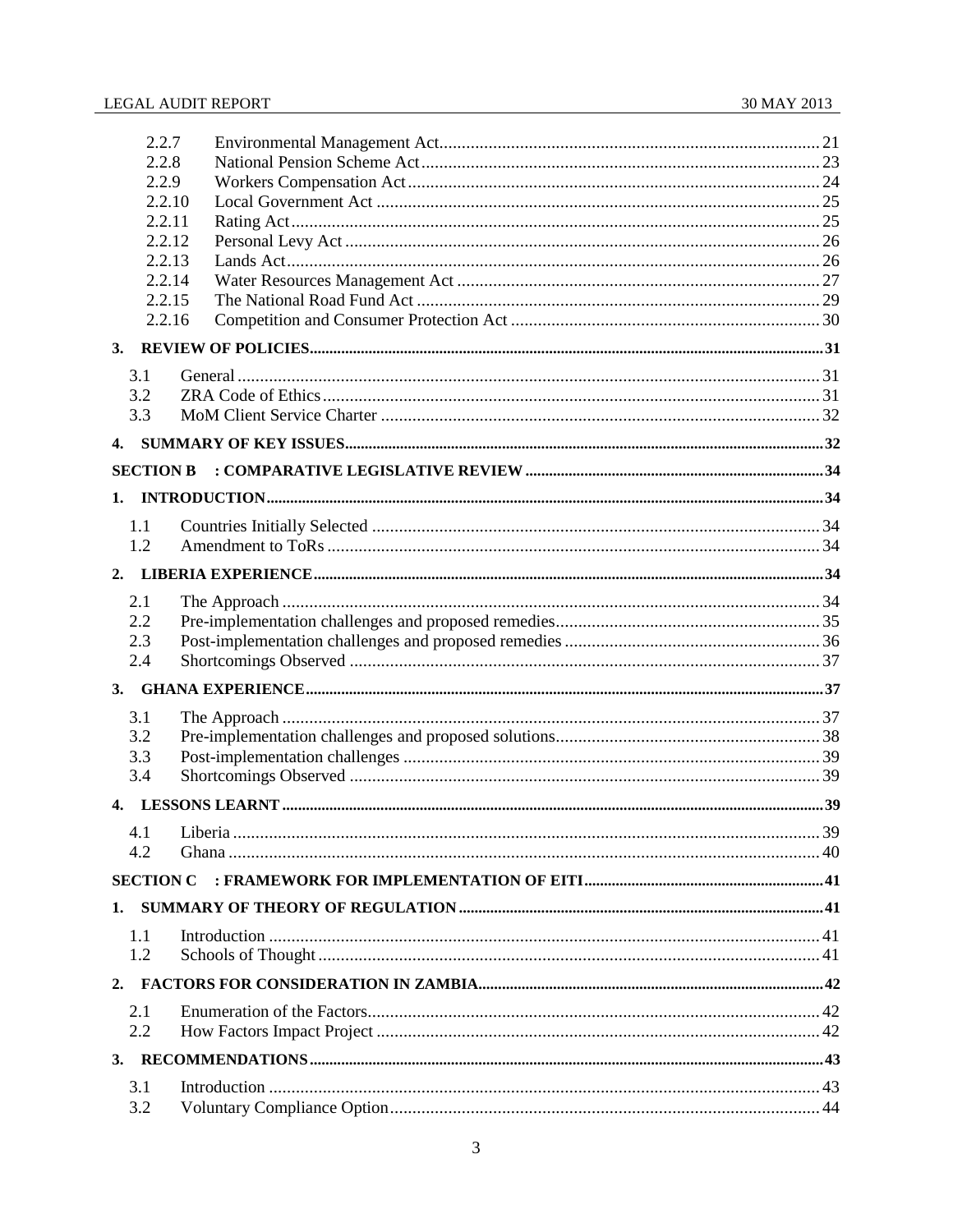| 3.3<br>3.4 |  |  |  |
|------------|--|--|--|
| 3.5        |  |  |  |
|            |  |  |  |
| 1.         |  |  |  |
| 1.1        |  |  |  |
| 1.2        |  |  |  |
| 1.3        |  |  |  |
| 1.4        |  |  |  |
| 1.5        |  |  |  |
| 1.6        |  |  |  |
| 1.7<br>1.8 |  |  |  |
| 1.9        |  |  |  |
| 1.10       |  |  |  |
|            |  |  |  |
| 2.1        |  |  |  |
| 2.2        |  |  |  |
|            |  |  |  |
| 3.1        |  |  |  |
| 3.2        |  |  |  |
|            |  |  |  |
|            |  |  |  |
|            |  |  |  |
|            |  |  |  |
|            |  |  |  |
|            |  |  |  |
|            |  |  |  |
|            |  |  |  |
|            |  |  |  |
|            |  |  |  |
|            |  |  |  |
|            |  |  |  |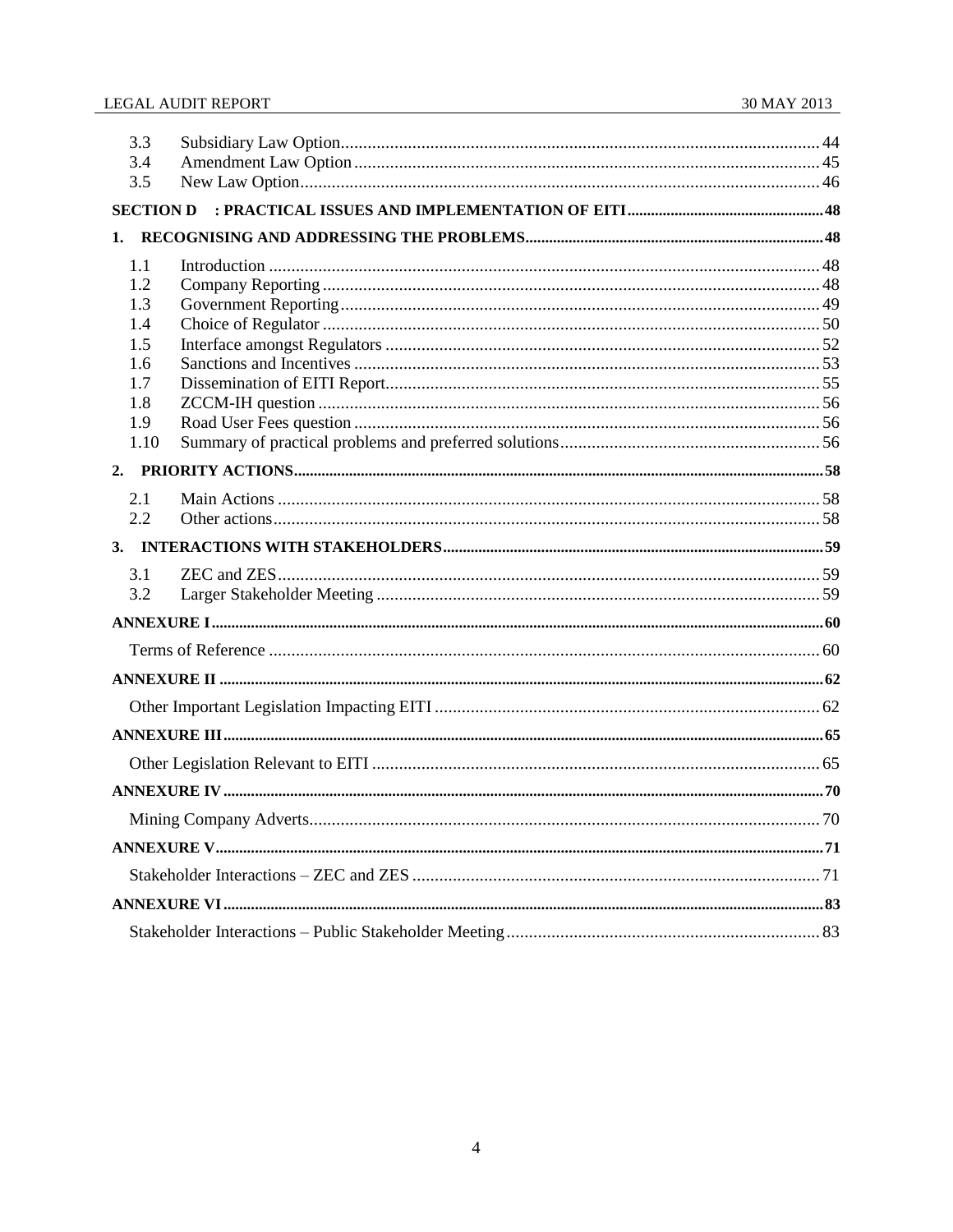# **LEGAL AUDIT REPORT ON IMPLEMENTATION OF THE EXTRACTIVE INDUSTRY TRANSPARENCY INITIATIVE IN ZAMBIA**

# <span id="page-4-0"></span>**PART I : INTRODUCTION AND SCOPE**

## <span id="page-4-1"></span>1. **DEFINITIONS**

"**Auditor General**" means the auditor general appointed under the Constitution of Zambia.

"**Bank of Zambia Act**" means the Bank of Zambia Act No 43 of 1996.

"**Commissioner General**" means the Commissioner General of ZRA as appointed under the Zambia Revenue Act.

"**Competition Act**" means the Competition and Consumer Protection Act No. 24 of 2010.

"**Companies Act**" means the Companies Act Chapter 388 of the Laws of Zambia.

"**Customs and Excise Act**" means the Customs and Excise Act Chapter 322 of the Laws of Zambia.

"**Councils**" means all city, municipal and district councils established under the Local Government Act.

"**EITI**" means the Extractive Industries Transparency Initiative.

"**Electronic Communications Act**" means the Electronic Communication and Transactions Act No. 21 of 2009.

"**Environmental Act**" means the Environmental Management Act No 12 of 2011.

"**Forests Act**" means the Forests Act Chapter 199 of the Laws of Zambia.

"**Government**" means the Government of the Republic of Zambia.

"**Income Tax Act**" means the Income Tax Act Chapter 323 of Laws of Zambia.

"**Lands Act**" means the Lands Act Chapter 184 of the Laws of Zambia.

"**Legal Audit**" means the exercise undertaken by the Legal Consultant pursuant to the ToRs including reviewing the existing legislation and administrative policies, undertaking comparative studies, and providing recommendations and practical solutions towards the implementation of the Project.

"**Legal Audit Report**" means this audit report.

"**Legal Consultant**" means Charles Mkokweza engaged to undertake the Legal Audit.

"**Local Government Act**" the Local Government Act Chapter 281 of the Laws of Zambia.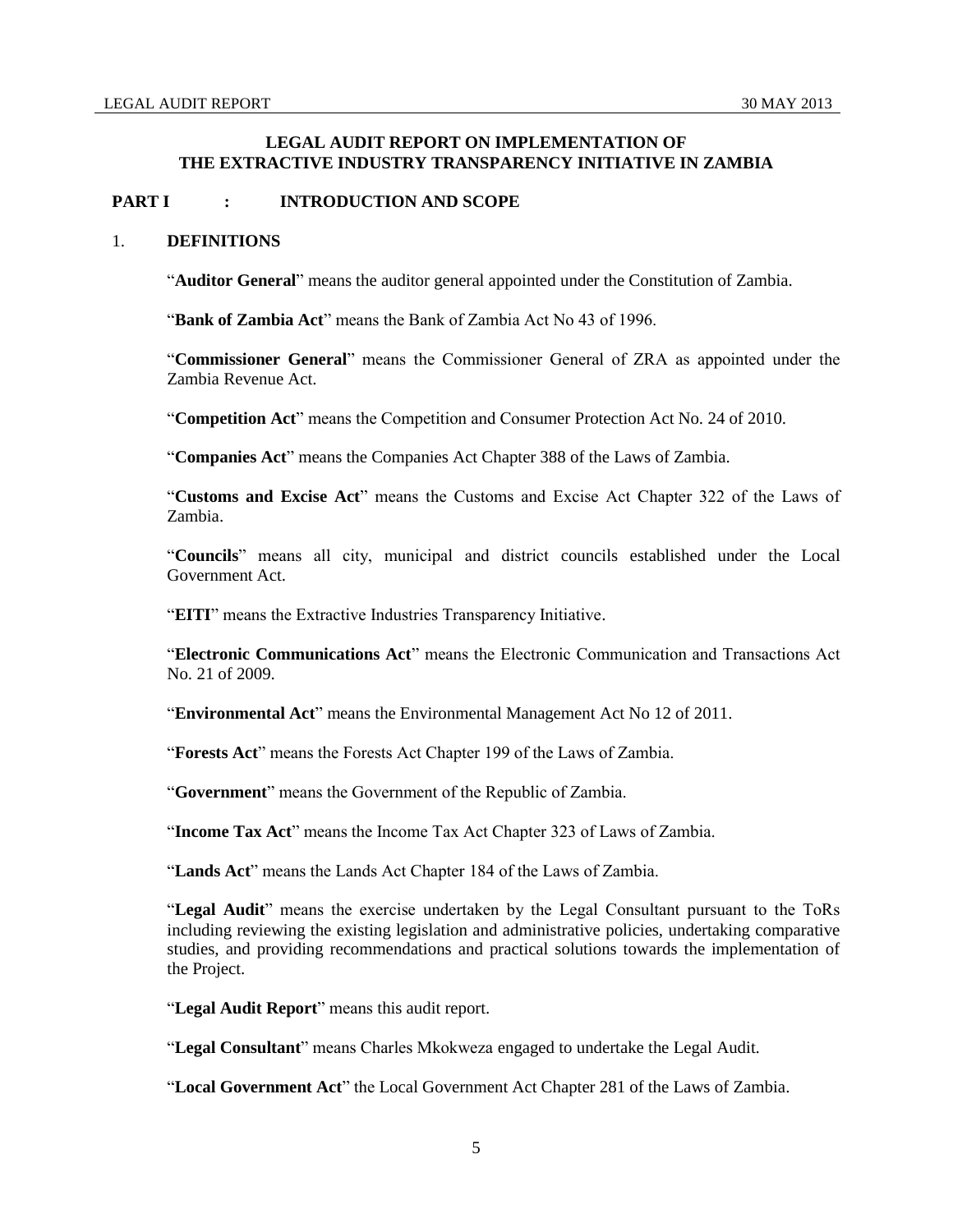"Mines and Minerals Act" means the Mines and Minerals Development Act No 7 of 2008<sup>1</sup>.

"**Mines Department**" means the Department of Mines under the MoM as established under the Mines and Minerals Act consisting mainly of the Director of Mines, the Director of Mine Safety and the Director of Geological Survey.

"**Mining Companies**" means the companies that have been issued mining rights or non-mining rights under the Mines and Minerals Act or other companies operating in Zambia with significant interest in such companies.

"**Minister of Environment**" means the Minister responsible for the environment and natural resources.

"**Minister of Finance**" means the Minister responsible for finance and national planning.

"**Minister of Mines**" means the minister responsible for mines and minerals development under the Mines Act.

"MoF" means the Ministry of Finance and National Planning.

"**MoM**" means the Ministry of Mines, Energy and Water Development.

"**MoM Charter**" means the Client Service Charter issued by MoM and dated February 2009.

"**NAPSA**" means the National Pension Scheme Authority established under the National Pension Act.

"**National Pension Act**" means the National Pension Scheme Act No 40 of 1996.

"**National Road Fund Act**" means the National Road Fund Act No 13 of 2002.

"**NRFA**" means the National Road Fund Agency established under the National Road Fund Act.

"**Personal Levy Act**" means the Personal Levy Act Chapter 329 of the Laws of Zambia.

"**Petroleum Act**" means the Petroleum (Exploration and Production) Act No of 10 2008.

"**Project**" means the implementation of EITI in Zambia.

"**Property Transfer Tax Act**" means the Property Transfer Tax Act Chapter 340 of the Laws of Zambia.

"**Public Audit Act**" means the Public Audit Act Chapter 378 of the Laws of Zambia.

"**Public Finance Act**" means the Public Finance Act No 15 of 2004.

"**Rating Act**" means the Rating Act No. 12 of 1997.

<sup>&</sup>lt;sup>1</sup> Please note that the Mines and Minerals Act is currently under review and may be amended to result in a variation of the impact of the Act on the Project.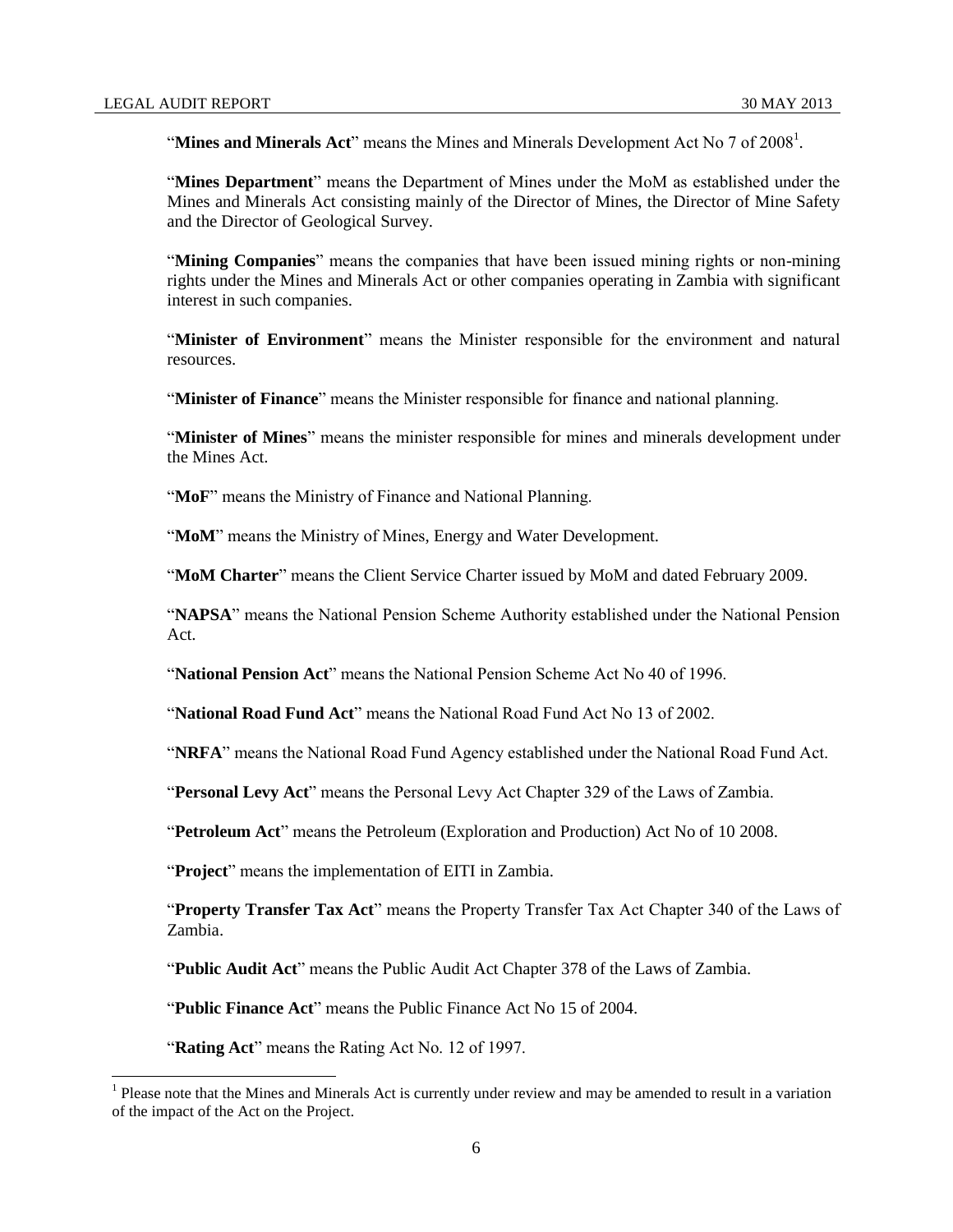"**ToRs**" means the terms of Reference set out in **Annexure 1**.

"**Value Added Tax Act**" means the Value Added Tax Act Chapter 331 of the Laws of Zambia.

"**Water Resources Act**" means the Water Resources Management Act No. 21 of 2011.

"**WCCB**" means the Workers Compensation Control Board established under the Workers Compensation Act.

"**Workers Compensation Act**" means the Workers Compensation Act No. 10 of 1999.

"**Zambia Revenue Act**" means the Zambia Revenue Authority Act Chapter 321 of the Laws of Zambia.

"**ZCCM-IH**" means the Zambia Consolidated Copper Mines Investments Holdings PLC.

"**ZEC**" means the Zambia EITI Council.

"**Zambia Development Agency Act**" means the Zambia Development Agency Act No 11 of 2006.

"**ZEITI**" means the Project.

"**ZEMA**" means the Zambia Environmental Management Authority established under the Environmental Act.

"**ZES**" means the ZEITI secretariat currently based at the MoM.

"**ZRA**" means the Zambia Revenue Authority established under the Zambia Revenue Act.

"**ZRA Code of Ethics**" means the Zambia Revenue Authority Code of Ethics issued by ZRA.

# <span id="page-6-0"></span>2. **INTRODUCTION**

## <span id="page-6-1"></span>2.1 **What is EITI**

EITI is postulated as the global standard for promoting transparency and accountability in countries rich in oil, gas or mineral resources. The key idea behind EITI is that entities or companies involved in the extractive industries (mainly the mining sector<sup>2</sup> for the purposes of implementing the Project in Zambia) are subjected to a process of publicising what they pay to the state while the state is obliged to disclose what it receives from such companies.

## <span id="page-6-2"></span>2.2 **Objectives of EITI**

l

As a concept, the key objectives of EITI include the following:

 $2^2$  Following positive preliminary indications for prospects of oil reserves in Zambia and the promulgation of new legislation to this effect a review of proposed legislation to regulate petroleum exploration is set out in Annexure II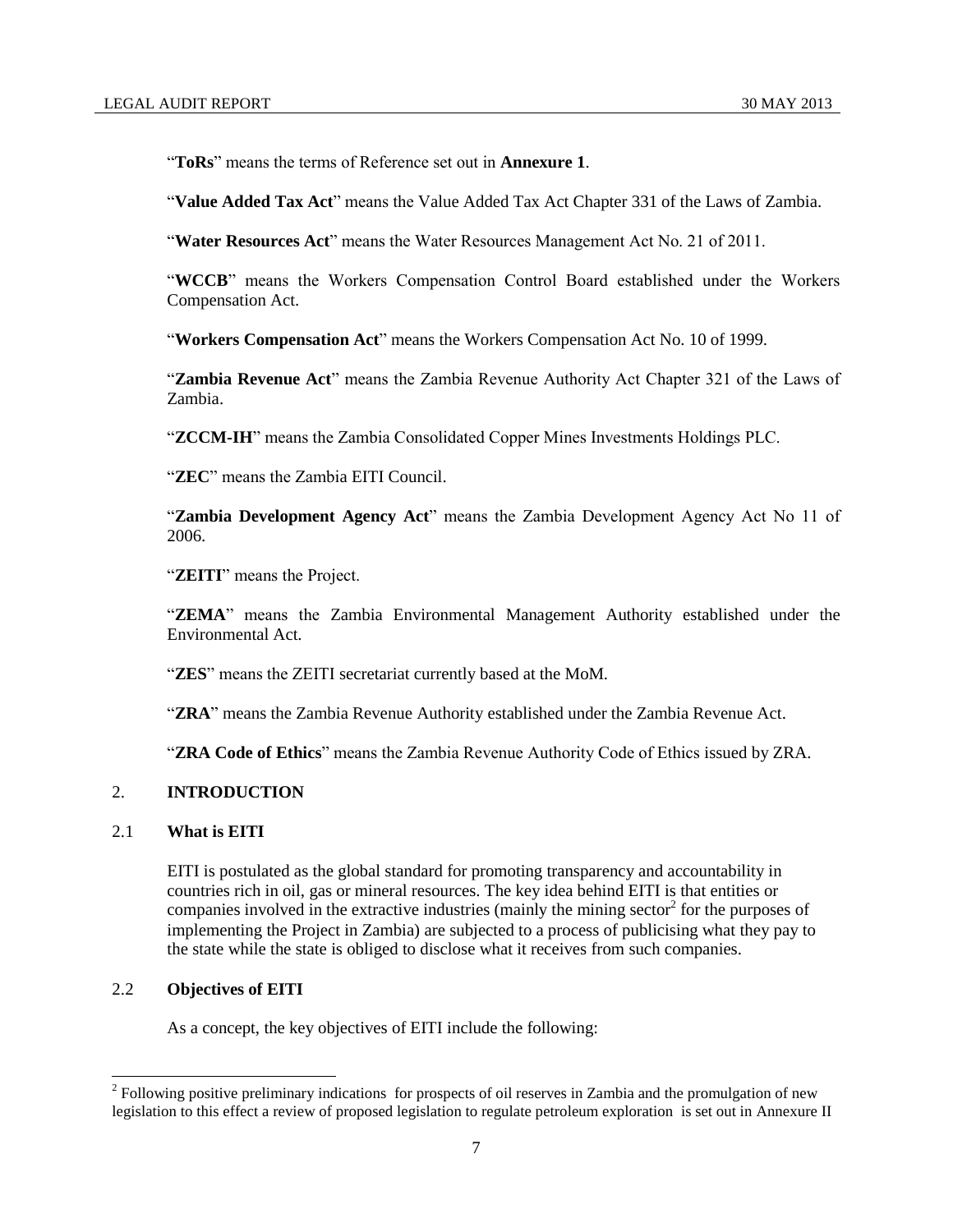- (a) strengthening governance;
- (b) enhancing transparency and accountability in the extractive industries;
- (c) increase the participation of civil society in key sector decisions; and
- (d) address the negative public perception of the industries and Government.

## <span id="page-7-0"></span>2.3 **Benefits of EITI**

The project will invariably result in many benefits to the country and it is hoped that some of these would include:

- (a) improve governance;
- (b) improve revenue collection;
- (c) provide forum for collaboration amongst civil society, Government and extractive industries;
- (d) improve sovereign and corporate rating leading to increased investment;
- (e) reduce risk of conflict;
- (f) encourage an equitable balance between the developmental needs of the country and the postulated investment climate for the country; and
- (g) encourage the public to engage in informed debate about what it takes to exploit the resources of the country, the benefits derived and how those benefits are utilised.

# <span id="page-7-1"></span>2.4 **What EITI is not**

EITI has been confused by many commentators to been intended to be the complete and comprehensive solution for addressing the common misalignments in expectations between the community, Government and the Mining Companies. EITI is not a panacea or silver bullet for addressing all the issues surrounding revenue distribution or sharing from the extractive industries. It is simply one of the key building blocks the others being:

- (a) strengthening weak institutional capacities;
- (b) improving management of the revenue collection system; and
- (c) efficient allocation of revenue to public projects.

# <span id="page-7-2"></span>2.5 **Purpose and Scope of Legal Audit**

2.5.1 ZEC has engaged the Legal Consultant to conduct the Legal Audit and produce a Legal Audit Report with respect to the implementation of the Project. The main objective of the Legal Audit is to ensure that the implementation of the Project in Zambia complies with the laws of Zambia as set out more comprehensively in the ToRs.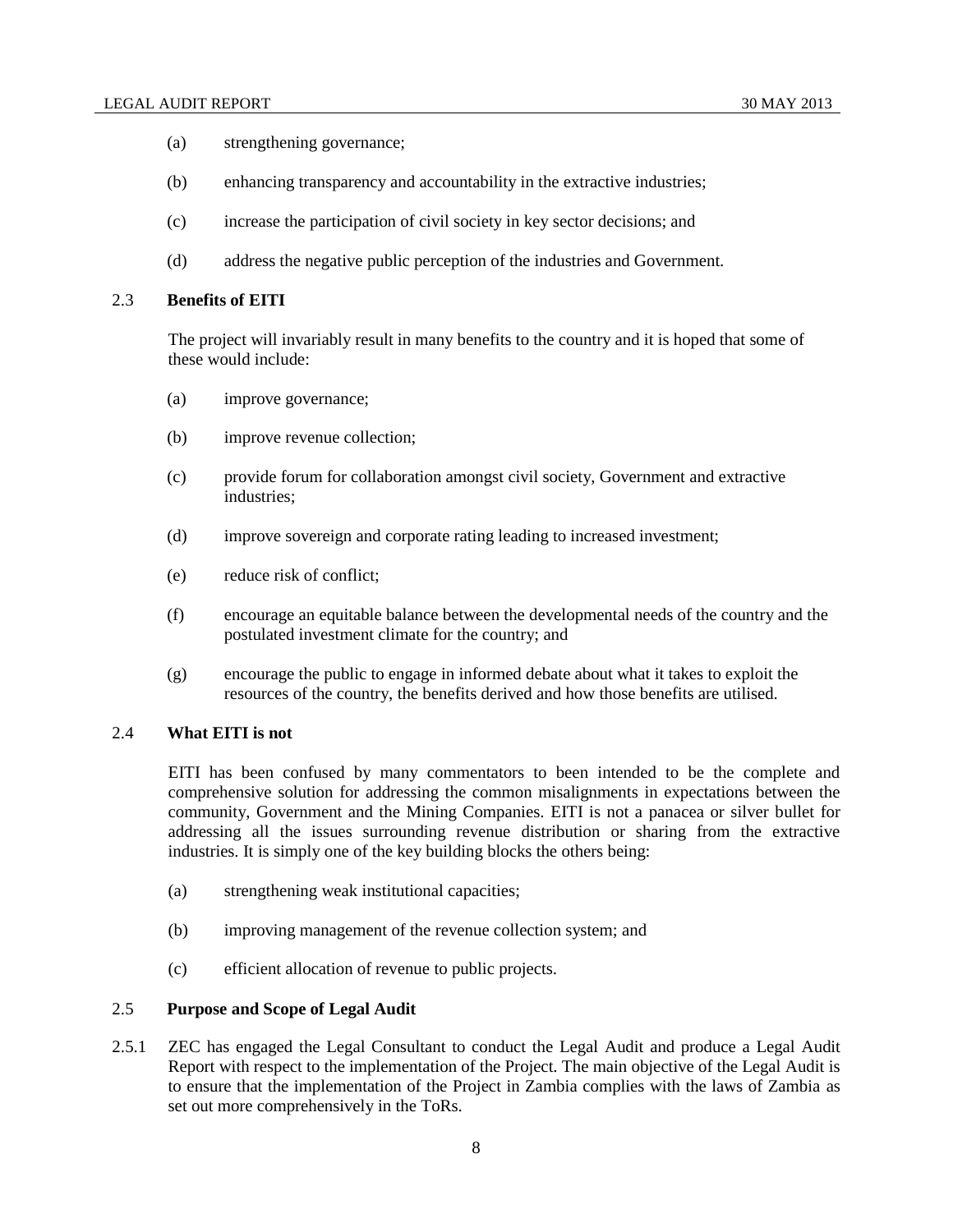- 2.5.2 Specifically, the Legal Audit Report covers the following areas as part of the process for identifying issues that might impact the implementation of the Project in Zambia:
	- (a) legislative review with respect to the laws of Zambia;
	- (b) comparative implementation review of EITI in selected jurisdictions;
	- (c) proposed framework for implementing the Project; and
	- (d) practical issues that may impact implementation of the Project.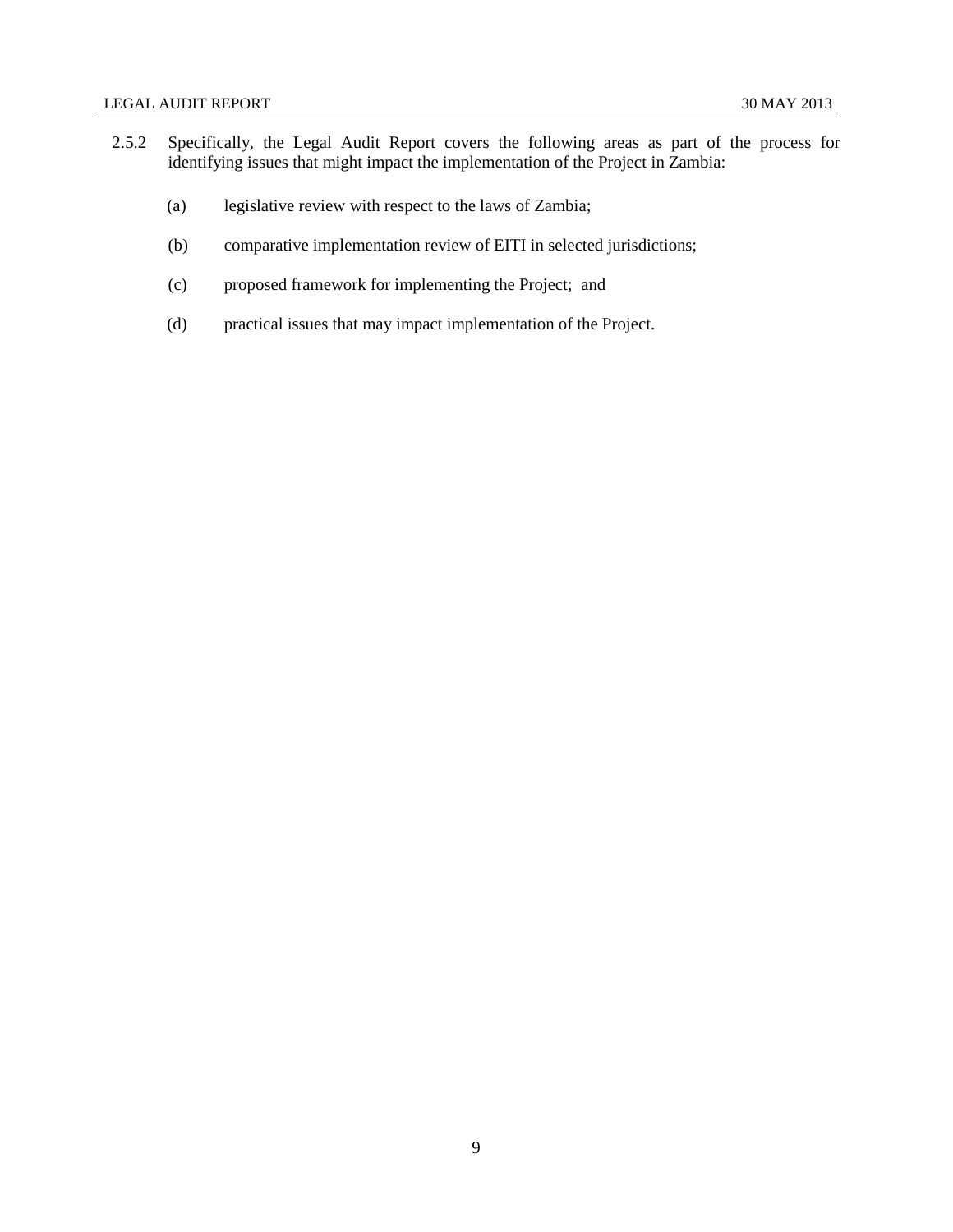# <span id="page-9-0"></span>**PART II : EXECUTIVE SUMMARY**

## <span id="page-9-1"></span>1. **INTRODUCTION**

# <span id="page-9-2"></span>1.1 **The EITI Concept**

- 1.1.1 EITI is postulated as the global standard for promoting transparency and accountability in countries rich in oil, gas or mineral resources.
- 1.1.2 The key idea behind EITI is that entities or companies involved in the extractive industries (mainly the mining sector for the purposes of implementing the Project in Zambia) are subjected to a process of publicising what they pay to the state while the state is obliged to disclose what it receives from such companies.

# <span id="page-9-3"></span>1.2 **Scope of Legal Audit**

- 1.2.1 The Legal Audit Report has been prepared for and on behalf of ZEC and on the basis of the scope delimited by the ToRs which mainly focus on Mining Companies.
- 1.2.2 The task of the Legal Consultant did not include the review of all legislation for the purposes of undertaking any legislative amendments but only for the purposes of identifying possible amendments to key legislation to facilitate the implementation of EITI in Zambia.
- 1.2.3 The Legal Audit was based on information publicly available and information supplied by ZES. The Legal Consultant did not consider any other documents or information.
- 1.2.4 The scope may be divided principally into four sections:
	- 1.2.4.1 Review of existing legislation and policies;
	- 1.2.4.2 Comparative study of selected EITI implementing countries;
	- 1.2.4.3 Framework for implementing EITI in Zambia; and
	- 1.2.4.4 Practical issues that might impact implementation of EITI in Zambia.

# <span id="page-9-4"></span>2. **LEGISLATIVE AND POLICY REVIEW**

## <span id="page-9-5"></span>2.1 **Objective**

- 2.1.1 The main objective of the task of reviewing existing legislation and policies was to identify possible impediments against the implementation of EITI in Zambia.
- 2.1.2 To achieve this objective the methodology adopted was to measure the impact of groups or classes of statutes and policies initially and to categorise them accordingly. Three categories were recognised for this purpose:
	- 2.1.2.1 Critical Legislation and Policy;
	- 2.1.2.2 Important Legislation and Policy;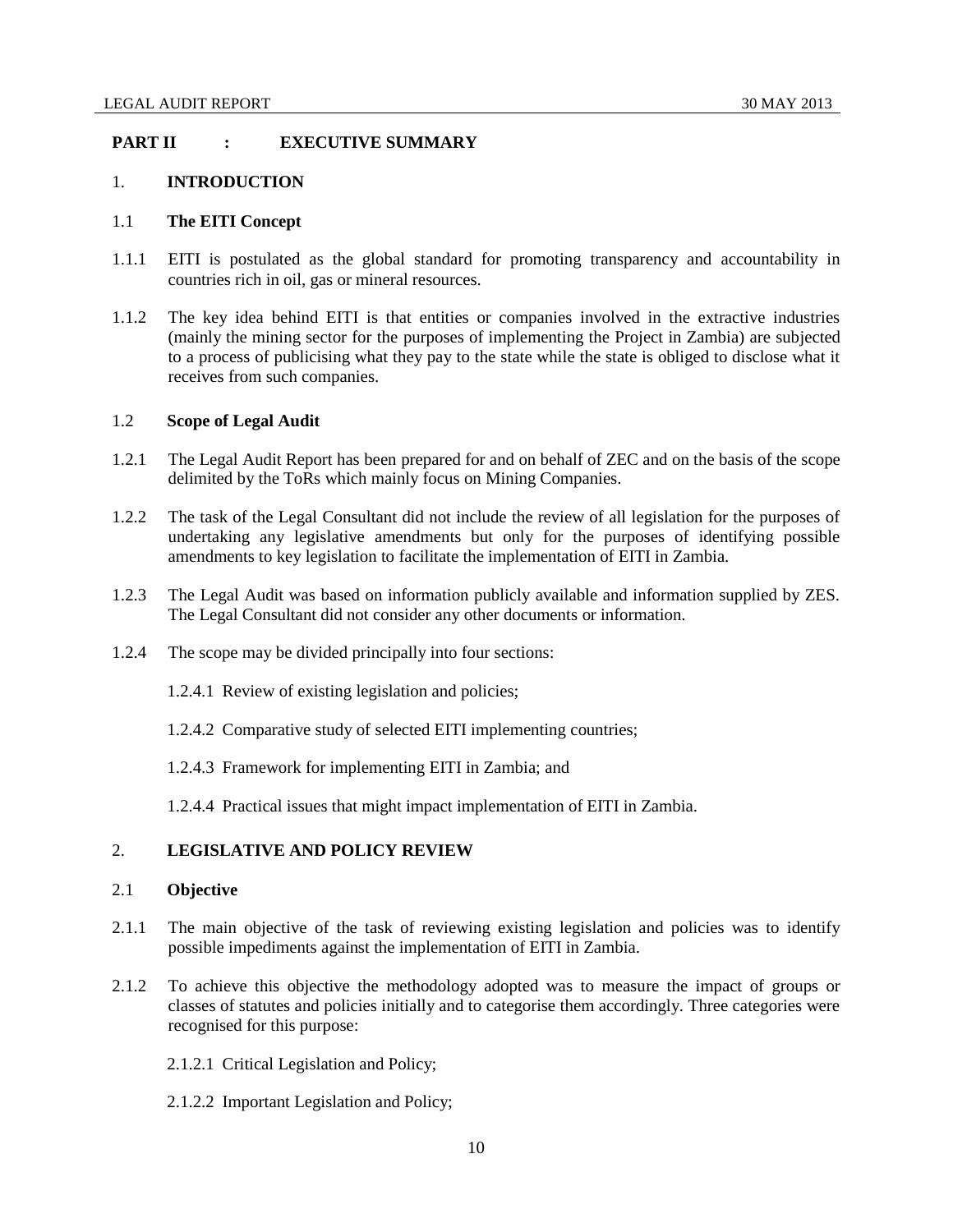2.1.2.3 Relevant Legislation and Policy;

### <span id="page-10-0"></span>2.2 **Critical Legislation and Policies**

- 2.2.1 This is the class of legislation and policies that was discovered to contain express restrictions against disclosure of financial information administratively collected as a direct impediment to the introduction of EITI in Zambia.
- 2.2.2 The following statutes and policies make up this category of statutes:
	- 2.2.2.1 Mines and Minerals Act;
	- 2.2.2.2 Companies Act;
	- 2.2.2.3 Income Tax Act;
	- 2.2.2.4 Customs and Excise Act;
	- 2.2.2.5 Value Added Tax Act;
	- 2.2.2.6 Property Transfer Tax Act;
	- 2.2.2.7 Environmental Act;
	- 2.2.2.8 National Pension Act;
	- 2.2.2.9 Workers Compensation Act;
	- 2.2.2.10Local Government Act;
	- 2.2.2.11Rating Act;
	- 2.2.2.12Personal Levy Act;
	- 2.2.2.13Lands Act;
	- 2.2.2.14Water Resources Act;
	- 2.2.2.15National Road Fund Act;
	- 2.2.2.16Competition Act;
	- 2.2.2.17ZRA Code of Ethics; and
	- 2.2.2.18MoM Charter.

## <span id="page-10-1"></span>2.3 **Important Legislation**

2.3.1 This category is mainly made up of legislation and policies that have indirect impediments against the implementation of EITI in Zambia.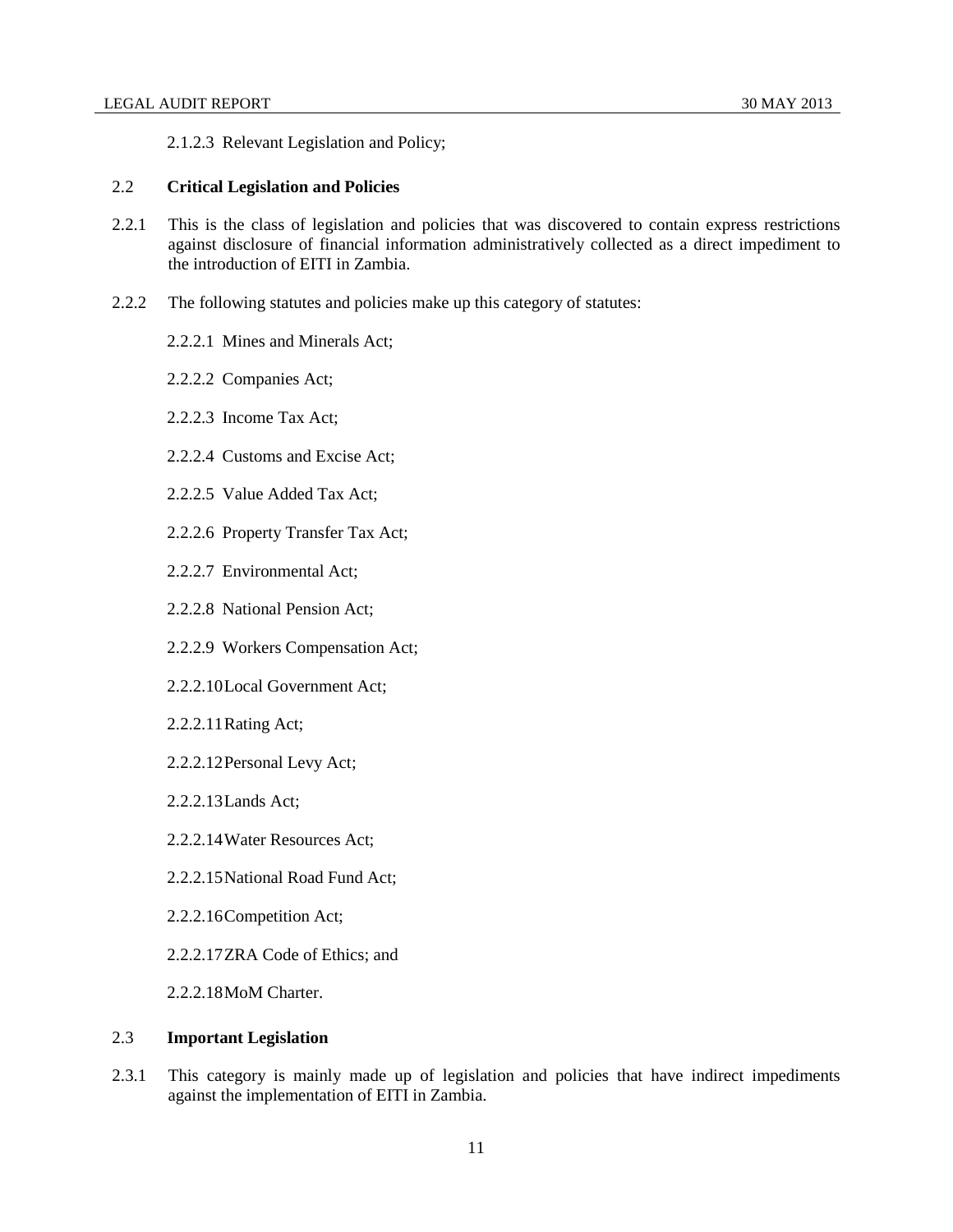- 2.3.2 The candidates for this category include:
	- 2.3.2.1 Public Audit Act;
	- 2.3.2.2 Zambia Revenue Authority Act;
	- 2.3.2.3 Electronic Communications Act;
	- 2.3.2.4 Bank of Zambia Act; and
	- 2.3.2.5 Zambia Development Agency Act.

## <span id="page-11-0"></span>2.4 **Relevant Legislation**

- 2.4.1 This category consists of legislation that does not necessarily impede against the implementation of EITI in Zambia but generally set out provisions that may impact EITI either because such legislation is designed with policy similar to EITI or because once EITI is supported by statute such legislation may provide impediments.
- 2.4.2 This category is made up of the following statutes:

2.4.2.1 Petroleum Act;

2.4.2.2 Forests Act; and

2.4.2.3 Public Finance Act.

# <span id="page-11-1"></span>3. **COMPARATIVE STUDY**

# <span id="page-11-2"></span>3.1 **General**

- 3.1.1 The main objective of this section is to capture some lessons learnt by jurisdictions in Sub-Saharan Africa that have implemented EITI.
- 3.1.2 The implementation of EITI was analysed under a 'desk study' with respect to two jurisdictions namely Liberia and Ghana.

# <span id="page-11-3"></span>3.2 **Liberia**

- 3.2.1 For the purposes of certainty of policy and effectiveness of enforcement in preference to simplicity and convenience of implementation Liberia elected to go the route of special standalone legislation for the implementation of EITI.
- 3.2.2 Some important aspects such as alternative methods for dispute resolution were left out in the special legislation making it more difficult to amend as it could only be undertaken by parliament. This is an important lesson for Zambia to learn for the purpose of ensuring that the general policy for EITI is as robust as possible from the outset.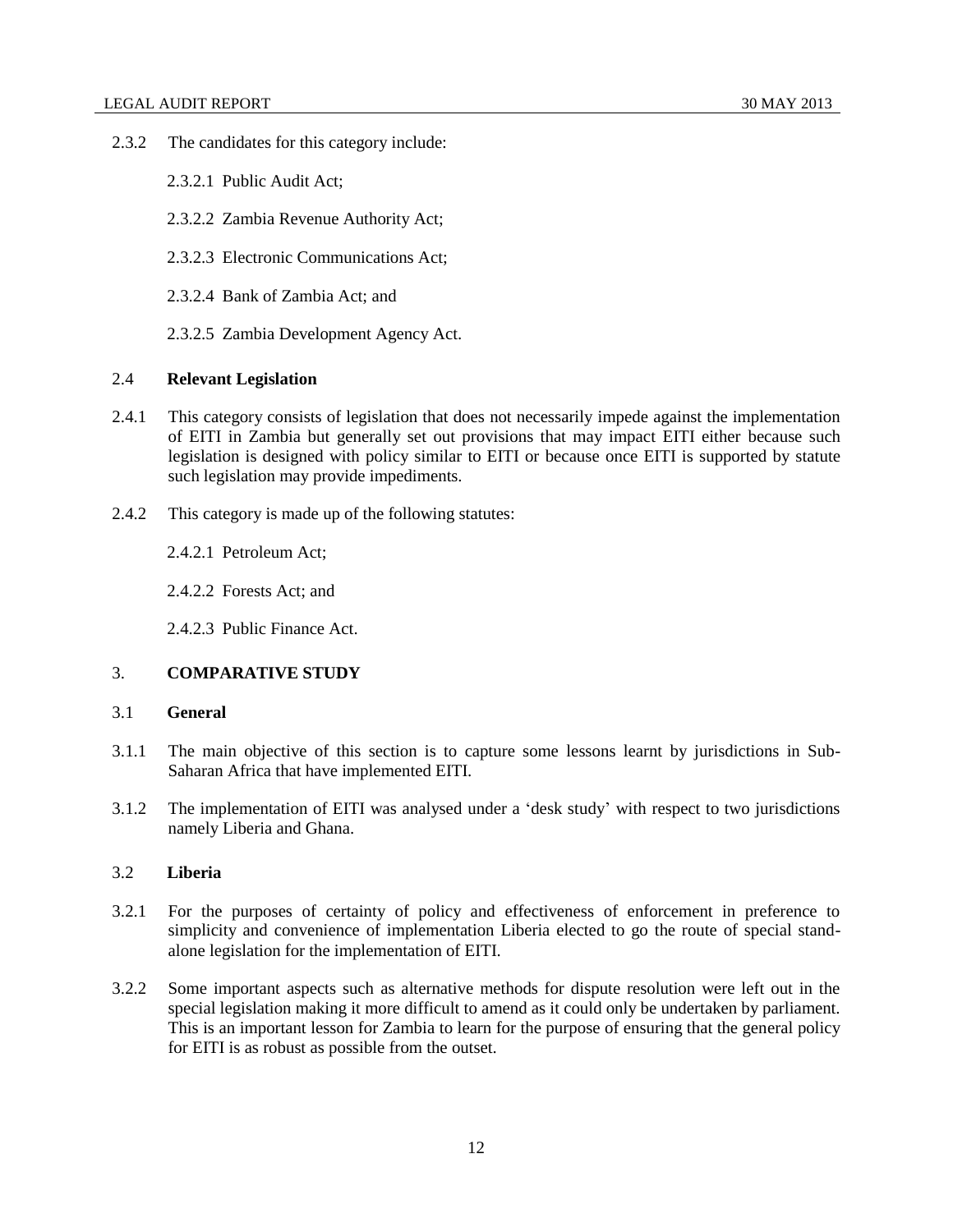# <span id="page-12-0"></span>3.3 **Ghana**

- 3.3.1 Ghana chose to implement EITI without reliance on specific legislation and it was considered that the existing legal framework permitted the introduction of EITI thereby saving the country from substantial cost and increase in bureaucracy.
- 3.3.2 The downside, however, was that EITI policy has been unwieldy and sometimes ineffective in certain respects because of the absence of specific legislation and the threat of sanctions.

# <span id="page-12-1"></span>4. **FRAMEWORK FOR IMPLEMETATION OF EITI IN ZAMBIA**

# <span id="page-12-2"></span>4.1 **Options**

- 4.1.1 After considering the legislative and policy review and the comparative study at least four options for implementing EITI in Zambia were identified:
	- 4.1.1.1 Voluntary Compliance Option;
	- 4.1.1.2 Subsidiary Law Option;
	- 4.1.1.3 Amendment Law Option; and
	- 4.1.1.4 New Law Option.

# <span id="page-12-3"></span>4.2 **Voluntary Compliance Option**

- 4.2.1 Voluntary Compliance Option mirrors the Ghana experience under which no law is introduced to facilitate the implementation of EITI in Zambia.
- 4.2.2 Unlike Ghana Zambia's existing statutes as can be noted above do not facilitate, but impede the introduction of EITI. This option was also not feasible on account of the lessons learnt under the Ghana experience.

## <span id="page-12-4"></span>4.3 **Subsidiary Law Option**

- 4.3.1 Under this Option an administrative functionary, as opposed to Parliament, would simply pass subsidiary legislation under a piece of legislation to introduce EITI.
- 4.3.2 Because some of the highlighted impediments are contained in primary legislation, however, it was considered that such an option is not workable as it may not override primary legislation.

## <span id="page-12-5"></span>4.4 **Amendment Law Option**

4.4.1 This option is closer to the Ghana experience which assumes that an environment may be created by making amendments to primary legislation to allow for the implementation of EITI without the need for a special statute.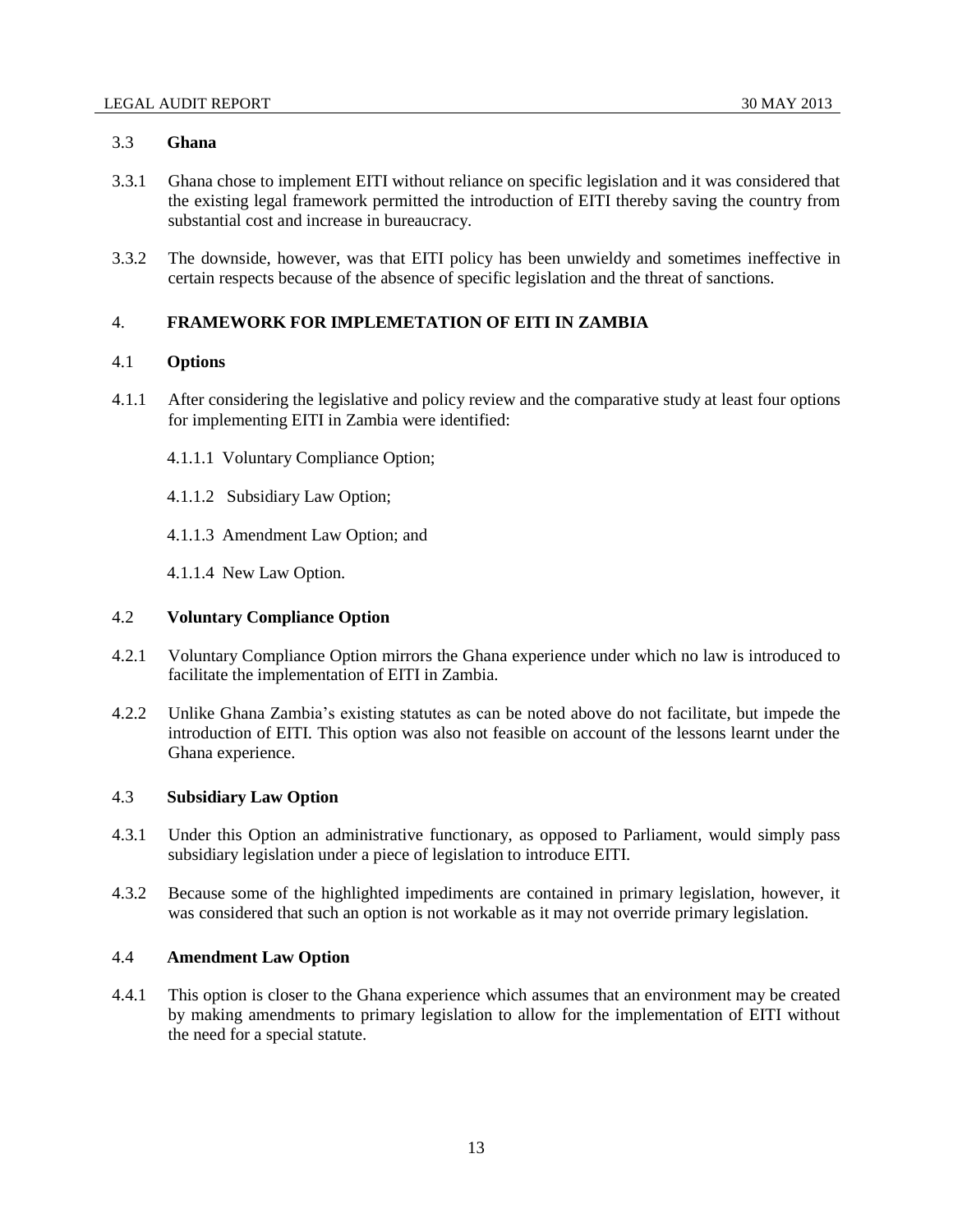4.4.2 The shortcoming of this option is that policy implementation may be difficult as the EITI policy is unlikely to be the core function of any of the statutes currently in force and conflicts may arise when dealing with multiplicity of ministerial portfolios.

# <span id="page-13-0"></span>4.5 **New Law Option**

- 4.5.1 The New Law Option is principally the Liberia experience which requires the promulgation of new and special legislation for the purposes of implementing EITI in Zambia.
- 4.5.2 This is the recommended option under the Legal Audit Report because it appears to address most of the shortcomings that the other options are subject to. While having more advantages over all other options, however, the New Law Option is not exempt from its own shortcomings as can be noted from the Liberia experience and the consideration of the practical problems referred to below.

# <span id="page-13-1"></span>5. **PRACTICAL ISSUES**

The implementation of EITI in Zambia using the New Law Option is subject to a number of practical problems which are addressed in detail in Section D of this Legal Audit Report (*Practical Issues and Implementation of EITI*).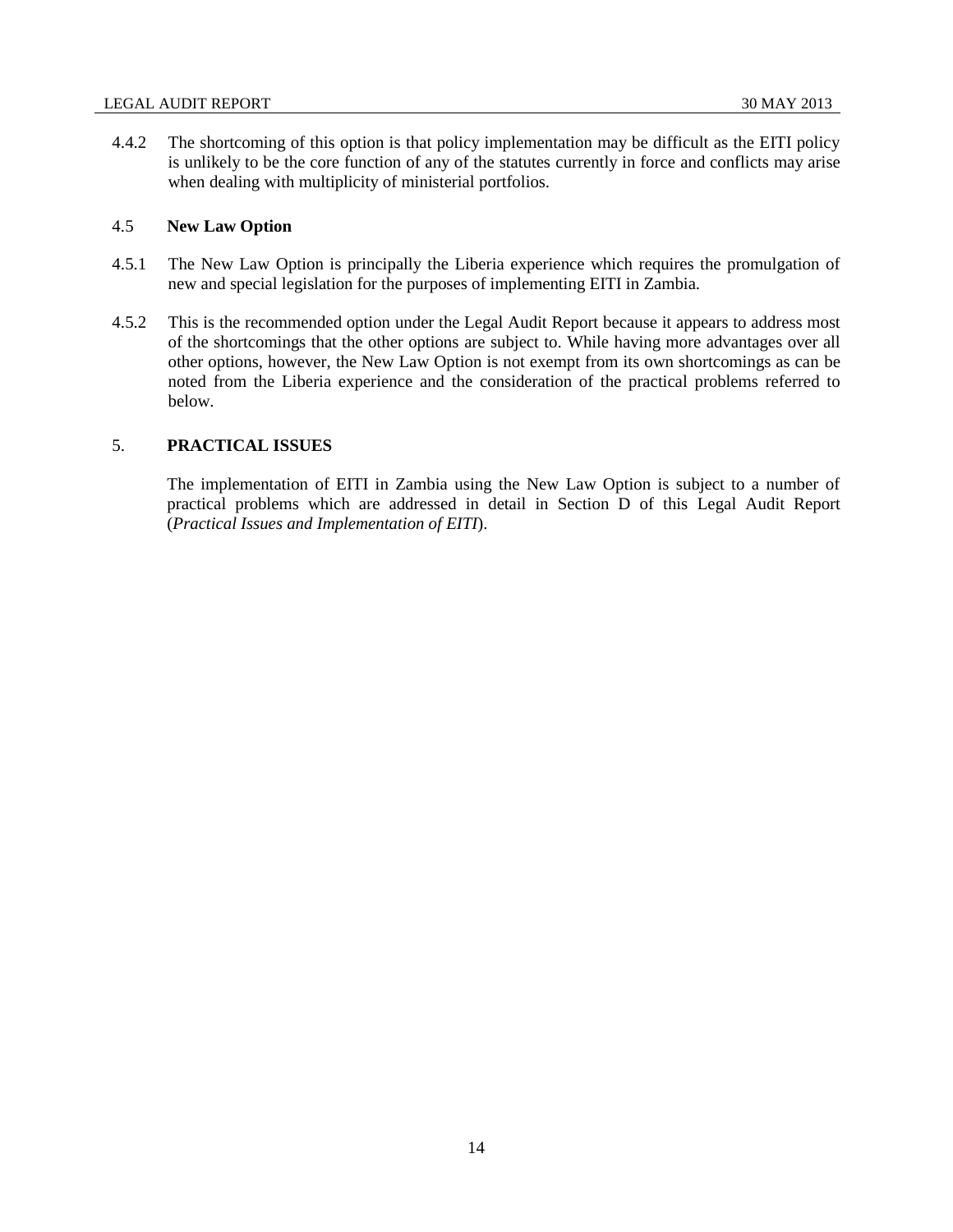# <span id="page-14-0"></span>**PART III : LEGAL AUDIT REPORT**

# <span id="page-14-1"></span>**SECTION A : LEGISLATIVE REVIEW**

## <span id="page-14-2"></span>1. **INTRODUCTION**

- 1.1 In this section the focus is on the legislative provisions governing both administrative bodies and private bodies which may impede not only on their ability to share information with the public but also to share such information about third parties in their possession under the Project.
- 1.2 The section, apart from legislative provisions, also reviews internal policies, especially of administrative bodies, that may also act as a barrier to disclosure under the Project.

## <span id="page-14-3"></span>2. **REVIEW OF EXISTING LAWS**

## <span id="page-14-4"></span>2.1 **Categories of Legislation**

- 2.1.1 The legislative review has been categorised into three classes of legislation that may impact the introduction of EITI under the Project:
	- 2.1.1.1 Critical Legislation;
	- 2.1.1.2 Important Legislation
	- 2.1.1.3 Relevant Legislation

| <b>Table 1. Taxonomy of Legislation</b> |  |
|-----------------------------------------|--|
|                                         |  |

| <b>Critical Legislation</b>      | <b>Important Legislation</b>         | <b>Relevant Legislation</b> |
|----------------------------------|--------------------------------------|-----------------------------|
| <b>Mines and Minerals Act</b>    | Public Audit Act                     | <b>Public Finance Act</b>   |
| <b>Companies Act</b>             | Zambia Revenue Authority Act         | Petroleum Act               |
| <b>Income Tax Act</b>            | <b>Electronic Communications Act</b> | <b>Forestry Act</b>         |
| <b>Customs and Excise Act</b>    | Bank of Zambia Act                   |                             |
| <b>Value Added Tax Act</b>       | Zambia Development Agency Act        |                             |
| <b>Property Transfer Tax Act</b> |                                      |                             |
| <b>Environmental Act</b>         |                                      |                             |
| <b>National Pension Act</b>      |                                      |                             |
| <b>Workers Compensation Act</b>  |                                      |                             |
| <b>Local Government Act</b>      |                                      |                             |
| <b>Rating Act</b>                |                                      |                             |
| <b>Personal Levy Act</b>         |                                      |                             |
| <b>Lands Act</b>                 |                                      |                             |
| <b>Water Resources Act</b>       |                                      |                             |
| <b>National Road Fund Act</b>    |                                      |                             |
| <b>Competition Act</b>           |                                      |                             |

2.1.2 The category referred to as 'Critical Legislation' relates to the review and analysis of vital provisions in the Zambian legal framework that will require amendment or interfacing with the objectives of the Project in order for EITI to be successfully implemented in Zambia.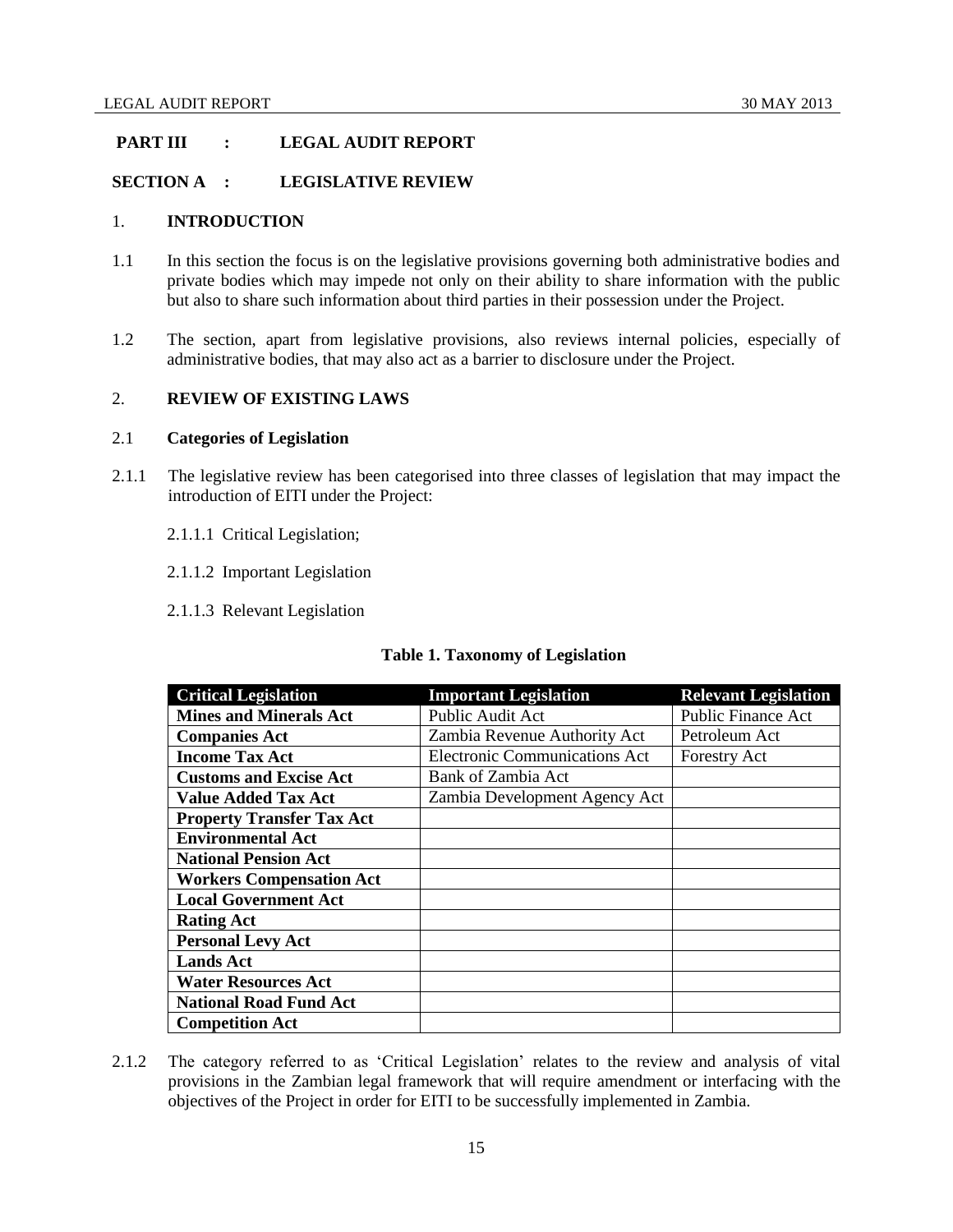- 2.1.3 The category of legislation referred to as 'Important Legislation' does not constitute laws directly related to payments by Mining Companies to Government but consists of such laws as may nevertheless have impact on the communication and transmission of information relating to the payments. The review and analysis of this category of legislation is set out in **Annexure II**.
- 2.1.4 In the category of legislation referred to as 'Relevant Legislation', only the legislation that is deemed relevant but neither critical nor important to the implementation of EITI in Zambia, is reviewed and analysed in **Annexure III**.

## <span id="page-15-1"></span><span id="page-15-0"></span>2.2 **Critical Legislation**

- 2.2.1 Mines and Minerals Act
	- 2.2.1.1 The Mines and Minerals Act is the key statute for the regulation of the mining sector in Zambia. The general import of the Mines and Minerals Act is to promote an open and transparent relationship in terms of information exchange between licence holders and the Mines Department as the overall regulator.
	- 2.2.1.2 In terms of Government revenue, the Mines and Minerals Act establishes at least three forms of income streams for the Government payable by Mining Companies:
		- (a) mineral royalties ("**Mineral Royalties**");
		- (b) annual licence fees ("**Annual Mining Charges**"); and
		- (c) application and other one-off fees ("**Mining Fees**").
	- 2.2.1.3 Only the Annual Mining Charges and the Mining Fees are collected and administered by the Mines Department. The Mineral Royalties are collected and administered in accordance with the provisions of the Income Tax Act as discussed below.
	- 2.2.1.4 The Mines and Minerals Act also establishes and regulates the Environmental Protection Fund ("**EPF**")<sup>3</sup> which effectively is an assurance scheme for the performance by Mining Companies of their obligations under their respective Environmental Management Plans ("**EMPs**"). The EMP is a mandatory supporting document to an application for a mining right<sup>4</sup> and one of its prescribed contents includes a plan by the Mining Company as to how it will eliminate or minimise adverse effects on the environment arising from its operations<sup>5</sup>. A key requirement under the Mines and Minerals Act is the obligation on the applicant for a mining right to make one or more cash deposits ("**EPF Payments**") for securing the performance of the EMP<sup>6</sup>.
	- 2.2.1.5 The Mines and Minerals Act is therefore only restricted to administering the Annual Mining Charges, the Mining Fees and the EPF Payments.

<sup>&</sup>lt;sup>3</sup> s. 122 Mines and Minerals Act

<sup>4</sup> parts III (*Large Scale Mining Operations* ) and IX ( *Safety Health and Environmental Protection*)Mines and Minerals and Minerals Act

<sup>&</sup>lt;sup>5</sup> See further discussion of EMP under the Environmental Act

<sup>6</sup> s.116 Mines and Minerals Act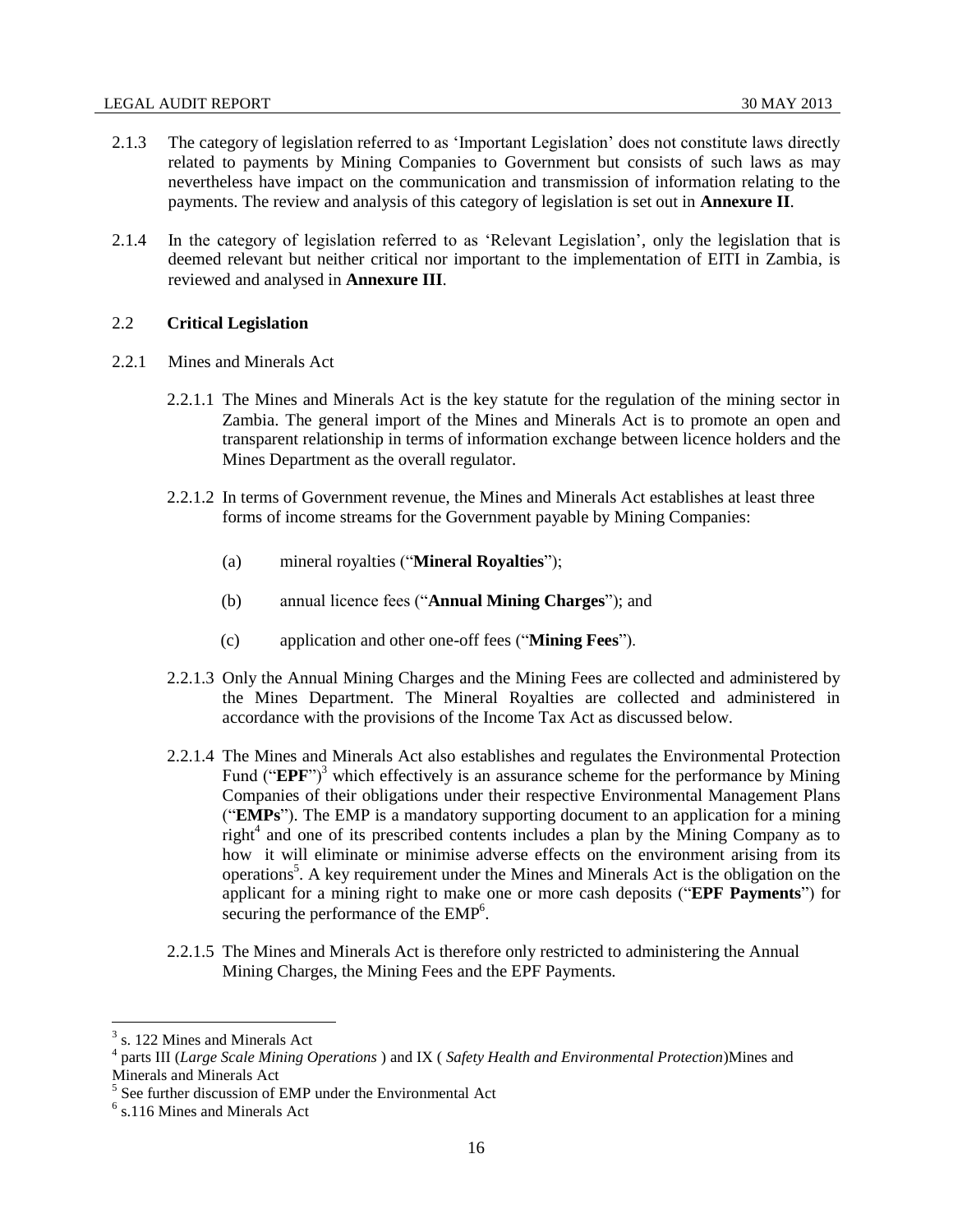- 2.2.1.6 Further, the Mines and Minerals Act requires a holder of a large scale mining licence to maintain at the holder's office, *inter alia*, accurate financial records of the operations in the mining area and such other books of accounts and financial records as the Director of Mines may require<sup>7</sup>.
- 2.2.1.7 The Mines Act, however, does not allow automatic access to the public or third parties with respect to information supplied to, or kept by, the Mines Department from a license holder. It specifically prohibits the disclosure of information furnished to the Minister of Mines or the Mines Department or any authorised officer for so long as the mining or non-mining right is in force $8$ .
- 2.2.1.8 Further, it may be difficult to reconcile the prohibition of disclosure under the Mines and Minerals Act with any independent requirement from the Mines and Minerals Act to disclose to, and disseminate information by, an entity established under the Project if a member or officer of the Mines Department also sits on a panel of such EITI disclosing entity.
- 2.2.1.9 In light of these shortcomings it may not be possible for the Mines Act, in its current form, to facilitate the implementation of the Project or EITI in Zambia or to allow for the publication of the information with respect to the records maintained under the Mines Act.
- <span id="page-16-0"></span>2.2.2 Companies Act
	- 2.2.2.1 All entities, other than individuals, are required to be incorporated $9$  in Zambia in order to hold a mining right under the Mines and Minerals  $Act^{10}$ . This means, effectively, that virtually all companies holding mining rights in Zambia are incorporated and regulated under the Companies Act.
	- 2.2.2.2 Mining Companies are likely to generate the following type of fees payable to the Companies Registry (the "**Companies Registry**") a governmental agency<sup>11</sup> established under the Companies Act (the "**Company Fees**"):
		- (a) incorporation fees;
		- (b) share capital increase fees (could be as high as 2.5% of the share capital increase);
		- (c) registration fees for registrable collateral and other company charges; and
		- (d) filing fees for lodgements under continuing obligations.

<sup>7</sup> s.30 Mines and Minerals Act

<sup>8</sup> s.151 Mines and Minerals Act

<sup>9</sup> Under the Mines and Minerals Act there is, nevertheless, sufficient scope to argue that a company that is not incorporated in Zambia qualifies to hold a mining right if it has established an office in Zambia (see section 7 (2) (b) (iii) Mines and Minerals Act)

<sup>&</sup>lt;sup>10</sup> s.7 Mines and Minerals Act

<sup>&</sup>lt;sup>11</sup> Operated by the Patent and Companies Registry Agency established under the Patents and Companies Registration Agency Act No 15 of 2010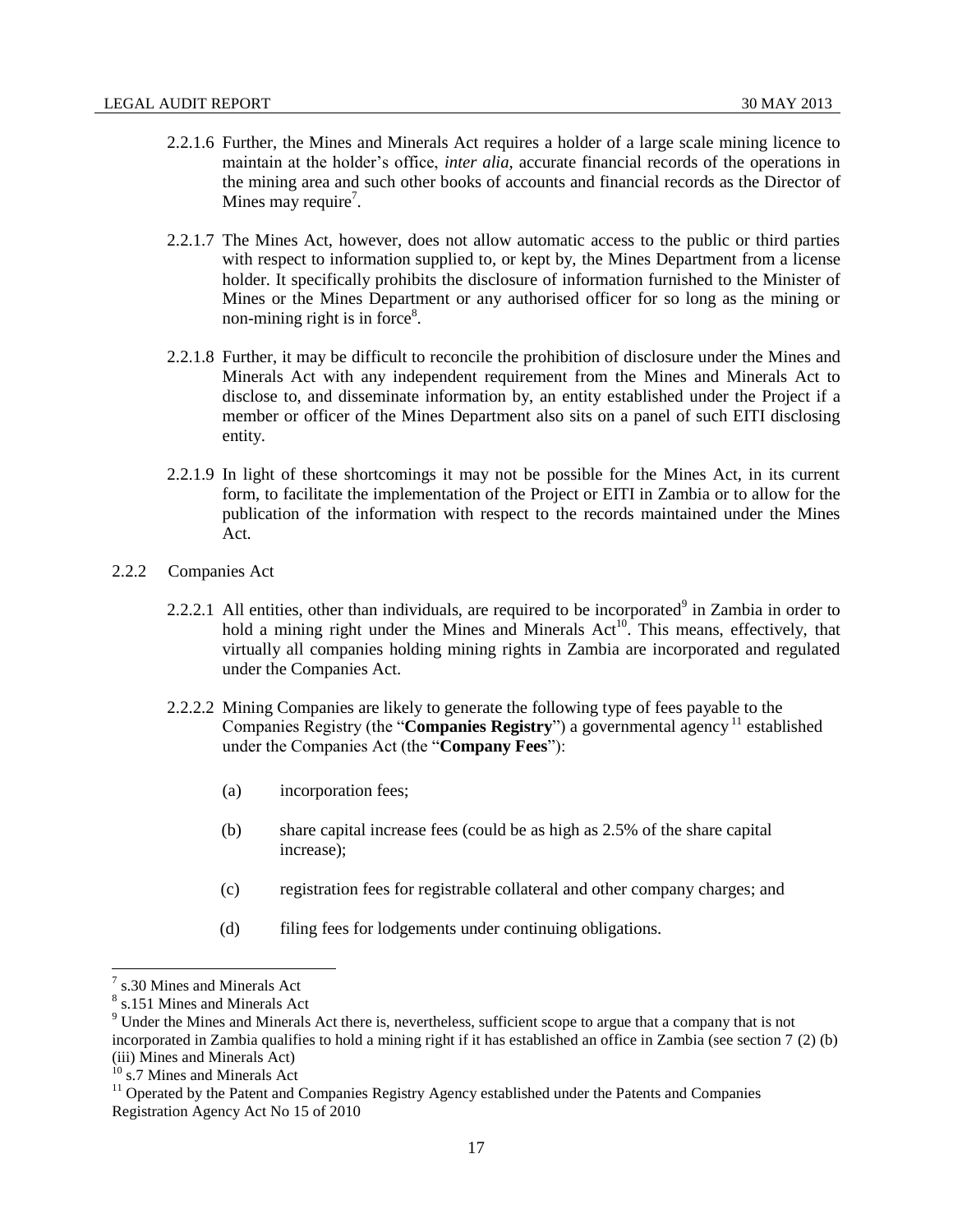- 2.2.2.3 Company Fees are unlikely to be specifically captured under EITI as payments from Mining Companies to the Government unless a deliberate policy is implemented to isolate Company Fees payable by Mining Companies under the Companies Act.
- 2.2.2.4 Further, and like the Mines and Minerals Act, the Companies Act requires all companies registered pursuant to its provisions to maintain financial records in a prescribed manner<sup>12</sup>. In addition all companies registered as public companies (i.e. companies that have shares that can generally be publicly traded without restriction) are also required to file with the Companies Registry their respective audited financial statements together with their annual returns at least within 1 month after the date of the annual general meeting $^{13}$ .
- 2.2.2.5 Unlike the Mines and Minerals Act, however, there is no restriction on disclosure of information maintained under the Companies Act including that which goes beyond recording financial information relating to Company Fees. It is possible, therefore, to collate this information from the Companies Registry and compile a report under the auspices of ZEITI without necessarily making a direct requisition on the Mining Companies. The complication, however, is that the obligation to file the financial statements is only on public companies while most mining project companies are private companies.
- 2.2.2.6 More critically, however, private companies may argue that they have no additional obligations to file financial statements with any other institution as the Companies Act appears to make it clear that its provisions are sacrosanct unless a contrary provision is contained in special legislation relating to companies carrying on the business of banking, insurance or any other business<sup>14</sup>. This provision could, therefore, stand as an indirect barrier against the introduction of EITI in Zambia.
- <span id="page-17-0"></span>2.2.3 Income Tax Act
	- 2.2.3.1 The Income Tax Act is the primary legislation regulating the collection of revenue by the Government from the Mining Companies mainly in the following forms (the "**Income Taxes**"):
		- (a) corporation tax (which is the normal tax currently at 30% for Mining Companies);
		- (b) variable profit tax (which attempts to capture windfalls at 15% for Mining Companies);
		- (c) withholding tax on dividends (at 0% for Mining Companies);
		- (d) withholding tax on interest (at 15% for Mining Companies); and
		- (e) withholding tax on management and consultancy fees (at 15% for Mining Companies).

<sup>12</sup> part VIII (*Accounts, Audit and Annual Returns*) Companies Act

 $13 \text{ s}$ . 184 Companies Act

<sup>&</sup>lt;sup>14</sup> s.399 Companies Act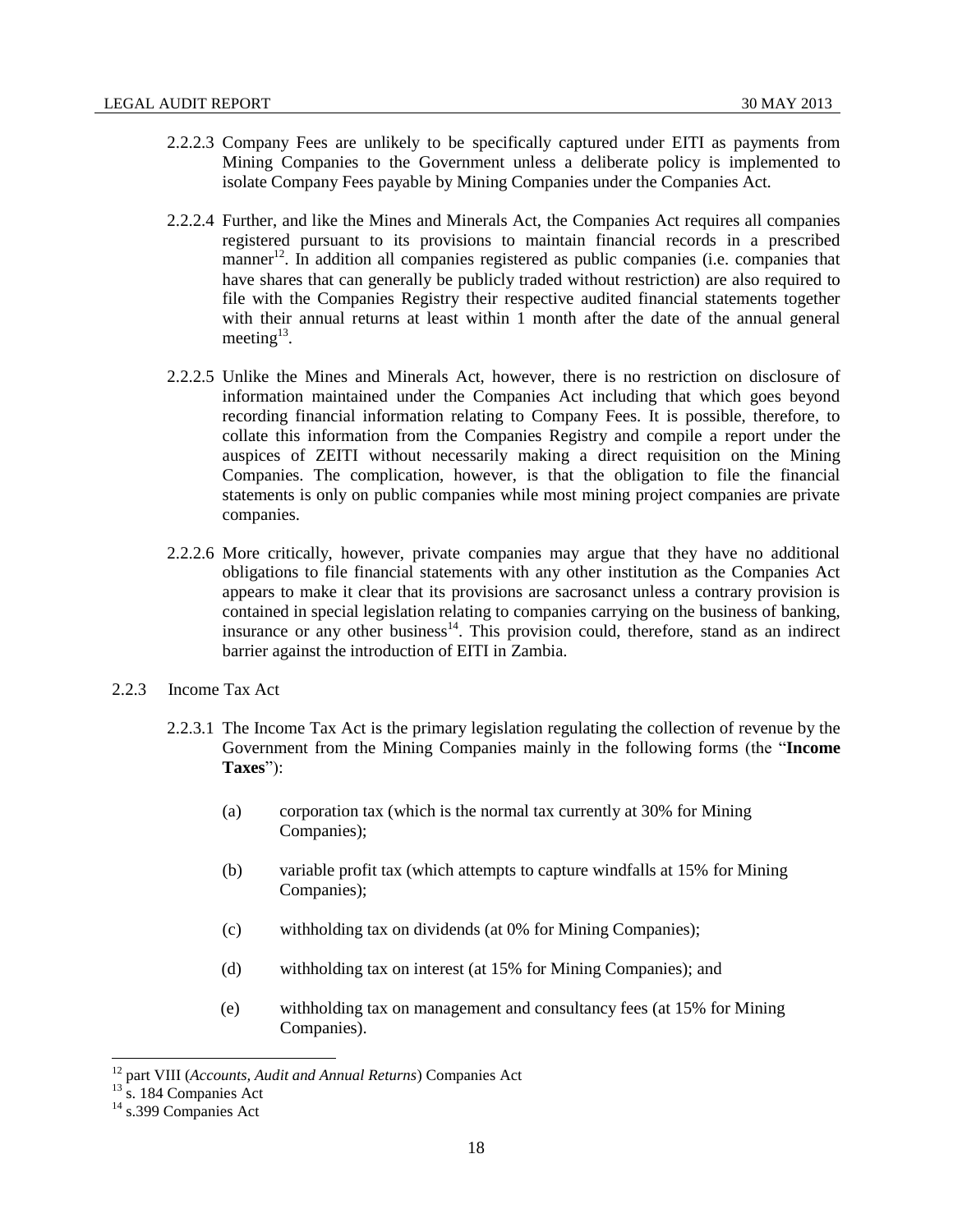- 2.2.3.2 The Income Taxes constitute the primary form of payments by the Mining Companies to the Government. The ZRA established under the Zambia Revenue Act is the agency prescribed under the Income Tax Act to collect and administer the Income Taxes.
- 2.2.3.3 The Income Tax Act also regulates another form of tax known as pay as you earn ("**Employee Tax**") collectable and payable by employers including Mining Companies to Government by withholding a portion of the income paid by the Mining Companies to its employees currently assessed at a generic rate of 35%.
- 2.2.3.4 In addition to the Income Taxes, ZRA also collects and administers Mineral Royalties payable by Mining Companies to the Government imposed at 6% of the value of the mineral, metal or gemstone in question pursuant to the Mines and Minerals Act. The Mines and Minerals Act defaults to the Income Tax for the collection and administration of the Mineral Royalties.
- 2.2.3.5 The payment by Mining Companies of each of the Income Tax, Employee Tax and Mineral Royalties is required to be supported by the filing by the concerned Mining Company with ZRA of prescribed form of returns respectively.
- 2.2.3.6 Under section 8 of the Income Tax Act, officers of ZRA are required to preserve and aid in preserving secrecy concerning the affairs of any person including Mining Companies under the Income Tax Act. The following are the prescribed three exceptions to this statutory requirement:
	- (a) the duty to ensure secrecy may be waived in order to disclose information to an authorised officer of a country with which Zambia has a double taxation agreement;
	- (b) information may be disclosed to the Minister of Finance, the Auditor-General and public officers authorised by the Minister of Finance; and
	- (c) information may be disclosed under the Anti-Corruption Commission Act Chapter 91 of the Laws of Zambia (the "**Anti-Corruption Act**") in relation to prosecution of cases under that Act.
- 2.2.3.7 Unless the information is provided to ZEITI directly by the Mining Companies under the Project, ZRA is not authorised to disclose information relating to payments made by Mining Companies to the Government in the form of Income Taxes, Mineral Royalties and Employee Taxes. This is a clear impediment to the implementation of EITI in Zambia despite the discretion of the Minister of Finance to waive the restriction as explained above (it is not clear whether dissemination to the public is permitted even if the Minister of Finance allows the disclosure of the information to public officers).

# <span id="page-18-0"></span>2.2.4 Customs and Excise Act

2.2.4.1 Another key form of taxation that operations of Mining Companies are subject is the imposition of various rates of import duties on machinery and equipment (the "**Import Duties**") under the Customs and Excise Act. The Import Duties are collected and administered by ZRA and the actual importation can be done directly by the Mining Company or through a third party supplier or agent.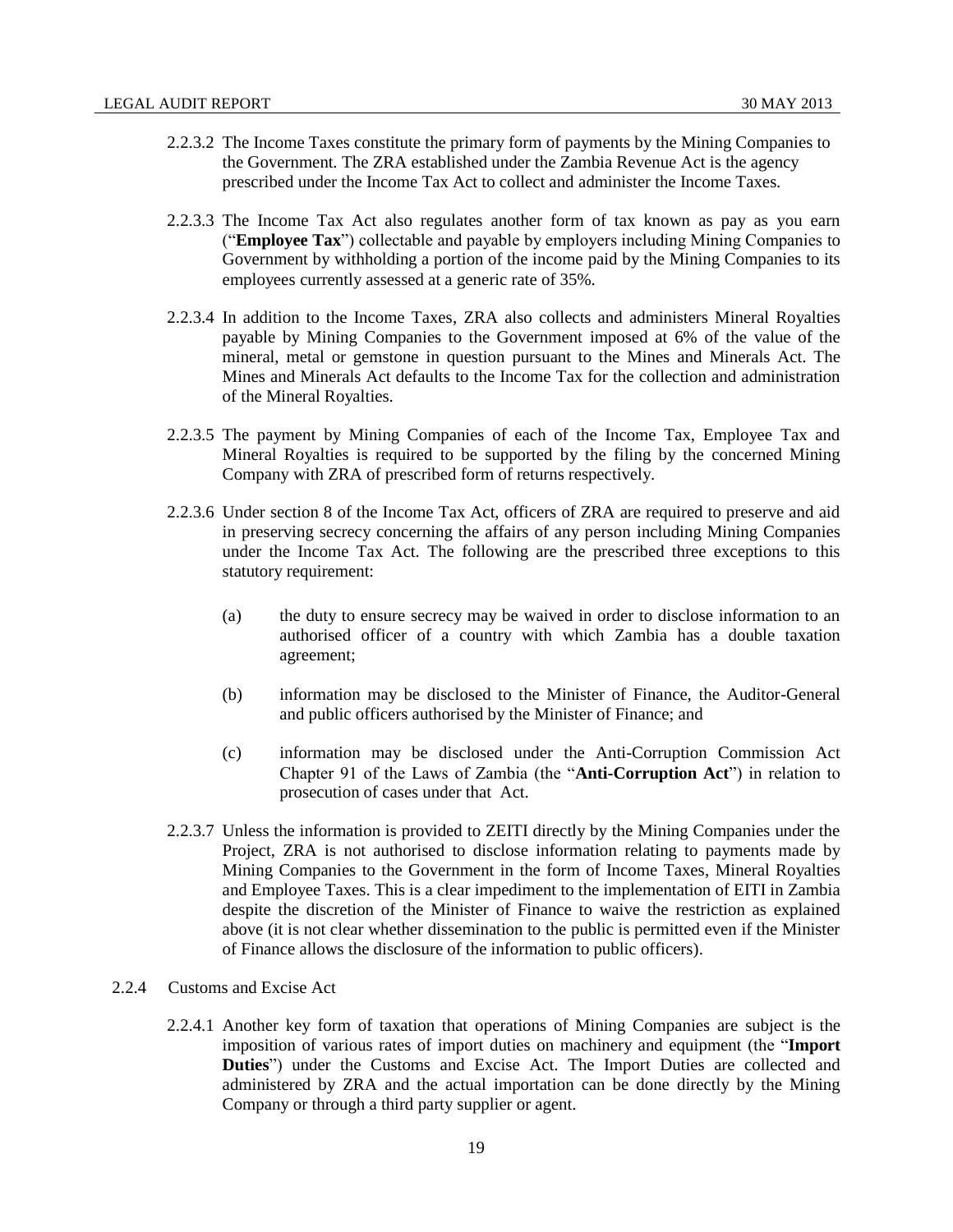- 2.2.4.2 The payment by Mining Companies of Import Duties is required to be supported by the filing by the concerned Mining Company with ZRA of prescribed form of returns.
- 2.2.4.3 To capture the actual contribution of Mining Companies through ZRA in the form of Import Duties under ZEITI, therefore, a strict rule may have to be made under the Customs and Excise Act to ensure that all imports by or on behalf of Mining Companies be accordingly disclosed in the appropriate administrative forms.
- 2.2.4.4 More problematic, however, are the provisions under the Customs and Excise Act that proscribe ZRA officers from disclosing any information relating to any person if such information is acquired during the performance of their duties<sup>15</sup>. Such information can only be disclosed by ZRA officials:
	- (a) if the consent of the Commissioner General is obtained; or
	- (b) pursuant to a court order; and
	- (c) under the provisions of the Anti-Corruption Act.
- 2.2.4.5 As is the case with the Income Tax Act, the statutory restrictions provide an impediment to the implementation of the Project to the extent that even if the information is supplied with the consent of the Commissioner General it is not clear in those circumstances whether such information can be disseminated to the public under the EITI process.
- <span id="page-19-0"></span>2.2.5 Value Added Tax Act
	- 2.2.5.1 Value added tax ("**VAT**") is a form of indirect tax collected and imposed by ZRA under the Value Added Tax Act. VAT is primarily a tax on consumption generally imposed at the standard rate of 16% and is collected on importation of goods ("**Import VAT**") or on the sale of goods or services by a VAT registered supplier ("**Domestic VAT**").
	- 2.2.5.2 Import VAT is collected and administered in the same way as Import Duties under the Customs and Excise Act as crossed referenced by the Value Added Tax Act and therefore subject to the same restrictions on disclosure and dissemination as Import Duties under the Customs and Excise Act as discussed above.
	- 2.2.5.3 The payment by Mining Companies of each of the Import VAT and the Domestic VAT is required to be supported by the filing by the concerned Mining Company with ZRA of prescribed form of returns.
	- 2.2.5.4 There appears to be no specific prohibition on disclosure of information under Value Added Tax Act. It appears, however, that only the Commissioner-General is granted express power to obtain any information and access relevant records in pursuit of his/her functions under the Value Added Tax Act, which s/he is under no obligation, or even authorised, to provide to another party<sup>16</sup>. It could, therefore, amount to an indirect impediment to the implementation of the Project if both the Mining Companies and the Government do not volunteer information of the payments or receipts.

<sup>&</sup>lt;sup>15</sup> s.175 Customs and Excise Act

<sup>16</sup> s.37 Value Added Tax Act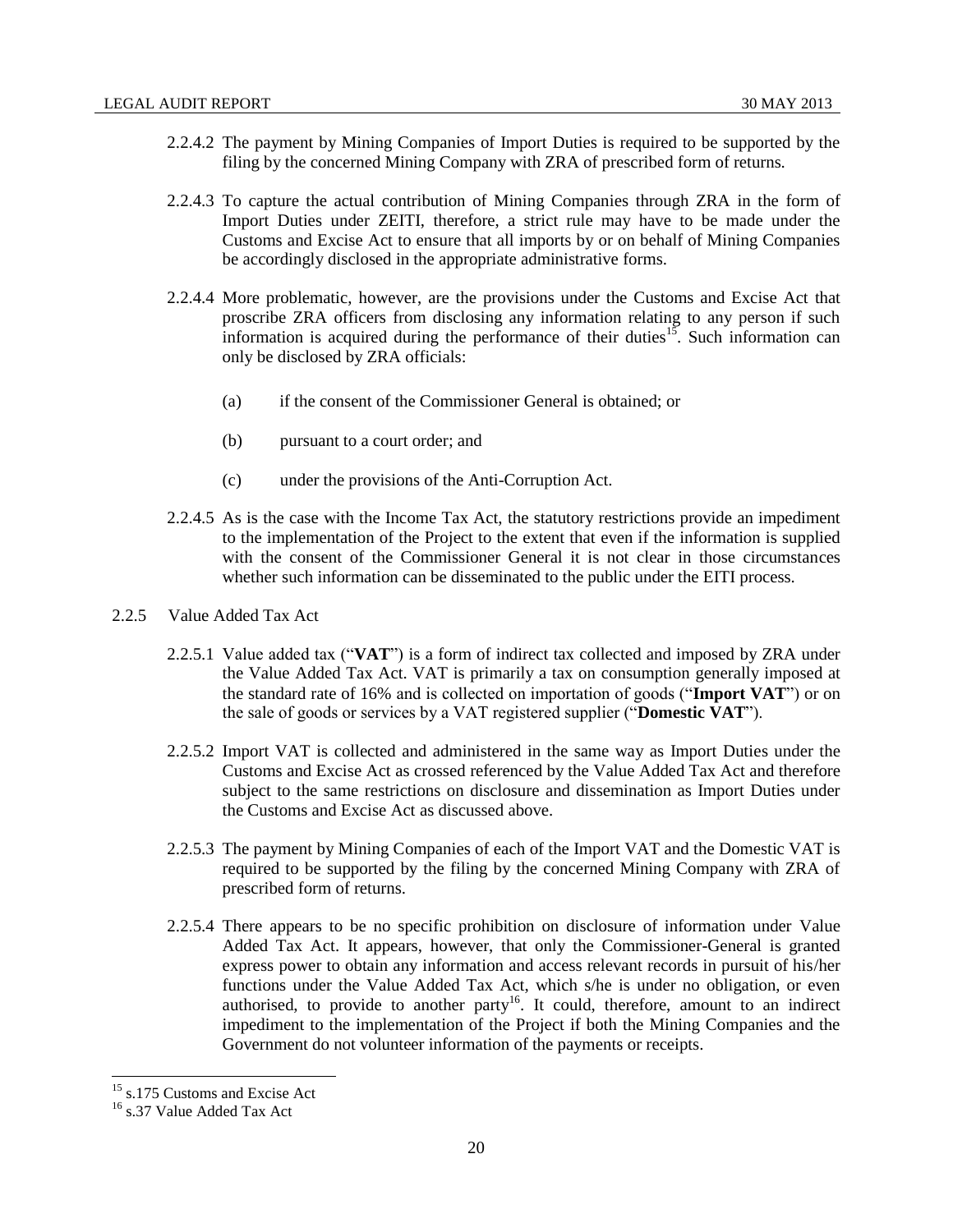#### <span id="page-20-0"></span>2.2.6 Property Transfer Tax Act

- 2.2.6.1 Property transfer tax ("**Property Transfer Tax**") is collected and administered by ZRA pursuant to the Property Transfer Tax Act. It is generally an impost on any transfer of property in the form of land or shares by a company registered under the Companies Act and levied at 5% of the realisable value of the property in question. Further, Property Transfer Tax is also levied at 10% of the realisable value of a mining right on transfer.
- 2.2.6.2 To access their mining rights, Mining Companies normally require surface rights usually in the form of land and any acquisition or disposal of such land will attract Property Transfer Tax unless land is acquired directly from the Government at alienation.
- 2.2.6.3 Similarly, any transfer of shares in a Mining Company, whether or not a product of merger activity, will attract Property Transfer Tax. Property Transfer Tax on transfer of land, shares or mining rights is administered in the same way as the taxes administered under the Income Tax Act.
- 2.2.6.4 Unlike the Income Tax Act, the Property Transfer Act does not contain any express prohibitions against disclosure. It is surmised, however, that the absence of any allowance for the disclosure of information obtained under the Property Transfer Tax Act by implication renders such information confidential and any disclosure amenable to legal challenge. Thus, express provision would have to be made thereunder for the disclosure of information under EITI for the purposes of its report.
- 2.2.6.5 In addition, if EITI would rely on ZRA as a source of information on Property Transfer Tax the process for administering Property Transfer Tax under the Property Transfer Tax Act will be required to be amended in order to capture this form of tax as a payment by Mining Companies to Government.
- <span id="page-20-1"></span>2.2.7 Environmental Management  $Act^{17}$ 
	- 2.2.7.1 As discussed above<sup>18</sup> every application for a mining right is required to be accompanied by an EMP under the Mines and Minerals Act which is principally expected to include the following<sup>19</sup>:
		- (a) proposals for prevention of pollution;
		- (b) treatment of waste;
		- (c) protection and reclamation of land and water resources; and
		- (d) eliminating or minimising adverse effects on the environment arising from operations.

<sup>&</sup>lt;sup>17</sup> The Environmental Act repealed and replaced the previous Environmental Protection and Pollution Control Act and placed additional management and cost burden on Mining Companies in the form of fee contributions to ZEMA and in the form of more stringent continuing obligations

<sup>18</sup> See discussion under Mines and Minerals Act

<sup>19</sup> e.g. parts III (*Large Scale Mining Operations* )and IX (*Safety Health and Environmental Protection*) Mines and Minerals Act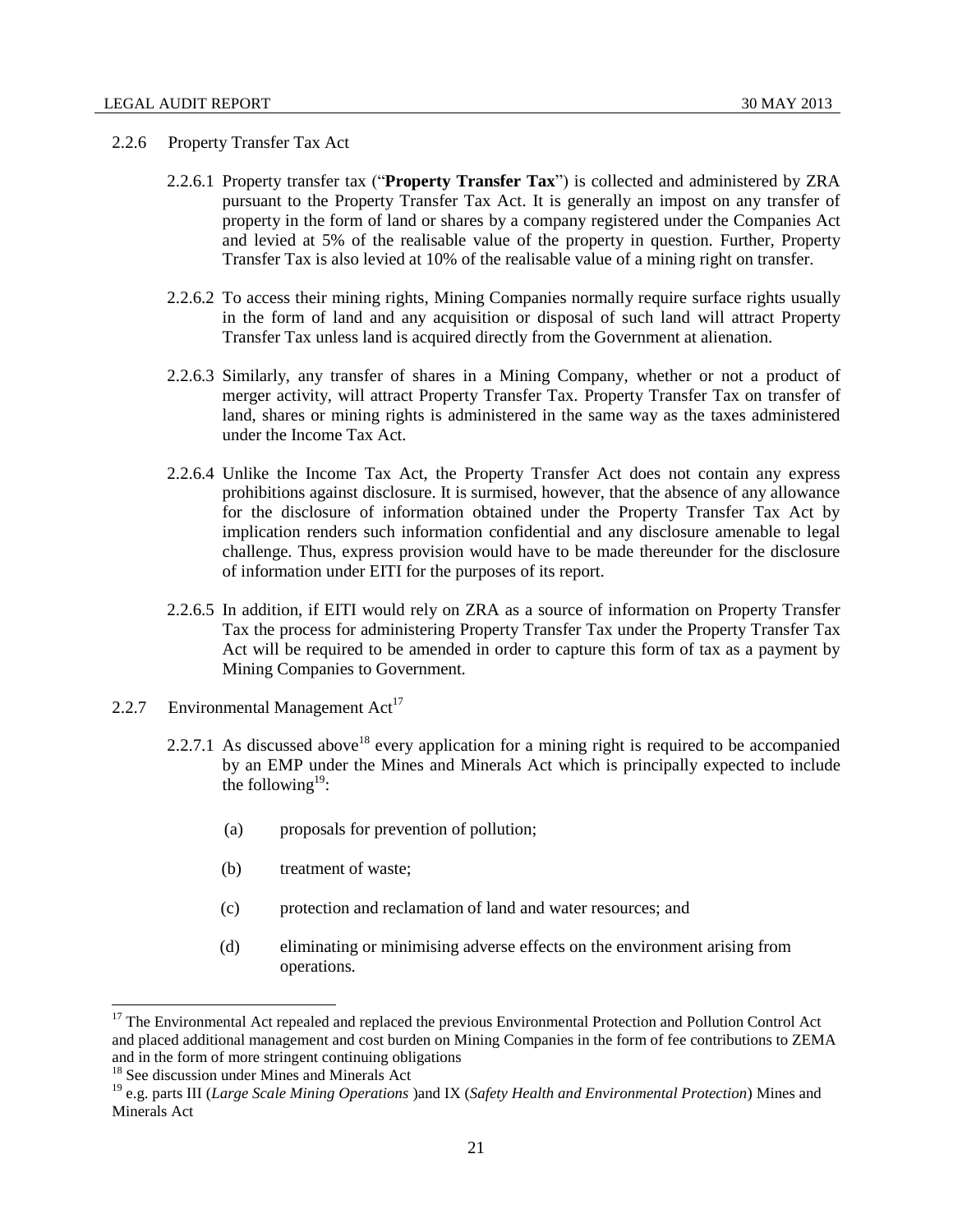- 2.2.7.2 Invariably, therefore, a Mining Company would have to comply with the requirements of the Environmental Act which prescribes for various processes and licences attracting an assortment of both one-off and continuous fees ("**Environmental License Fees**"). The Environmental Act also establishes the ZEMA which is the regulator and supervisor of the policy on environment in Zambia.
- 2.2.7.3 The Environmental Act provides for at least two types of funds in terms of revenue collected by ZEMA that may be of interest to EITI. In the first place there is what can be termed the internal administrative ZEMA fund (the "**ZEMA Fund**") established under the Environmental Act<sup>20</sup>. Payments out of the ZEMA Fund may cover operational expenditure of ZEMA including salaries, board allowances and other current and capital expenditure and the following payments must be made into the ZEMA Fund:
	- (a) Parliamentary appropriations for ZEMA;
	- (b) borrowings for current and capital expenditure; and
	- (c) Environmental License Fees.
- 2.2.7.4 Secondly, the Environmental Act establishes the Environmental Fund (the "**Environmental Fund**") for the purposes of generally funding remedial exercises as well as research activities in environmental management<sup>21</sup>. In this respect the following payments may be made into the Environmental Fund (the "**EF Payments**"):
	- (a) Parliamentary appropriations;
	- (b) levies from industry or developers determined to have adverse effect on the environment<sup>22</sup>:
	- (c) voluntary contributions;
	- (c) grants;
	- (e) interest on invested monies; and
	- (f) any other prescribed payments.
- 2.2.7.5 Mining Companies, as part of industries or facilities and activities covered under the EPF discussed in relation to Mines and Minerals Act in 2.2.1 above, are exempted from contributing to the Environmental Fund  $^{23}$ . Further the Environmental Fund Payments do not appear to include the Environmental Licences Fees which are required to go instead into the ZEMA Fund.

 $^{20}$  para.7 First Schedule to the Environmental Act

 $21$  s.95 Environmental Act

 $22$  These could include environmental performance bonds

 $23$  Ibid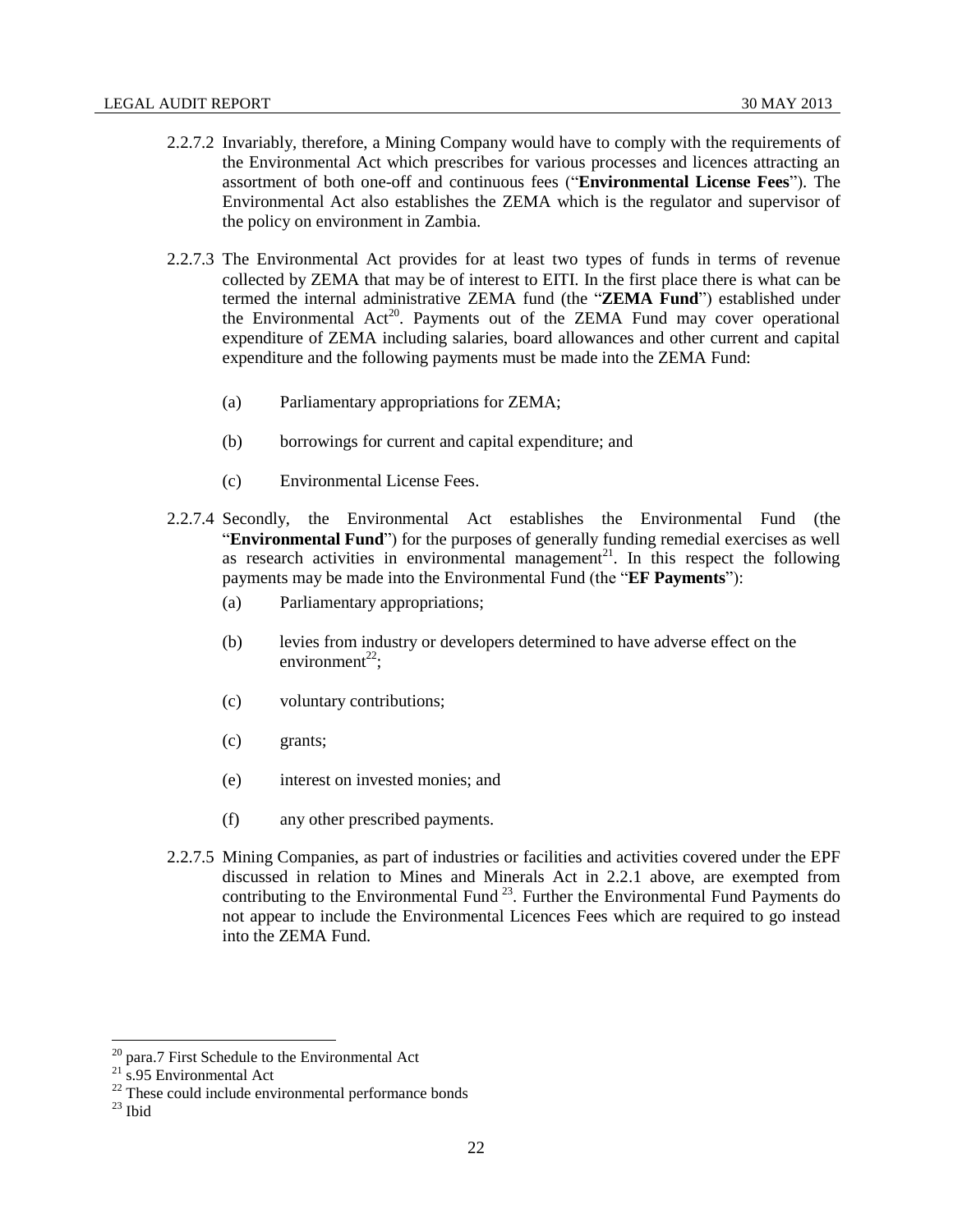- 2.2.7.6 ZEMA has the obligation to cause to be kept proper books of accounts and other records relating to both the ZEMA Fund and Environmental Fund and cause to be prepared annual report for the ZEMA Fund and an annual statement of income and expenditure for the Environmental Fund (the "**Reports**") both of which are required to be laid before the National Assembly<sup>24</sup>.
- 2.2.7.7 It appears that the Reports to the National Assembly by the Minister of Environment are not automatically accessible to the public as it is only laid before the National Assembly and there is no requirement that it be published in the Gazette. This may impede the implementation of EITI to the extent that there is no express access to Reports documenting the Environmental License Fees and any other fees or levies paid to ZEMA as and when required under the Project.
- 2.2.7.8 The Environmental Act provides for the establishment by ZEMA of a public registry of environmental information including a list of applications for licences or approvals made as well as a list of licences and approvals issued<sup>25</sup>. The Environmental Act further provides for public participation in decision making on environmental issues against policy<sup>26</sup>. These channels do not, however, appear to extend to disclosure and accountability for the Environmental Licence Fees and other levies.
- 2.2.7.9 Most critically for the purposes of EITI, however, the key concern is the prohibition of publication of, or disclosure of, information obtained under the Environmental Act to unauthorised persons without the consent of  $ZEMA^{27}$ . This effectively means that access to information relating to the Environmental Licence Fees or the ZEMA Fund with respect to the Environmental Licence Fees payable by Mining Companies will not be allowed without the consent of ZEMA. Both ZEMA and the Mining Companies will ideally be required to disclose and account for the Environmental Licence Fees received or paid, as the case may be, under EITI.
- <span id="page-22-0"></span>2.2.8 National Pension Scheme Act
	- 2.2.8.1 The National Pension Act establishes the National Pension Scheme to which compulsory pension contributions are made by employers and employees at prescribed rates (the "**National Pension Contributions**") with the employer being also given the statutory obligation to account for both the employer and the employee contributions to a Government agency known as the NAPSA also established under the National Pension Act.
	- 2.2.8.2 The main objective for NAPSA is to use the funds raised from the National Pension Contributions to reduce the cost to Government by funding a social safety net on retirement of employees of the Mining Companies.

 $^{24}$  para.10 of the First Schedule to the Environmental Act and s.100 Environmental Act, respectively

 $25 \text{ s}.90$  Environmental Act

<sup>&</sup>lt;sup>26</sup> s.91 Environmental Act

 $27$  para.5 First Schedule to the Environmental Act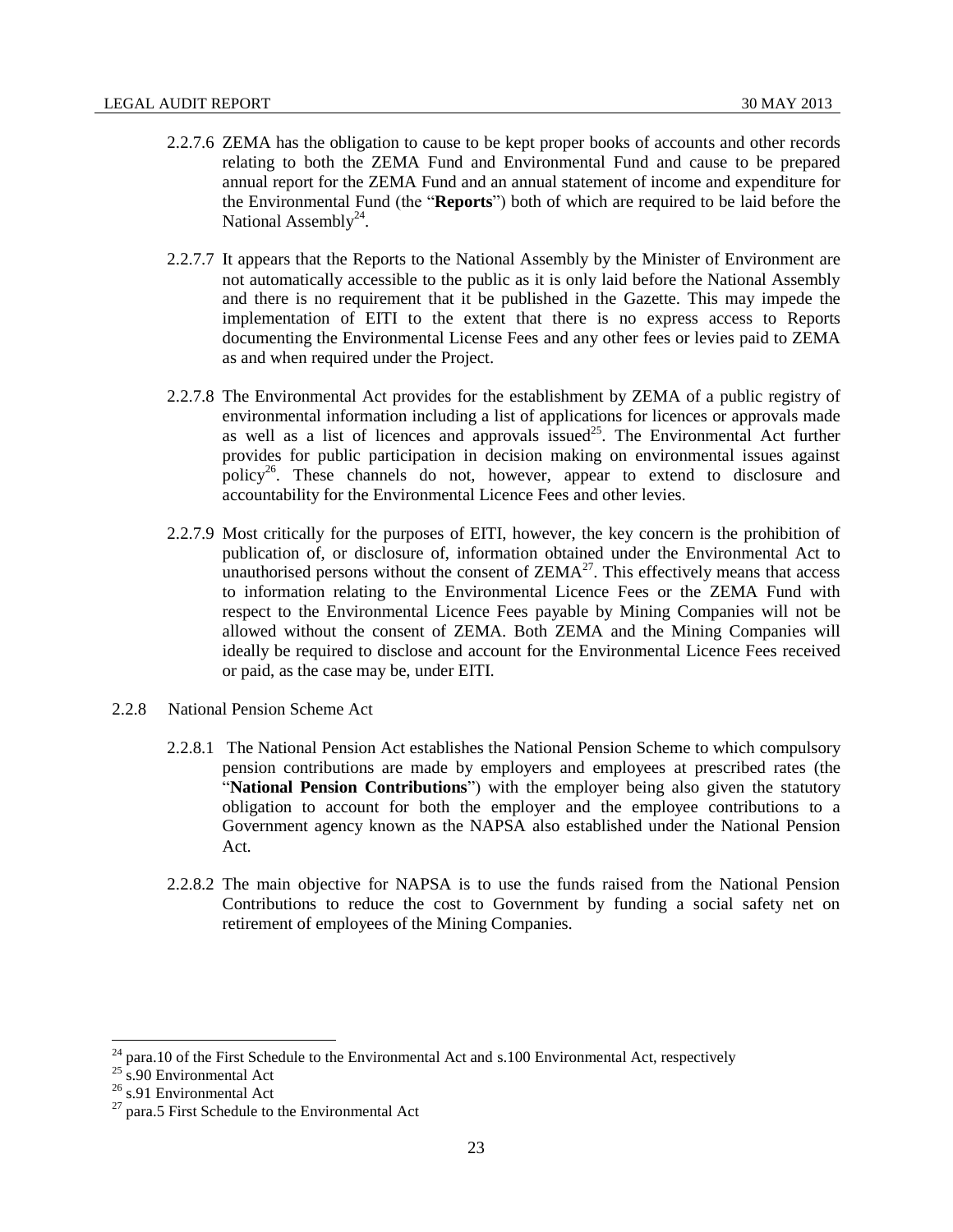- 2.2.8.3 As a key employer, the Mining Companies make significant contributions in National Pension Contributions to NAPSA which require to be captured under EITI. If information on the National Pension Contribution will be sourced from NAPSA under EITI then this form of payment should be specifically captured as a payment to Government by Mining Companies.
- 2.2.8.4 The National Pension Act allows NAPSA to appoint inspectors who are empowered to inspect any book, register, account, receipt or any document relating to contributions, and to ensure that records are kept in accordance with the National Pension Act.
- 2.2.8.5 Critically, however, there is a general prohibition under the National Pension Act against any person involved in the administration of NAPSA with the respect to the publishing or disclosing to any unauthorised person, otherwise than in the course of his duties, the contents of any documents, communication or information whatsoever, which relates to, and which has come to his knowledge in the course of his duties under the National Pension Act<sup>28</sup>.
- <span id="page-23-0"></span>2.2.9 Workers Compensation Act
	- 2.2.9.1 The Workers Compensation Act establishes the Workers Compensation Fund (the "**Workers Compensation Fund**") in to which a each employer liable for assessment (which includes virtually all Mining Companies) contributes assessed amounts on a periodic basis within a financial year without deduction from the employees emoluments (the "**Workers Compensation Contribution**")<sup>29</sup>.
	- 2.2.9.2 The statutory agency established under the Workers Compensation Act to administer the Workers Compensation Fund is known as the WCCB. One of the functions of the WCCB is to provide rehabilitation or pension support to employees who leave employment due to impairments arising from the work place.
	- 2.2.9.3 As a significant payment to Government by Mining Companies the Workers Compensation Contribution should be captured under EITI. The complication is that any person in the exercise of any powers conferred or in the performance of any duties imposed by or under the Workers Compensation Act and who in the process acquires information relating to the financial affairs of any other person, firm or business is prohibited from disclosing such information to any other person, except<sup>30</sup>:
		- (a) to a Court of law or to any person who by law is vested with the power to compel the disclosure of such information; or
		- (b) to the WCCB or to any person acting in the execution of the Workers Compensation Act in so far as such information may be necessary for the execution of the Workers Compensation Act.

<sup>28</sup> para. 10 First Schedule (*Administration*) National Pension Act

<sup>&</sup>lt;sup>29</sup> part X (Assessments) Workers Compensation Act

<sup>&</sup>lt;sup>30</sup> s.19 Workers Compensation Act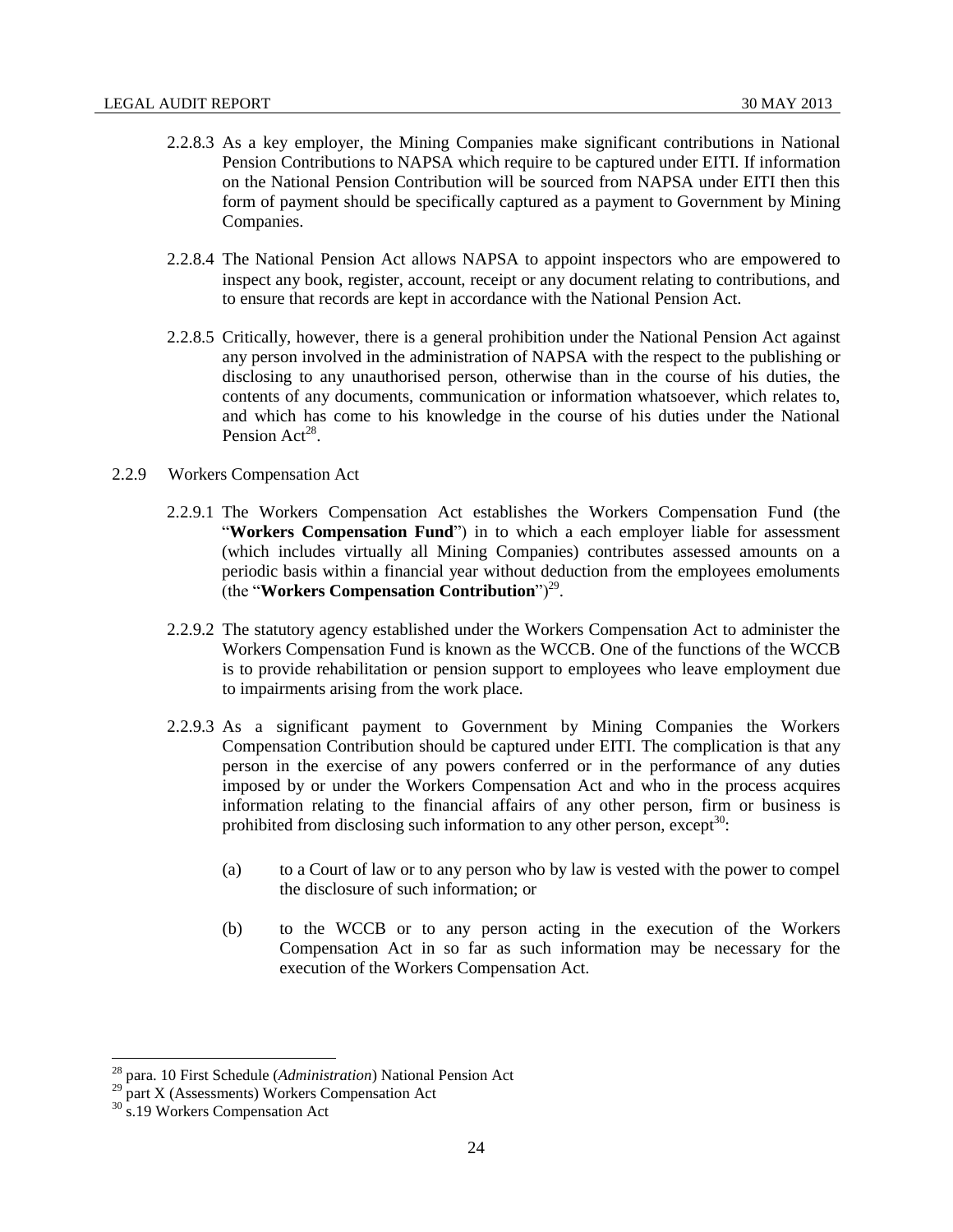#### <span id="page-24-0"></span>2.2.10 Local Government Act

- 2.2.10.1The Local Government Act is the primary instrument that Government uses in decentralising some of its functions to the local or municipality level of government. The decentralised functions of Government are performed by Councils and all Councils are established under the Local Government Act by declaration.
- 2.2.10.2The Local Government Act sets out, among other functions, the management of Council revenues and expenditures. The Councils have statutory powers to impose levies, charge fees, issue licences or permits at a fee, or provide services within a local area at a fee (the "Council Taxes")<sup>31</sup>. A number of Mining Companies are the main contributors of such Council Taxes which may require capturing under EITI.
- 2.2.10.3All persons employed by a Council are, however, prohibited from publishing or disclosing to any person the contents of any document, communication or information which relates to and which has come to their knowledge in the course of their duties under the Local Government Act unless $^{32}$ :
	- (a) they obtain consent in writing from or on behalf of the Council concerned; or
	- (b) such publication or disclosure is made in the course of their duties.
- <span id="page-24-1"></span>2.2.11 Rating Act
	- 2.2.11.1The Rating Act provides for the declaration of rateable areas, assessment of rateable property and the levying of property rates with respect to various classes of property within a Council area (the "**Property Rates**"). The Rating Act also establishes the Councils created under the Local Government Act as the Rating Authorities for the Property Rates.
	- 2.2.11.2The properties in question involve occupied land. To access and exploit their mining rights Mining Companies invariably require tracts of land which, sometimes, could be quite extensive in size. Such tracts of lands are the ones subject to Property Rates.
	- 2.2.11.3The Rating Act provides for the valuation rolls, the basis upon which the Property Rates are assessed, to be available for inspection at the offices of the Council by a leaseholder/ occupier of any rateable property in the valuation roll and who is allowed to raise objections to entries against the property concerned heard by an independent tribunal. Even members of the public are allowed to inspect the valuation roll from the Council offices before its advertisement in the Gazette.
	- 2.2.11.4Although the Rating Act provides a transparent process for the assessment and imposition of Property Rates in the interest of rate payers there are no similar provisions regulating transparency and accountability for the paid Property Rates by the Councils. This is considering the fact that there are indications that Property Rates paid by Mining Companies particularly in mining areas constitute some of the single most significant independent source of revenue for the Councils.

<sup>&</sup>lt;sup>31</sup> part VII (Functions) Local Government Act

 $32$  s.103 Local Government Act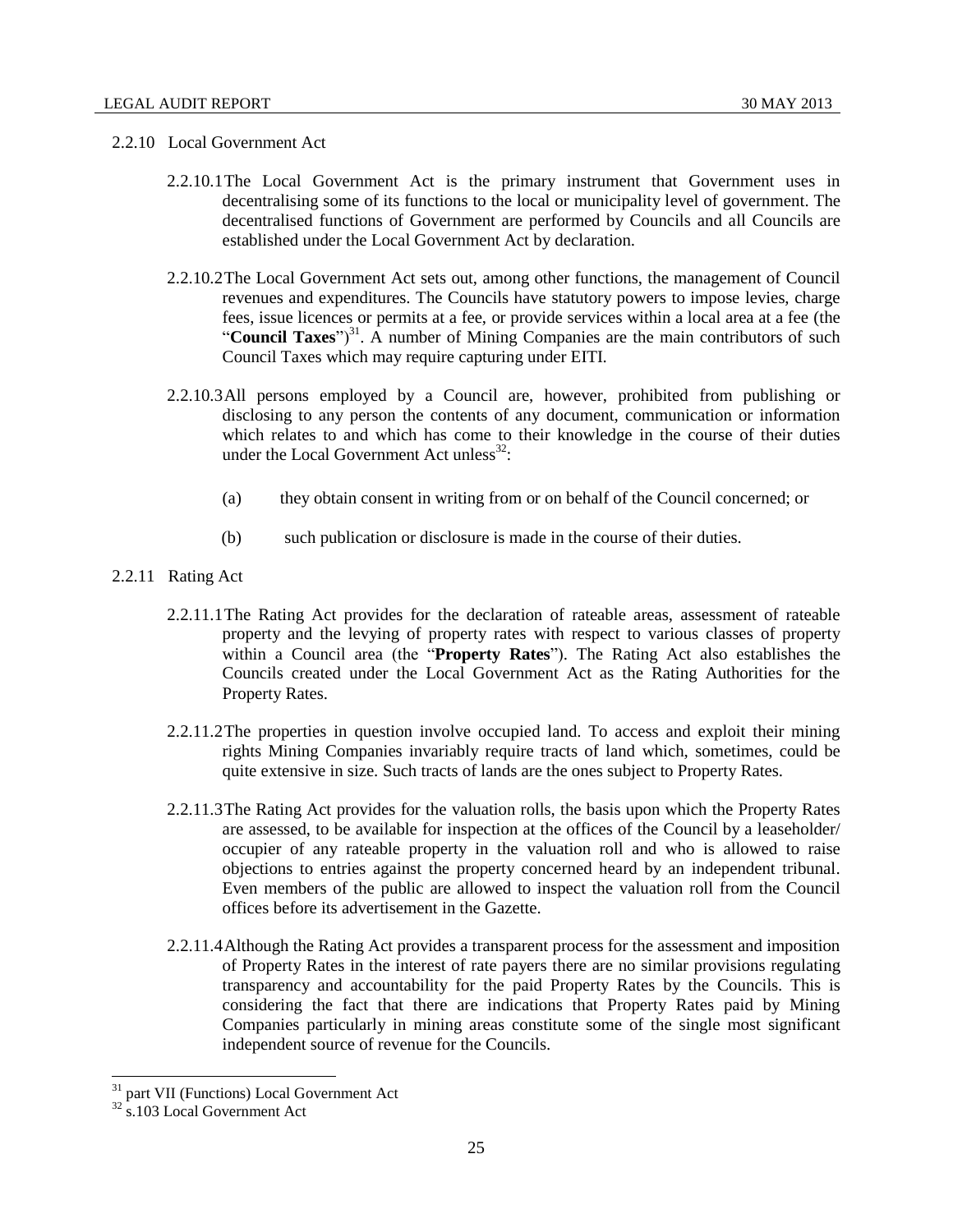- 2.2.11.5Further, the Rating Act contains no provisions on confidentiality or restrictions on disclosure pertaining to revenue from Property Rates, nor does any provision exist for official access to such information. By extension, however, it would appear that the provisions of the Local Government Act restricting disclosure<sup>33</sup> also apply to the Councils in performing the rating function under the Rating  $Act^{34}$ .
- <span id="page-25-0"></span>2.2.12 Personal Levy Act
	- 2.2.12.1 The Personal Levy Act provides for the assessment and imposition of personal levies against persons of apparent adult age for an amount that may not exceed ZMW15 (the "**Personal Levies**"). The Councils created under the Local Government Act are established as levy authorities to assess and collect Personal Levies under the Personal Levy Act.
	- 2.2.12.2Although the Personal Levies are assessable and imposed against individuals, the provisions of the Personal Levy Act permit the Councils to collect Personal Levies through employers by means of deductions from wages. In most instances both employers and employees are not aware of the obligation on the employee to pay Personal Levies to the extent that employers effectively suffer the cost of paying the Personal Levies to maintain work place harmony and which could translate in to huge cumulative cost particularly for Mining Companies which are labour capital intensive.
	- 2.2.12.3The Personal Levy Act prohibits disclosure of information by any person employed to carry out the provisions of the Personal Levy Act<sup>35</sup>. The officers of the Councils are required to preserve secrecy with regard to all matters that may come to their knowledge in the performance of their duties. Apart from the levy payer concerned and his lawful representative, no other person has access to any records in the possession or custody of the Council.
- <span id="page-25-1"></span>2.2.13 Lands Act
	- 2.2.13.1The Lands Act does not contain any substantial impediment to the implementation of EITI in Zambia. As discussed under the Rating Act above access to mining rights would usually require traversing land either belonging to the mining right holder or a third party as a distinct right from the mining right.
	- 2.2.13.2As land owners Mining Companies may be required to pay what is known as ground rent to the Government under the Lands Act ("Land Rents<sup>")36</sup>. Depending on the extent of land required by a Mining Company as well as the fluidity of the rate of payment of Land Rents, Land Rents could constitute a significant contribution to the Government required to be captured under EITI.

<sup>&</sup>lt;sup>33</sup> See discussion on Local Government Act above

<sup>&</sup>lt;sup>34</sup> s.62(4) Local Government Act recognizes that a Council may be conferred with other functions under another written law

<sup>&</sup>lt;sup>35</sup> s.19 Personal Levy Act

 $36$  s.11 Lands Act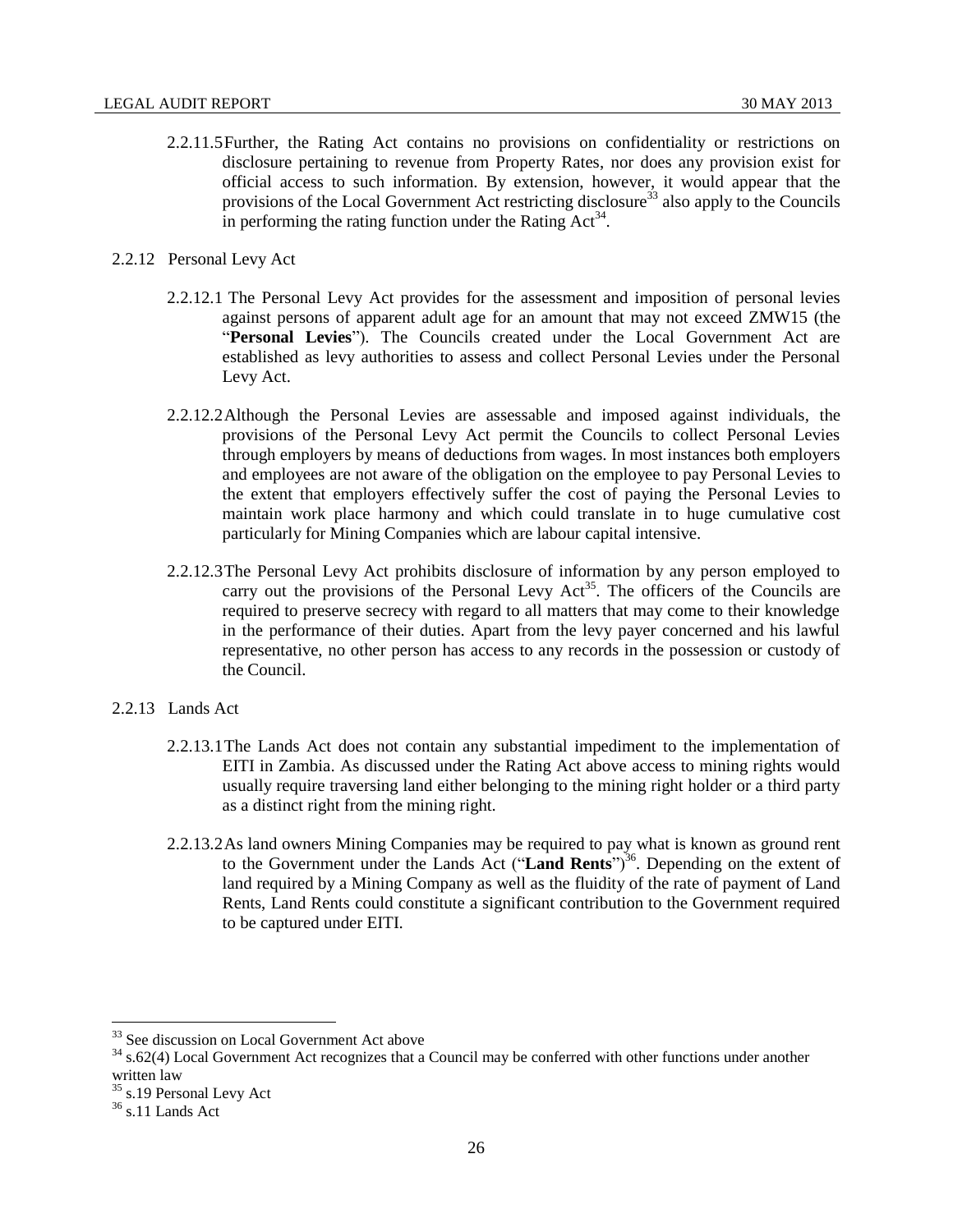- 2.2.13.3The Lands Act also establishes the Land Development Fund which consists of among others fifty percent of the Land Rents collected from all land and the proceeds therefrom are to be used to open up new areas for development $3^7$ .
- 2.2.13.4The only accountability for the management of the Land Development Fund is for the Minister responsible for Lands to provide for the statement of income and expenditure and to present an annual statement of the income and expenditure before the National Assembly<sup>38</sup>.
- 2.2.13.5This form of accountability may not enhance the implementation of EITI as the process only supports disclosure and accountability to the National Assembly.
- <span id="page-26-0"></span>2.2.14 Water Resources Management Act
	- 2.2.14.1The Water Resources Act was enacted in April, 2011 and came into force on 1 October, 2012. The Water Resources Act establishes the Water Resources Management Authority ("**WRMA**") and defines its functions and powers to include the management, development, conservation, protection and preservation of the water resource and its ecosystems.
	- 2.2.14.2As it is the case with surface rights or land discussed above a Mining Company is invariably likely to encounter water during the development and operation of a mine and will in that regard be regulated under the Water Resources Act. Water for mining development or operation is usually a by product of mining, a catalyst for mining or processing of the mine product or a consumable commodity for the mine community.
	- 2.2.14.3Critically, it is an offence under the Water Resources Act for any person, including a Mining Company, to use water from any water source without a permit<sup>39</sup>. The term 'use' is defined quite widely as follows under the Water Resources Act:
		- (a) abstraction, obstruction or diversion of water;
		- (b) storing water;
		- (c) discharge of materials or substances into water;
		- (d) dewatering of a mine, quarry or any land;
		- (e) altering the bed, banks, course or characteristics of a water resource; any
		- (f) prescribed activity of a kind relating to water.

 $37$  ss.16 and 18 Lands Act

<sup>38</sup> s.19 Lands Act

 $39$  s.163 Water Resources Act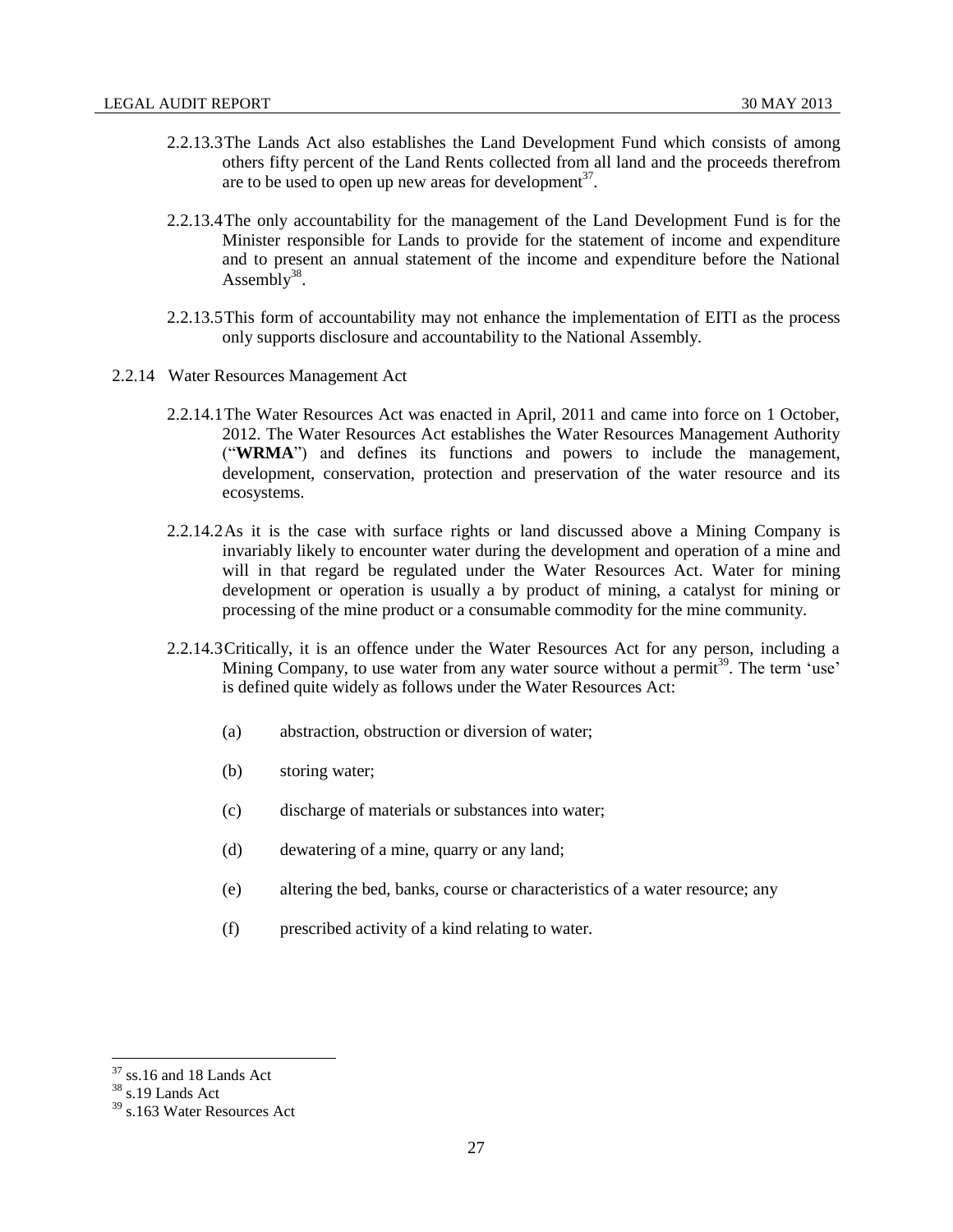- 2.2.14.4According to the Water Resources Act, a person holding a mining right and who requires the use of water for mining purposes must submit an application to the Director of Mines setting out the volumes of water required, nature of proposed use and such other information as may be required. The Director of Mines will then process the application in conjunction with WRMA using the approval structure under the Water Resources Act which process will trigger a set of fees including application fees, water usage fees, and renewal fees (the "**Water Fees**") payable by the concerned Mining Company through WRMA.
- 2.2.14.5The Water Resources Act prescribes a pricing strategy for the Water Fees which requires the Water Fees to incorporate the following principles $40$ :
	- (a) recover the reasonable costs related to the management of the water resource;
	- (b) recover the cost of the administration of the licence and permit system;
	- (c) recover the cost of administration relating to the processing of data and information;
	- (d) providing a reasonable rate of return upon any investment relating to water;
	- (e) reflect the source from which the water has been used;
	- (f) reflect the purpose for which the water will be used;
	- (g) take into account:
		- $(i)$  the costs involved in the construction of any water works or dam works;
		- (ii) any investments made for the conservation of water resources;
		- (iii) the strategic importance of the use of the water applied in for in the national interest;
		- (iv) any investment made that benefits the local community; and
		- (v) any de-watering activities that need to be done, under any other law, for mining and industrial purposes.
- 2.2.14.6The Water Resources Act prescribes for at least two types of funds. Under the first type WRMA is required to retain in a fund managed by it all the revenue from Water Fees paid to WRMA which will be applied by WRMA in meeting the costs of administering its functions under the Water Resources Act (the "Internal Fund")<sup>41</sup>. The Water Resources Act also establishes another fund of the second type namely the Water Development Trust Fund to be managed independently by a set of trustees and which does not necessarily source its revenue from the Water Fees (the "Independent Fund")<sup>42</sup>.

<sup>40</sup> s.150 Water Resources Act

<sup>41</sup> s.154 Water Resources Act

<sup>42</sup> s.155 Water Resources Act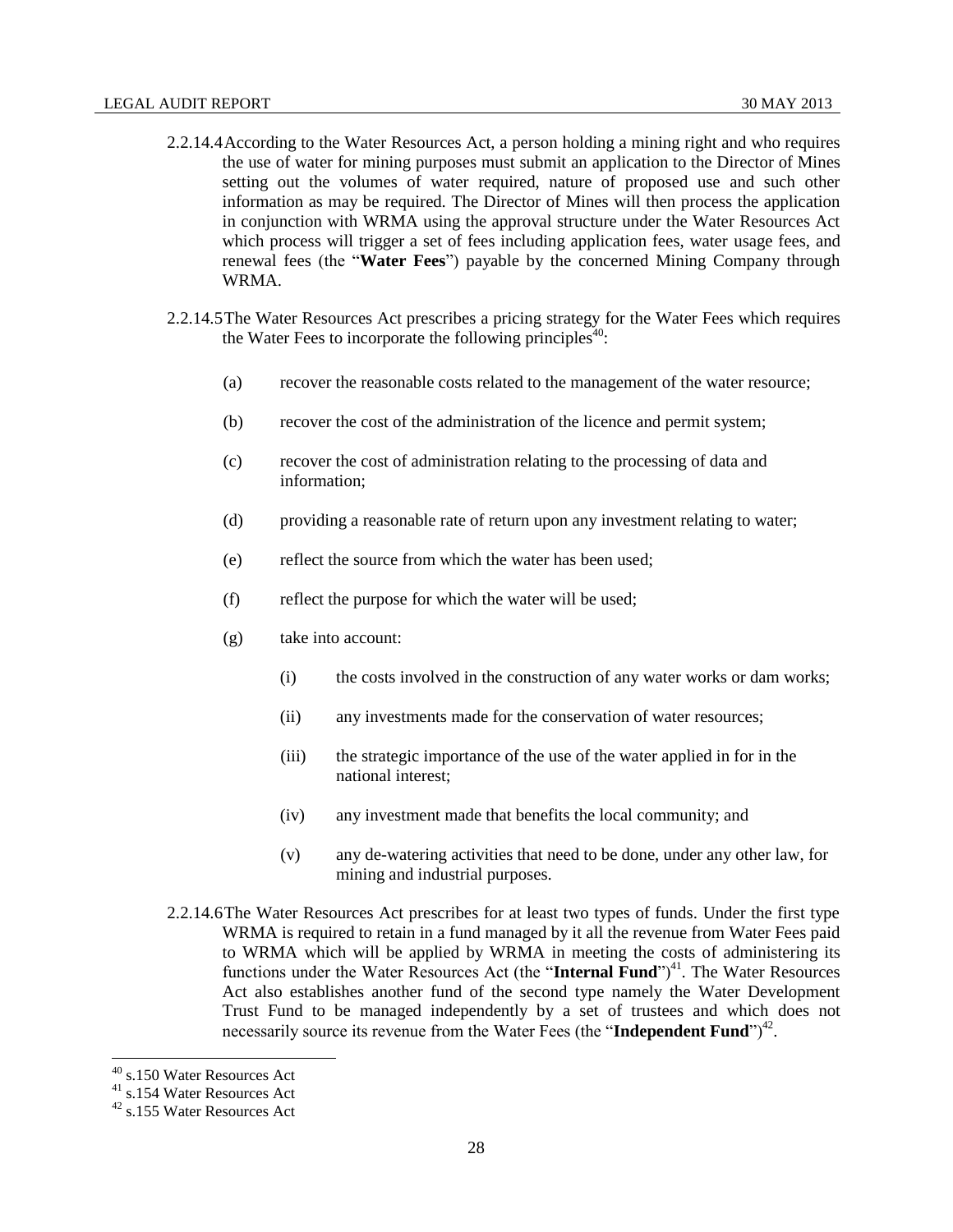- 2.2.14.7The distinction between the Internal Fund and the Independent Fund (the "**Funds**") is, therefore, that the moneys in the latter are mandated under the Water Resources Act to be used for the development, conservation and management of water resources. Both Funds will, therefore, be of concern to EITI but more so the Internal Fund. This is because the Internal Fund will source its revenue from Water Fees some of which will be directly payable by Mining Companies while the Independent Fund may only source its revenue from the following:
	- (a) Parliamentary appropriations;
	- (b) donations, grants, bequests etc.; and
	- (c) any other prescribed payments.
- 2.2.14.8For the purposes of EITI the key concern is the prohibition of publication of, or disclosure of, information obtained under the Water Resources Act to unauthorised persons without the consent of WRMA<sup>43</sup>. This effectively means that access to information relating to the Water Fees or the Internal Fund with respect to the Water Fees payable by Mining Companies will not be allowed without the consent of WRMA. Both WRMA and the Mining Companies will ideally be required to disclose and account for the Water Fees received or paid, as the case may be, under EITI.
- <span id="page-28-0"></span>2.2.15 The National Road Fund Act
	- 2.2.15.1 The National Road Fund Act establishes the **NRFA**<sup>44</sup> whose functions include the administration and management of the National Road Fund<sup>45</sup>.
	- 2.2.15.2The National Road Fund consists of the following (the "**Road User Charges**")<sup>46</sup>:
		- (a) all fuel levy collected, less the cost of collection which shall not exceed 3 percent, in every fiscal year;
		- (b) such percentage of license fees, registration fees and international transit fees payable to the Road Transport and Safety Agency under the Road Traffic Act No 11 of 2002, as may be prescribed;
		- (c) such percentage of the weigh bridge charges payable to the Road Development Agency under the Public Roads Act No 12 of 2002 as may be prescribed;
		- (d) such percentage of road user levies including tariffs, taxes and tolls as may be prescribed.

<sup>43</sup> para.7 First Schedule to the Water Resources Act

<sup>44</sup> s.3 National Road Fund Act

<sup>45</sup> s.4 National Road Fund Act

<sup>46</sup> s.16 National Road Fund Act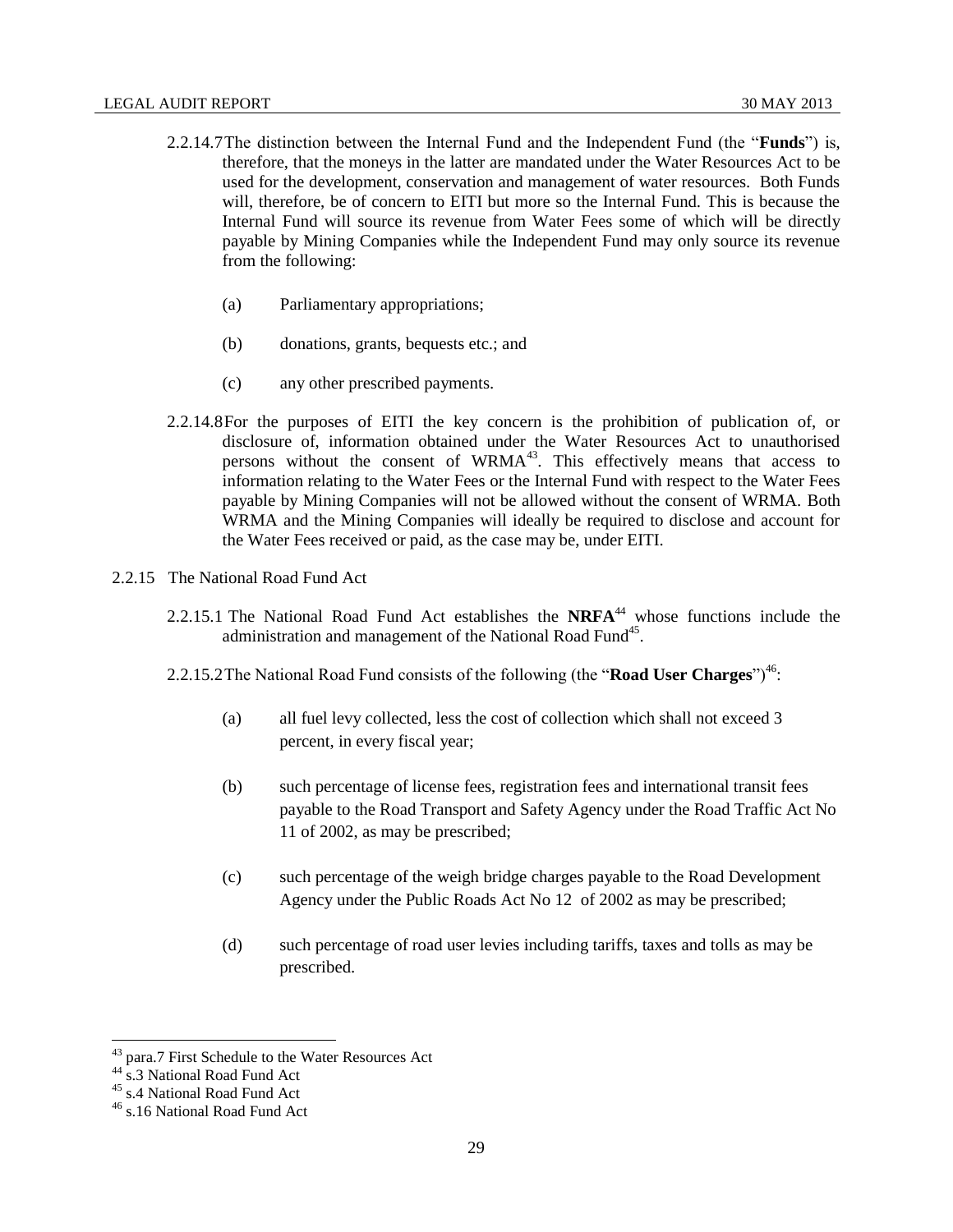- 2.2.15.3The NRFA is tasked with the function of preparing and publishing audited annual accounts for the National Road Fund $47$  but there is a prohibition against the publication of any other information by any person which is not made in the course of such person's duties under the National Road Fund Agency Act<sup>48</sup>. This would, undoubtedly, affect the ability of an EITI specific accountability of NRFA with respect to contributions by Mining Companies in terms of Road User Charges as well as the ability to publish such information under the auspices of EITI.
- <span id="page-29-0"></span>2.2.16 Competition and Consumer Protection Act
	- 2.2.16.1As currently the most economically active and most significant contributor to the country's gross domestic product the mining sector is also the most active by value in terms of mergers and acquisitions regulated under the Competition Act.
	- 2.2.16.2In terms of the Competition Act, a merger is said to occur where an enterprise, *directly or indirectly*, acquires or establishes, direct or indirect, control over the whole or part of the business of another enterprise, or when two or more enterprises mutually agree to adopt arrangements for common ownership or control over the whole or part of their respective businesses. Effectively, therefore, a merger may occur where a Mining Company or owner of a Mining Company purchases shares or leases assets in, or acquires an interest in, any shares or assets belonging to another Mining Company or owner of a Mining Company.
	- 2.2.16.3The Competition Act grants the Competition and Consumer Protection Commission ("**CCPC**") the authority to review mergers. The power of the CCPC to review mergers is invoked in at least two instances:
		- (a) where the merger meets the threshold of ZMW9,000,000 (approximately US\$1,800,000) of the combined turnover or assets, whichever is higher, in Zambia of the merging parties (the "**Threshold**"); or
		- (b) where the CCPC on its own volition elects to review a merger on specified grounds stated in the Competition Act.
	- 2.2.16.4Most mergers involving Mining Companies breach the Threshold and require regulation by CCPC under the Competition Act. An application for merger approval attracts a significant fee (the "**Merger Fee**") which is payable before the application can be processed. A merger that meets the Threshold and which is undertaken without the approval of the CCPC is deemed void<sup>49</sup>. Further, a breach of the foregoing requirements by a Mining Company may attract a fine not exceeding 10% of the company's turnover<sup>50</sup>.

<sup>&</sup>lt;sup>47</sup> s.4 National Road Fund Act

<sup>48</sup> s.12 National Road Fund Act

<sup>49</sup> s.26(4) Competition Act

<sup>50</sup> s.37 Competition Act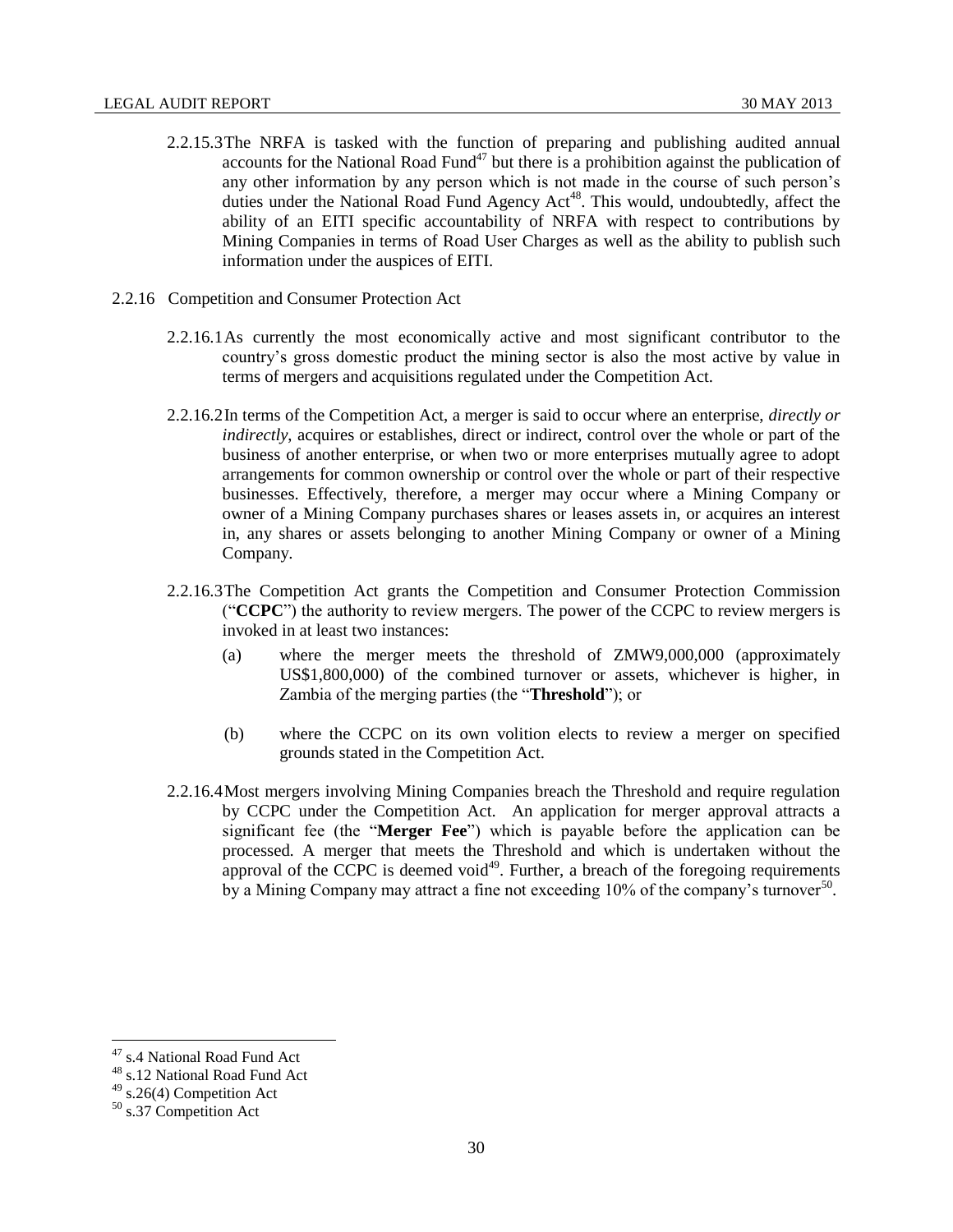- 2.2.16.5The Merger Fee payable by Mining Companies could be of interest under EITI given the amount of merger and acquisition activity in the mining sector and the quantum of such Merger Fees as a subject of the disclosure and accountability process. The Competition and Consumer Protection Regulations<sup>51</sup> made under the Competition Act prescribe the fee for application for the authorization of a proposed merger to be 0.1% of turnover/assets whichever is higher, with a cap maximum fee of 16,666,667 fee units which translates to ZMW3, 000, 000<sup>52</sup> (approximately US\$600,000).
- 2.2.16.6A key concern for the implementation of EITI would be the prohibition of publication of, or disclosure of information concerning the Merger Fee without the consent of CCPC yet the concept under EITI would require both the Mining Company, as payee, and CCPC, as recipient, to disclose the Merger Fee<sup>53</sup>.

# <span id="page-30-0"></span>3. **REVIEW OF POLICIES**

#### <span id="page-30-1"></span>3.1 **General**

- 3.1.1 Despite the scope of influence of internal policies being limited as compared to legislation, the impact of restrictions placed on administrative bodies by internal policy may be as extensive particularly in relation to the implementation of projects such as EITI.
- 3.1.2 Only two policies were availed for review namely the ZRA Code of Ethics and the MoM Charter in spite of the efforts made to try and obtain more. Although the review is limited in scope in that regard due to the few policies supplied, the review is nevertheless in relation to key institutions for the implementation of the Project namely ZRA and MoM.

# <span id="page-30-2"></span>3.2 **ZRA Code of Ethics**

- 3.2.1 The ZRA Code of Ethics sets out ethical standards for ZRA employees' work-related conduct. This Code applies to all ZRA employees, the governing body of ZRA (the "**Board**") and all authorized representatives and consultants of ZRA. Therefore, when making decisions, ZRA employees are not only required to comply with existing laws and regulations but also the ZRA Code of Ethics.
- 3.2.2 Although the employees may release official information that would normally be given to any member of the public asking for that information, the ZRA Code of Ethics provides that employees must protect the privacy of all individuals in their official dealings with ZRA, the Board and with its clients. All employees are required to sign a declaration of secrecy on taking up appointment as they have a responsibility to protect information and materials which they acquire in the course of their employment.
- 3.2.3 The ZRA Code of Ethics further provides that after leaving the authority, employees should avoid situations where knowledge gained at ZRA could lead to breach of confidentiality.

<sup>&</sup>lt;sup>51</sup> Competition and Consumer Protection (General) Regulations, Statutory Instrument number 97 of 2011

 $52$  Reg. 21, Second Schedule, Item 4 of Statutory Instrument number 97 of 2011

<sup>53</sup> para.8 First Schedule to Competition Act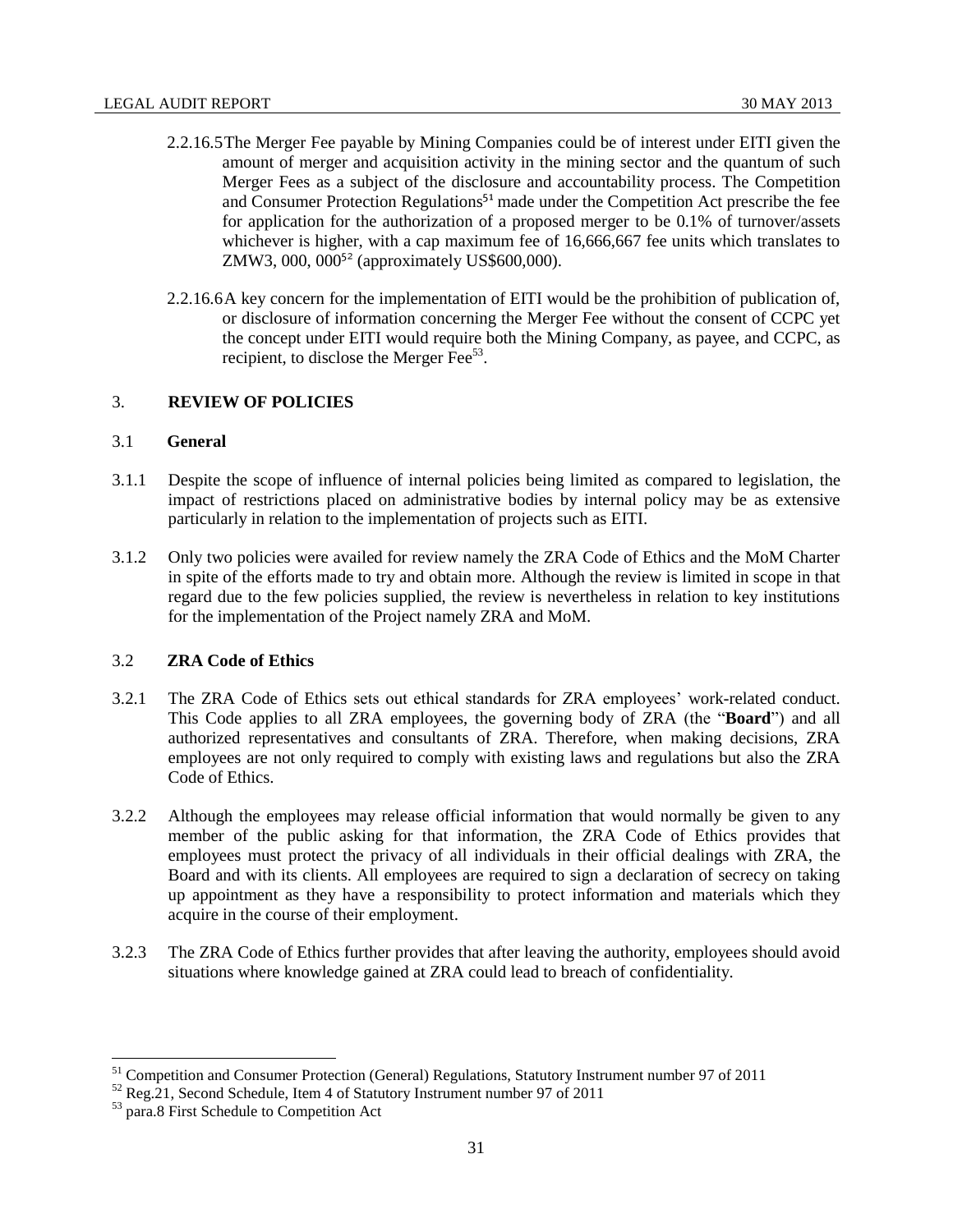- 3.2.4 The ZRA Code of Ethics also provides that wherever there is a potential conflict of interest between ZRA's interest and a personal matter, the employee is under obligation to present all relevant information to a supervisor and disclose a potential conflict of interest promptly, preferably in writing. The supervisor will determine whether a conflict exists or not and advise the employee of the appropriate action.
- 3.2.5 Effectively, the ZRA Code of Ethics may require some modification to accommodate the implementation of EITI in Zambia considering that ZRA is the main administrator of the process for the collection of revenue on behalf of Government.

# <span id="page-31-0"></span>3.3 **MoM Client Service Charter**

- 3.3.1 Employees of the MoM also abide by a client service charter, the MoM Charter, described as a "social pact" between the MoM and its clients, namely Mining Companies, identifies the services and standards to be provided to the latter. One of the core values of the MoM under the MoM Charter includes a pledge not to reveal or disclose privileged information to third parties.
- 3.3.2 The MoM Charter expounds on this by providing that clients have the right to privacy and confidentiality with respect to personal and financial information, written or oral, that they communicate to MoM as part of their requirements and in the course of receiving a service therefrom.
- 3.3.3 The MoM Charter further pledges that the MoM will publish information on its level of compliance with service standards and guarantees made in the Charter in ministerial/departmental annual budget reports.
- 3.3.4 From the foregoing perspective the policy contained in the MoM Charter qualifies as an impediment to the implementation of EITI in Zambia particularly in light of the strong confidentiality pledge. It may, in this respect, require modification.

# 4. **SUMMARY OF KEY ISSUES**

<span id="page-31-1"></span>Provided below is a table setting out a summary of the impact that each of the highlighted statutes and policies may have on the implementation of EITI in Zambia.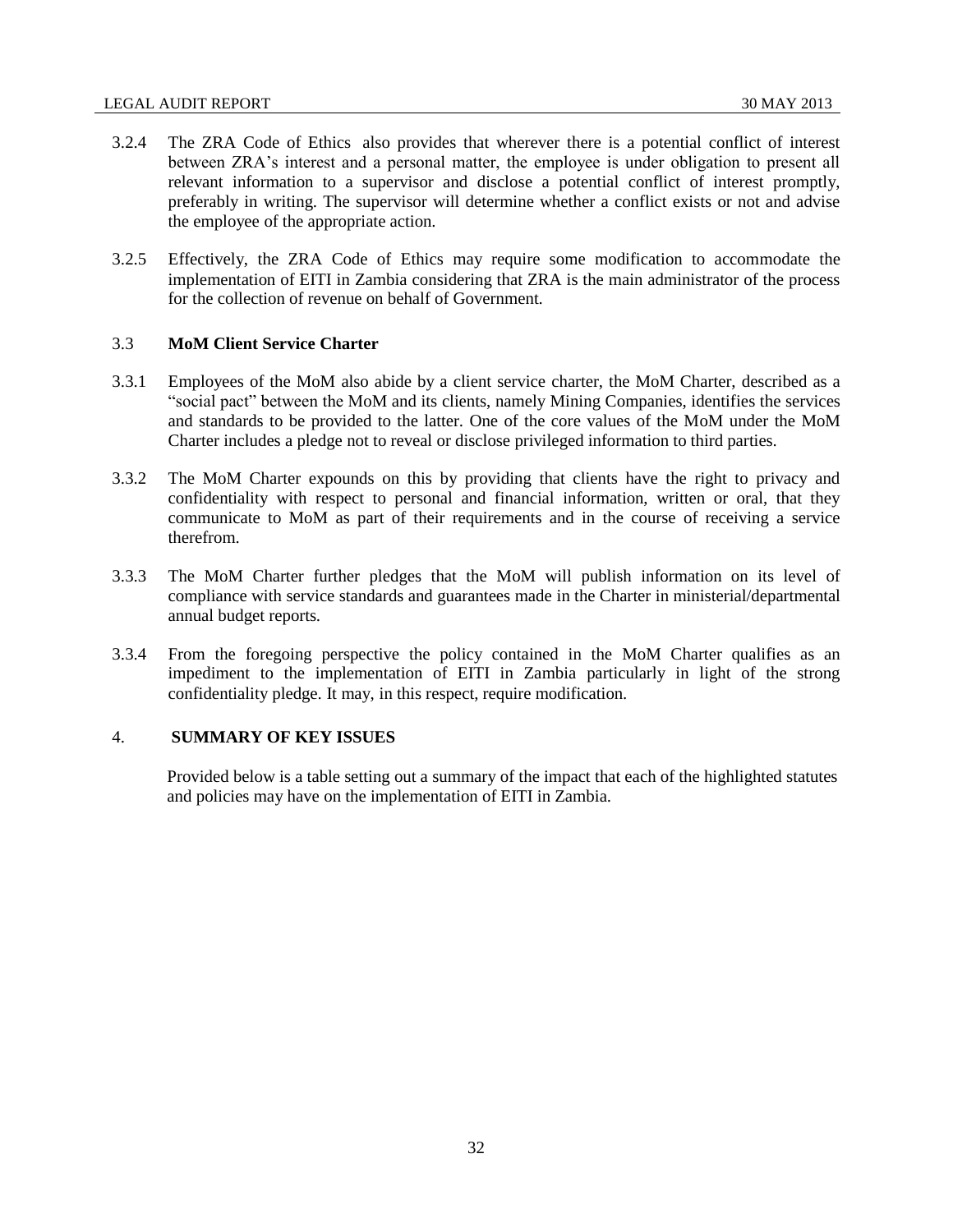| <b>Table 2. Summary of Legislative Issues</b> |
|-----------------------------------------------|
|-----------------------------------------------|

|     | <b>Statute/Policy</b>     | <b>Regulated Subject Matter</b>  | <b>Possible Impediment to EITI</b>              |
|-----|---------------------------|----------------------------------|-------------------------------------------------|
| 1.  | Mines and Minerals        | Mineral Royalties, Annual        | No automatic access to records                  |
|     | Act                       | Mining Charges, Mining           | maintained by the Mines                         |
|     |                           | Fees and EPF Payments            | Department                                      |
| 2.  | <b>Companies Act</b>      | <b>Company Fees</b>              | No policy to report fees paid and no            |
|     |                           |                                  | obligation on private companies to              |
|     |                           |                                  | file financial statements                       |
| 3.  | <b>Income Tax Act</b>     | Income Taxes, Employee           | Statutory obligation on ZRA to                  |
|     |                           | Tax and Mineral Royalties        | maintain secrecy                                |
| 4.  | <b>Customs and Excise</b> | <b>Import Duties</b>             | Prohibition against disclosure of               |
|     | Act                       |                                  | information                                     |
| 5.  | Value Added Tax           | Normal VAT and Import            | No clear policy on disclosure of                |
|     | Act                       | <b>VAT</b>                       | information                                     |
| 6.  | <b>Property Transfer</b>  | <b>Property Transfer Tax</b>     | Statutory obligation on ZRA to                  |
|     | Tax Act                   |                                  | maintain secrecy                                |
| 7.  | Environmental             | <b>Environmental Licence</b>     | No clear policy on disclosure of                |
|     | Protection Act            | Fees                             | information                                     |
| 8.  | <b>National Pension</b>   | <b>National Pension</b>          | Prohibition against disclosure of               |
|     | Scheme Act                | Contribution                     | information                                     |
| 9.  | Workers                   | <b>Workers Compensation</b>      | Prohibition against disclosure of               |
|     | <b>Compensation Act</b>   | Contribution                     | information                                     |
| 10. | <b>Local Government</b>   | <b>Council Taxes</b>             | Prohibition against disclosure of               |
|     | Act                       |                                  | information                                     |
| 11. | <b>Rating Act</b>         | <b>Property Rates</b>            | No clear policy on disclosure of                |
|     |                           |                                  | information                                     |
| 12. | Personal Levy Act         | <b>Personal Levies</b>           | Prohibition against disclosure of               |
|     |                           |                                  | information                                     |
| 13. | Lands Act                 | <b>Land Rents</b>                | No clear policy on disclosure of<br>information |
| 14. | National Road Fund        |                                  | Prohibition against disclosure of               |
|     | Act                       | Road User Charges                | information                                     |
| 15. | Public Audit Act          | Public Receipts and              | Parallel process to EITI and                    |
|     |                           | Expenditure                      | Standard for public audit may                   |
|     |                           |                                  | become standard for EITI                        |
| 16. | Zambia Revenue            | ZRA                              | Prohibition against disclosure of               |
|     | <b>Authority Act</b>      |                                  | information                                     |
| 17. | Electronic                | <b>Electronic Communications</b> | Prohibition against disclosure of               |
|     | Communications            | and Data Storage                 | information                                     |
|     | Act                       |                                  |                                                 |
| 18. | Bank of Zambia Act        | Receipts by ZCCM-IH              | Omission from ambit of EITI                     |
| 19. | <b>ZRA Code of Ethics</b> | Interaction with clients         | Prohibition against disclosure of               |
|     |                           |                                  | information                                     |
| 20. | <b>MoM Client Service</b> | Interaction with clients         | Prohibition against disclosure of               |
|     | Charter                   |                                  | information                                     |
|     |                           |                                  |                                                 |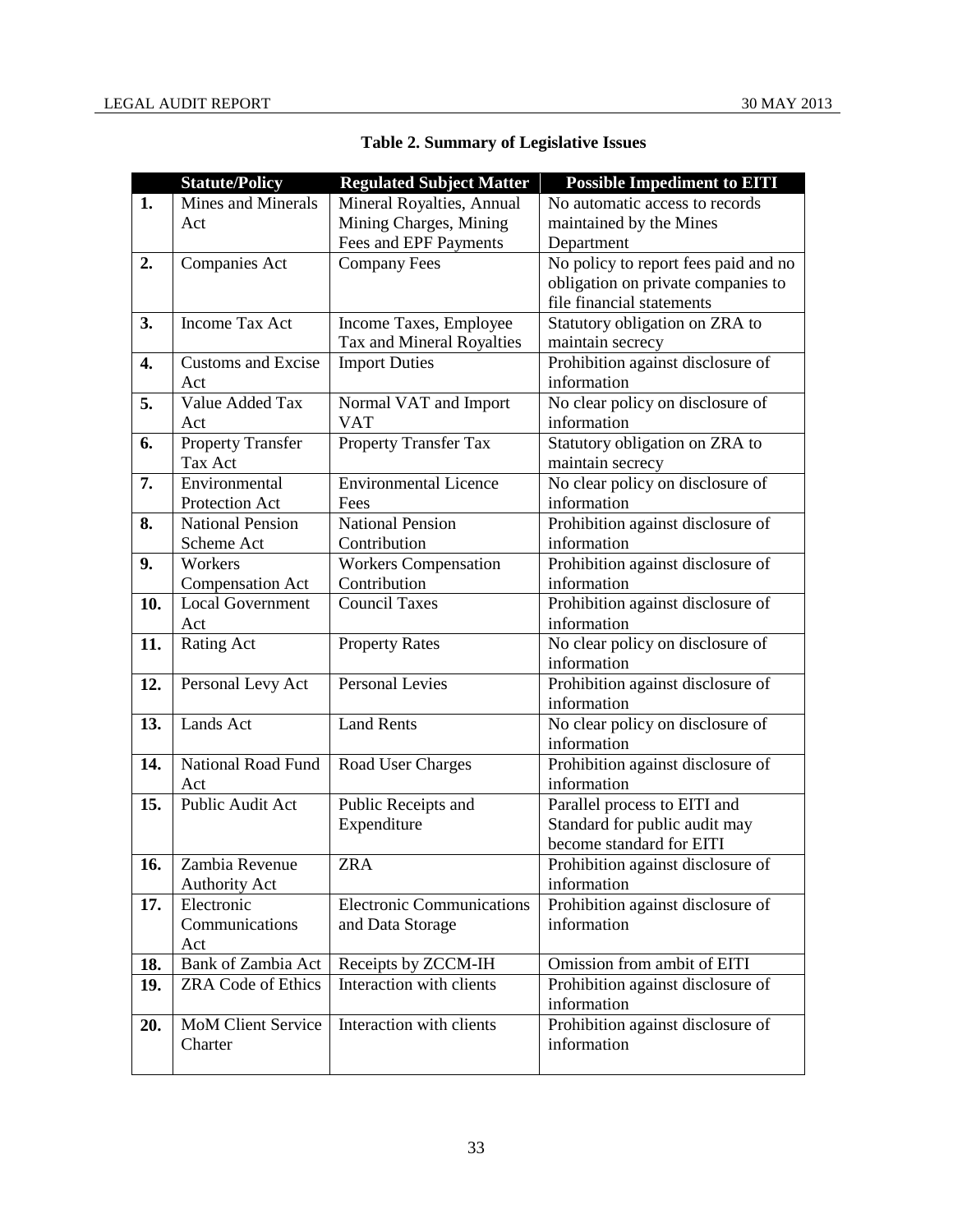# <span id="page-33-0"></span>**SECTION B : COMPARATIVE LEGISLATIVE REVIEW**

## <span id="page-33-1"></span>1. **INTRODUCTION**

## <span id="page-33-2"></span>1.1 **Countries Initially Selected**

- 1.1.1 Under the  $ToRs^{54}$  three countries were selected for a comparative study namely Liberia, Ghana and Nigeria.
- 1.1.2 This was mainly for the purpose of assessing the approach taken by each of these countries with respect to the legal framework adopted for the implementation of EITI and the successes scored as well as the challenges encountered as a direct effect of adopting such approach.

# <span id="page-33-3"></span>1.2 **Amendment to ToRs**

- 1.2.1 Due to timing, resource and logistical constraints ZEC modified the ToRs in this respect and recommended as follows:
	- (a) only two of the EITI candidate and compliant countries be studied namely, Liberia and Ghana;
	- (b) the study be limited to a desk study.
- 1.2.2 The comparative study for the Project was therefore undertaken on the basis of the amended ToRs.

## <span id="page-33-4"></span>2. **LIBERIA EXPERIENCE**

#### <span id="page-33-5"></span>2.1 **The Approach**

- 2.1.1 Although all Candidate<sup>55</sup> and Compliant<sup>56</sup> countries broadly pursue similar objectives, countryspecific variations will inevitably give rise to differences in the form and process of implementation of EITI. Liberia has distinctively decided to put in place a sufficiently comprehensive specific piece of legislation for the implementation of EITI known as Liberia Extractive Industry Transparency Initiative Act of 2009 (**"LEITI Act"**).
- 2.1.2 The Preamble to the LEITI Act places the implementation of EITI within the context of Liberia's history of civil war and resource exploitation, thereby justifying more rigorous measures by which to ensure compliance:

"**WHEREAS,** the exploitation of Liberia's forest and mineral resources for many decades has not had adequate or meaningful beneficial impact on the national economy or the livelihood of Liberians, but has led to deprivations and conflict due largely to the lack of transparency and accountability in the operations and regulation of logging, mining, oil and related companies and the persistence of opportunism in the award and performance of concessions/ licenses for exploitation of these resources;

<sup>54</sup> See **Annexure I**

<sup>&</sup>lt;sup>55</sup> Countries that have met the four sign-up indicators in the EITI rules to the satisfaction of the EITI Board

<sup>56</sup> Countries that have achieved validation within two years of achieving Candidate Status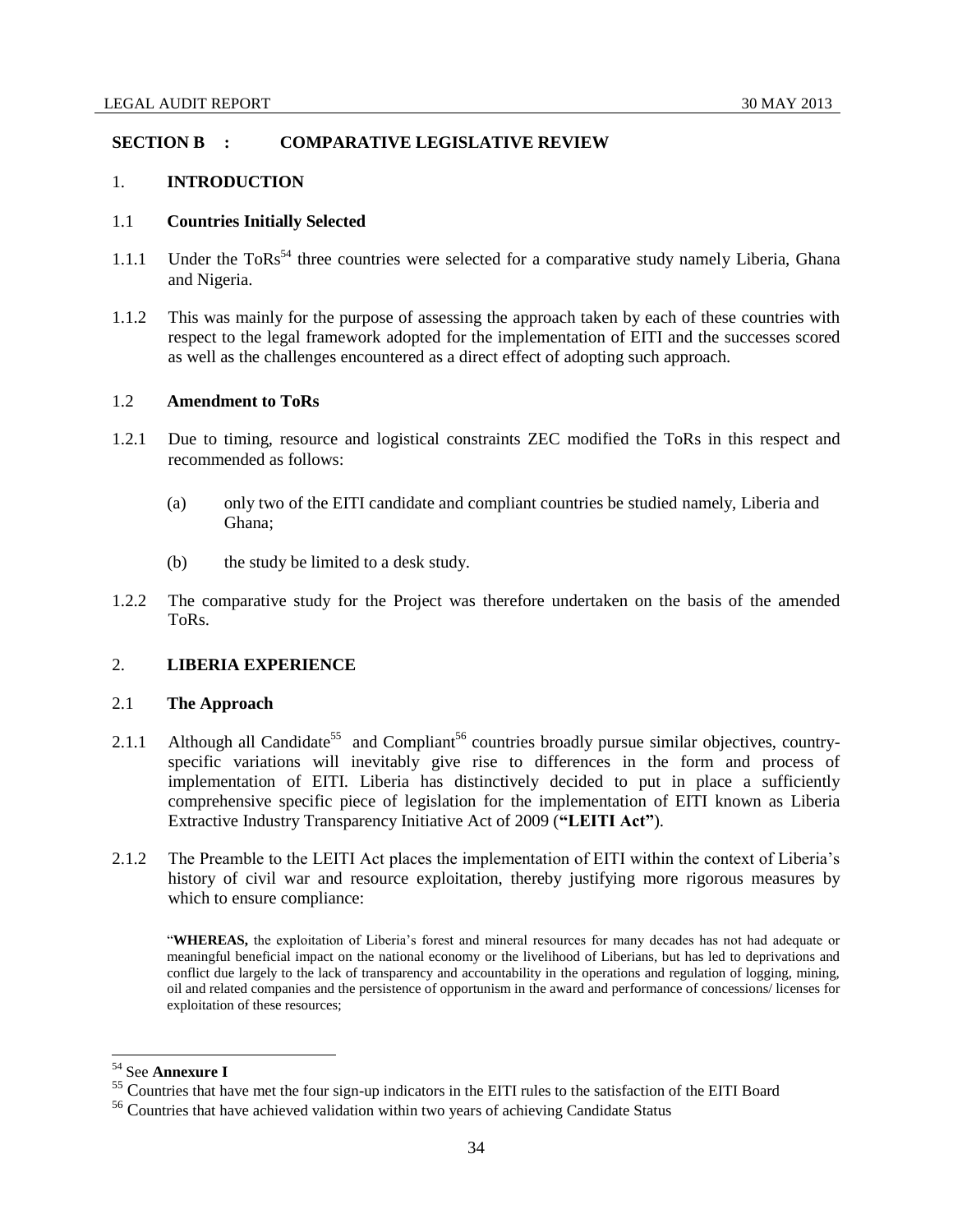**WHEREAS,** the government and people of Liberia recognize the potential positive contribution that forest and mineral resources can make to economic and social development of the Country, and have agreed to realize these potentials through improved resource governance that encompasses and fully implements the Principles and Criteria of the international Extractive Industries Transparency Initiative (EITI)."

# <span id="page-34-0"></span>2.2 **Pre-implementation challenges and proposed remedies**

- 2.2.1 One of the main challenges that almost any country will face in implementing EITI is the number of legal obstacles to obtaining information on payments made to the Government by the sector concerned. Amending relevant existing legislation would be an important first-step in this regard, but parliamentary protocol may delay the process and provides no guarantee those requisite amendments will be passed. Moreover, amendment cannot guarantee that all "problematic" legislation will be identified for the purposes of averting any future conflicts, nor can it guard against the risk of future enactment or amendment that would run counter to EITI's aims.
- 2.2.2 Liberia overcame similar challenges posed by confidentiality clauses in its taxation laws by enacting legislation mandating the Liberia Extractive Industry Transparency Initiative ("**LEITI**") to exercise all its powers and functions, notwithstanding any law to the contrary under an EITI specific LEITI Act.<sup>57</sup>
- 2.2.3 To enhance the ability to overcome some of the legal challenges highlighted above, the LEITI Act establishes LEITI as an autonomous statutory agency with important legal powers including the following<sup>58</sup>:
	- (a) right to sue and be sued;
	- (b) capacity to enter into contracts and acquire, hold and alienate movable or immovable property by whatever lawful means, provided the same is done for and in the discharge of its statutory functions, as provided in the LEITI Act;
	- (c) power to establish counterpart and technical relationships with similar and other agencies, institutions and organizations in Liberia and abroad, as may be necessary for the effective discharge of its functions; and
	- (d) power to encourage, facilitate, perform and/or require the doing or performance of whatever is necessary or expedient for the effective discharge of any and all of its functions and the achievement of its objectives.
- 2.2.4 The LEITI Act further prescribes the powers and composition of the Multi-stakeholder Steering Group (**"MSG"**), LEITI's "tripartite" governing body made up of representatives from the Government of Liberia (**"GoL"**), civil society and the private sector. This serves to ensure consistently equal representation of all three groups, which is crucial to the effective functioning of the  $\text{MSG}^{59}$ .

<sup>&</sup>lt;sup>57</sup> Before this, President Sirleaf-Johnson had initially issued an Executive Order, valid for one year, mandating LEITI to obtain all necessary information for the production of its first report.

 $^{\rm 58}$  s.2.1 LEITI Act

 $59$  s.6.4 LEITI Act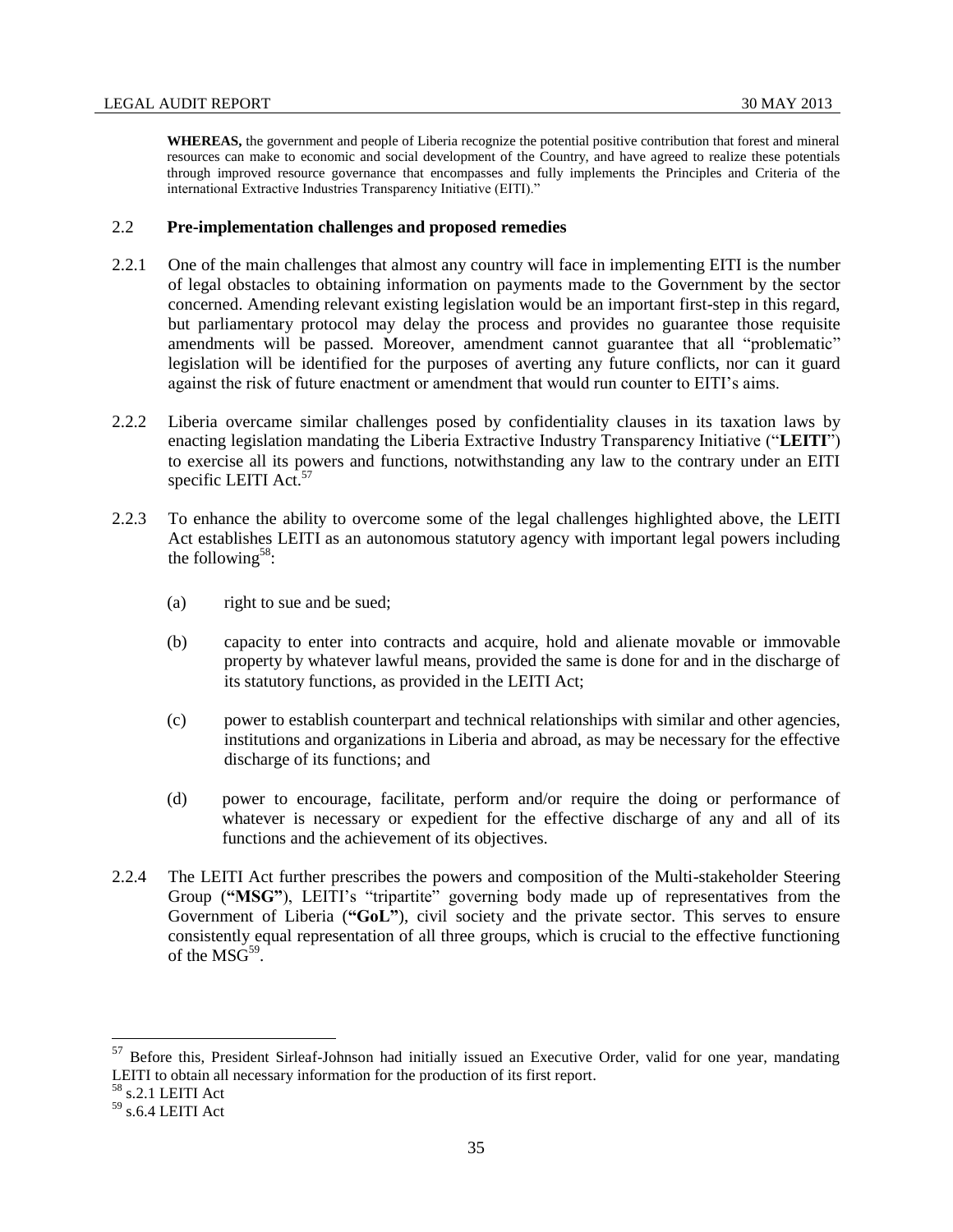# <span id="page-35-0"></span>2.3 **Post-implementation challenges and proposed remedies**

- 2.3.1 The certainty of legislation, however, carries with it the disadvantage of rendering flexibility and adaptation more difficult in the face of Parliamentary constraints on legislative amendments. In this regard, the LEITI Act importantly provides a balance between comprehensively defining LEITI's obligations and functions under the Act while according it the broad discretion to determine how best to exercise them.
- 2.3.2 As an example of this balancing exercise, the LEITI Act obligates the MSG to adopt measures and take necessary actions to achieve LEITI's mandate and objectives, including but not limited to, determining sanctions for non-compliance by any company or government agency. This enables LEITI to subsequently adopt more flexible subsidiary regulations defining the precise sanctions to be imposed on offending parties. Amendments thereto would be much simpler to effect since the regulations can be revoked in writing by the MSG.
- 2.3.3 Liberia further seeks to strike a balance between overly stringent and overly accommodative enforcement strategies through a Regime of Progressive Sanctions ("RPS")<sup>60</sup> for addressing noncompliance with LEITI disclosure and reporting obligations. The RPS is applied to the private sector and government bodies in a sequential order of increasing magnitude as follows:

| <b>Private sector</b>                                                                                                                  | Government agency <sup>61</sup>                                              |
|----------------------------------------------------------------------------------------------------------------------------------------|------------------------------------------------------------------------------|
| LEITI issues company with Written Demand to<br>Comply.                                                                                 | LEITI issues agency with Written Demand<br>to Comply.                        |
| Non-compliant company will be subject to<br>public censure by publication of its name and<br>non-compliance in the daily press.        | LEITI issues a written warning on the<br>agency's continuing non-compliance. |
| LEITI issues a Notice of Intent to Affect<br>Operations on behalf of the GoL.                                                          | The GoL removes from office the head of<br>the agency concerned.             |
| The GoL imposes a fine of US\$1,000 on the<br>non-compliant company through its line agency<br>or ministry responsible for the sector. |                                                                              |
| LEITI institutes legal action to suspend or<br>revoke the license and/or operations of the<br>non-compliant company.                   |                                                                              |

# **Table 3. Progressive Sanctions under LEITI**

 $60$  See section 2.1 of LEITI Regulation # 001/ 11/09

 $61$  Non-compliance is attributed to the head of the agency, who will be the subject of the RPS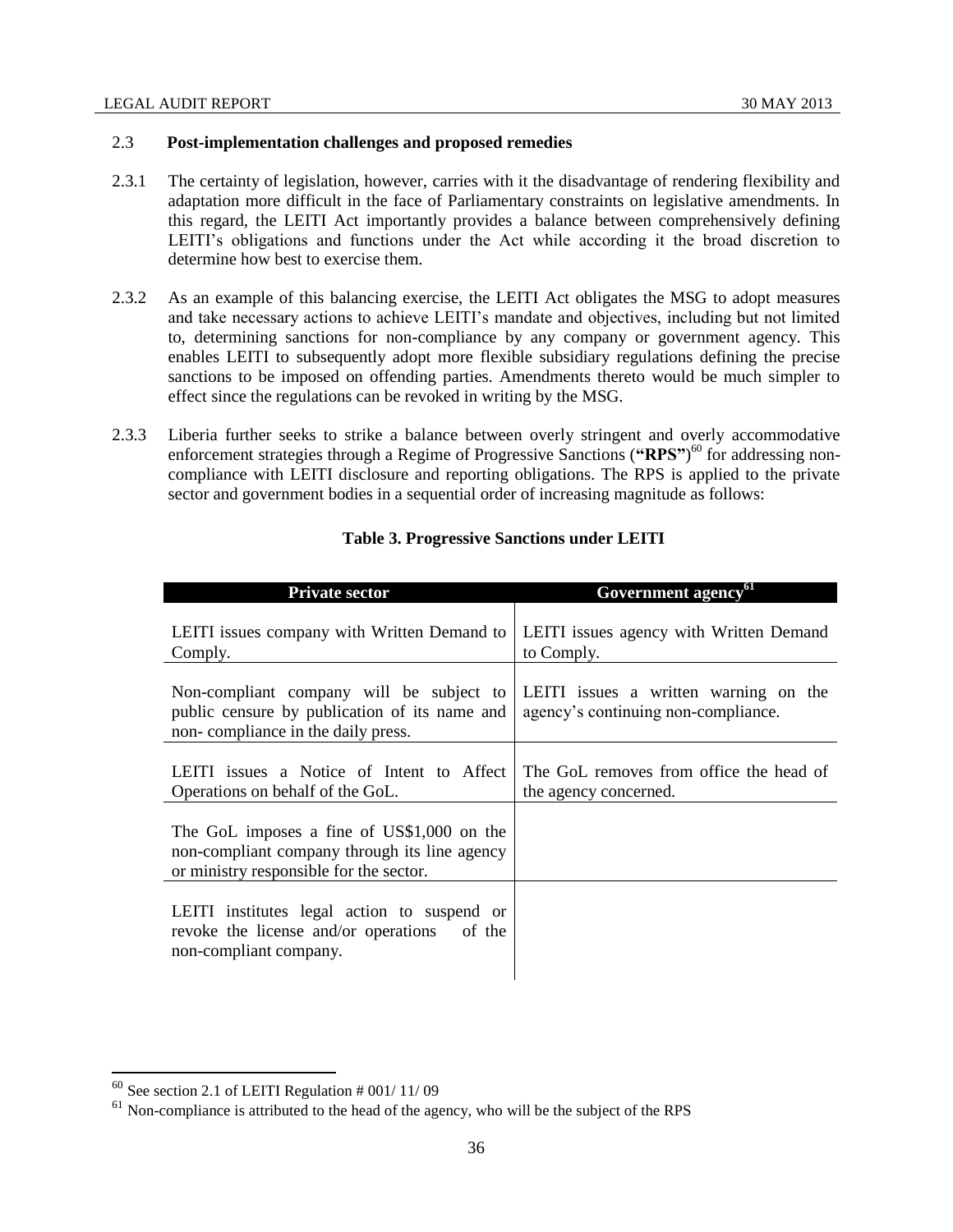#### LEGAL AUDIT REPORT 30 MAY 2013

2.3.4 Lastly, LEITI itself is subject to audits by Liberia's General Auditing Commission and other private auditors as the MSG may determine, and is obligated to keep proper accounts of its expenditures and revenues.  $^{62}$  Such requirements enhance transparency and accountability of LEITI's financial management, thereby enhancing its own legitimacy to require the same standards from the entities it regulates.

## 2.4 **Shortcomings Observed**

- 2.4.1 A major criticism of the LEITI Act is that it does not provide for an administrative dispute resolution process prior to the commencement of legal action for the purposes of license revocation. Such an administrative process would ensure that experts on EITI would be able to make assessments, findings and rulings on issues before a matter is taken before a court of first instance which may not have those expertise and who may benefit from the analysis undertaken by an administrative tribunal of experts.
- 2.4.2 There is also a concern as to how LEITI is able to enforce sanctions against government agencies if it does not have, as part of its sanctions, a name and shame policy similar to reporting companies.
- 2.4.3 Lastly, it would take the intervention of Parliament to address these shortcomings in the LEITI Act and the process of amendment to the law is unpredictable and could take long.

## 3. **GHANA EXPERIENCE**

#### 3.1 **The Approach**

3.1.1 With respect to the Ghana Extractive Industries Transparency Initiative ("**GHEITI**"), the GHEITI Framework Document<sup>63</sup> suggests that Ghana's implementation was based on its observations of other developing resource-rich countries, and could thus be achieved without the enactment of separate legislation:

"The economy of Ghana like many developing countries heavily depends on her extractive sectors. The discovery of oil in commercial quantities in the later part of 2007 has raised the expectations of many Ghanaians. For this reason frantic efforts are being made by various stakeholders to ensure that the "resource curse" commonly associated with discoveries of this nature in developing countries are avoided in the case of Ghana.

Irrespective of the immense growth opportunities extractive resources such as oil, gas and mining have brought to some developed countries such as Norway, the reverse is true for many developing countries. Many a time poor management, weak institutional capacities and the lack of transparency and accountability has accounted for the poverty, conflict, mismanagement and corrupt practices associated with this sector...

It is for these reasons the Government of Ghana (GoG) signed onto the Extractive Industries Transparency Initiative (EITI) in 2003. The EITI is a governance tool aimed at improving transparency and accountability around the payments that companies in the extractive sector are making to governments and the revenues that governments are receiving from those companies."

 $^{62}$  s.8 LEITI Act

 $63$  Framework for the Oil and Gas Sector – Ghana Extractive Industry Transparency Initiative (GHEITI) – September 2009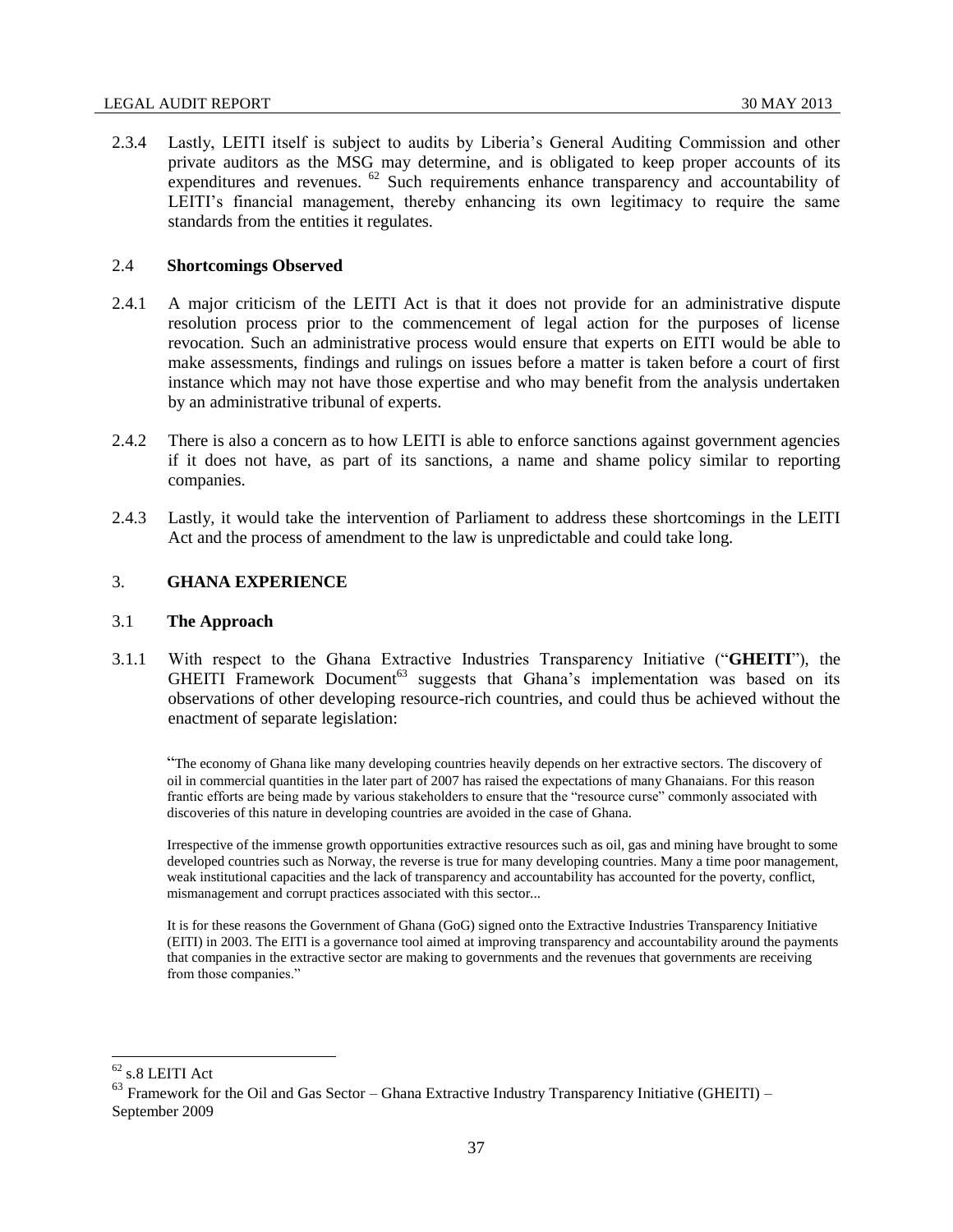$\overline{\phantom{a}}$ 

3.1.2 Although working with the same objectives as Liberia for the implementation of EITI, Ghana took a diametrically opposing path to that of Liberia in terms of method for implementation by not adopting any new specific legal framework to facilitate EITI.

### 3.2 **Pre-implementation challenges and proposed solutions**

- 3.2.1 Despite the observation in Ghana's legal audit report (the "**Ghana Legal Report**")<sup>64</sup> that new legislation is required in the area of enhancing access to information, the Ghana Legal Report strongly concludes that a basic legal framework already exists in Ghana to allow for the development of regulations, administrative instructions and other instruments to advance EITI's objectives in specific contexts, without the enactment of dedicated legislation.
- 3.2.2 The Ghana Legal Report further observes that Ghana's 1993 *Minerals Commission Act* (Act 450) already requires the Minerals Commission, which administers the *Minerals and Mining Act* (Act 703), to submit an annual report of its activities to the Minister within six months of the year ending, and empowers the Minister to make regulations for its effective implementation. The Ghana Legal Report argues that<sup>65</sup>:

"[such] power could be exercised to require the compilation and publication by the Minerals Commission of revenue collected by Government from mineral operations... [but]... [f]or the work of the Commission to be comprehensive, it would have to be empowered to require Government institutions and persons engaged in mineral operations to provide it with relevant information."

- 3.2.3 Moreover, the Minerals Commission annually compiles statistics on revenue collected by the Internal Revenue Service from mining companies, and is required to submit an annual report of its activities to the Minister within six months of the year ending.
- 3.2.4 The Ghana Legal Report further notes that Ghana's 2003 *Financial Administration Act* requires the Controller and Accountant General to prepare monthly accounts including, inter alia, monthly statements of revenue and expenditure which are to be transmitted to the Auditor-General and the Minister of Finance within fifteen days of the month ending or such other period as Parliament determines, and subsequently published in the Gazette for public consumption.
- 3.2.5 The 2003 *Financial Administration Act* further requires the Accountant-General to submit to the Auditor-General and Minister of Finance annual public accounts detailing, *inter alia*, a statement of the revenue and expenditure for the financial year. Unlike the case of monthly accounts, however, no obligation exists to publish annual accounts in the Gazette.

Finally, the basis for the conclusion that no legislative intervention was necessary for GHETI under the Ghana Legal Report is also premised on the provisions of Ghana's 1963 *Companies Code.* According to the Ghana Legal Report, the *Companies Code* obliges companies operating in Ghana to file annual returns with appropriate revenue agencies and the Companies Registry, notice of which is to be published by the Registrar in the Gazette. Documents filed include revenues paid to the GoG identifying corporate income taxes, royalties and dividends.

<sup>&</sup>lt;sup>64</sup> Ghana Extractive Industries Transparency Initiative: A Review of the Legal Regime by Fui S. Tsikata, Reindorf Chambers, Adabraka, Accra, 7 February 2008

<sup>&</sup>lt;sup>65</sup> Ghana Extractive Industries Transparency Initiative: A Review of the Legal Regime by Fui S. Tsikata, Reindorf Chambers, Adabraka, Accra, 7 February 2008 pp 9 - 10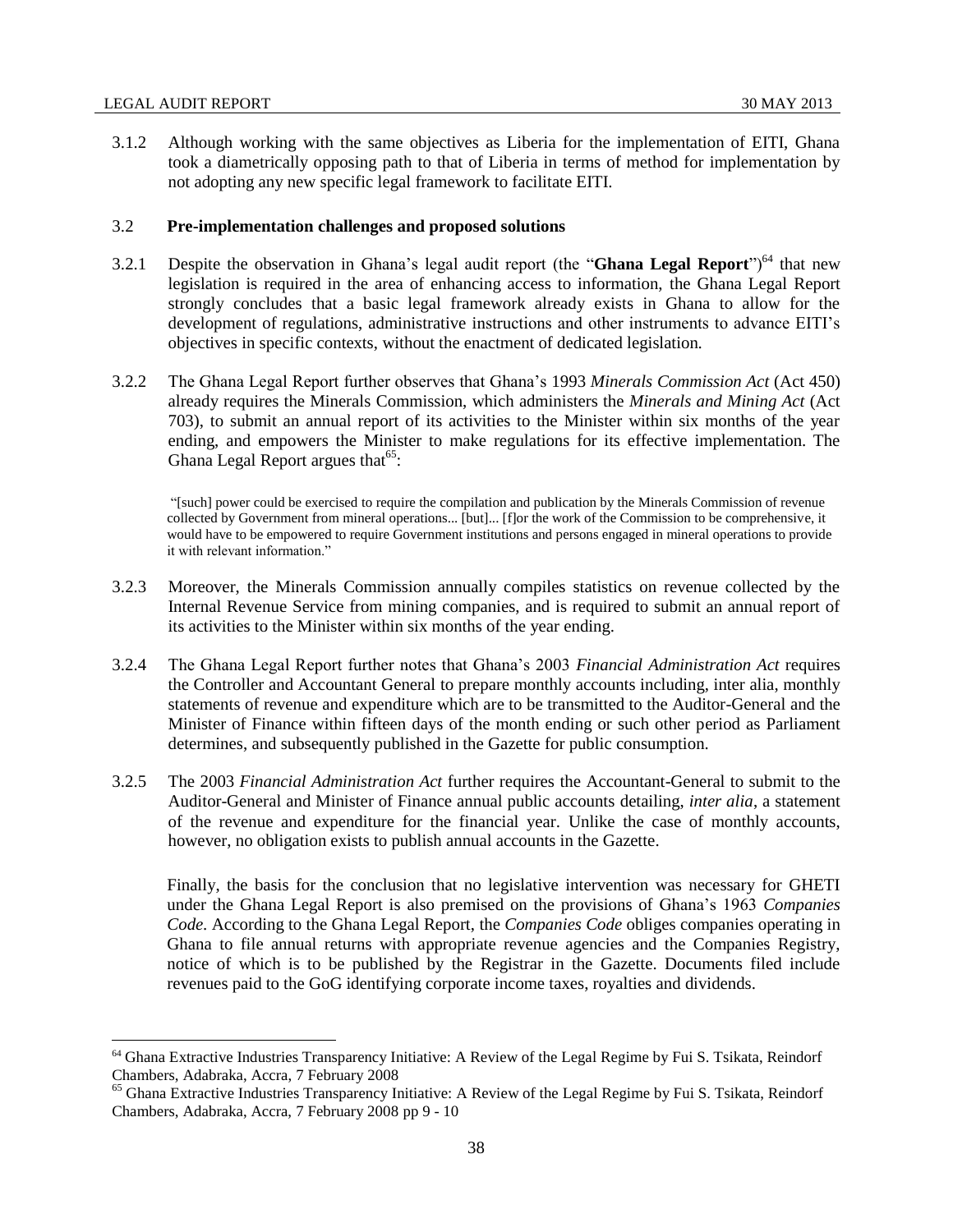3.2.6 The *Companies Code* allows for a member of the public to inspect any document filed and obtain a copy on payment of a prescribed fee. In this respect, the Ghana Law Report argues that while public access is not permitted to the information filed with the tax authorities it is nonetheless available at the Companies Registry.

## 3.3 **Post-implementation challenges**

- 3.3.1 The Ghana Law Report, however, observes that the state of Ghana's Companies Registry means that it sometimes takes many trips and much persistence to obtain appropriate information.
- 3.3.2 The Ghana Law Report further observes that it is also not clear whether such information as filed with the Companies Registry is in an intelligible format and in compliance with international accounting standards for purposes of clearly identifying and isolating payments to the GoG by the mining companies.

## 3.4 **Shortcomings Observed**

The shortcomings observed with respect to Ghana and the implementation of EITI is discussed in more detail under 4 immediately below addressing the Lessons Learnt.

## 4. **LESSONS LEARNT**

### 4.1 **Liberia**

- 4.1.1 With respect to the Liberia experience the key lesson appears to be the ability of LEITI to have a more pointed and specific policy on the implementation of EITI because the policy itself is contained in a publicly promulgated and available statute that attempts to provide for the following:
	- (a) the objectives of EITI;
	- (b) how EITI can benefit Liberia;
	- (c) the creation of LEITI as the implementation agency;
	- (d) the creation of the MSG as the supervising agency for LEITI;
	- (e) the clothing of LEITI with statutory powers for implementing EITI; and
	- (f) the provision of statutory sanctions for non compliance with EITI.
- 4.1.2 Where a key issue is left out in the legislation, however, the legislative method may prove inflexible in providing a fix to the extent that it may take the similar effort to amend the law as it took in promulgating it at first instance.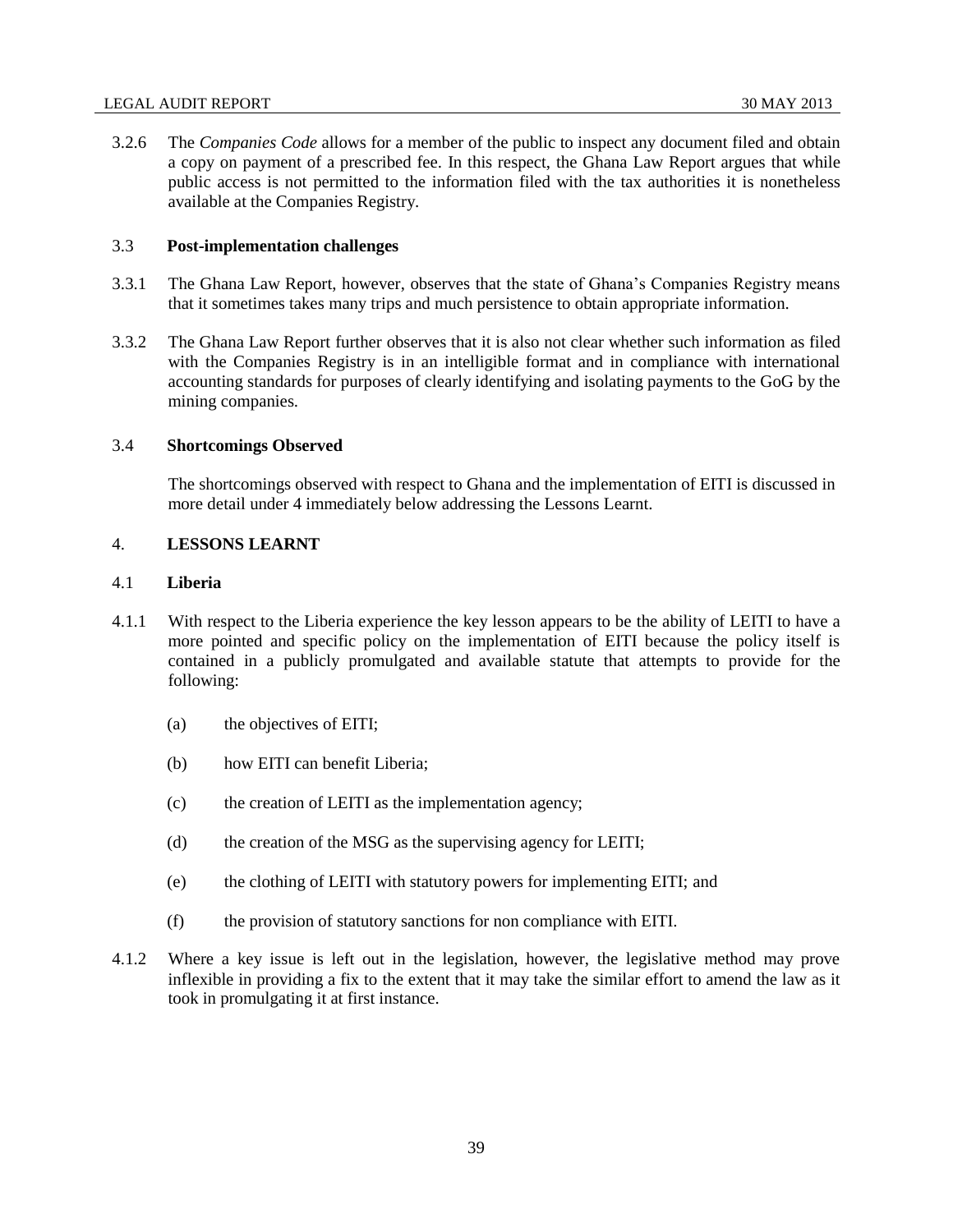# 4.2 **Ghana**

- 4.2.1 In relation to Ghana, on the other hand, legislative intervention in the implementation of EITI was not considered a priority but only an enhancement factor. It was illustrated that the existing legal framework could still be manipulated to accommodate the implementation of LEITI particularly using the following:
	- (a) the Minerals Commission Act;
	- (b) the Finance Administration Act; and
	- (c) the Companies Code.
- 4.2.2 Although a practical as well as a flexible approach when compared to the statutory approach taken by Liberia it is possible that this practical approach may not be able to garner a consolidated framework for implementing, monitoring and enforcing EITI particularly that the named three statutes already have distinct respective regulators which GHEITI may not be able to influence. The failure to maintain proper records at the Companies Registry as observed by the Ghana Legal Report, for example, is symptomatic of the shortcomings of this approach.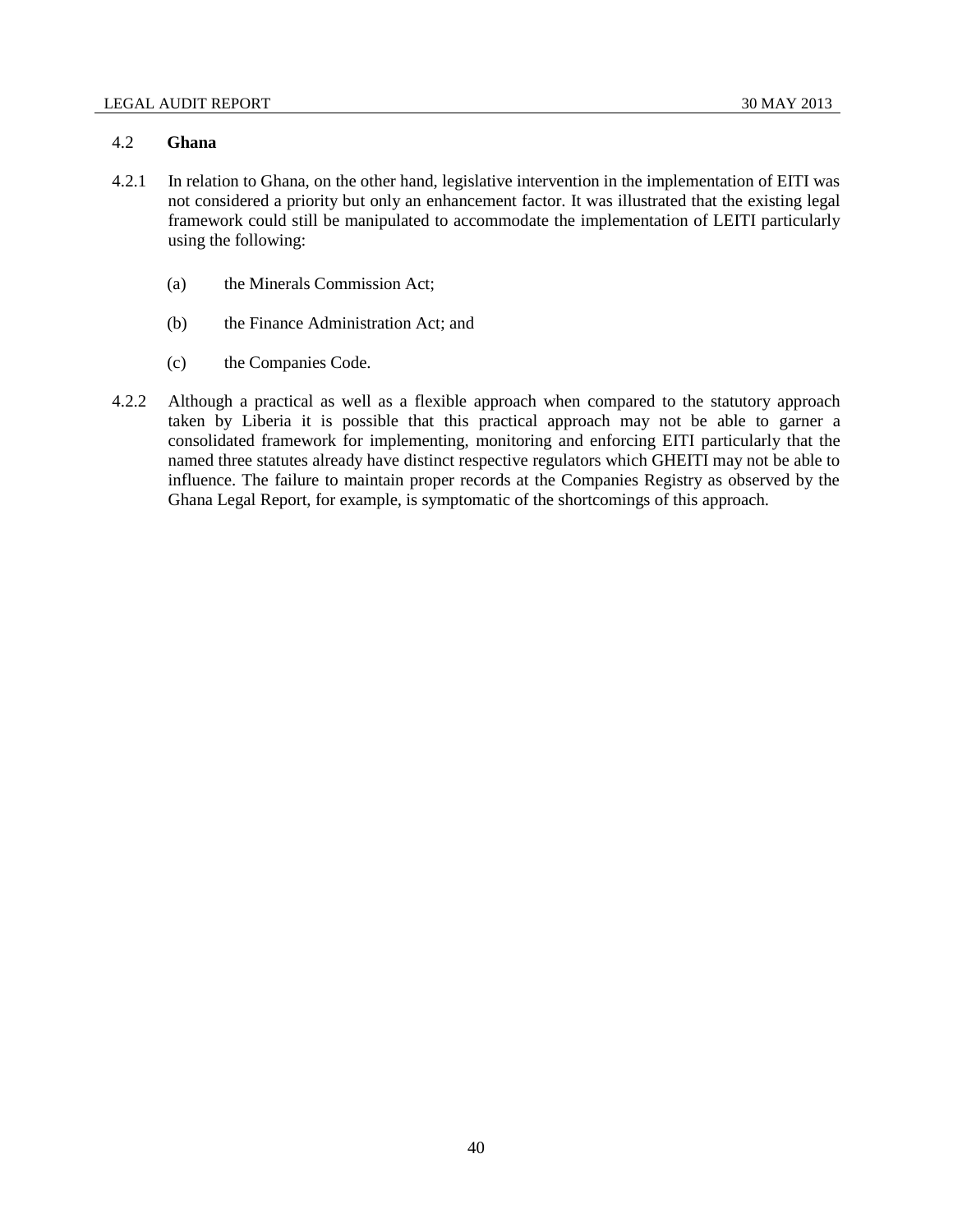## **SECTION C : FRAMEWORK FOR IMPLEMENTATION OF EITI**

### 1. **SUMMARY OF THEORY OF REGULATION**

## 1.1 **Introduction**

- 1.1.1 Despite the importance of legal theory and jurisprudence in setting and carrying out regulatory and supervisory functions, in reality regulation is also an art and a quasi-political function because it involves a careful balancing of competing private and public interests. The introduction of regulation to a particular sector generally signifies the interest of Government in the orderly and safe establishment, structure and operation of the sector.
- 1.1.2 The key test for the introduction of regulation is generally whether Government can successfully and efficiently implement its policy objectives without regulation. If it can do so without regulation then the introduction of regulation becomes a non-critical consideration.
- 1.1.3 The concept of regulation refers broadly to the creation of formal standards and codes of conduct which private individuals, firms and other entities must follow (i.e. rules). In effect the function of regulation essentially involves the mandatory enforcement of standards of behaviour that reflect wider public policy interest worthy of promotion at the expense of unlimited personal freedom.
- 1.1.4 Regulation is normally complemented by supervision. The concept of supervision refers to a separate process of ensuring that the created standards are observed and complied with. Without supervision the regulations risk remaining only symbolic and ineffective. Without regulation, however, there may be no justification for supervision.

#### 1.2 **Schools of Thought**

- 1.2.1 There are at least two well known schools of thought that try to measure the characteristics of a good or sensible regulatory system. Although the main areas of focus are common to both schools the approaches in analysing the focus areas are distinct. The focus areas for both schools include the following:
	- (a) *instruments or legal forms selected for regulation* to achieve the desired objectives of regulation the instruments for regulation (e.g. Act of Parliament, Statutory Instrument, Policy Pronouncement etc.) must be appropriate in the light of the social justifications for intervention and of their predicted impact on the regulated community; and
	- (b) *procedures or processes for adopting regulations* for the selection and formulation of the instruments for regulation selected to succeed the operation of regulatory intervention process has to have legitimacy within the community to be regulated (e.g. transparency, accountability, expertise involved etc.).
- 1.2.2 The *Public Interest Analysis* school of thought involves a three stage analysis for what may be considered to be good or sensible regulation (i) identifying and explaining the failure in question (ii) investigating alternative methods of correcting the failure and (iii) predicting the response of actors to the different methods with a focus on the minimisation of administrative costs.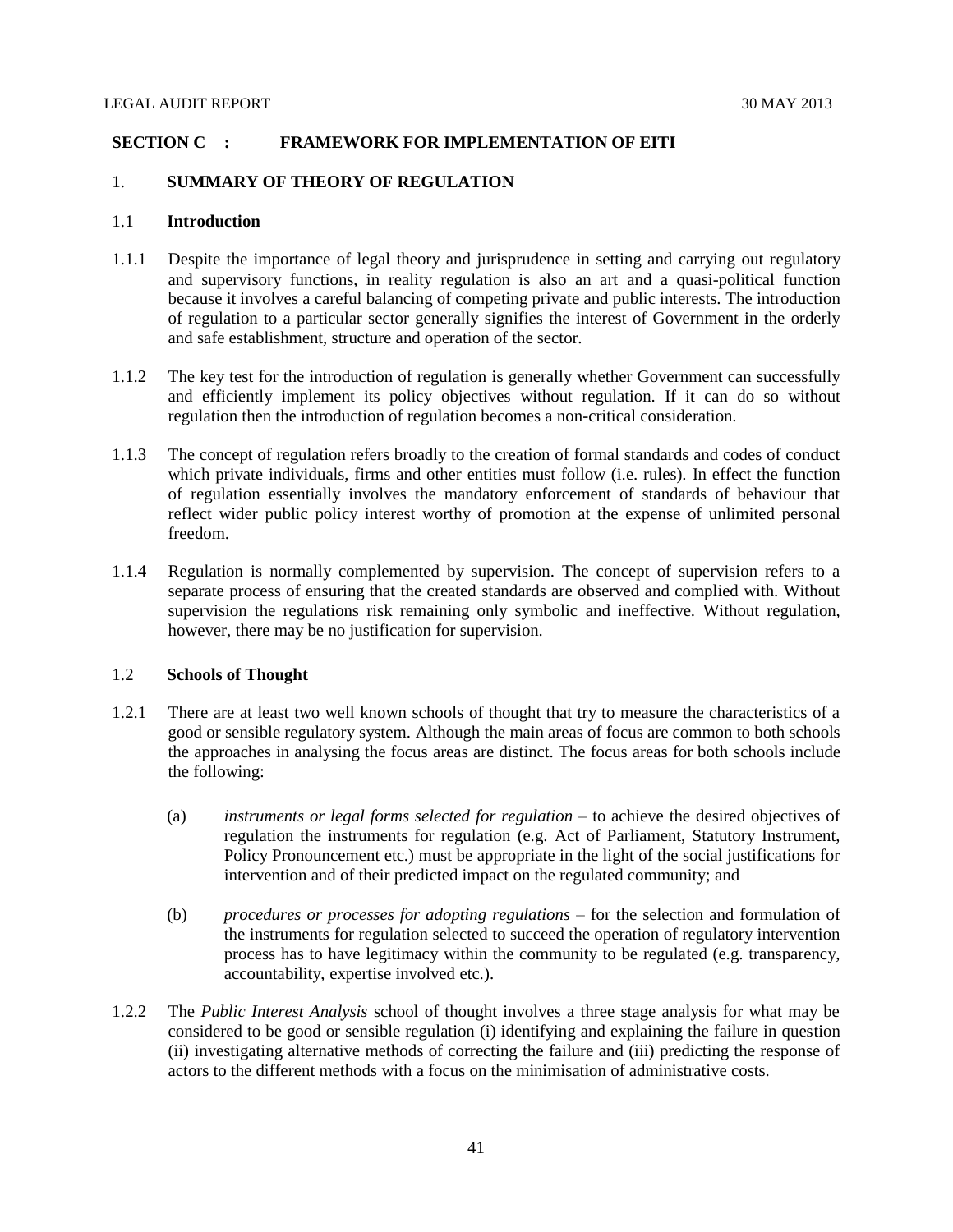- 1.2.3 The *Private Interest Analysis* school of thought, on the other hand, seeks to explain how regulatory principles and structures may diverge from what is desirable in terms of the public interest, because politicians and bureaucrats may be motivated to meet the demands of private interest groups who seek the advantages which regulation cast in a particular form may confer on them.
- 1.2.4 Both schools of thought and the different treatment of their common focus areas are useful in characterising any form of regulation as to whether it is likely to achieve the desired policy objectives or whether an alternative course of action which does not involve regulation is more preferable.

## 2. **FACTORS FOR CONSIDERATION IN ZAMBIA**

# 2.1 **Enumeration of the Factors**

- 2.1.1 In line with the theory of regulation and the schools of thought discussed above it will be important to consider the implementation of EITI in Zambia from the perspectives of the factors identified namely:
	- (a) has the current failure sought to be corrected by the implementation of EITI being clearly identified and explained;
	- (b) are there other alternative methods for correcting the failure identified under EITI other than regulatory intervention;
	- (c) what are the likely responses to the various methods for correcting the failure by various stakeholders with the objective of selecting the most cost effective method;
	- (d) are there any private interest groups that may hijack the process for personal benefit;
	- (e) what form of instrument would be best suited for introducing regulation; and
	- (f) will the result of the process for adopting a particular instrument of regulation be legitimate.
- 2.1.2 As a preliminary issue, it should be noted that factors (e) and (f) are largely dependent on the considerations of factors (a) through to (d).

### 2.2 **How Factors Impact Project**

2.2.1 In terms of issue (a) the EITI concept has been identified in 2.1 under Part I (*Introduction*) above particularly in 2.1 (*What is EITI?*) and in 2.2 (*Objectives of EITI*). In summary, the failure sought to be corrected under the Project has been the lack of transparency and accountability (or the appearance that these are absent) in the extractive industries in Zambia with respect to the key players namely the Mining Companies in terms of the payments they make to Government, and the Government in terms of what it receives from the Mining Companies. This has led to suspicions as to what exactly the Mining Companies contribute to the Zambian economy if at all, on the one hand, and whether the Government properly discloses and uses what it receives from the Mining Companies, on the other.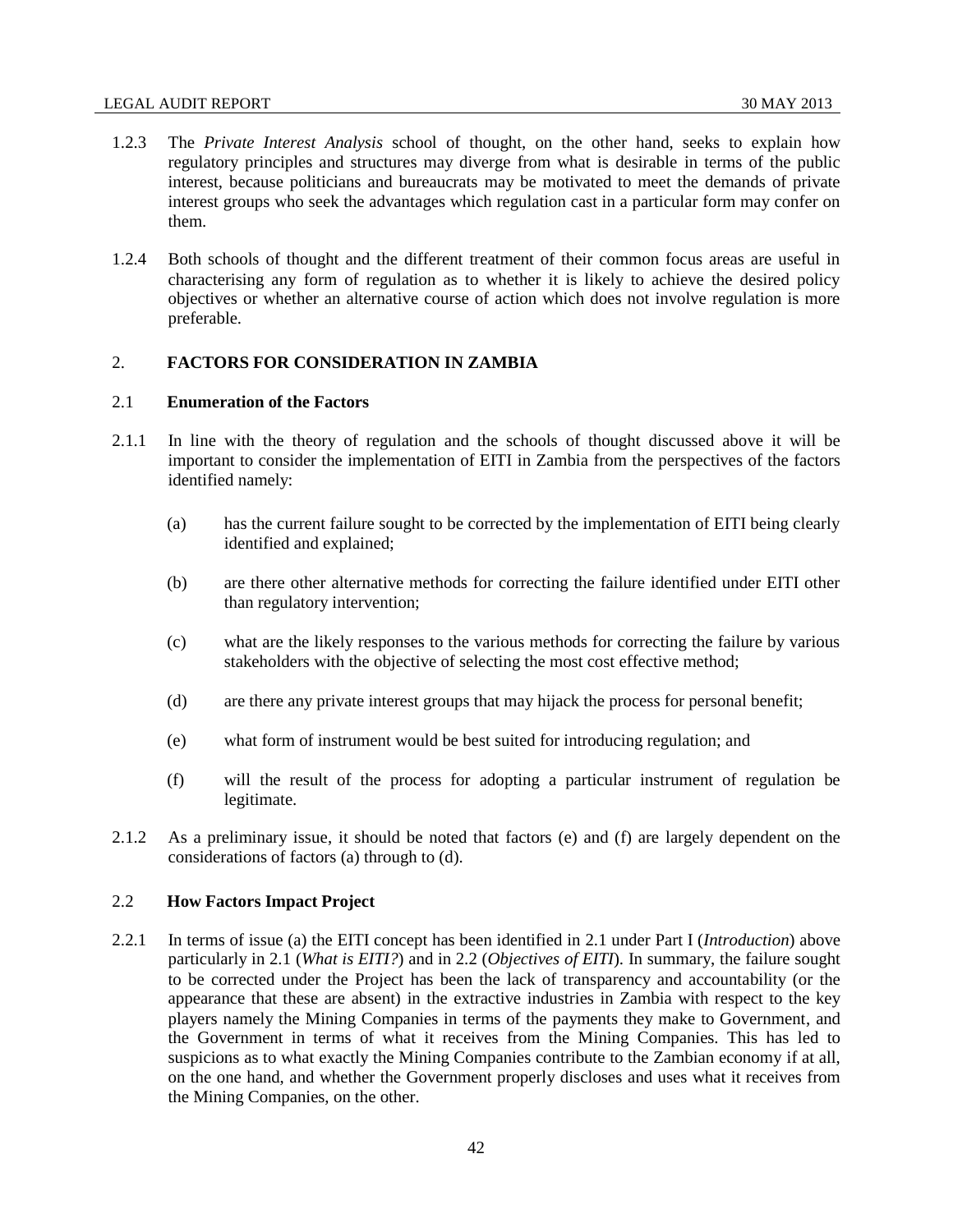- 2.2.2 Is regulatory intervention the answer to the transparency and accountability problem in the sector in response to factor (b)? With respect to Zambia in particular, regulatory intervention may be invariably indispensible in light of the statutory impediments identified in Section A (*Legislative Review*) above and summarised in Table 2 (*Summary of Legislative Issues*) above. These impediments are unlikely to be addressed without any form of regulatory intervention.
- 2.2.3 Stakeholder buy-in for the EITI implementation in Zambia appears quite high from both the Mining Companies and the Government in response to factor (c). The sponsorship of the EITI process for implementation by Government and establishment of study groups with Government leadership is testimony of Government interest. The participation by the Chamber of Mines through a seat on ZEC also confirms the interest of the Mining Companies in seeing the process for implementation through. Some Mining Companies have actually gone public in supporting the EITI implementation process in Zambia as shown by the newspaper cuttings in **Annexure IV**. The EITI implementation in Zambia through regulatory intervention is, therefore, unlikely to suffer from a legitimacy crisis as a chosen method.
- 2.2.4 In response to factor (d) it is not clear at this stage whether the EITI implementation process may be hijacked by private interest groups hiding behind the public interest underpinning the desirability of the Project. Regardless of this possibility in the future becoming evident, the transparency and accountability objective of the EITI process is likely to have greater impact in protecting public interests than private interests.
- 2.2.5 The considerations of factors (a) through to (d) as discussed above suggest the need for regulatory intervention to facilitate the implementation of EITI in Zambia. In relation to factor (e), therefore, one of the remaining questions would be the identification of the appropriate regulatory instrument for use in implementing EITI. The legitimacy of the process for adopting any form of instrument for regulation under factor (f) is unlikely to arise as demonstrated by the general acceptance of EITI<sup>66</sup>.
- 2.2.6 The Ghana experience at 3 (*Ghana Experience*) reveals that it is possible to place a subject matter under regulation on the back of subsidiary legislation made pursuant to an existing principal statute without introducing a tailor made statute. The Liberia experience at 2 (*Liberia Experience*), on the other hand, illustrates the operability of the option of enacting specific primary legislation to facilitate EITI implementation.

# 3. **RECOMMENDATIONS**

## 3.1 **Introduction**

- 3.1.1 The ZEC has at least four options for implementing EITI under the Project on the basis of the discussions particularly in Section B (*Comparative Review*) above:
	- (a) voluntary compliance with EITI by Government and Mining Companies (the "**Voluntary Compliance Option**");
	- (b) issue of Subsidiary Legislation (administrative rules that are not ordinarily issued by Parliament) on the back of existing legislation such as the Mines and Minerals Act (the "**Subsidiary Law Option**");

 $\overline{\phantom{a}}$ 

<sup>66</sup> See, for example, **Annexure IV**.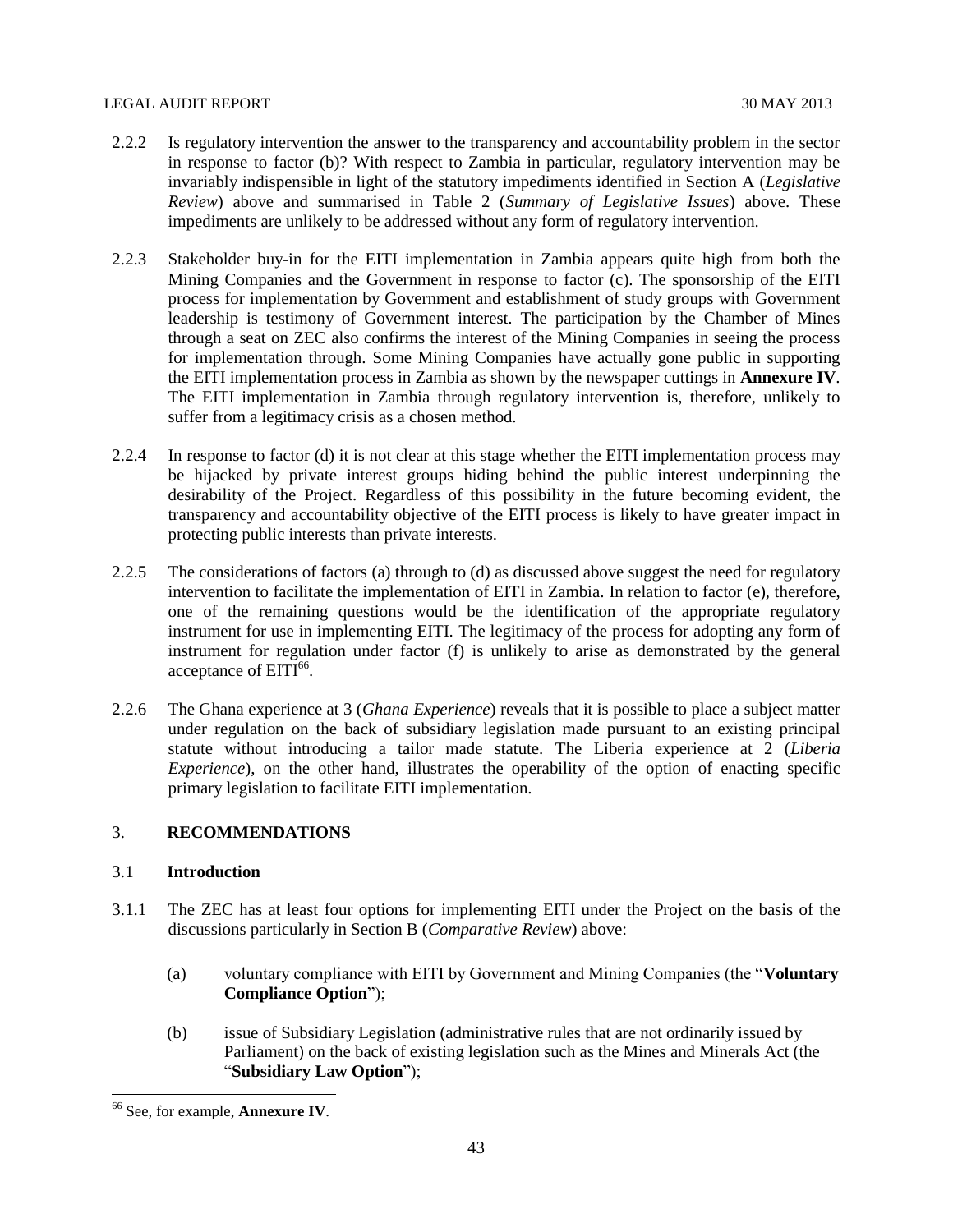- (c) passing of an amendment law to incorporate policy under EITI into an existing primary law such as the Mines and Minerals Act or the Public Finance Act (the "**Amendment Law Option**");
- (d) passing of new legislation to incorporate stand-alone policy on EITI (the "**New Law Option**").
- 3.1.2 Each of the options outlined above are discussed in turn in 3.2 to 3.6 immediately below.

## 3.2 **Voluntary Compliance Option**

- 3.2.1 The Ghana experience has shown that it is possible to implement EITI without any regulatory intervention and without creating any new bureaucracy in the governance system. At face value, this appears relatively cost effective and practical.
- 3.2.2 As noted in 3 (*Ghana Experience*) of Section C above, however, implementation of EITI without supportive and specific regulatory intervention can become unwieldy and enforcement of the policy by a toothless regulator (who relies on other established regulators) may prove costly in the long run.
- 3.2.3 In addition, and in relation to historical costs, it is also possible that the policy under the Project, notwithstanding that it has demanded funding to be developed, may become ineffective due to the absence of regulatory and supervisory intervention.
- 3.2.4 Most critically, however, the identified statutory impediments in Section A (*Legislative Review*) above and summarised in Table 2 (*Summary of Legislative Issues*) above are unlikely to be addressed without any form of regulatory intervention. Unlike the situation obtaining in Ghana, the Zambian legal framework is currently more restrictive than permissive to the successful implementation of EITI.
- 3.2.5 As also noted in the 2008 Independent Reconciliation Report<sup>67</sup>, however, a voluntary process will not ensure:
	- (a) full compliance;
	- (b) common appreciation of the importance or prioritisation of compliance with the process; or
	- (c) the quality of the report.

# 3.3 **Subsidiary Law Option**

 $\overline{\phantom{a}}$ 

3.3.1 An attractive and less costly method for introducing EITI may be for either the Minister of Finance acting under say the Public Finance Act or the Minister of Mines acting under the auspices of the Mines and Minerals Act introducing subsidiary legislation on the back of an enabling amendment to any of such statutes in light of similarity of policy objectives with EITI.

<sup>&</sup>lt;sup>67</sup> Produced on behalf of ZEC by PriceWaterhouseCoopers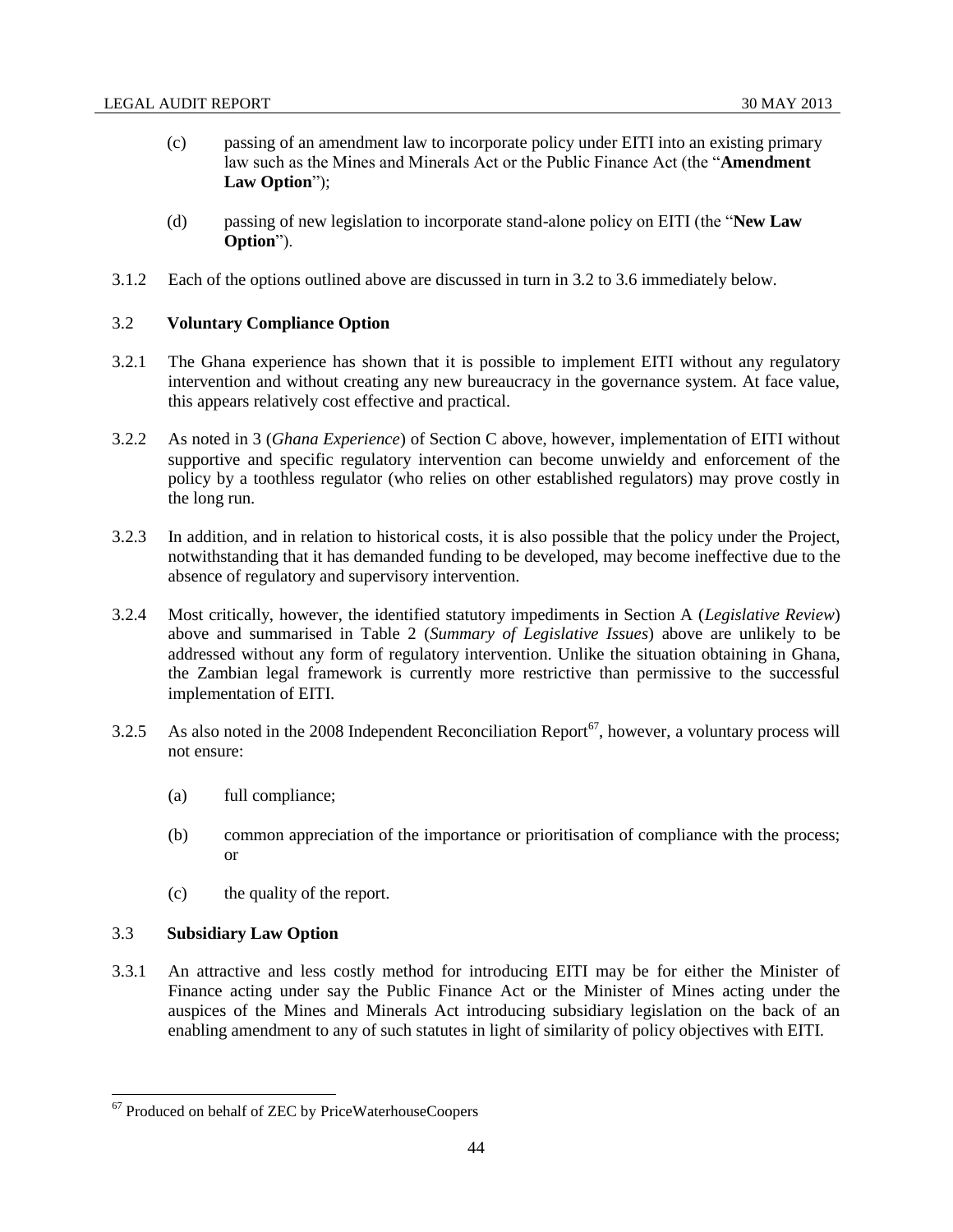- 3.3.2 As noted above in 1 (*Theory of Regulation*) regulation is largely a consolidation of public interest principles by the Government in to an instrument prescribing standard behaviour which must be observed at the risk of imposition of sanctions if breached. In this regard the EITI implementation from the Zambian perspective will require:
	- (a) overcoming the identified statutory barriers highlighted in Section A (*Legislative Review*) above and summarised in Table 2 (*Summary of Legislative Issues*);
	- (b) enacting legislation that will place obligations on Government agencies in addition to or contrary to existing statutory obligations;
	- (c) creation of a regulatory (supervisory) agency to implement and monitor the sustainable implementation of the policy; and
	- (d) conferment of powers to impose sanctions.
- 3.3.3 All the foregoing four characteristics require to be supported by primary legislation (i.e. an Act of Parliament) under Zambian law. Subsidiary legislation in the form of a statutory instrument may not make provisions that conflict with those of primary legislation for the purpose of addressing legislative impediments to EITI<sup>68</sup>.
- 3.3.4 The point in 3.3.3 immediately above also applies in relation to the placing of additional obligations on the various Government agencies that will be required under the Project to report to another implementing agency (i.e. ZEITI) responsible for EITI. Such an intervention may only be made via primary legislation.
- 3.3.5 Similarly, the creation of any Government department or agency is a preserve of the President or the National Assembly<sup>69</sup> and the latter may only generally act by way of Act of Parliament<sup>70</sup>.
- 3.3.6 In addition the imposition of certain sanctions above a prescribed threshold, in order to enforce compliance with regulations, may only be done pursuant to an Act of Parliament<sup>71</sup>.
- 3.3.7 In essence, therefore, the Subsidiary Law Option is unlikely to be ideal for the introduction and implementation of EITI in Zambia.

## 3.4 **Amendment Law Option**

 $\overline{\phantom{a}}$ 

- 3.4.1 It is possible to introduced EITI in Zambia by having the Project subsumed under existing legislation as a substantive amendment to existing legislation such as the Mines and Minerals Act and the Public Finance Act.
- 3.4.2 This option, the Amendment Law Option, presents, however, a number of challenges which militate against introducing EITI in this fashion and these include:
	- (a) it will involve the same effort as introducing a new statute under the New Law Option;

 $68$  s.20(4) Interpretation and General Provisions Act Chapter 2 of the Laws of Zambia

<sup>&</sup>lt;sup>69</sup> art. 44 Republican Constitution (see generally also the Statutory Functions Act Chapter 4 of the Laws of Zambia)

<sup>&</sup>lt;sup>70</sup> art. 78 Republican Constitution (see generally also the Statutory Functions Act Chapter 4 of the Laws of Zambia)

 $71$  s.20(5) Interpretation and General Provisions Act Chapter 2 of the Laws of Zambia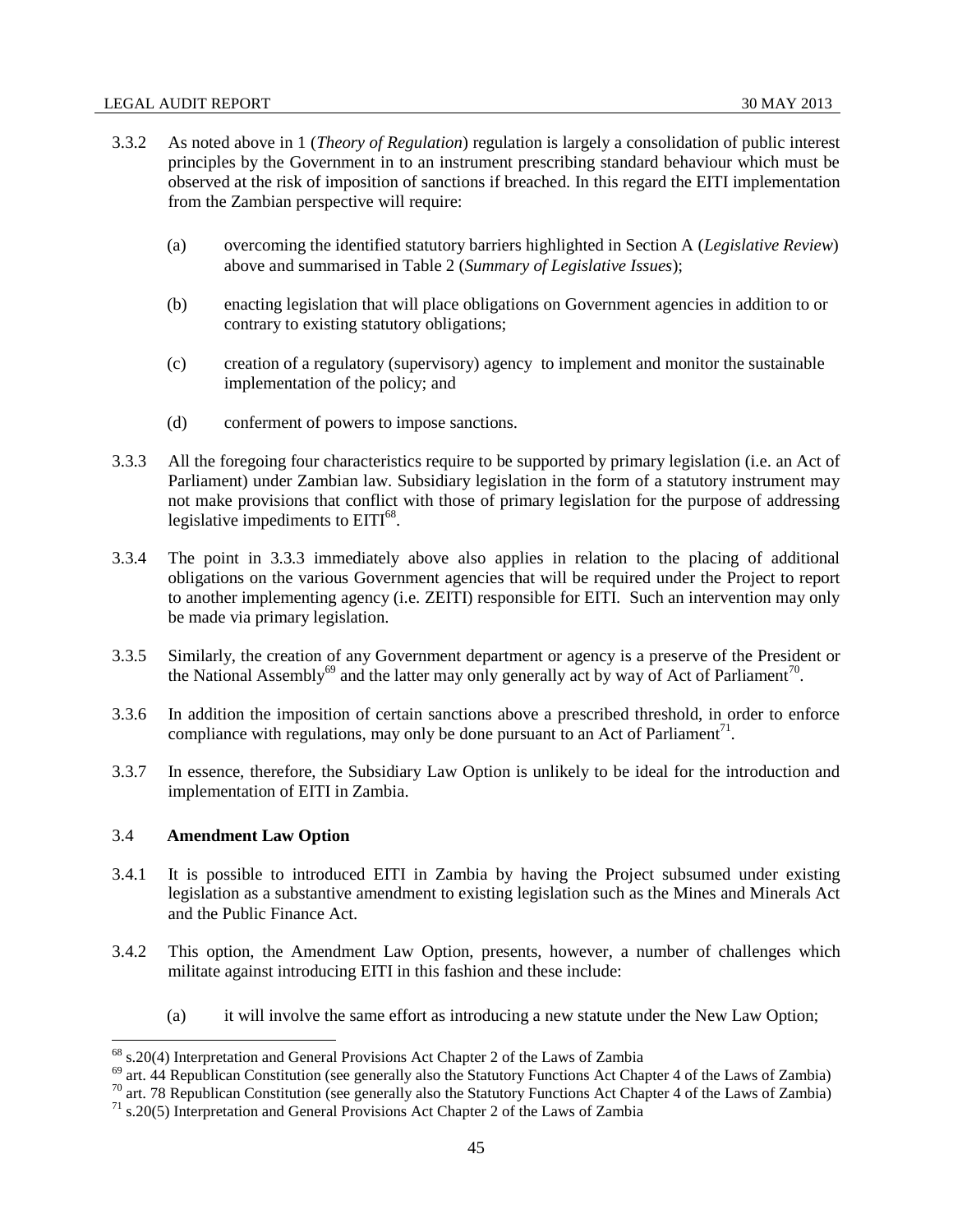- (b) over the years the focus of the policy under the Project is likely to grow beyond a particular extractive industry or public institution (i.e. expand from covering only Mining Companies to include such other sub sectors as petroleum, forestry products etc.);
- (c) independence and legitimacy of the implementing and monitoring bodies may be undermined if perceived to be under a particular Government ministry;
- (d) while reporting functions are normally contained in existing legislation as support to a core subject of regulation, the reporting function under EITI will be a core function; and
- (e) efficiency and immunity from bureaucracy may be affected if EITI is made part of a Government ministry under a particular statute.

#### 3.5 **New Law Option**

- 3.5.1 The New Law Option involves the promulgation of a new piece of legislation dealing specifically with the formal introduction and implementation of EITI in Zambia without any taint from other policies under other existing legislation.
- 3.5.2 The New Law Options appears to address the shortcomings of the other options discussed above:
	- (a) if properly drafted it is unlikely to be subject to the uncertainty and lack of effectiveness like the Voluntary Compliance Option;
	- (b) it is not limited by the inferiority of subsidiary legislation to primary legislation as obtaining under the Subsidiary Law Option;
	- (c) it is not tainted by the inherent restrictions arising from a multiplicity of competing policies under one instrument with respect to the Amendment Law Option;
	- (d) it still addresses the core requirements for the effective implementation of policy under the theory of statutory regulation.
- 3.5.3 The certainty of legislation, however, carries with it the disadvantage of rendering flexibility and adaptation more difficult in the face of Parliamentary constraints on legislative amendments. In this regard, it will be important for this option to be carefully implemented, if adopted, by ensuring that the full concept, objectives and benefits of EITI are captured in the main policy to avoid the policy being subjected to and delayed by frequent amendments before Parliament.
- 3.5.4 In light of the shortcomings affecting the other options discussed above the New Law Option, appears to offer the best method for implementation. In this respect the Liberia model discussed in 2 (*Liberia Experience*) of Section B above becomes more attractive in order to address the identified statutory impediments.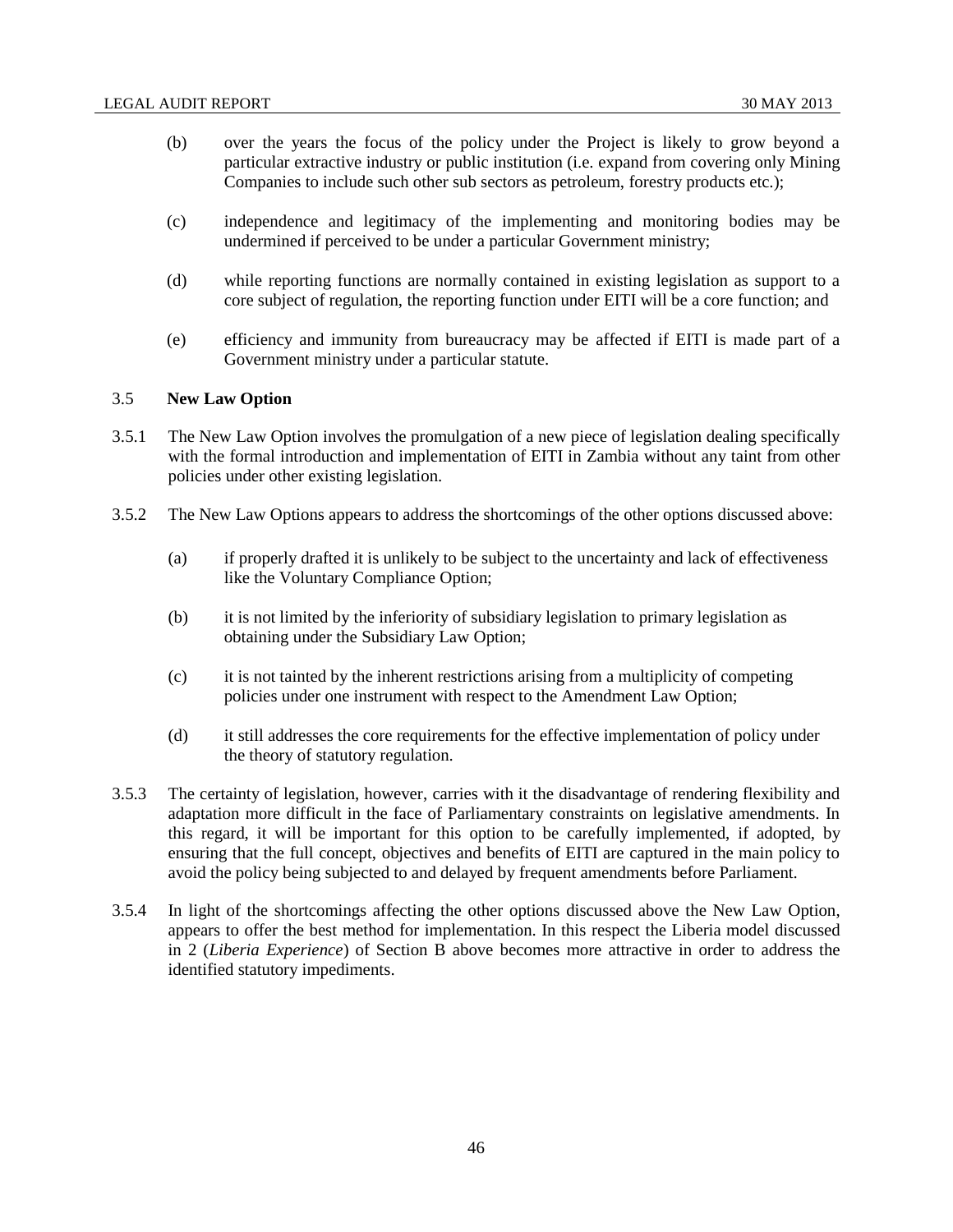- 3.5.5 Taking into consideration the discussion above it is proposed that EITI be implemented in Zambia under a specific Act of Parliament dealing exclusively with transparency and accountability of all beneficiaries of the extractive industries in Zambia including the Mining Companies and Government<sup>72</sup>.
- 3.5.6 The LEITI Act offers a good blue print for the Project but the Ghana approach serves as a good reminder that any Act eventually enacted for the implementation of EITI should be flexible enough to allow for the appointed regulator or supervisor to be able to create and publish subordinate legislation for the actual implementation of EITI without having to engage the long and laborious process of Parliament. Effectively the Act should set out the principles of EITI in a generic fashion. The detail on policy implementation may be set out in subordinate legislation.
- 3.5.7 Some of the proposed minimum standards to be set out in a new ZEITI Act could include the following:
	- (a) preamble or policy statement;
	- (b) establishment of regulator and appointing authority;
	- (c) status, functions and funding of regulator;
	- (d) disclosure, reporting and accountability obligations of Mining Companies and Government agencies;
	- (e) description of, and consequences of, breaches;
	- (f) disclosure, reporting and accountability obligations of regulator;
	- (g) dispute resolutions;

- (h) power to issue regulations and status of such regulations; and
- (i) relationship of regulator and statute with other regulators and statutes.
- 3.5.8 The New Law Option is, nevertheless, still subject to challenges and is still affected by a number of practical issues which are discussed in Section D (*Practical Issues and Implementation of EITI*) below.

 $72$  This statement notwithstanding the scope of EITI may be expanded in the future to cover not only Mining Companies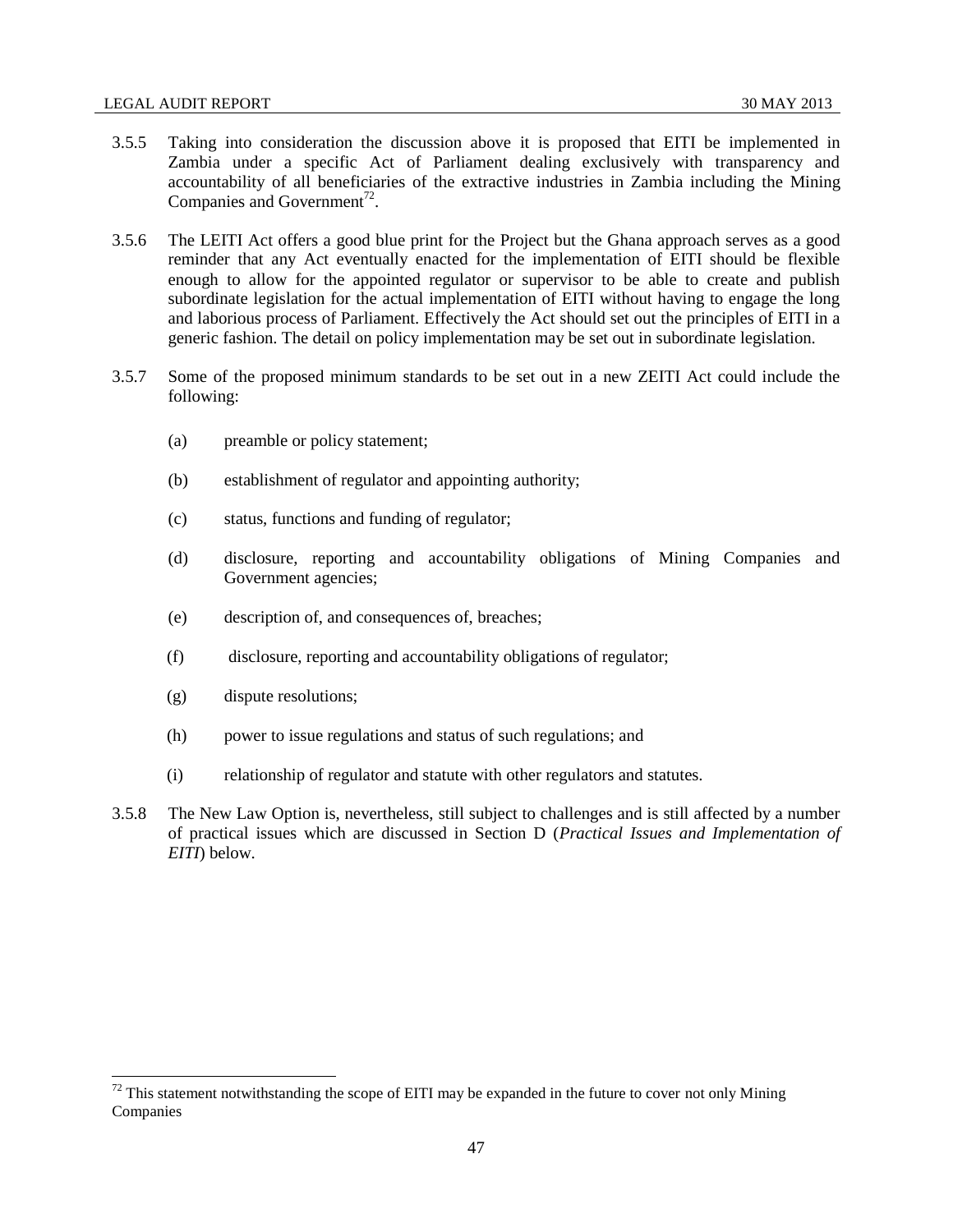## **SECTION D : PRACTICAL ISSUES AND IMPLEMENTATION OF EITI**

### 1. **RECOGNISING AND ADDRESSING THE PROBLEMS**

## 1.1 **Introduction**

- 1.1.1 Once the option for implementing EITI is selected such a stage will only represent the theory. The actual implementation of EITI (i.e. the operationalisation of the policy) is likely to face even bigger obstacles that may be addressed mainly by drafting ingenuity and taking practical steps from the outset.
- 1.1.2 The main practical challenges are likely to include the following:
	- (a) multiplicity of reporting obligations;
	- (b) inherent weaknesses of Government reporting;
	- (c) choice of regulator;
	- (d) turf wars amongst regulators;
	- (e) Sanctions and incentives;
	- (f) dissemination of EITI reports;
	- (g) ZCCM-IH question; and
	- (h) Road User Fees.
- 1.1.3 Each of the practical challenges is discussed in more detail below. The approach is to explore the alternatives for addressing each challenge, evaluate each such possible solution and propose the best solution.

## 1.2 **Company Reporting**

- 1.2.1 The success of the implementation of EITI is likely to be impacted by the currency of each EITI report produced and by how synchronised the system of reporting by both Mining Companies and Government will be with respect to the expected due date of the EITI report. Two key challenges arise in relation to achieving currency and synchronisation:
	- (a) varying financial reporting dates for companies;
	- (b) other periodic or prescribed reporting obligations of companies;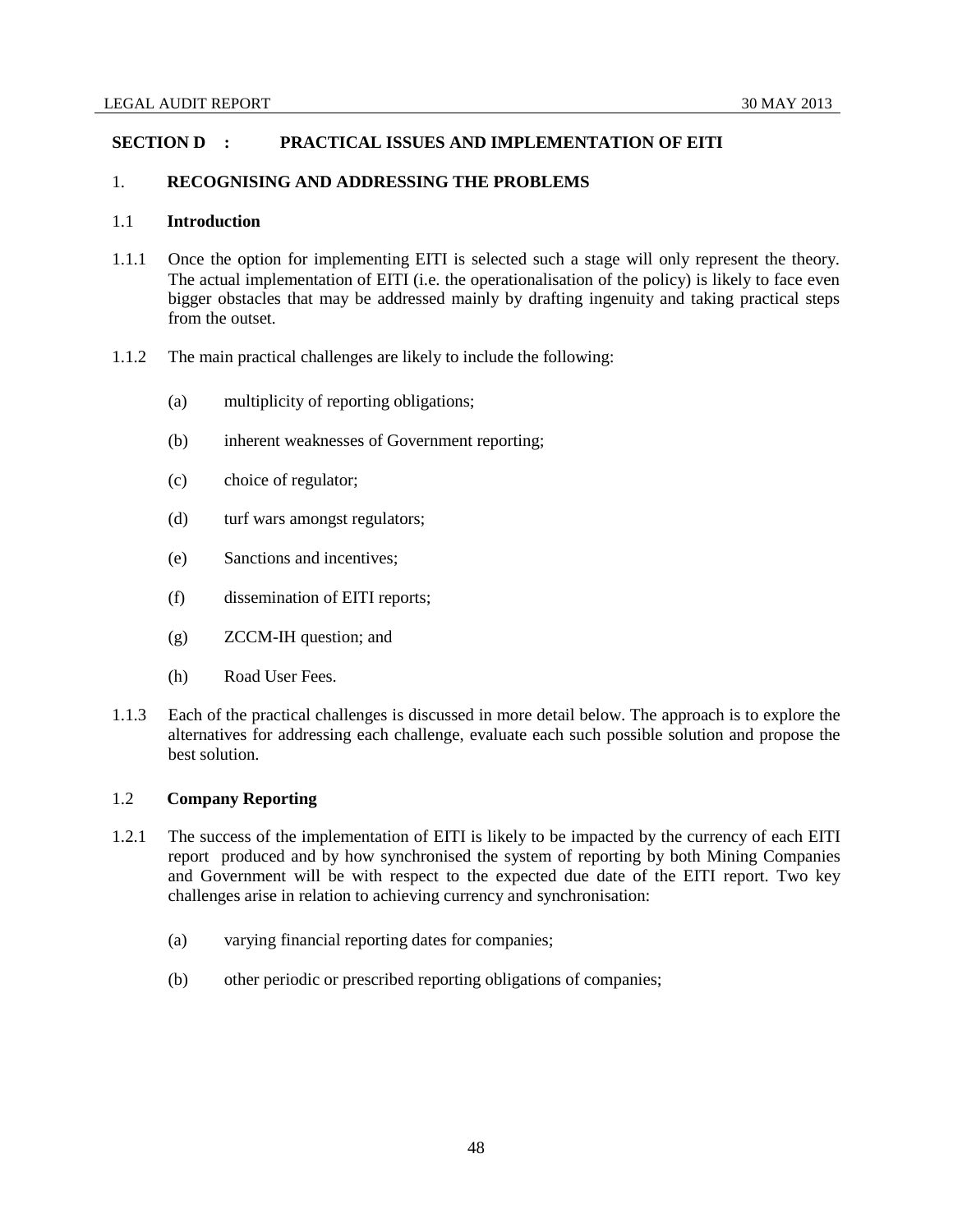- 1.2.2 The varying financial year ends for the reporting entities might pose a challenge to the uniform periodic dissemination of the report. In addition, if any of the Mining Companies are listed the release of information through EITI must be well coordinated otherwise the EITI process may negatively affect the Mining Companies in terms of both the performance of its securities on the relevant securities exchange and its compliance with the listing requirements of such securities exchange.
- 1.2.3 At least three possible solutions may be adopted to try and address the issue of misaligned financial reporting dates and release of price-sensitive financial information namely (i) the reporting deadlines are synchronised for all reporting companies under EITI or (ii) the report is published at least twice a year to allow for differing financial year ends or (iii) the report has a 1 Calendar year lag to allow for all reporting companies to make their filings with ZEITI.
- 1.2.4 The first alternative may not be easy to implement as the financial year ends for participating companies will always differ for many reasons including their multinational-character and group membership. The publication of the EITI report on a bi-annual basis may not be feasible as well due to the need to reconcile company payments and Government receipts.
- 1.2.5 A more practical solution to address both the misalignment of financial year ends and disclosure of price sensitive information may be to delay the production of the ZEITI Report by at least one calendar year so that it relates to all financial years ending in the previous year coupled with a 6 month reporting deadline from each financial year end of a reporting company.
- 1.2.6 A lingering problem for the selected solution, however, is that ZEITI Report will always be lagging and may not provide current information. The objective nevertheless is reconciliation and accountability rather than currency of the Report.

#### 1.3 **Government Reporting**

- 1.3.1 Since the reporting by the relevant Government agencies is expected to comply with international standards it is not clear at what stage and in what form the information will move from the reporting Government agency to ZEITI. Will entities like ZRA or the Mines Department have to wait until the Auditor General audits them before releasing information or will such information be available to ZEITI in unaudited form? Is the Auditor General, in any case, going to be able to meet the dissemination deadlines of EITI in finalising their submissions?
- 1.3.2 The other key concern is the capacity of some of the Government reporting agencies to comply with international standards of reporting. This is of particular concern with the Councils especially and the question remains as to whether their capacity will be upgraded in order to comply with EITI objectives.
- 1.3.3 The two available solutions in this respect are either to place an obligation on the Auditor General and the Government agency concerned to provide audited reports by prescribed deadline or to allow the Government agency to appoint a registered private auditing firm for the production of financials by a prescribed deadline.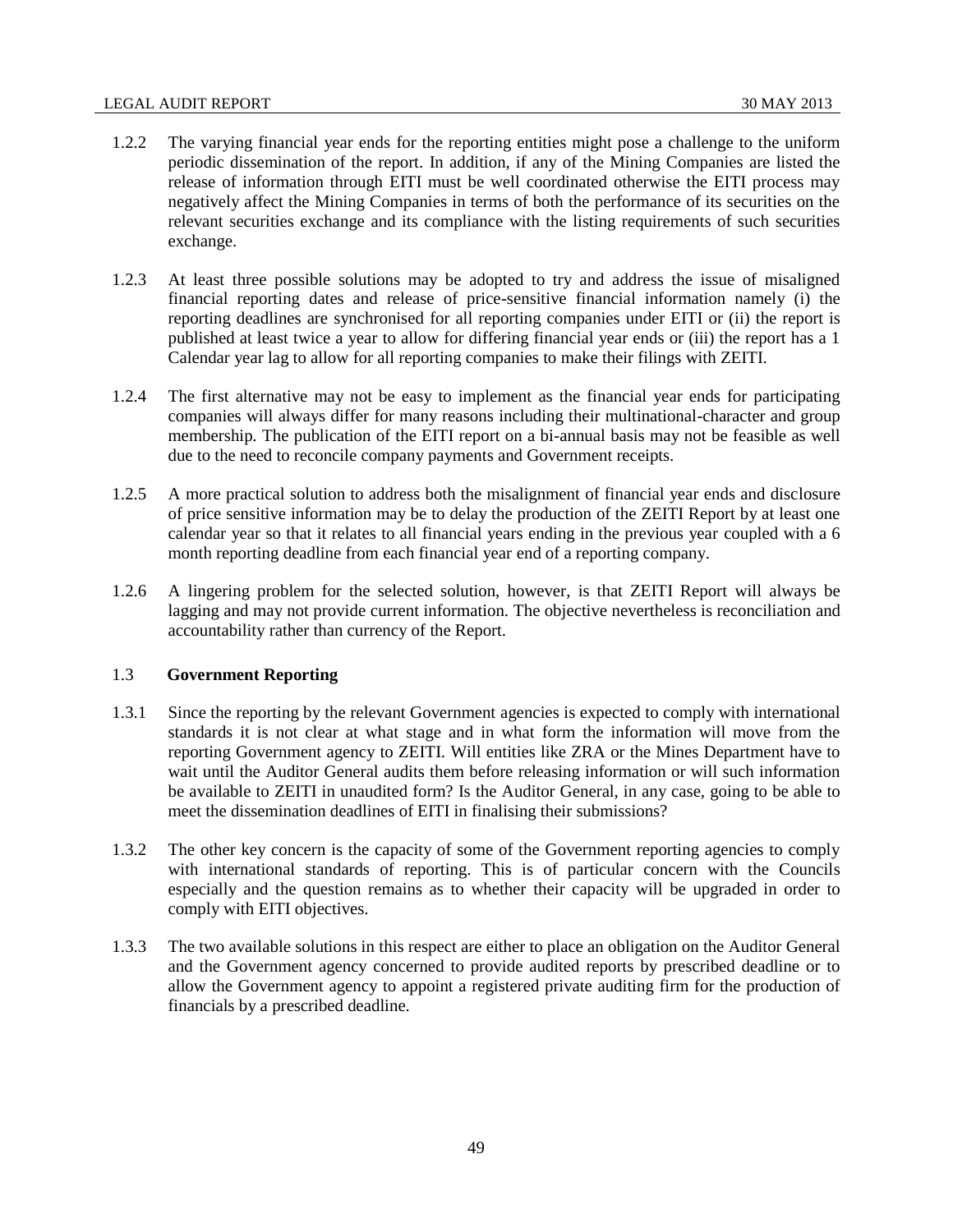1.3.4 The challenge still remains as to whether the concerned Government agency will be able to produce financial reports on time and to standard and whether the Auditor General will have the capacity to audit on time. Unless a particular Government agency could afford private auditing services the cost exposure for engaging a private auditing firm will always remain a challenge for Government agencies.

## 1.4 **Choice of Regulator**

- 1.4.1 The challenge for the success of EITI implementation will be the independence of the regulator or regulators under the Project. If the regulator is appointed and constituted by Government appointees, the efficacy and legitimacy of the reports produced under the Project are unlikely to be held in high esteem as they will still be perceived to be incestuous on the part of Government.
- 1.4.2 For EITI to succeed, therefore, it will be important for the main regulator to be independent and for it to have multi-sector representation mainly including the following:
	- (a) Government;
	- (b) Mining Companies (and other companies representative of other extractive industries); and
	- (c) Civil Society.
- 1.4.3 The ideal will be for the main regulator to be autonomous and for the members to enjoy some form of immunity in discharging their functions during their tenure and for anything legal done during their tenure. If the main regulator is subsumed within a pre-existing ministry or department it is possible that it may lose its independence.
- 1.4.4 One downside with multi-sector representation is the possibility of polarisation within the apex body of the regulator where one group will always side with a certain category of regulated entities on certain decisions. This appears to be an easier problem to deal with, however, than the lack of efficacy or legitimacy.
- 1.4.5 Where the implementing agency for EITI is also the body responsible for monitoring or supervising implementation of the policy by both the regulator and the regulated it is possible for a conflict to arise in the performance of the functions resulting into an accountability crisis. To avoid this in the case of EITI it is proposed that ZES is best placed to perform the implementation function while ZEC picks up the supervisory role for both ZES and the complying entities (i.e. the Government agencies and the Mining Companies as well as others).
- 1.4.6 It is further proposed that the process be 'figure headed' by the Ministry of Finance to ensure that reporting Government agencies responsible for public revenue, most of which fall within this ministry, are policed to comply with EITI administratively.
- 1.4.7 On similar consideration, it will be important for the Minister of Finance to be assisted by the lower ranking but senior functionary from the MoM, initially, to ensure that some of the Government agencies and all of the Mining Companies could be policed into compliance by direct interaction or persuasion without the need to impose punitive sanctions.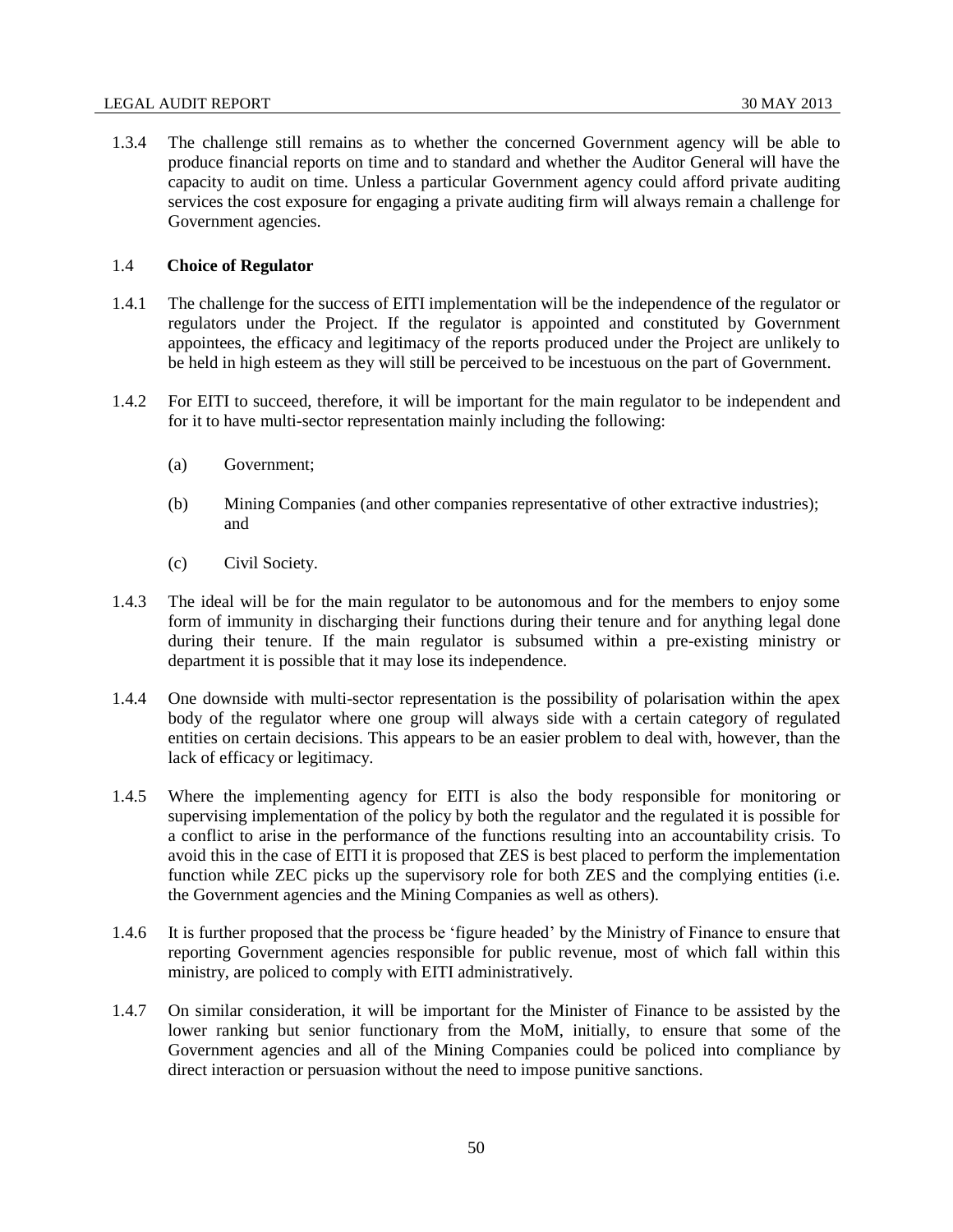- 1.4.8 What will make the regulation work will be the implementation of the objective of EITI and this core function is likely to be more effectively performed if unadulterated by the other regulatory functions.
- 1.4.9 Lastly, the success of the regulatory structure for the implementation of EITI in Zambia is also going to be dependant on the accountability of the core regulators (i.e. ZEC and ZES). Accountability in this respect will take at least three forms namely (i) financial (ii) procedural and (iii) substantive.
- 1.4.10 ZES and ZEC should be held to certain standards of financial management in the conduct of their functions to ensure that the cost of administering EITI can be determined at each stage. Such requirements would enhance transparency and accountability of both ZES's and ZEC's financial management, thereby enhancing their own legitimacy to require the same standards from the entities they regulate.
- 1.4.11 Procedural accountability requires that a regulator's procedures must be fair and impartial such that there is an appropriate framework for making rules and decisions which serve the public interest and for resisting the undue influence of private interests.
- 1.4.12 Substantive accountability seeks to ensure that the rules and decisions of a regulator are themselves justifiable in terms of the public interest goals of the regulatory system in question.



**Fig 1 Structure for ZEITI<sup>73</sup>**

 $73$  The facilitation role could be overseeing by either the Deputy Minister of Mines or the Permanent Secretary Mines but preferably the latter since the position is normally occupied by a technocrat who is likely to be more focused in the role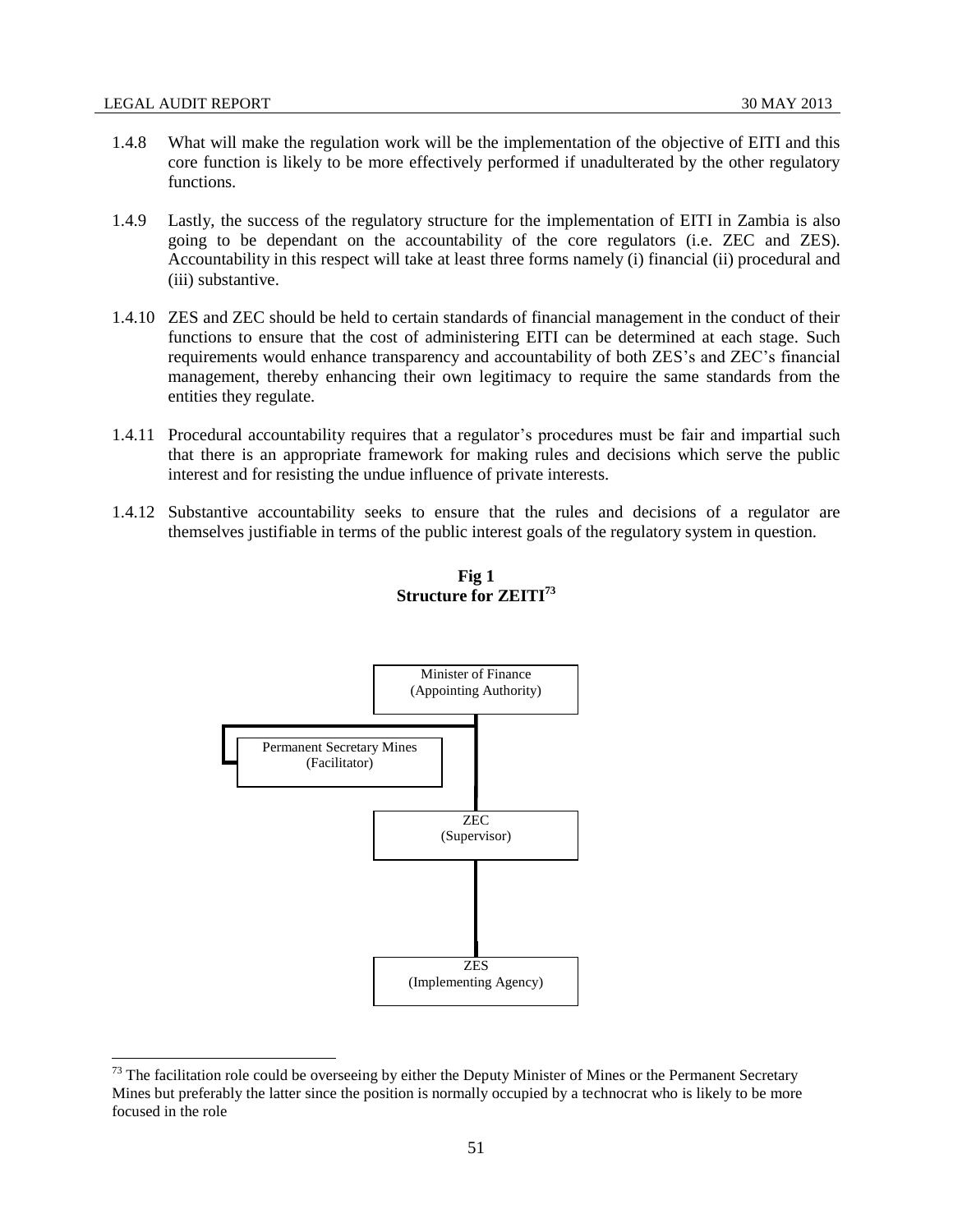# 1.5 **Interface amongst Regulators**

- 1.5.1 Since EITI will be implemented across different regulatory agencies with ZEC and ZES ideally overseeing its compliance the potential for 'turf wars' and shirking of responsibility when things go wrong is quite high. Due to the divergent objectives that each of the relevant reporting agencies was set up to achieve it is unlikely that a set of regulations under one statute could resolve this practical difficulty.
- 1.5.2 The challenge is further complicated by the fact that reporting functions are normally contained in existing legislation (regulating either Mining Companies or Government agencies) as support to a core subject of regulation while the reporting function under EITI will be a core regulated function.
- 1.5.3 A tried and tested method is for the concerned agencies to execute respective memoranda of understanding ("**MoUs**") under which the following will normally be agreed:
	- (a) objective to cooperate;
	- (b) identification of roles and scope of such roles to be played by each regulator;
	- (c) the regulator that will play lead when there is an intersection of roles;
	- (d) the points of contact; and
	- (e) the process for resolving conflicts.
- 1.5.4 The MoU concept may not be used, however, to delegate statutory functions. In countries like the United Kingdom it has been effectively used to coordinate separate but similar functions of financial regulators such as the Bank of England, HM Treasury and the Financial Services Authority<sup>74</sup> towards maintaining stability in the financial system to achieve cooperation between the 3 institutions with the following guiding principles:
	- (a) clear accountability;
	- (b) transparency;

- (c) no duplication; and
- (d) information exchange.
- 1.5.5 Although the MoU concept is not common in Zambia, it is in fact not unprecedented. An MoU was executed on 8 November 2008 between the Energy Regulation Board, the then Communications Authority of Zambia and the National Water Supply and Sanitation Council with the objective of implementing joint efforts towards establishing transparent regulatory processes, systems and procedures for effective regulation.

 $74$  Abolished with effect of 1 April 2013 and its responsibilities split between two new agencies (the Prudential [Regulation Authority](http://en.wikipedia.org/wiki/Prudential_Regulation_Authority_(United_Kingdom)) and the [Financial Conduct Authority\)](http://en.wikipedia.org/wiki/Financial_Conduct_Authority) and the [Bank of England](http://en.wikipedia.org/wiki/Bank_of_England)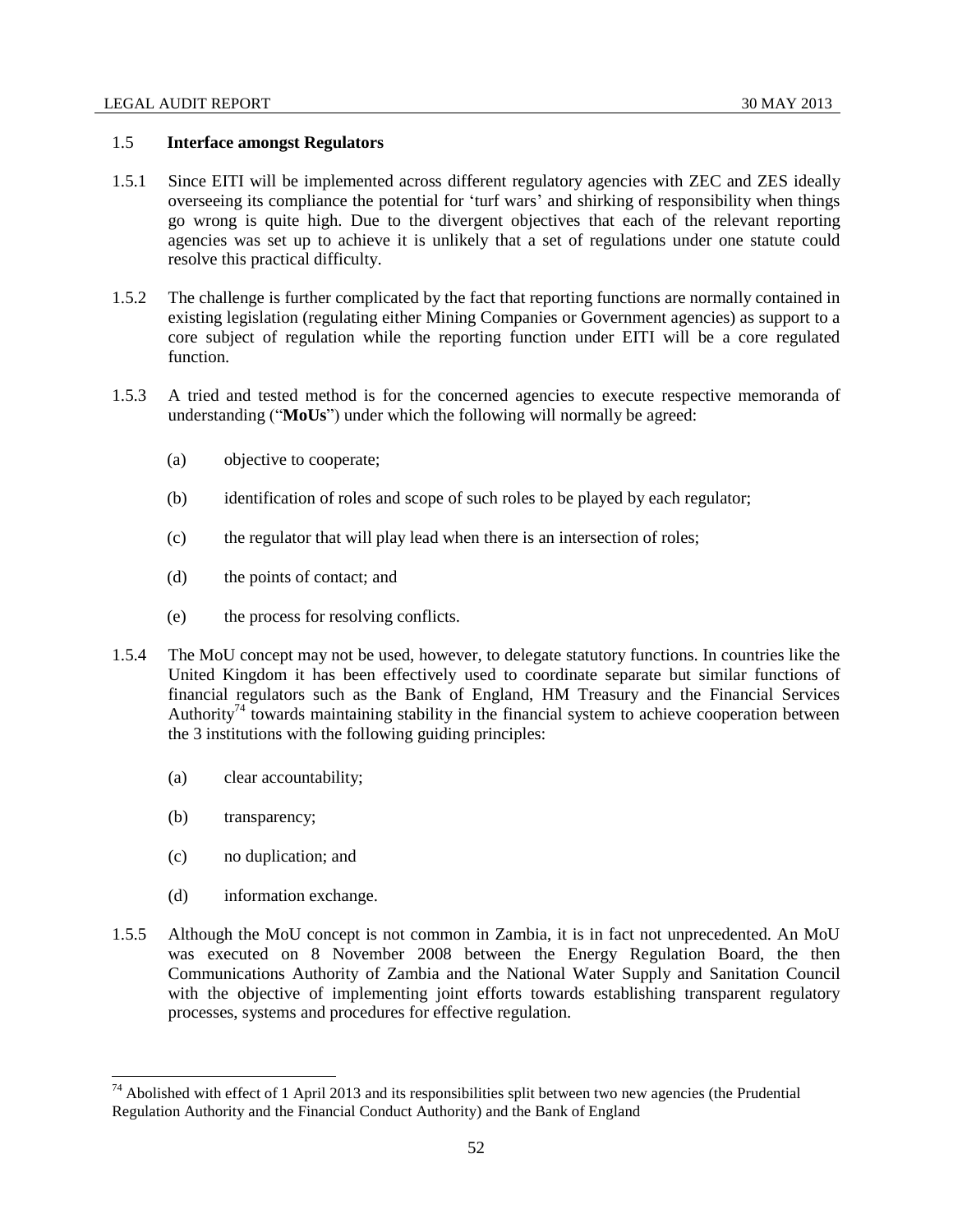- 1.5.6 Where there is irreconcilable conflict amongst regulators an overriding clause in favour of  $EITI<sup>5</sup>$ with respect to the disclosure function may be an invaluable tool particularly to obviate restrictions on disclosure within the Local Government Act, Rating Act, Lands Act and National Road Fund Agency Act.
- 1.5.7 Such an overriding clause would be akin to what is obtaining to address irreconcilable conflict, under the following provisions for the named statutes:
	- (a) s. 31 and s. 43 Pension Scheme Regulation Act;
	- (b) s. 113 Public Health Act; and
	- (c) s. 4 Emergency Powers Act.
- 1.5.8 The overriding nature of the provision in the EITI enabling statute should be limited solely to transparency and the obtaining of information for the production of the ZEITI reports.

## 1.6 **Sanctions and Incentives**

- 1.6.1 There will be a need to not only graduate sanctions but to distinguish between the sanctions enforceable on the private regulated entities and the public agencies. Failure to do so may render the whole enforcement process under EITI unworkable and unresponsive to the situation on the ground.
- 1.6.2 From the outset, it will be important to note that enforcement mechanisms will play an important part in ensuring that regulated bodies comply with their reporting obligations. There are basically two approaches to ensuring compliance  $(i)$  compliance and  $(ii)$  deterrence<sup>76</sup>. A compliance based approach is an approach which is grounded on cooperation rather than punishment, therefore, requiring regulated institutions to comply with standards by compulsion, influence or demands (pre-monitory).
- 1.6.3 Deterrence based approach (post-monitory), on the other hand, is focused on retribution and normally engaged as a last resort to ensure observance with regulatory requirements particularly in the case of mature regulatory regimes.
- 1.6.4 Compliance and deterrence mechanisms are essential and interdependent aspects for ensuring observance of a regulatory regime, provided that there is a balance between overly stringent and overly accommodative enforcement strategies. The former could undermine the regulatory regime by excessively increasing the cost of regulation and compliance while the latter may give the impression of lax regulation.
- 1.6.5 The downside is that all these advanced methods of sanction application and imposition require a sophisticated and skilled regulator. For its success to be potentially achievable both ZEC and ZES (more particularly ZES) would have to be fully resourced.

<sup>75</sup> With statutory backing perhaps in the proposed new ZEITI Act

<sup>76</sup> Singh, D (2002) 'Enforcement Methods and Sanctions in Banking Regulation and Supervision', *International and Comparative Corporate Law Journal*, Vol. 4, Iss. 4, pp. 307-343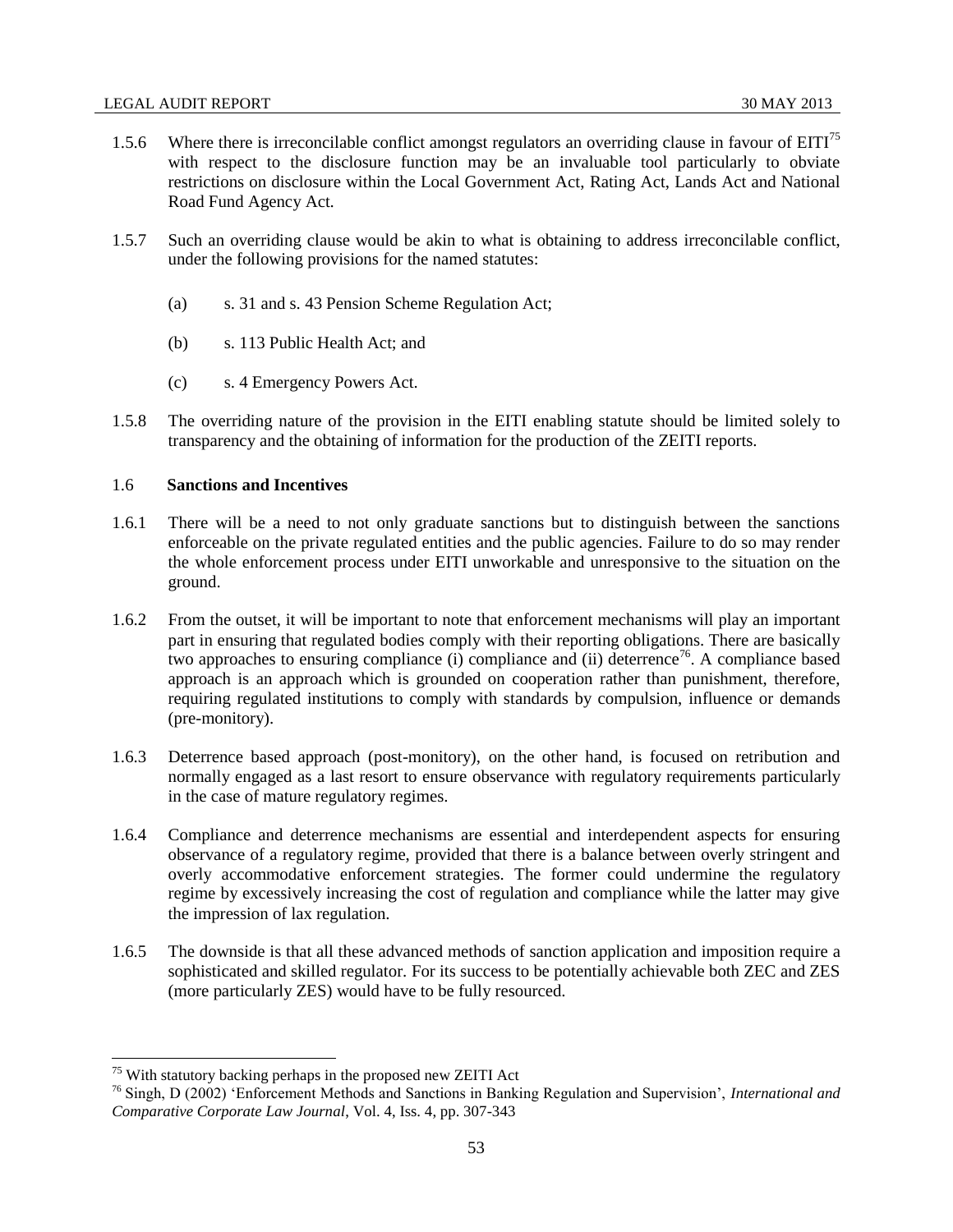1.6.6 A balanced enforcement mechanism for the implementation of ZEITI could thus be achieved by observing an organised bevy of sanctions as illustrated in the following pyramid (with the most common sanction being represented by the base while the rarest is at the apex):

**Fig 2**

# **Sanctions Pyramid for Mining Companies**



1.6.7 With respect to Government agencies the pyramid would be modified to include the following sanctions with escalation towards the smallest disc.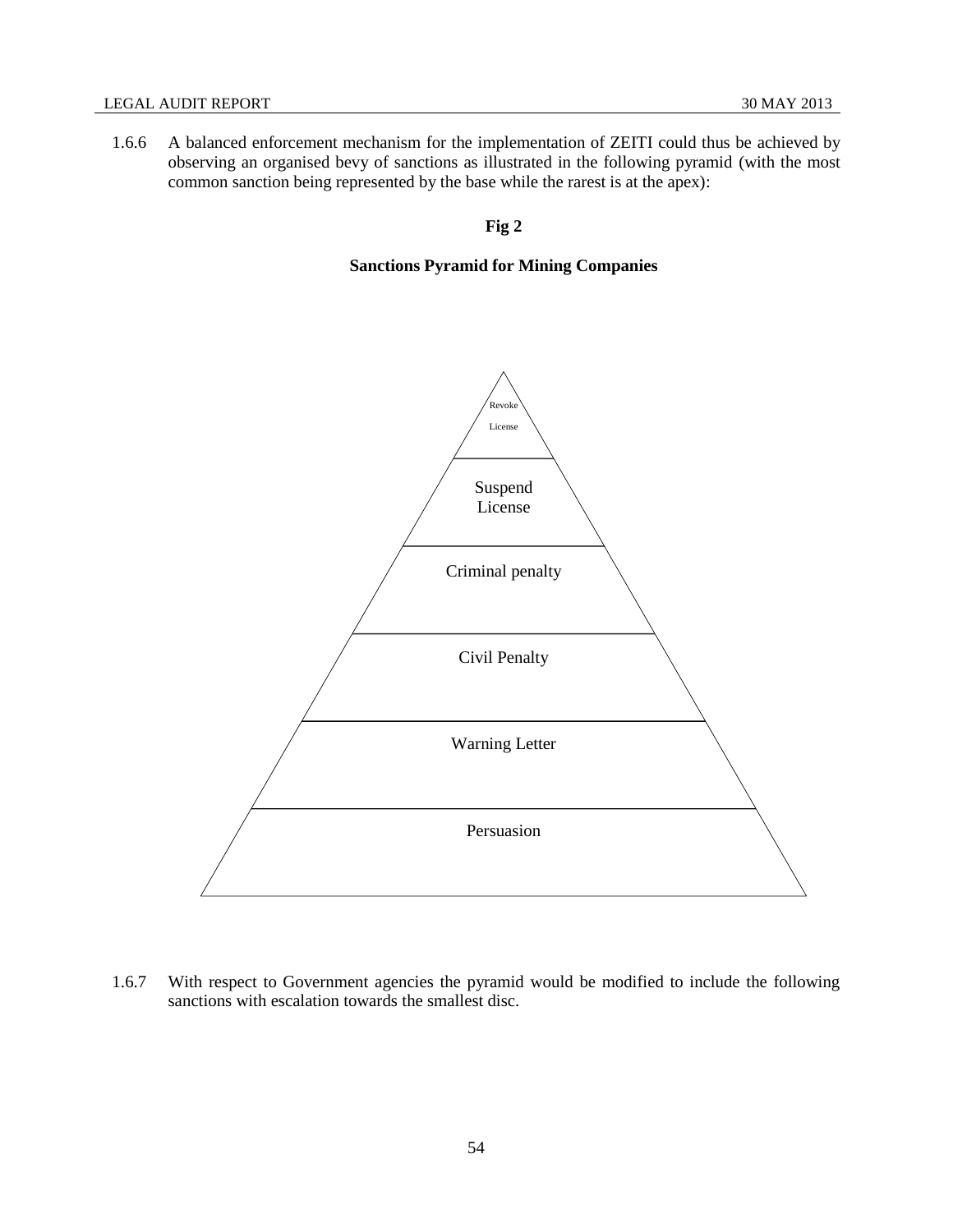

# **Fig 3. Sanctions for Government Agency<sup>77</sup>**

#### 1.7 **Dissemination of EITI Report**

 $\overline{\phantom{a}}$ 

- 1.7.1 Some lingering questions about the publication of the ZEITI report include:
	- (a) can it be used for other purposes (e.g. carrying out investigations)?
	- (b) what will be its evidentiary value?
	- (c) is it going to be gazetted and widely published or will it be sold or subject to subscription?
	- (d) is any entity going to own the intellectual property in it?
	- (e) what happens if the information in the report conflicts with information in another official document?
- 1.7.2 These issues will need to be addressed in an appropriate provision of the new legislation otherwise the process may be impeded by external influences such as litigation etc.

 $77$  Non-compliance will be attributed to the head of the agency, who will be subject to the sanctions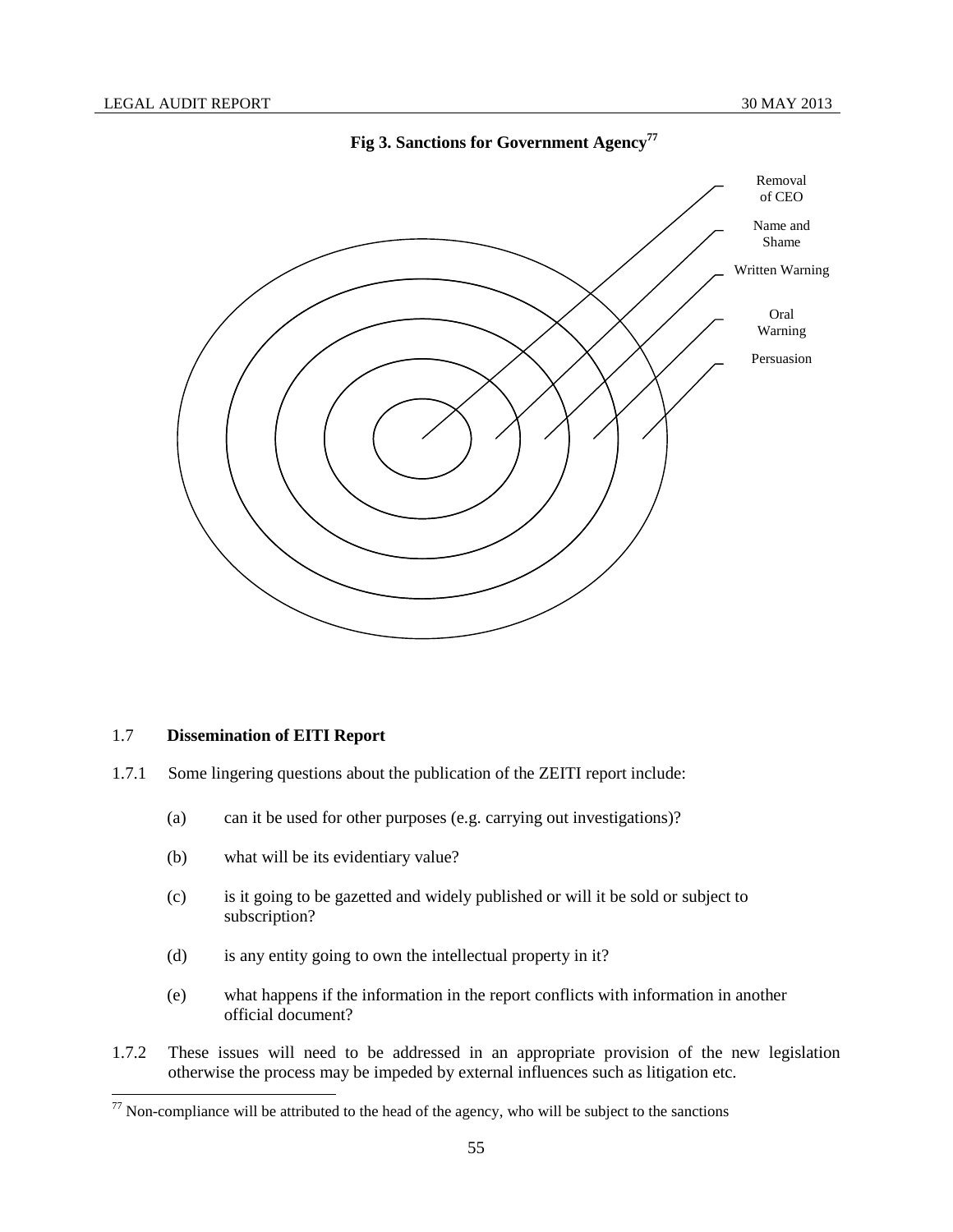#### 1.8 **ZCCM-IH question**

- 1.8.1 ZCCM-IH qualifies both as a Mining Company as well as Governmental Agency. This is because it holds some mining interest and therefore obliged to make certain statutory payments to Government agencies. On the other hand, however, it is the beneficiary and conduit of certain payments from Mining Companies, on behalf of Government, such as dividends and price participation payments.
- 1.8.2 In addition, ZCCM-IH has certain obligations under the Bank of Zambia Act as discussed in **Annexure III** which appear to suggest that it has certain administrative law obligations similar to a Governmental agency.
- 1.8.3 To capture the receipts and payments made to and by ZCCM-IH it would be important for the enabling legislation for the implementation of EITI to recognise this dual status of ZCCM-IH and to provide guidelines on how to determine specific roles in each of the capacities. This may lead to complications in the reporting process but it is not impossible to undertake.
- 1.8.4 Tying ZCCM-IH to a single or no status is likely to omit significant amounts of the payments or receipts by ZCCM-IH to the extent that the objectives and benefits of EITI will be lost for payments or receipts passing through ZCCM-IH.

### 1.9 **Road User Fees question**

- 1.9.1 A process complication may arise in relation to capturing of Road User Fees paid by Mining Companies to the NRFA under the National Road Fund Agency. This is because NFRA will be dealing with collections from the Mining Companies not made to it directly but most likely to oil marketing companies, operators of weigh bridges, toll bridges etc.
- 1.9.2 Since the NFRA will be dealing indirectly with the Mining Companies it would be important for the enabling legislation for implementing EITI to recognise this indirect form of disclosure by placing an obligation on the conduit entities (the "**Conduit Agencies**") dealing with the Mining Companies to ensure that they collect this information when dealing with the Mining Companies and also when making payments to NFRA. This could be achieved through a system of prescribed forms.
- 1.9.3 A challenge still remains as to the imposition of sanctions against the Conduit Agencies particularly where it is not clear as to the party in default. It may be important for sanctions to be sparingly imposed against such Conduit Agencies particularly if they can show that they observed certain prescribed minimum standards of procedure.

## 1.10 **Summary of practical problems and preferred solutions**

1.10.1 The table below attempts to summarise what has been discussed in 1 above and is presented in more or less a practical problem solving work sheet form.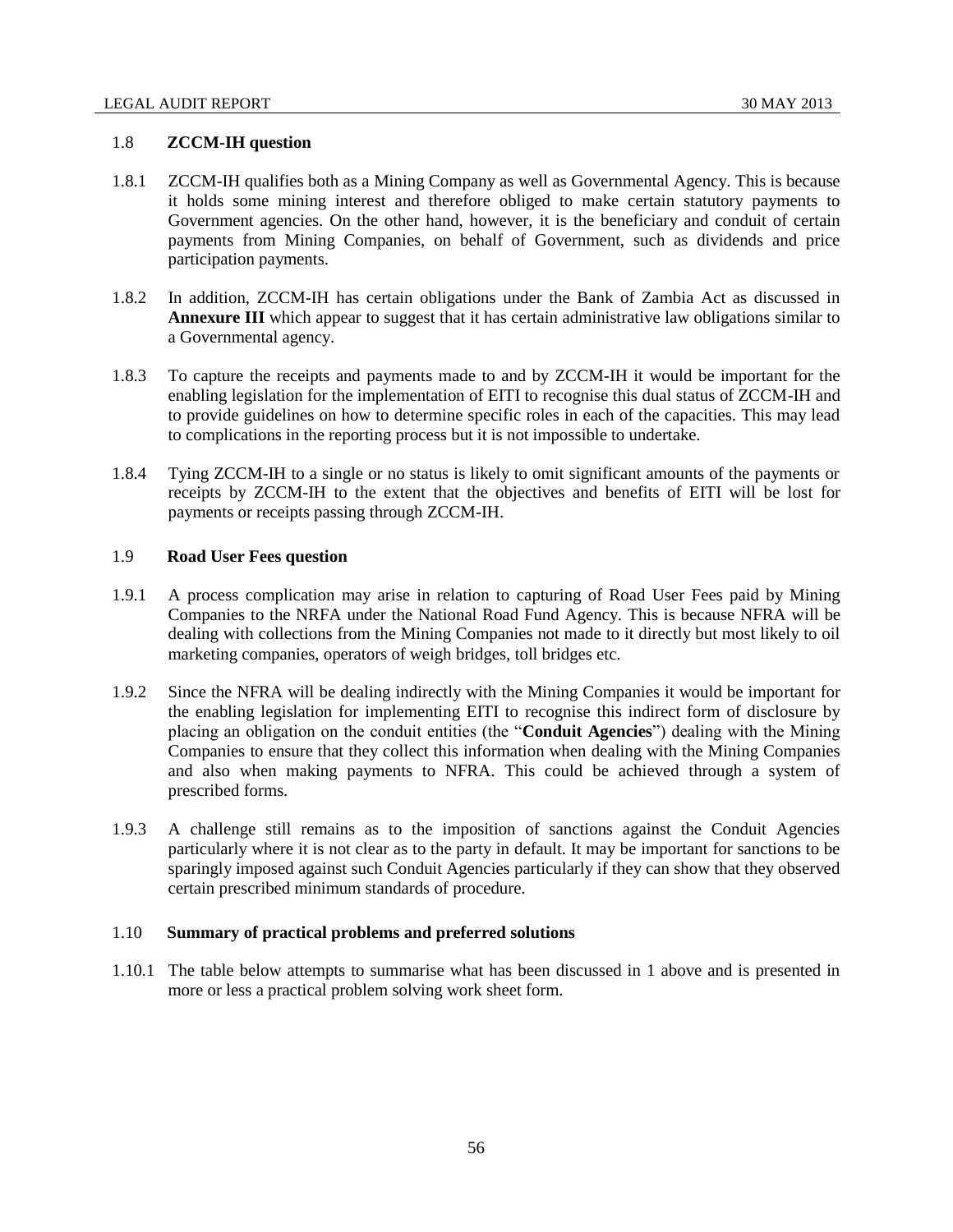|                  | <b>Practical Challenge</b>                      | <b>Selected Solution</b>                                                                                        | <b>Possible Benefits</b>                                      | <b>Lingering Harms</b>                                                                                                         |
|------------------|-------------------------------------------------|-----------------------------------------------------------------------------------------------------------------|---------------------------------------------------------------|--------------------------------------------------------------------------------------------------------------------------------|
| 1.               | Multi-reporting<br>Obligations                  | Common reporting<br>date which is at least<br>one calendar year<br>from the last financial<br>year              | Standardisation of<br>information flow                        | Report will not be<br>current                                                                                                  |
| 2.               | Weakness in<br>Governmental agency<br>reporting | <b>Upgrading of financial</b><br>function and<br>appointment of<br><b>Auditor General or</b><br>private auditor | Improved quality<br>in report and<br>reporting standard       | Incremental costs<br>and lack of<br>capacity of the<br><b>Auditor General's</b><br>office                                      |
| 3.               | Choice of Regulator                             | Multi-sector<br>representation in the<br>apex regulator                                                         | Legitimacy and<br>efficacy of<br>regulator's<br>decisions     | Risk of<br>polarisation during<br>decision making                                                                              |
| $\overline{4}$ . | Turf wars between<br>regulators                 | MoU concept and<br>overriding provisions                                                                        | Effective<br>coordination and<br>Finality of<br>decisions     | The overriding<br>provisions if<br>consistently relied<br>on may eventually<br>take away the<br>benefits of the<br>MoU concept |
| 5.               | Rigidity of sanctions                           | Differentiation of<br>Sanctions and<br>progressive imposition                                                   | Healthy<br>relationship<br>between regulator<br>and regulated | Too dependent on<br>expertise of<br>regulator                                                                                  |
| 7.               | Dissemination of<br>report                      | Protection from<br>liability for<br>dissemination                                                               | No show stoppers                                              | Open to abuse                                                                                                                  |
| 8.               | <b>ZCCM-IH</b>                                  | Recognition of dual<br>status in law                                                                            | Captures hidden<br>revenue for<br>disclosure                  | Complication in<br>the reporting<br>process                                                                                    |
| 9.               | <b>Road User Fees</b>                           | Recognition for<br>indirect responsibility<br>for reporting                                                     | Eases the reporting<br>challenge                              | Complication in<br>the reporting<br>process                                                                                    |

**Table 4. Practical Problems and Solutions**

1.10.2 It may be noted that the lingering harms may not be completely eliminated but the practical solutions selected, however, represent the best evaluated solution.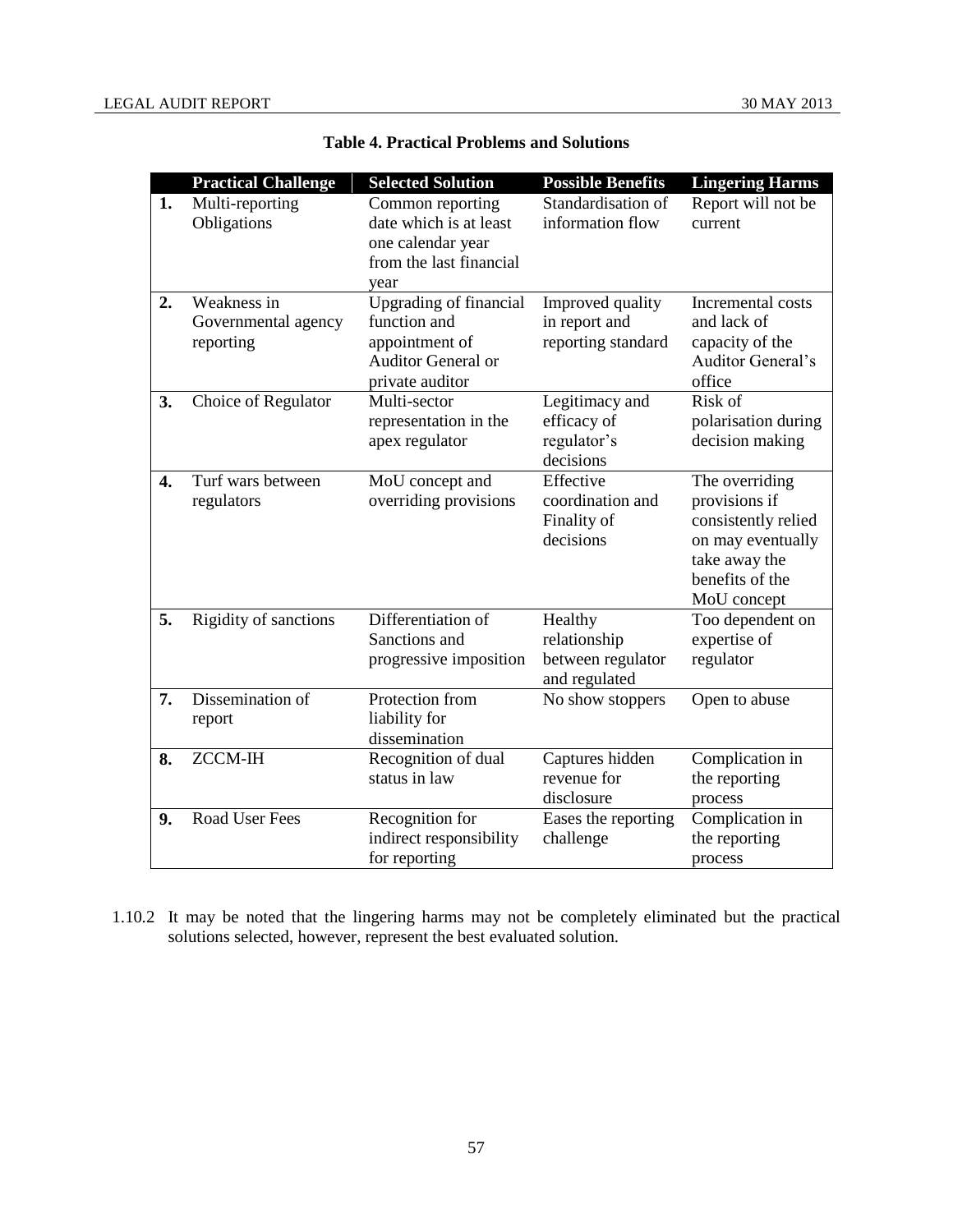### 2. **PRIORITY ACTIONS**

## 2.1 **Main Actions**

- 2.1.1 In light of the recommendation for a new stand-alone EITI law in Zambia as set out in Section C (*Framework for Implementation of EITI*) as well as the practical issues identified in this Section D (*Practical Issues and Implementation of EITI*) the following activity is recommended to be considered as a matter of priority (the "**Main Actions**"):
	- (a) fully equip and mandate ZEC and ZES to champion the next phase of statutory integration of EITI policy in Zambia;
	- (b) engage legal consultant to start preparing a layman's draft for the new stand-alone EITI law in Zambia ("**Draft ZEITI Bill**");
	- (c) legal consultant, in consultation with ZEC and ZES, to prepare road map for statutory integration to include the following milestones:
		- (i) preparation of concept note for Draft ZEITI Bill;
		- (ii) preparation of Draft ZEITI Bill;
		- (iii) preparation of executive summary of concept note and Draft ZEITI Bill;
		- (iv) present concept note and Draft ZEITI Bill to key stakeholders;
		- (v) present concept note and Draft ZEITI Bill to key Ministers, Permanent Secretaries and other Government officials;
		- (vi) consolidate comments after milestones (iv) and (v) into final concept note and Draft ZEITI Bill; and
		- (vii) hand over process to key line ministry such as MoM or MoF to finalise though Government and Parliamentary process.

## 2.2 **Other actions**

- 2.2.1 Pending the implementation of the Main Actions ZEC and ZES should still continue with the implementation of the Project under the assumption that the Draft ZEITI Bill will be enacted in to law.
- 2.2.2 To this effect ZEC and ZES should continue sensitising all stakeholders on the EITI concept, its objectives and benefit to the country to prepare the ground for the possible introduction of the Draft ZEITI Bill. Effectively ZEC and ZES should advocate for the following:
	- (a) amendment of the current policies of key institutions under EITI that appear to impede the implementation of the Project such as the MoM Charter and the ZRA Code of Ethics;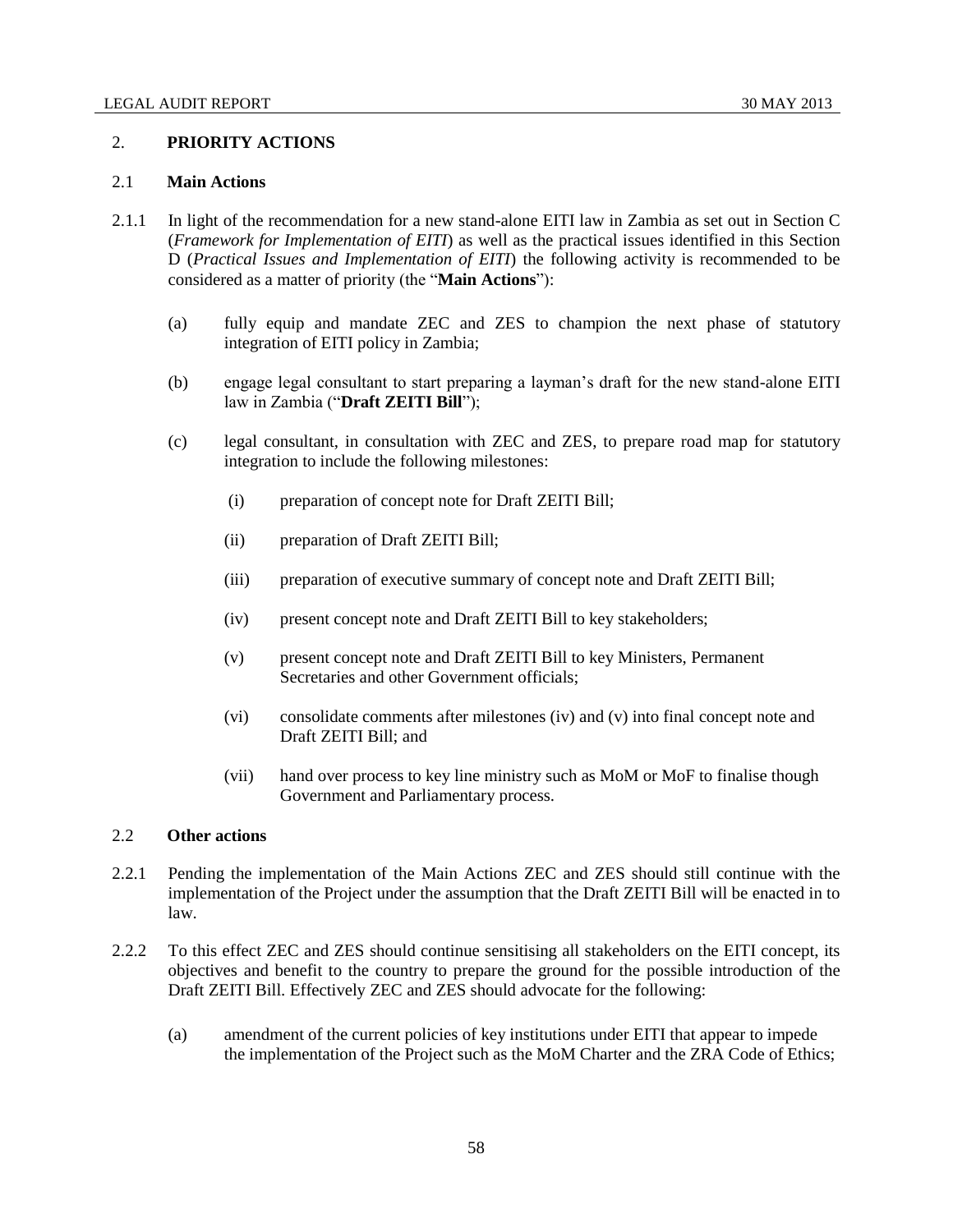- (b) where possible influence consequential amendments in support of EITI to legislation impacting the implementation of EITI undergoing separate review process;
- (c) ensure that a cabinet memorandum is prepared in good time for presentation before cabinet following milestone (vii) above.

## 3. **INTERACTIONS WITH STAKEHOLDERS**

#### 3.1 **ZEC and ZES**

- 3.1.1 Before the current draft and after the initial draft of the Legal Audit Report the Legal Consultant interacted extensively with both ZEC and ZES in the form of presentations and receipt of comments on the draft. These interactions and feedback have influenced some of the inclusions in the the Legal Audit Report.
- 3.1.2 A full catalogue of the comments received from ZEC and ZES together with the responses of the Legal Consultant are set out in **Annexure V**.

## 3.2 **Larger Stakeholder Meeting**

- 3.2.1 More extensive contribution on the Legal Audit Report was sort when the public stakeholder meeting was held at the Government Complex in Lusaka on 20 February 2013 (the "**Stakeholder Meeting**"). A cross-section of participants was invited representing Government Agencies ("**GAs**") constituting mainly regulators and implementing agencies for the extractive sector and public revenue, Non-Governmental Organisations ("**NGOs**") mainly collective interest groups such as the chamber of mines and Private Sector Organisations ("**PSOs**") made up mainly of mining companies.
- 3.2.2 The feedback from the Stakeholder Meeting detailing contribution from Government, GAs, NGOs and PSOs is set out in **Annexure VI** to this Legal Audit Report.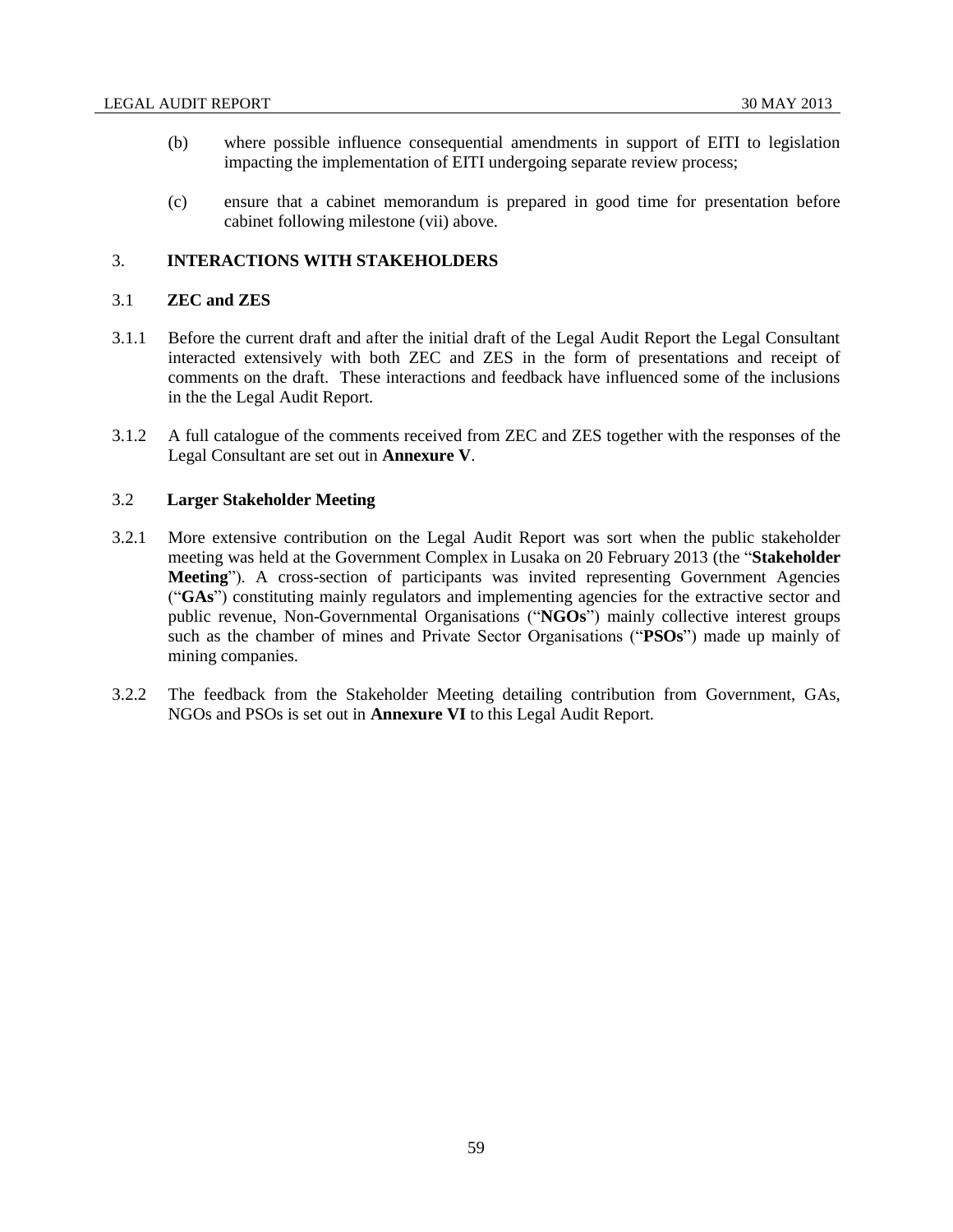# **ANNEXURE I**

## Terms of Reference

# **1. Background**

- 1.1 The Extractive Industry Transparency Initiative (EITI) is the global standard for promoting transparency and accountability in countries rich in oil, gas, or mineral resources. **The EITI sets a global standard for companies to publish what they pay and for governments to disclose**  what they receive. This is done through mining companies, Governments and civil society working together to develop a framework for the publication of payments and receipts from the extractive industry. Ultimately this will strengthen governance, enhance transparency and accountability in the extractive industry, increase participation of civil society in key sector decisions and address the negative public perception of the industry and Government.
- 1.2 The Government of Zambia officially launched the process of implementing the EITI in Lusaka on July 16, 2008 at a national workshop and attained candidate status on 15<sup>th</sup> May 2009. The implementation of the Initiative is being spearheaded by the Zambia EITI Council (ZEC) comprising representatives from the civil society, Government and mining companies with support from the World Bank and other Cooperating partners. ZEC is supported by a small Secretariat housed in the Ministry of Mines and Minerals Development. The EITI implementation process is currently voluntary but will later be legislated.

# **2. Objective**

The main objective of the consultancy is to undertake a review of the current regulatory framework to identify potential obstacles to EITI implementation, recommend whether a new and dedicated legislation is required for EITI implementation and to create practical problem solving research which would help to guide the formulation and effective implementation of Government policies, laws and regulations in support of the EITI implementation.

# **3. Scope of work**

The Consultant will be expected to undertake the following tasks:

- review existing laws, policies and recommendations in the area of corporate disclosure, transparency and accountability in the mining sector and government in Zambia, and provide a summary of the key issues highlighted in the documents reviewed and what can be done to address these issues;
- review legislation with regard to EITI in selected EITI implementing countries such as Liberia, Ghana, Nigeria
- recommend whether a new and dedicated legislation is needed for EITI implementation in Zambia;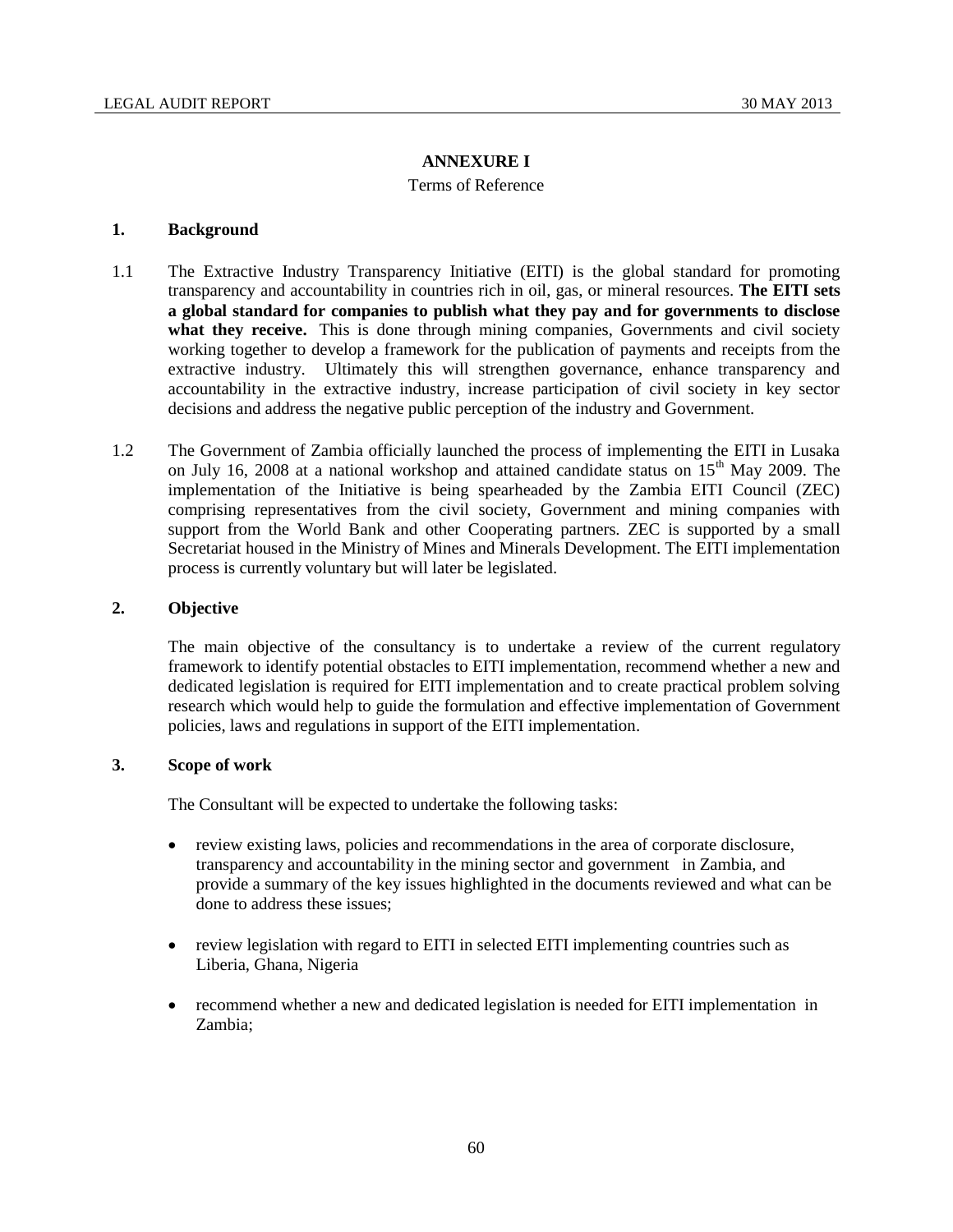- create practical problem solving research which would help to guide the formulation and effective implementation of Government policies, laws and regulations in support of EITI implementation;
- develop a draft report with a set of recommendations and priority actions in co-operation with the EITI- Secretariat ;
- disseminate the research findings and recommendations at a national workshop;
- prepare and submit a final report that includes comments from stakeholders; and
- In addition to providing copies of the above-noted deliverables to ZEC, the Consultant shall also e-mail a copy of each written deliverable, including copies of any presentation materials, to the World Bank Task Team Leader associated with this assignment and to the World Bank Legal Department, at projectlaw@worldbank.org

#### **4. Schedule of work**

The assignment is expected to be completed within thirty (30) working days. The Consultant is required to indicate how s/he plans to distribute his time within this period

#### **5. Consultant's competencies**

The Consultant shall be a firm or individual with the following minimum profile:

- be a member in good standing of a law society that accredits legal practitioners, and shall have at least 10 years of international professional experience in corporate, financial and mining law;
- should have at least 3 years of international professional experience with EITI issues, including the implementation of EITI in Africa;
- should have in-depth information of the Zambian mining sector in general and how it is regulated particularly in terms of information disclosure;
- have excellent communication skills, both written and oral; and
- a master's degree in any related field, will be an added advantage;

## **6. Reporting procedures**

The Consultant will report to the Head, EITI Secretariat.

# **7. Deliverables**

- Draft report for review of existing Laws, policies, legislation and recommendations; and
- Presentation of the final report incorporating stakeholder views.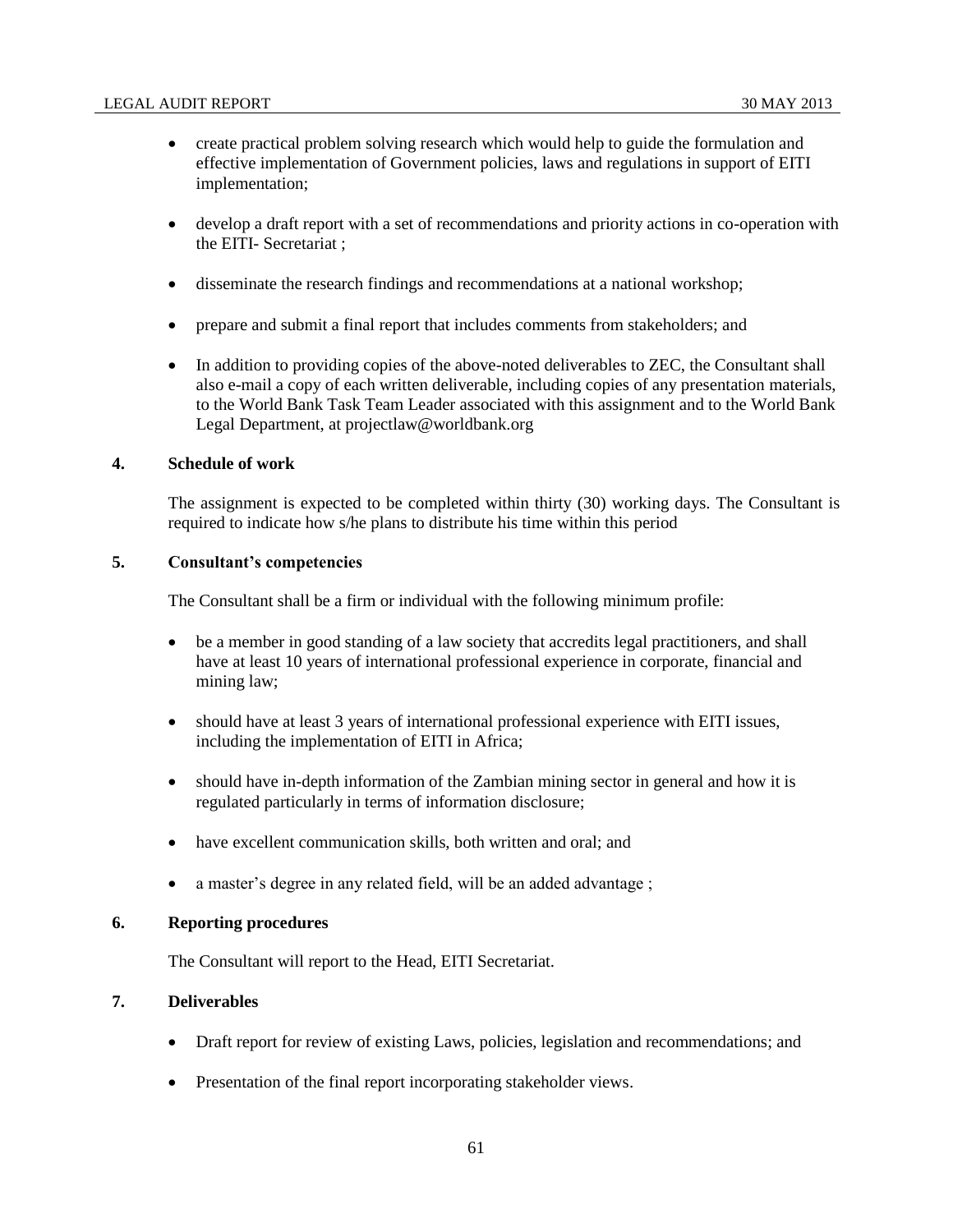# **ANNEXURE II**

# Other Important Legislation Impacting EITI

# **1. Public Audit Act**

- 1.1 The Public Audit Act has the main objective of empowering the Auditor General to undertake audits of public receipts and expenditure and produce a report following such audits.
- 1.2 The Public Audit Act grants the Auditor General and any public officer, agent or specialist consultant authorised thereby, the power to access all books, records, returns, reports and other documents relating to the accounts (**"material"**) of any statutory corporation, public company, department or private institution under audit examination or inspection.
- 1.3 The Auditor General is further granted broad powers to access at any reasonable time of the day, the premises of any statutory corporation, public company, department or private institution under audit examination or inspection, as well as to call for any relevant information from persons responsible for the financial administration of the same.
- 1.4 The Auditor General determines the nature and extent of any audit review s/he considers on the basis of information collated, and where desirable, prepare and submit to the President a report on such audit review. The President is, in turn, obliged to lay the audit report before the National Assembly.
- 1.5 At least two concerns arise from the functions of the Auditor General under the Public Audit Act with respect to the implementation of EITI. In the first place, and at least with respect to public or statutory institutions, EITI may be viewed as a parallel process. This might mean that the functionary under EITI tasked to collate information may not receive cooperation from the subject or may engage in a turf war with the Auditor General's office relating to the entity with proper jurisdiction and the timings of the audits between the two institutions.
- 1.6 Secondly, the standard for audit created by the Public Audit Act may be imposed on the EITI process as well as the procedure that is understood by the subjects. Without statutory enforcement mechanisms, this could be a daunting task for the EITI process.

# **2. Zambia Revenue Authority Act**

2.1 The Zambia Revenue Act establishes the ZRA, the same entity which is the appointed regulator under the Income Tax Act, the Customs and Excise Act, the Value Added Tax Act and the Property Transfer Tax Act among others.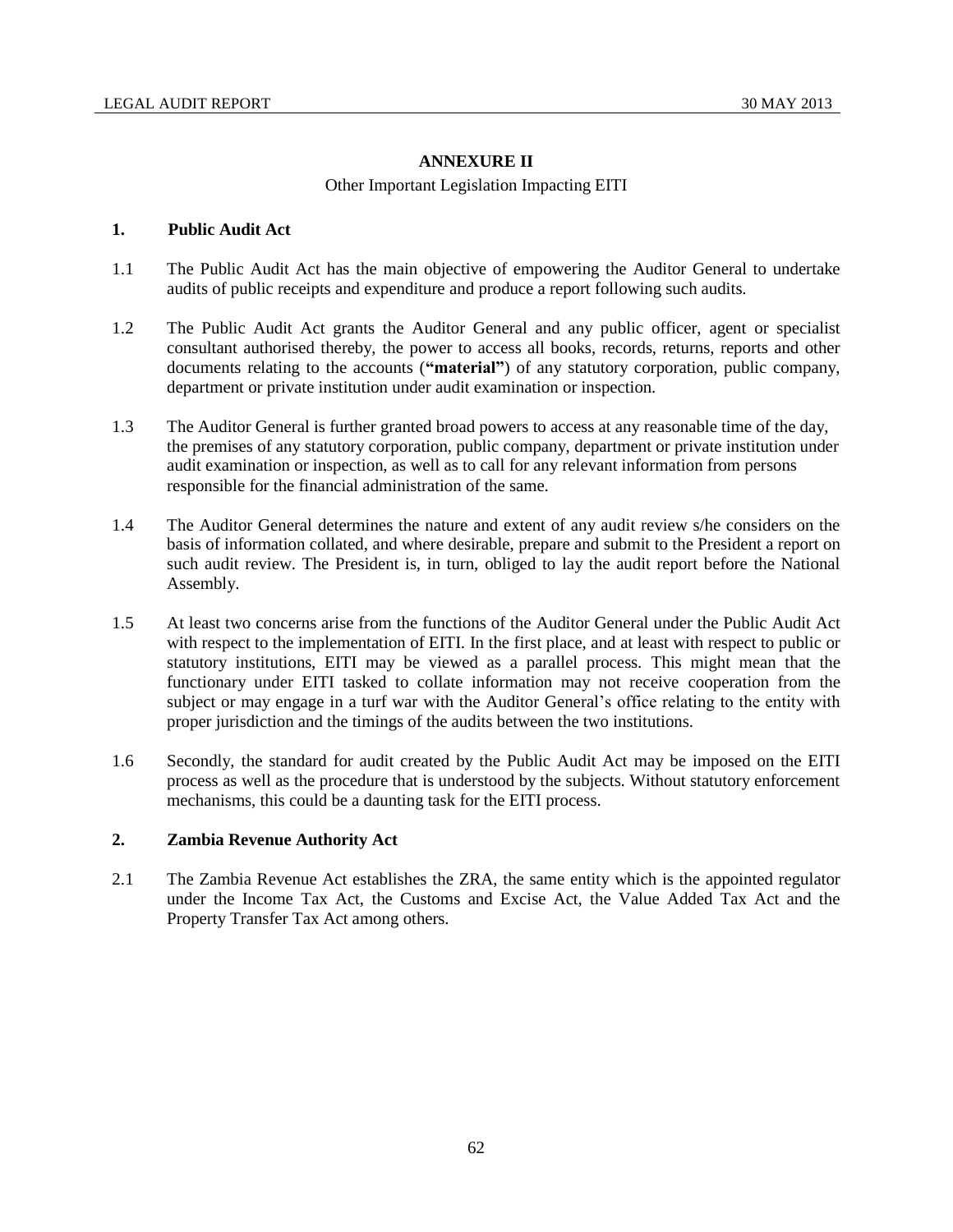#### LEGAL AUDIT REPORT 30 MAY 2013

2.2 Unless the written consent of ZRA is obtained the Zambia Revenue Act prohibits any person from publishing or disclosing to any person, other than in the course of his duties, the contents of any document, communication or information whatsoever, which relates to, and which has come to his knowledge in the course of, his duties under the  $Act^{78}$ . This restriction presents a challenge against the implementation of EITI in Zambia as ZRA is a key player in the collating of information from both the Mining Companies and Government in relation to payments or receipts from the extractive industries.

## **3. Electronic Communication and Transactions Act**

- 3.1 The Electronic Communications Act proscribes the disclosure of personal information collected through electronic means. Personal information could include any financial transactions in which the individual<sup>79</sup> concerned has been involved ("**Personal Information**")<sup>80</sup>.
- 3.2 A data controller is not permitted to disclose any Personal Information held by the data controller to a third party unless required or permitted by law or specifically authorised to do so in writing by the data subject<sup>81</sup>. A data controller is defined to mean any person, either alone or in common with other persons, who controls and is responsible for keeping and using Personal Information on a computer, or in structured manual files, and electronically requests, collects, collates, processes or stores personal information from or in respect of a data subject.
- 3.3 The information collected and kept under the EITI process in data format can easily qualify as Personal Information prohibited from being disclosed through the dissemination process unless the Mining Companies and the Government consent in writing to do so. An EITI enabling statute may also assist in overcoming this complication.
- 3.4 The restrictions under the Electronic Communications Act are likely to have a more direct impact on Personal Information relating to individuals or natural person such as disclosures on Employee Taxes, National Pension Contributions, Workers Compensation Contributions etc. The restrictions may not have an impact on disclosures relating to other persona such as corporate bodies although an argument still subsists that even corporate bodies are captured under the Personal Information disclosure restriction.

# **4. Bank of Zambia Act and Zambia Development Agency Act**

4.1 The Bank of Zambia Act, through the Bank of Zambia (Foreign Exchange) Regulations (the "**Foreign Exchange Regulations**"), require the Zambia Consolidated Copper Mines Limited ("**ZCCM**") to dispose all its income in foreign exchange at the directive of the Bank of Zambia ("BoZ")<sup>82</sup>. ZCCM used to be the operating state owned company that owned and operated virtually all mines in the country until about 2000 when the mines were privatized.

<sup>&</sup>lt;sup>78</sup> s.21 Zambia Revenue Authority Act

 $79$  It is not clear whether this term is restricted to natural persons or extends to both artificial persons (such as companies) or public bodies (such as government agencies) under the Electronic Communications Act

<sup>80</sup> s.2 Electronic Communications Act

<sup>81</sup> s.42 Electronic Communications Act

<sup>&</sup>lt;sup>82</sup> reg.3 Foreign Exchange Regulations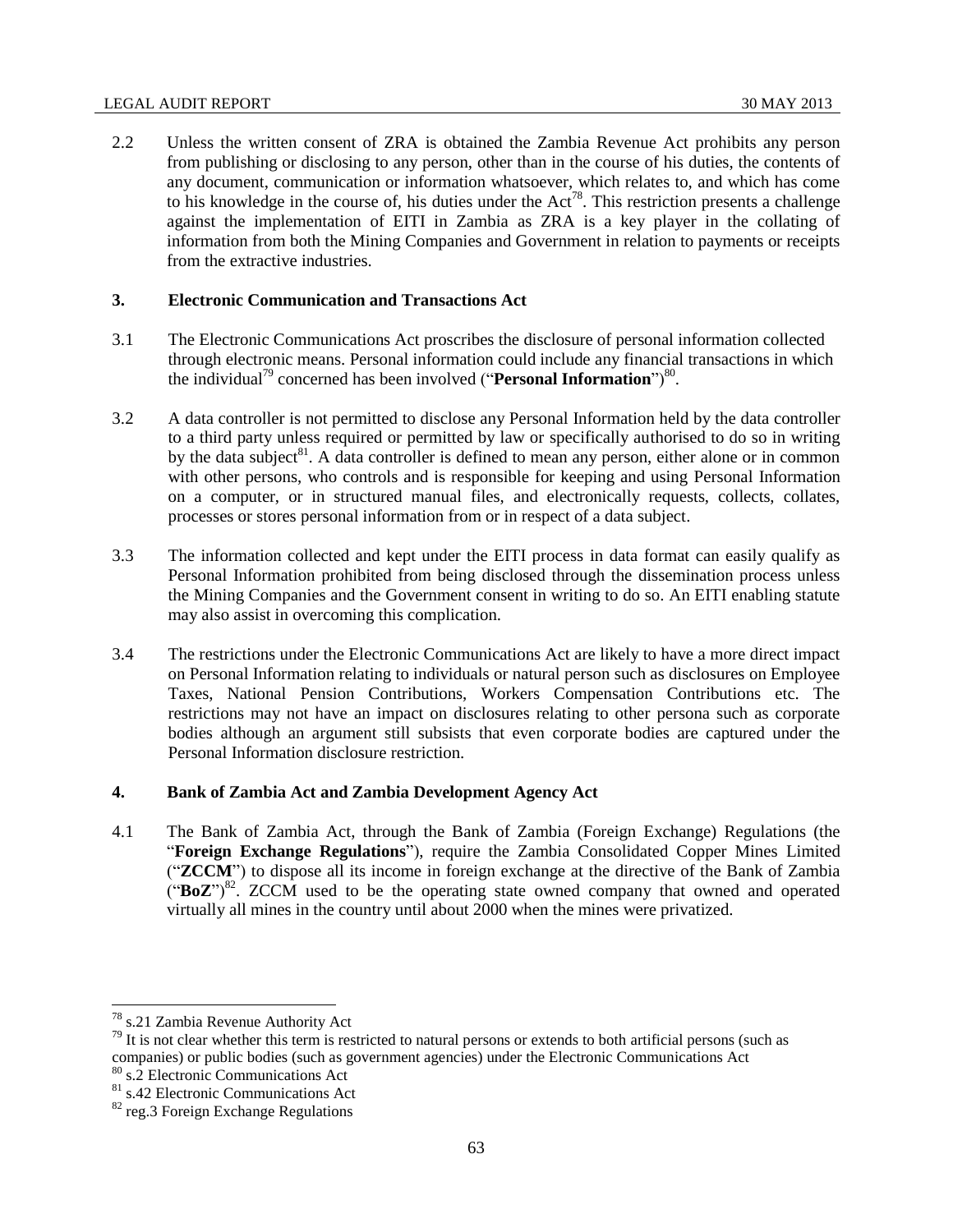- 4.2 The objective of the Foreign Exchange Regulations with respect to ZCCM appears to have been to ensure that BoZ assumes control in managing the key source of foreign exchange income for the country by BoZ acquiring an interest in the foreign exchange if it actually buys it in accordance with the laws of Zambia.
- 4.3 Further, the Foreign Exchange Regulations appear to place an administrative law obligation on ZCCM-IH which may affect its characterisation as a purely private company incorporated under the Companies Act like all other companies.
- 4.4 Following privatization of the mines ZCCM has now become an investment company acquiring mainly equity stakes in Mining Companies on behalf of the Government and reincarnated as Zambia Consolidated Copper Mines Investments Holdings PLC or ZCCM-IH owned by the Government. ZCCM-IH owns both carried and paid stake in most of the Mining Companies that own productive mines and also earns income or capital from dividend payments or sale of some of its stake in these Mining Companies ("**Investment Returns**").
- 4.5 As an arm for Government investment in the mining sector ZCCM-IH has also entered into strategic price participation agreements with some of the key Mining Companies through which it earns participation income as part of the privatization process ("**Price Participation Income**") under the now repealed Zambia Privatisation Act which was replaced by the Zambia Development Agency Act passed as a consolidating statute. Like the Foreign Exchange Regulations, the channelling of Price Participation Income though ZCCM-IH using an Act of Parliament places a public interest custodianship obligation on ZCCM-IH with respect to Price Participation Income which must be accounted for particularly under EITI.
- 4.6 As the Investment Returns and Price Participation Income are not necessarily paid by Mining Companies to the Government under the EITI ToRs there is a risk that these potentially significant forms of payment of public revenue may not be captured under the Project.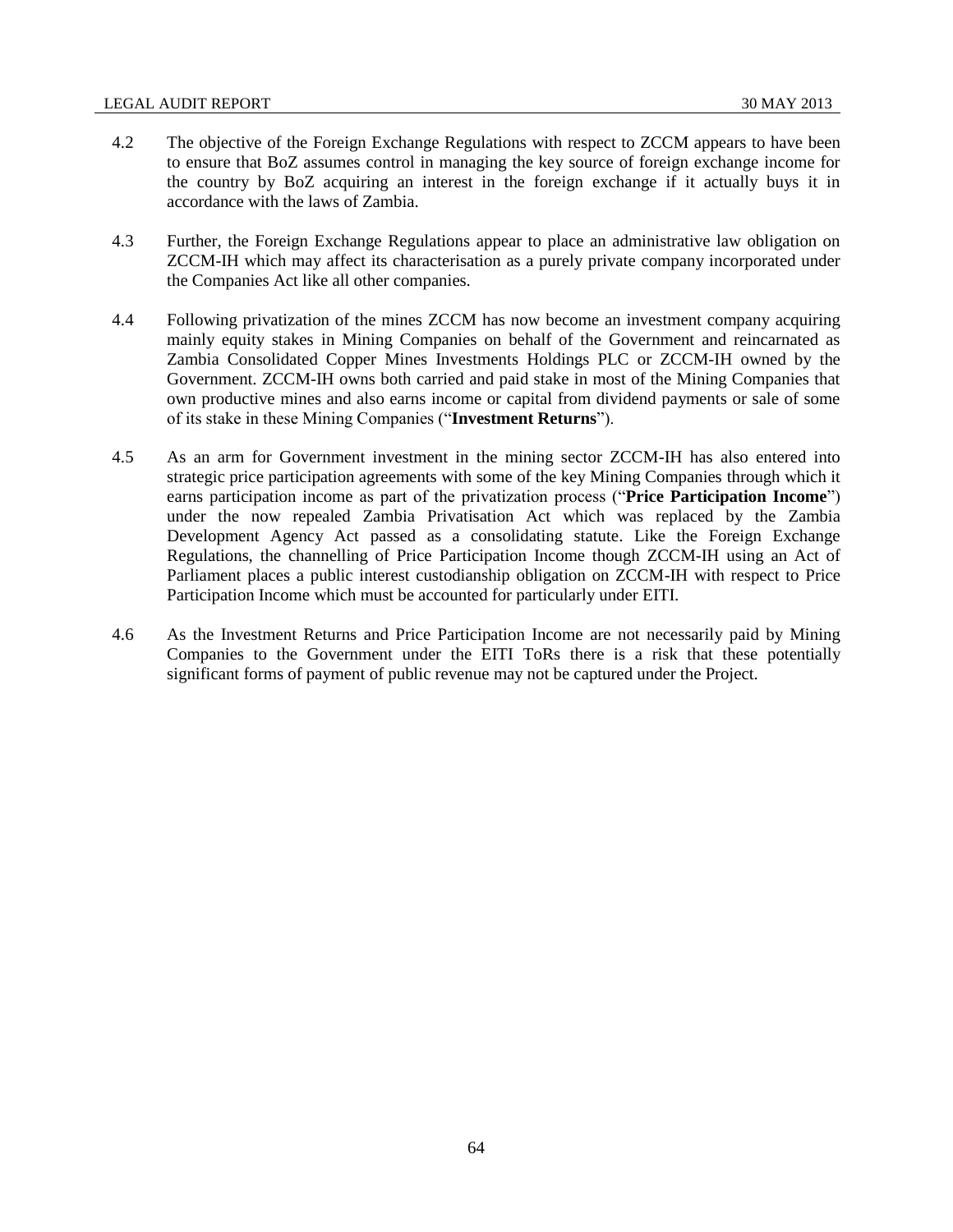#### **ANNEXURE III**

#### Other Legislation Relevant to EITI

#### **1. The Petroleum Act**

- 1.1 Section 10(1) of the Petroleum Act provides that a person whose bid under section 9 of the Petroleum Act is successful may apply for a petroleum exploration license to the Minister of Mines in the prescribed form upon payment of the prescribed fee ("**Petroleum License Fees**").
- 1.2 Section 79(1) of the Petroleum Act provides that there is payable to the Government by the holder of a license an annual fee of such amount as may be determined by the Minister of Mines by statutory instrument ("**Annual Petroleum License Fees**"). The Annual Petroleum License Fee is payable on a grant of a license and thereafter annually on the anniversary of the grant until the termination of the license.
- 1.3 In addition, a licence holder is subject to payment of a petroleum royalty at a rate that may be prescribed by the Minister of Mines ("**Petroleum Royalty**").
- 1.4 Section 70(1) of the Petroleum Act establishes a Petroleum Environmental Protection Fund ("**PEPF**"), which shall be administered and managed in such manner as the Minister of Mines may, by statutory instrument, prescribe. A cash deposit is payable into the PEPF by each licensee ("**PEPF Payment**"). The Petroleum Act does not contain provisions of how the money received in the form of the PEPF Payment is accounted for as there is no requirement to keep books of account. This may undoubtedly impede on the implementation of EITI in this sector.
- 1.5 Section 86 of the Petroleum Act generally prohibits disclosure of any information obtained by that person in connection with the administration of the Petroleum Act or furnished by a holder of a license under the Petroleum Act without the consent of the licensee, except:
	- (a) where the disclosure is made for or in connection with the administration of the Petroleum Act to a person, being an officer employed under the Petroleum Act; or
	- (b) where the disclosure is made for or in connection with the administration of the Petroleum Act to a consultant to the Government for the purpose of facilitating the performance by the consultant under the Petroleum Act:
		- (i) of any functions under the consultancy arrangement, for the purpose of any legal proceedings
		- (ii) for the purpose of preparing official statistics or publications relating to exploration or development and production operations;
		- (ii) for the purpose of determining the licensee's liability to the Government or for any purpose which may be prescribed.
- 1.7 Generally, therefore, dissemination of information under the Petroleum Act is prohibited and such information includes that relating to Petroleum License Fees, Annual Petroleum License Fees, Petroleum Royalty, PEPF Payment. This may impede on the implementation of EITI in this sector as well.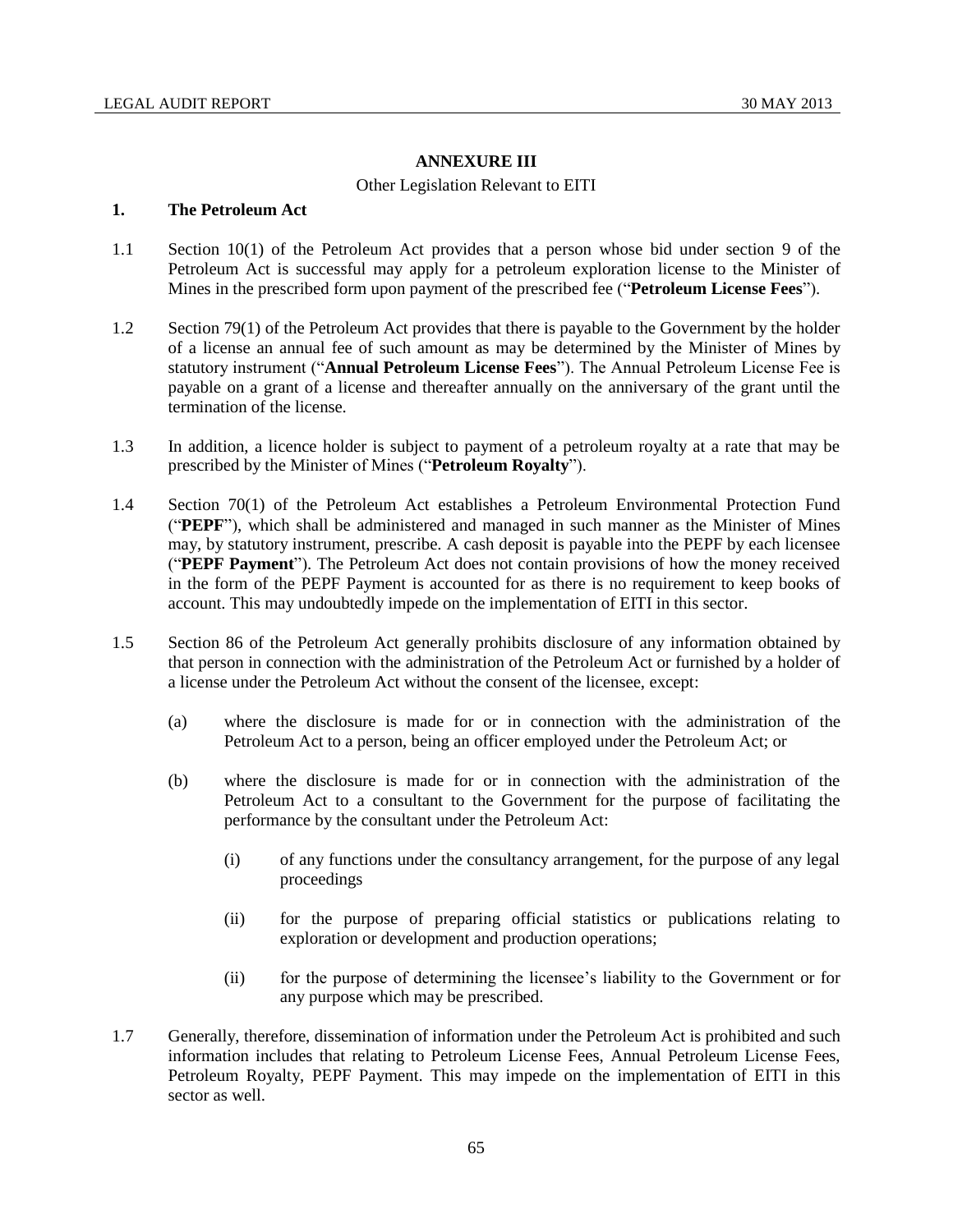#### **2. Forests Act**

- 2.1 The Forest Act makes provision for:
	- (a) establishment and management of national forests and local forests;
	- (b) the conservation and protection of forests and trees; and
	- (c) the licensing and sale of forest produce.
- 2.2 Section 3 of the Forests Act provides for the ownership of all trees standing on, and all forest produce derived from the state lands, customary areas, national forests and trees as vested in the President on behalf of the Republic until lawfully transferred.
- 2.3 It is unlawful to deal in forest produce or to build or construct or operate any plant, machinery or equipment without a proper licence under the Forests Act. In addition to any prison term or fine that the court may impose on a person contravening the provisions of the Forests Act, the court may order removal or demolition of any unauthorised establishments, buildings, structures, plants, machinery, equipment upon a forest.

Further the court may order forfeiture of any forest produce in respect of which the offence is committed and of any livestock, tools, plants, machinery, equipment, vehicles or other property used in the commission of such offence.

- 2.4 Critically, section 50 of the Forests Act provides that any forest produce covered by an appropriate licence may not be removed from the licence area or sold, pledged, charged or otherwise disposed of, unless full fees payable in respect of the licence have been paid, and until then the forest produce remains the property of the Republic. In this respect the Minister responsible for the environment may make regulations under section 68 of the Forests Act concerning the fees and prices to be paid in respect of forest produce and other acts requiring a licence and the methods of calculating or fixing such fees and prices (the "**Forest Produce Fees**").
- 2.5 The Forest Produce Fees, that could be of interest to EITI under the Project in the near future, have since being prescribed under the Forests Regulations and are payable to a Government department referred to under the Forests Act and known as the Forest Department in respect of the felling or taking of indigenous forest produce and of other acts requiring a licence as set out under parts I and II of the First Schedule to the Forests Regulations.

## **3. The Public Finance**

3.1 The Public Finance Act regulates the control and management of public finances in Zambia, and contains no confidentiality provisions or prohibitions on disclosure in relation to Government revenues and expenditures. The Public Finance Act, however, has a number of provisions that would, as an alternative option, aid in the reinforcement of reporting obligations and accountability over the receipt and use of funds by the Government and other Government agencies under EITI.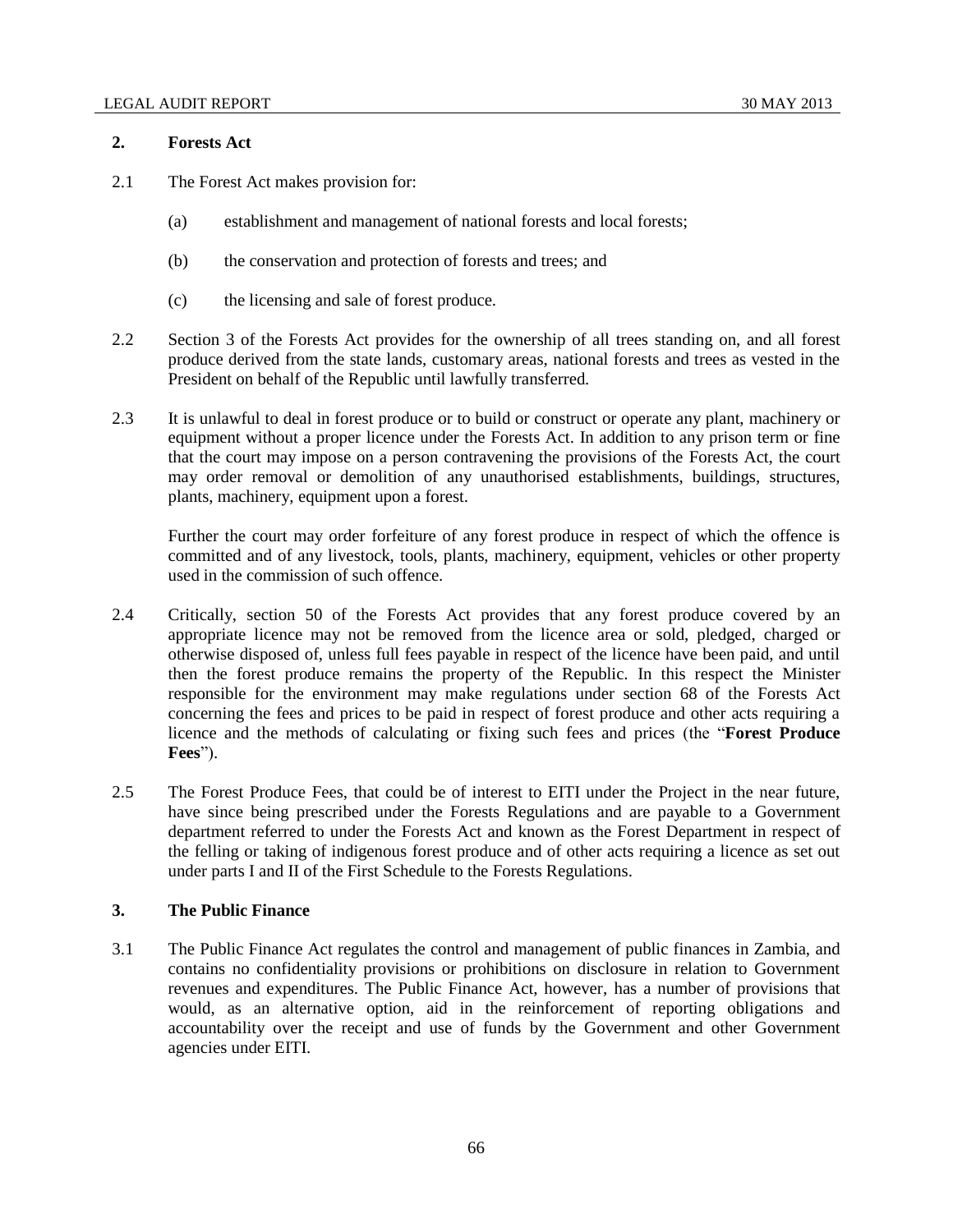#### LEGAL AUDIT REPORT 30 MAY 2013

- 3.2 Firstly, the Act provides for the establishment of a Consolidated Fund into which all general revenues and public moneys accruing to the Treasury shall be credited and deposited in the Treasury Account, payments from which shall only be made in accordance with the Act and the Constitution. However, it is unclear whether the sources of the funds are identified for the purposes of determining revenues obtained from Mining Companies in particular, especially since loans, grants and donations are also paid into the Consolidated Fund. The Public Finance Act only provides that the Consolidated Fund will exclude:
	- (a) any deposit arising from seizures of money and property until such cases are disposed of in the courts of law or by relevant authorities;
	- (b) any interest accruing on a deposit;
	- (c) money other than public moneys raised or received which may be deposited with any public officer authorised to receive such deposit.
- 3.2 Secondly, the Public Finance Act confers upon various public servants important powers that would help further EITI's functions should it be subsumed within MoF. The Public Finance Act states that the Minister of Finance has the management, supervision, control and direction of all matters relating to financial planning and the economic management of the Republic, and may make regulations he considers necessary for the proper carrying out of the Public Finance Act which could provide for, *inter alia*:
	- (a) the collection, receipt, custody, issue, expenditure, due accounting for, care and management of all public moneys including donor funds and public stores, except where and to the extent otherwise expressly provided in that behalf by any written law;
	- (b) the keeping of records, the examination, inspection and checking of all receipts and payments and the keeping of all necessary books and accounts;
	- (c) the forms of accounts, books, records and other documents required pursuant to the Public Finance Act;
	- (d) the proper management of the Consolidated Fund;
- 3.3 It is possible, therefore, for regulations to be passed under the Public Finance Act compelling ministries and other Government bodies to provide financial information for the purposes of EITI's report as and when required.
- 3.4 The Public Finance Act further establishes the Office of the Treasury and provides the functions of the Secretary to the Treasury to include, *inter alia*, the promotion and enforcement of transparency and effective management in respect of revenue, expenditure, assets and liabilities of ministries, Government departments and statutory corporations.
- 3.5 The Office of the Treasury is also empowered to prescribe standards of generally recognised accounting practices and uniform classification systems in ministries, departments and statutory corporations, and to assist ministries, departments and statutory corporations in building their capacity for efficient, effective and transparent financial management. It can also take appropriate steps to redress any serious or persistent breach of the Public Finance Act by any ministry, department or statutory corporation.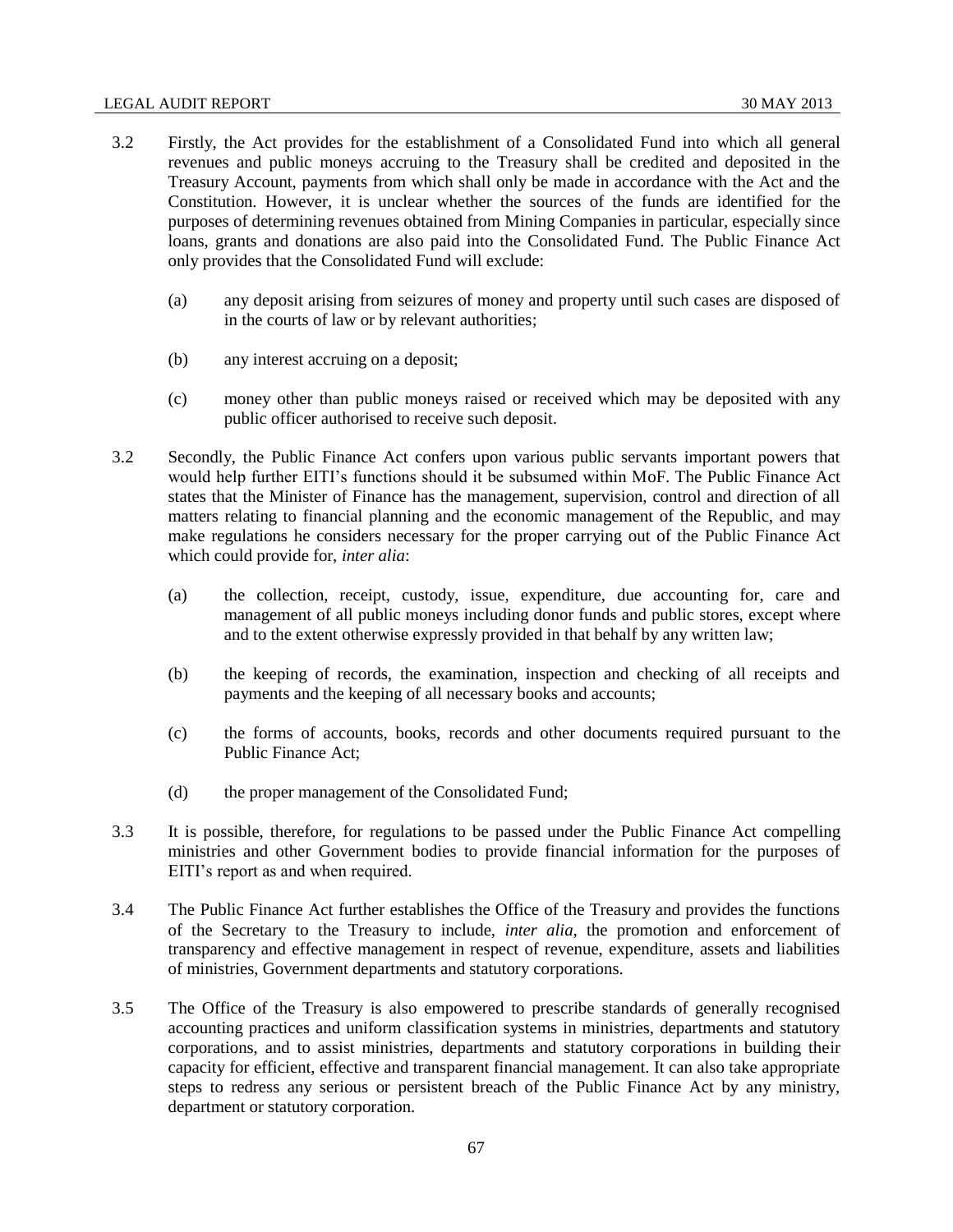- 3.6 In light of the foregoing, not only would the Office of the Treasury be entitled to compel government bodies to adhere to international auditing standards (as required under EITI), but it is also empowered to address any non-compliance therewith, which would help reinforce adherence to EITI's reporting obligations.
- 3.7 In this regard, the Secretary to the Treasury and any authorised officer thereof is entitled to inspect and have full access to all accounts, documents, books and records of any ministry, department, or statutory corporation as is necessary for the exercise of the functions of the office of the Treasury under the Public Finance Act.
- 3.8 Some of the more useful functions of the Secretary to the Treasury for the purpose of an EITI option include:
	- (a) ensuring that consolidated financial statements for statutory corporations are prepared in accordance with generally recognised accounting practice for each financial year;
	- (b) compiling in accordance with international standards and publishing in the *Gazette,*  financial statistics and aggregations concerning all spheres of Government;
	- (c) maintaining compatible, effective, efficient and transparent financial management information system;
	- (d) providing a regulatory framework for sound financial management to accounting units.
- 3.9 Moreover, a controlling officer appointed by the Office of the Treasury is the Chief Accounting Officer in respect of all public moneys collected, received or disbursed and in respect of all public stores received, held or disposed of by or on behalf of a ministry or department or service for which such officer is charged. The Chief Accounting Officer is charged with the duty of planning and compiling the expenditure of funds under his control encompassing, *inter alia*:
	- (a) the maintenance of a system of internal audit under the control and direction of an audit committee complying with and operating in accordance with the Public Finance Act;
	- (b) ensuring effective, efficient, economic and transparent use of the resources under their control;
	- (c) taking immediate, effective and appropriate disciplinary steps against any officer in the ministry or department who contravenes or fails to comply with the provisions of the Public Finance Act.
- 3.10 The Secretary to the Treasury further controls the Controller of Internal Audit, appointed by the Public Service Commission, who is responsible for the internal audit of every ministry, department and statutory corporation, and is empowered to assign internal auditors to carry out special audits thereon, notwithstanding the provisions of any other written law and the existence of internal auditors in any statutory corporation. Information obtained under the purview of the Controller of Internal Audit would override any confidentiality provisions or prohibitions on disclosure pertaining to financial information in legislation such as the Local Government Act that presently pose an impediment to EITI.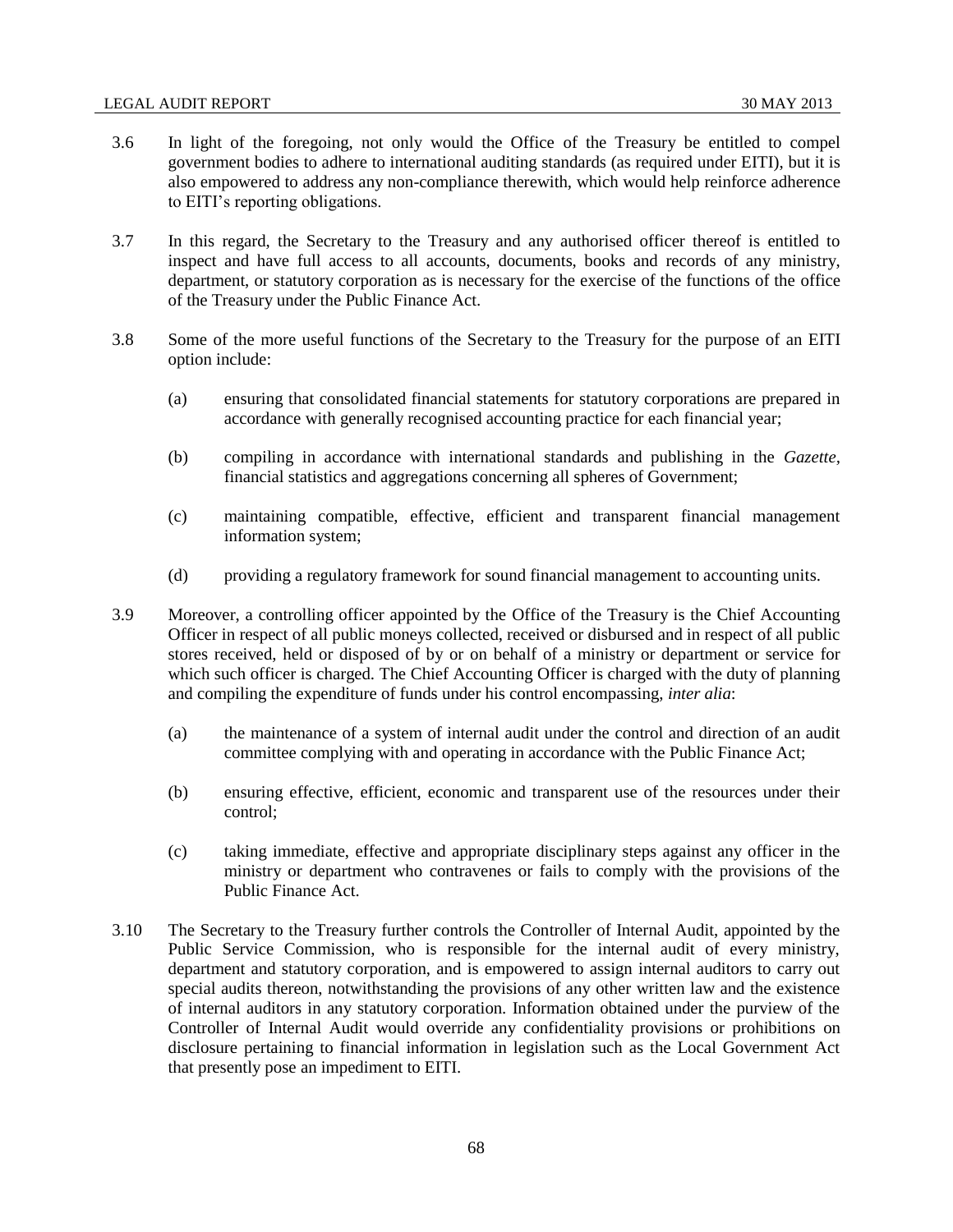#### LEGAL AUDIT REPORT 30 MAY 2013

- 3.11 Further, internal auditors appointed by the Public Service Commission are also entitled to access at all reasonable times all accounts, records, books, vouchers and other documents relating to the accounts of any statutory corporation, ministry or department, and may require therefrom such information and explanations as may be necessary and investigate whether there are adequate measures and procedures for the proper application of sound economic, efficient and effective management of public funds. Internal auditors are required to submit reports to the Chief Accounting Officer and an audit committee, with copies to the Secretary to the Treasury and the Auditor General. It is however unclear whether these parties may provide such reports to another party or the public.
- 3.12 Finally, the Public Finance Act provides that in the event of any dispute arising as to whether access to any account, document, book or record is necessary for the exercise by the Office of the Treasury of any functions under the Public Finance Act or any other written law, the dispute must be referred to the Minister of Finance and the decision of the Minister of Finance is final. This of course grants the Minister of Finance discretion to determine whether persons acting under the auspices of EITI can access information in the event of a dispute with any Government body.
- 3.13 The Public Finance Act, however, states in this regard that nothing shall be construed as authorizing the Office of the Treasury to issue instructions which contravene either the Constitution or the Public Finance Act. This could mean, therefore, that if the Public Finance Act is amended to entitle the EITI process to information obtained thereunder, the Minister cannot decide otherwise.
- 3.14 The arguments in favour of, and against, the option of subsuming the EITI process under the Public Finance Act are discussed in 3.3 and 3.4 of Section C (*Framework for Implementing EITI*) of the Legal Audit Report.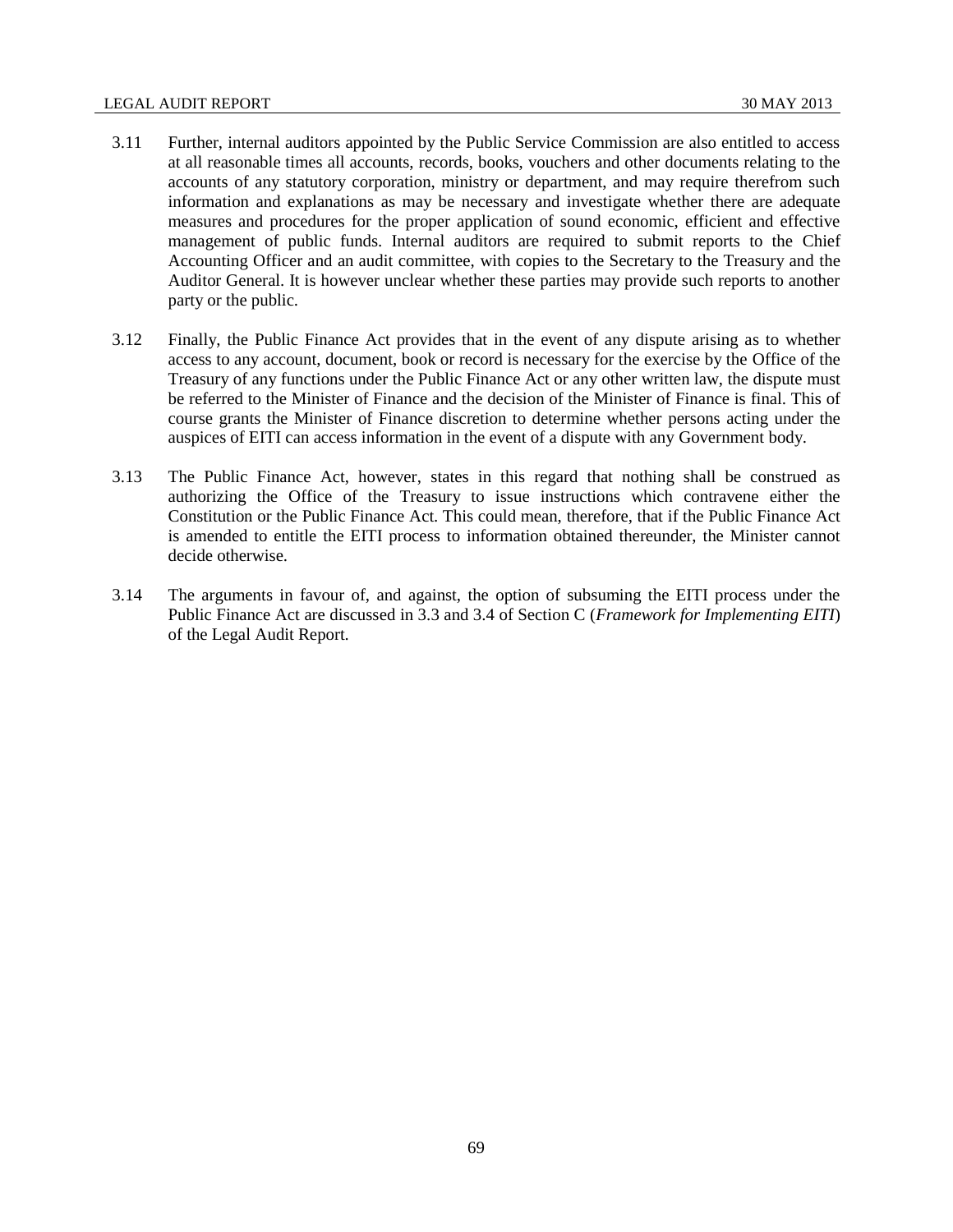# **ANNEXURE IV**

Mining Company Adverts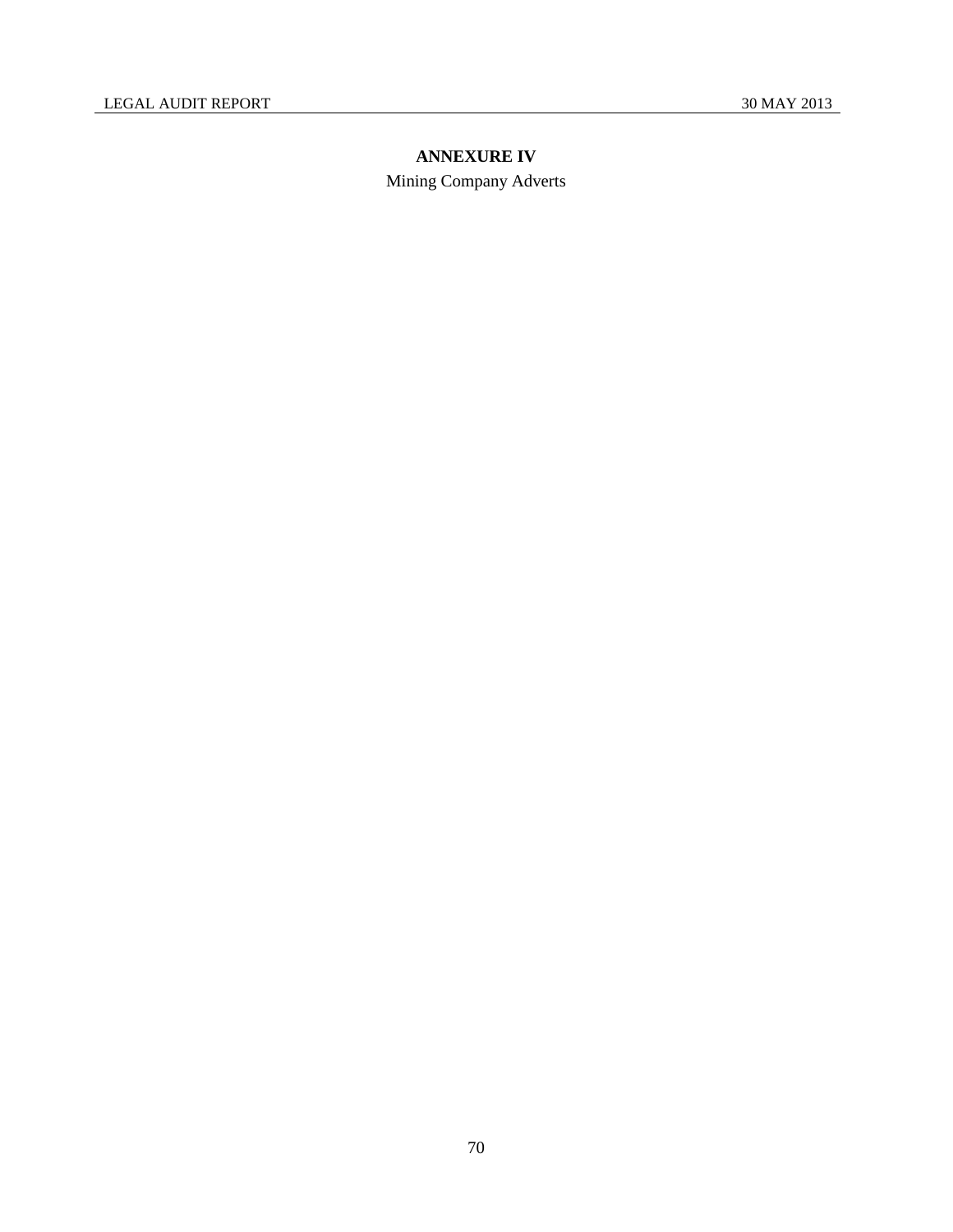# **ANNEXURE V**

Stakeholder Interactions – ZEC and ZES

# **1. ZEC Comments (by Mwaka Nhdlovu representative of the Ministry of Justice on ZEC)**

1.1 Interface amongst regulators

#### *Comment*

The legal consultant has suggested that "turf wars" and shirking of responsibilities which may arise among the various reporting agencies can be resolved by the execution of respective memoranda of understanding under which the following will normally be agreed:

- (a) objective to cooperate;
- (b) identification of roles and scope such roles to be played by each regulator;
- (c) the regulator that will play lead when there is an intersection of roles;
- (d) the points of contact; and
- (e) the process for resolving conflicts.

In the process of drafting new legislation, one cannot bring in provisions which overlap the functions of another agency without amending the conflicting provisions. Can a regulatory body deriving its functions from an Act of Parliament allow another body established under another Act to perform its functions or play its role without a statutory provision to that effect? Can an MOU override what is contained in an Act of Parliament? (*See section 5 of the Statutory Functions Act).*

The legal consultant may consider giving Zambian examples in support of his statement that this is a tried and tested method. I am of the view that points (b) to (e) are matters which should be covered by legislation and not an MOU.

#### *Response*

This is a valid observation, although it may have been made out of context. As far as we are aware, ZEITI will be regulating as a primary function what may qualify as a secondary function with respect to the other regulators. ZEITI will not necessarily be concerned with the primary functions administered by the other regulators. In other words, ZEITI is regulating a reporting function under statute while the other regulators usually administer entry, operation, imposition of taxes, disqualification etc., coupled in some instances with a reporting function.

Although these functions are distinct in nature with respect to policy motivation, they relate to the same operator and the imposition of these functions will invariably collide if not coordinated properly. The MoU referred to in our report is not intended to be a delegating mechanism but a coordinating mechanism. Each of the respective parties will be recognising each other's role and permitting each to exercise its respective role without impeding the progress of the other.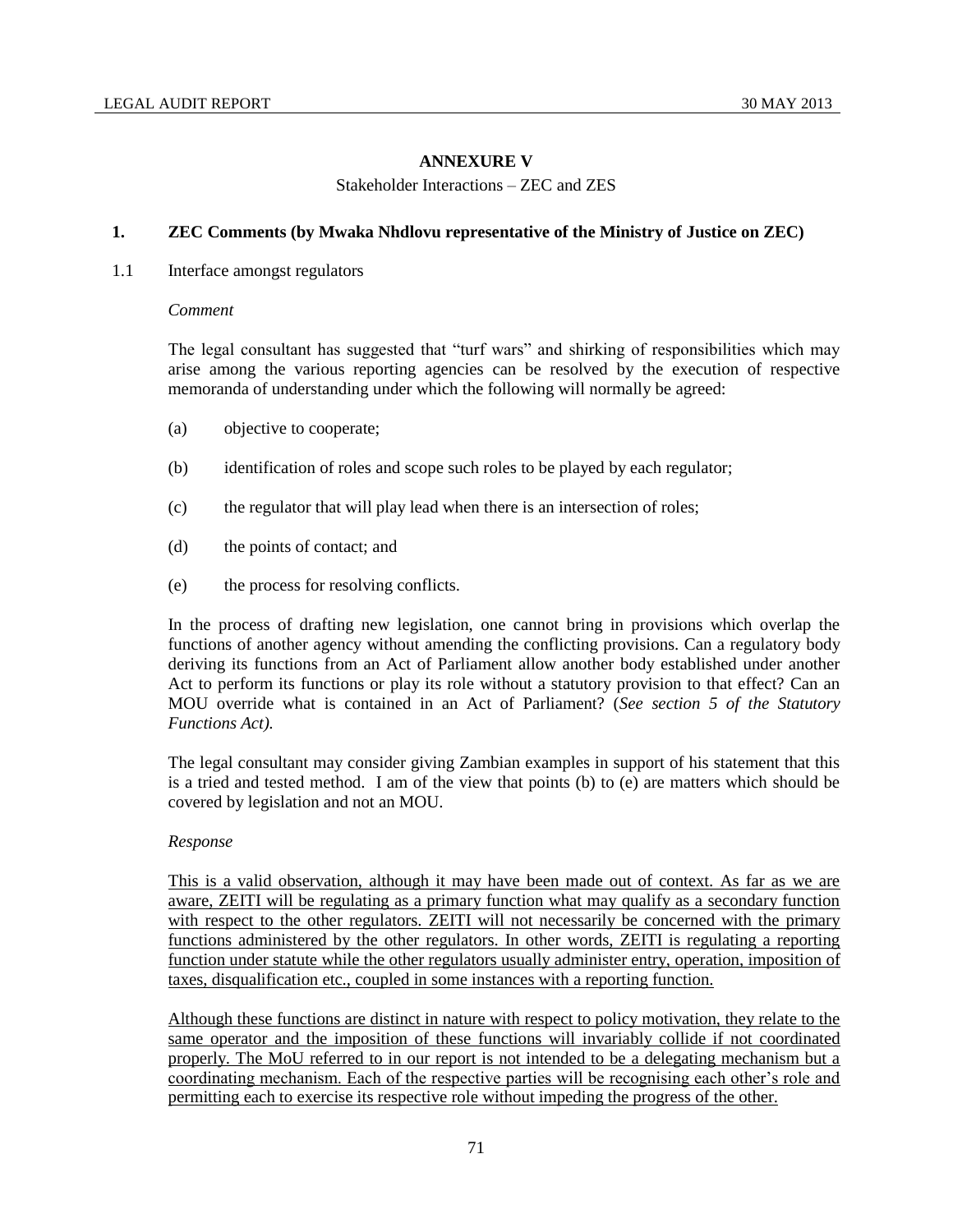The *Statutory Functions Act* does not therefore apply in our view as ZEITI will derive its powers/ functions from a specific Act of Parliament, not from the delegation thereof by another government body. The issue to be determined is how to reconcile the respective roles of ZEITI and other entities conducting similar functions.

By way of illustration, an MoU was signed on  $8<sup>th</sup>$  November 2008 by the Energy Regulation Board, Communications Authority of Zambia and National Water and Sanitation Council to formalise the regulatory alliance between the three bodies and set out joint efforts in establishing transparent regulatory processes, systems and procedures for effective regulation.

1.2 Recommendation for implementation of EITI under a specific Act of Parliament dealing exclusively with transparency and accountability of the Mining Companies and Government exclusively.

#### *Comment*

I am of the view that the legal consultant needs to carry out additional research on the impact that a ZEITI Act would have on existing legislation. This will ensure that provisions that need possible amendment are identified.

I do not agree that the provisions of the proposed ZEITI Act would automatically override the provisions of existing Acts. For instance the Mines and Minerals Development Act No 7 of 2008 provides for the termination, suspension or cancellation of mining licenses or permits. It is the specific Act of Parliament dealing with mining in Zambia.

#### *Response*

This discussion should be placed within the context of a hierarchy of policies. It is difficult to debate this issue without appreciating the importance that the policy makers attach to a particular policy introduced by a statute. If GRZ sponsors the EITI policy under the ZEITI Act as critical (e.g. because it will address the current debate on mining taxes), it is possible that overriding provisions may be inserted into the ZEITI Act in case of conflict with other legislation. Again this underscores the importance of the MoU approach. An example of a similar scenario of a hierarchy of policies is s.29 of the Banking and Financial Services Act as read with s.35 of the Employment Act with respect to the transfer of employees of amalgamating banks.

Another practical means by which the relevant statutes may be integrated would be to provide for the cancellation of licences granted under the Mines and Minerals Act in the case of noncompliance with the ZEITI Act. In this regard, adherence to the ZEITI Act could be made a condition for the holding of a mining license, breach of which may lead to cancellation thereof by the Director of Mines. A cancellation or suspension in the circumstances would be coordinated under a MoU.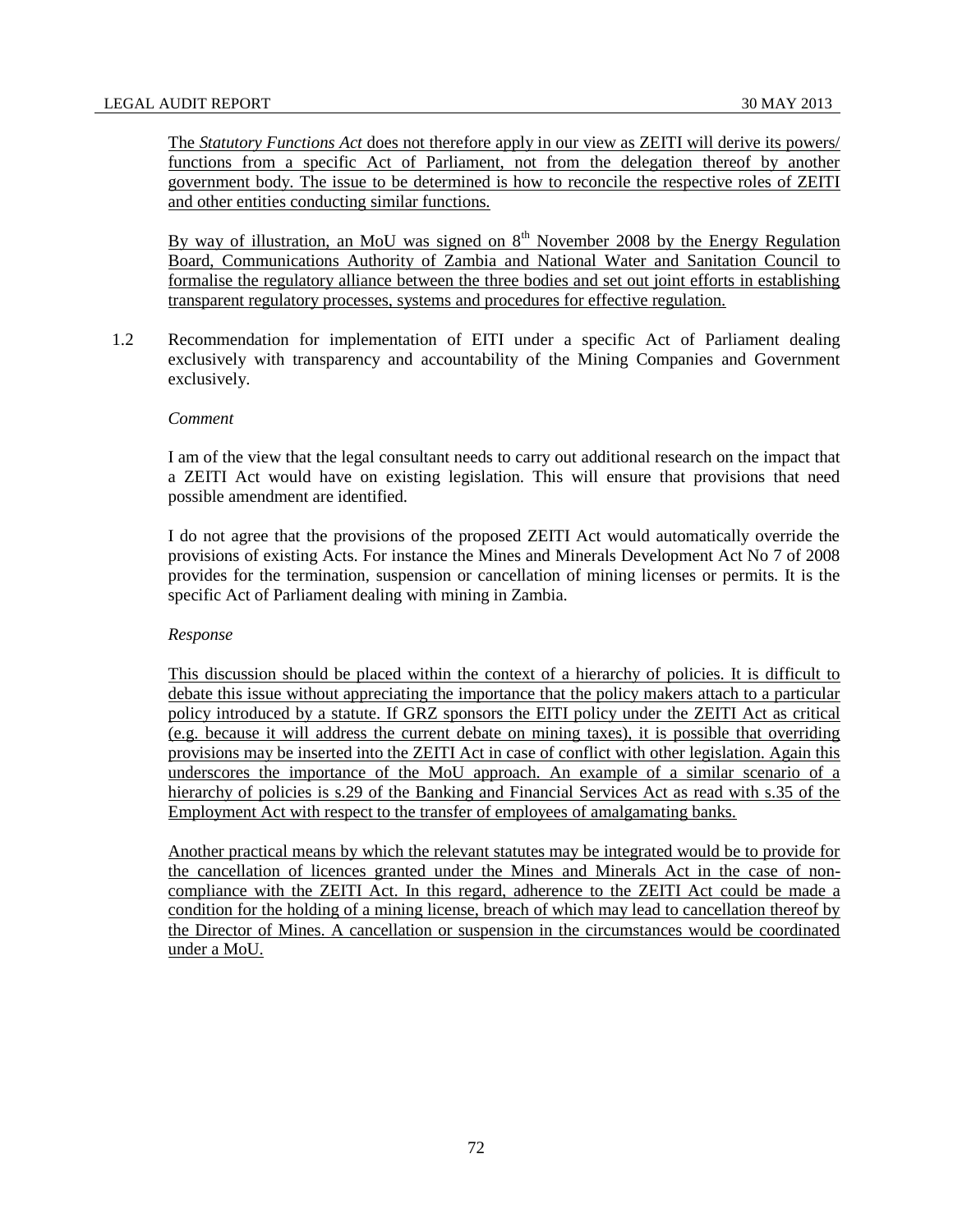#### *Comment*

An analysis of relevant policy and law is therefore essential in order to take into account laws in *pari material (subject area laws)*. This will also ensure that the ZEITI Act will have an appropriate place in the regulatory framework. The roles and responsibilities of existing agencies in the regulatory space must not be confused by the introduction of a ZEITI Act as this will have a bearing on the efficacy of the proposed Act. Lessons must be learnt from Acts in Zambia that have failed to come into operation such as the Forestry Act No. 7 of 1999 which has not come into force to date.

#### *Response*

Noted.

#### 1.3 Amendment of existing legislation

#### *Comment*

I disagree with the assertion that amending existing legislation does not provide a guarantee that all "problematic" legislation will be identified for the purposes thereof, or that it cannot guard against the risk of future enactment or amendment that would run counter to EITI's aims.

The consultant may wish to take into account the following rules which are considered before legislation is amended:

- (a) the drafter must acquire a comprehensive acquaintance with the whole of the Act that is to be amended and with other pertinent laws; and
- (b) the effect of the proposed amendments on provisions of the principal Act other than those directly amended and on other legislation must be studied and necessary consequential amendments must be made.

Therefore amendments are never done without a careful study of the principal Act and all other relevant existing legislation that may be affected to ensure consistency and avoid conflicting provisions. Thus provisions in all other relevant existing legislation which require amending are always identified before an amendment Bill is drafted. Further, an amendment Bill is subject to the same Parliamentary procedures as any other Bill.

#### *Response*

Although we appreciate the points raised above, we still maintain the view that practice and experience would possibly flag up potential conflicts in the future that would not be envisaged at the time of enactment.

Moreover, it is conceivable that the amendment of several pieces of legislation will be a more arduous and longer process than the enactment of one piece of legislation, particularly in light of the necessity of acquiring a comprehensive acquaintance of all pertinent laws that would be affected.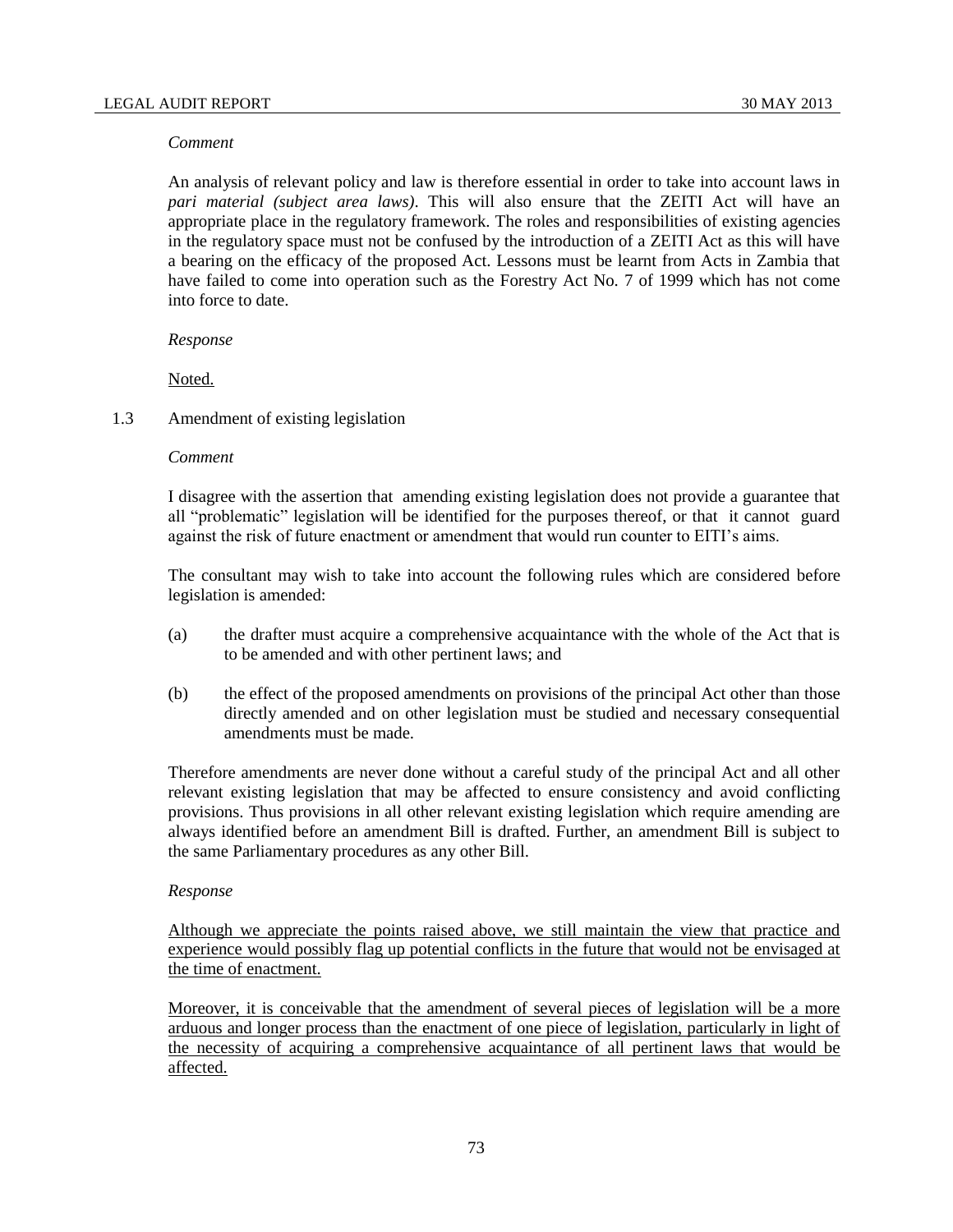Furthermore, we are not advocating a total disregard of the existing statute book. Our exact task in the report was to understand the impact of the introduction of EITI on existing laws in Zambia, but in addition to this task, we were also mandated to identify the most efficient way of introducing it. Your suggested method, although feasible, may not be efficient in the circumstances.

### 1.4 Critical Legislation

Value Added Tax Act, (Section 37)

#### *Comment*

There is no express prohibition on disclosure of information obtained by the Commissioner General to another party in this section.

#### *Response*

Although the Act does not expressly prohibit disclosure, it is arguable that no member of the public can request, nor employee of ZRA reveal, tax-related information obtained under the Act as and when needed, particularly information of a sensitive nature.

Moreover, the Act makes reference to the obtaining and requesting of information by the Commissioner, which seems to imply that only the Commissioner and other persons authorised thereby are empowered to request information under the Act.

#### Property Transfer Tax Act

#### *Comment*

It is clear from the cross referencing contained in the Property Transfer Tax Act that many of the provisions of the Income Tax Act are applicable to the Property Transfer Act. However, only the provisions that are specifically referred to apply are applicable to the Property Transfer Act. I am therefore of the view that the provisions relating to secrecy in section 8 of the Income Tax Act do not apply to Property Transfer Tax.

*Response*

Noted.

Environmental Protection and Pollution Control Act

## Comment

The Act does not contain provisions that prohibit the disclosure of any information contained in the Environmental Council's Annual Report. In addition, the fact that the Report is laid before the National Assembly and not published in the Gazette does not mean that it is not accessible to the public. The proceedings of the National Assembly are recorded verbatim and published in the Hansard. Therefore once these proceedings are published, the information contained is in the public domain.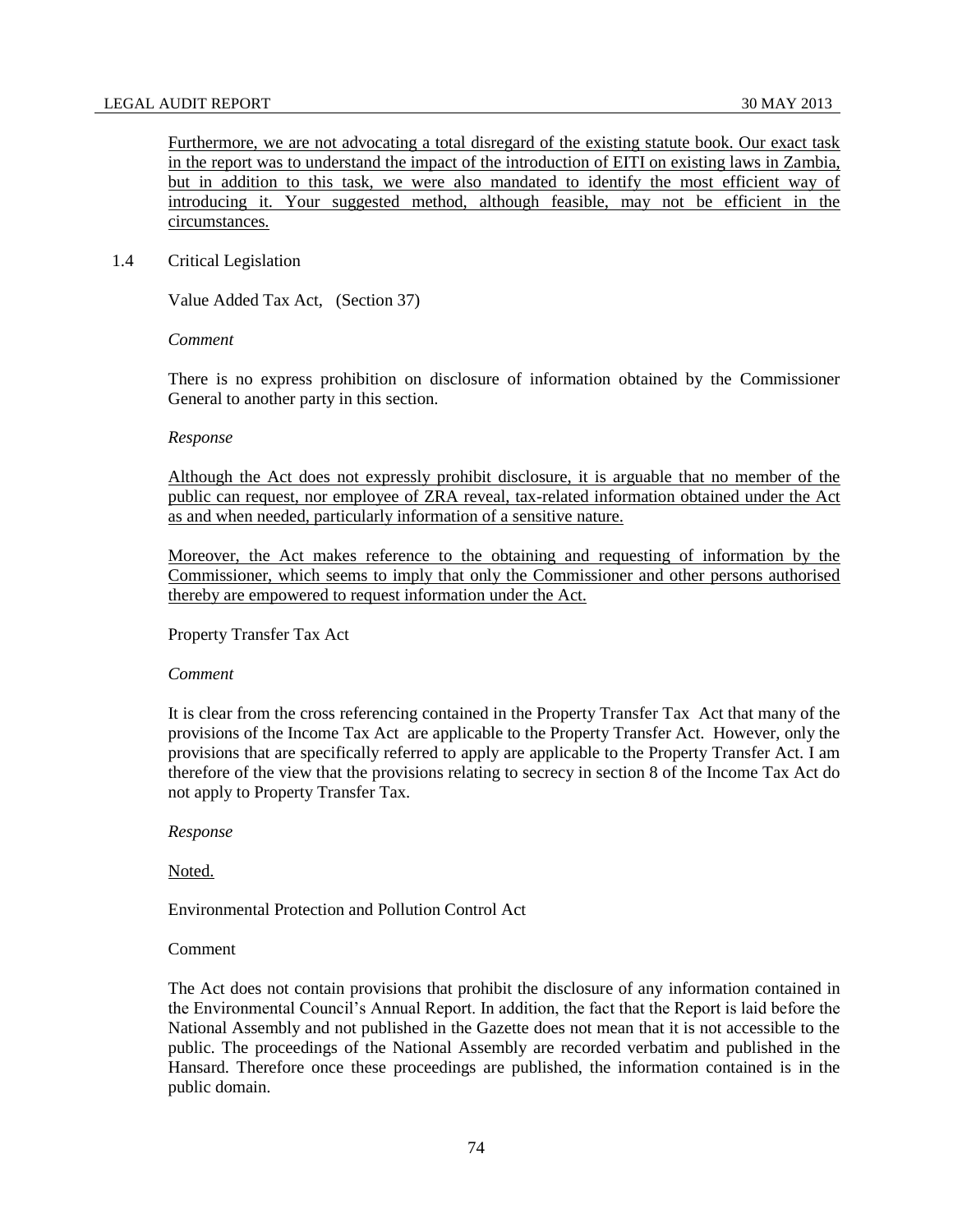Further, according to the Standing Orders of the National Assembly, any person can have access to any paper laid upon the table of the house unless the paper is declared confidential by the Minister laying it.

## *Response*

We are not able to find in our report any statement that there is a prohibition of disclosure of information under this Act. Our observation is that the ECZ report is not directly subject to public consumption, at least not until it is presented to Parliament. In addition, and in agreement with your observation, it appears to us that ZEITI faces the risk, however minimal, of the Minister declaring a paper confidential. What is key nevertheless is that ZEITI requires certain information at a particular time for the preparation of its report. The publication of the Council's Report provides no guarantee that all requisite information will be made available in the Report as and when required for the purposes of publishing the ZEITI report. It may thus be impractical for ZEITI to wait until the requisite information enters the public domain<sup>83</sup>.

Inclusion of payments made under the National Pension Scheme Act No 40 of 1996 and Workers Compensation Act No. 10 of 1999.

## *Comment*

I am of the view that payments made pursuant to these two Acts of Parliament should be excluded as these are payments made by mining companies and other employers for the benefit of their employees/workers as an incident of their employment. The contributions paid by employers under the National Pensions Scheme Act are administered by NAPSA in accordance with the provisions of the Act.

## *Response*

l

It is difficult to see why such payments should be excluded, considering that they represent a significant amount of revenue received by the Government from mining companies. Moreover, the fact that they are collected for the benefit of employees reinforces the importance of the Government's proper accounting of all moneys received, particularly since such payments are not paid out immediately.

To provide some further comfort in this regard, you may wish to visit the International Bar Association's Model Mining Development Agreement on [www.mmdaproject.org](http://www.mmdaproject.org/) which sets out international best practice on what mining companies contribute to a country that they are investing in.

<sup>&</sup>lt;sup>83</sup> Please note that the statute under discussion has since been repealed and replaced and the discussion modified by the prescription of confidentiality provisions under the new replacement statute as now discussed in the finalized report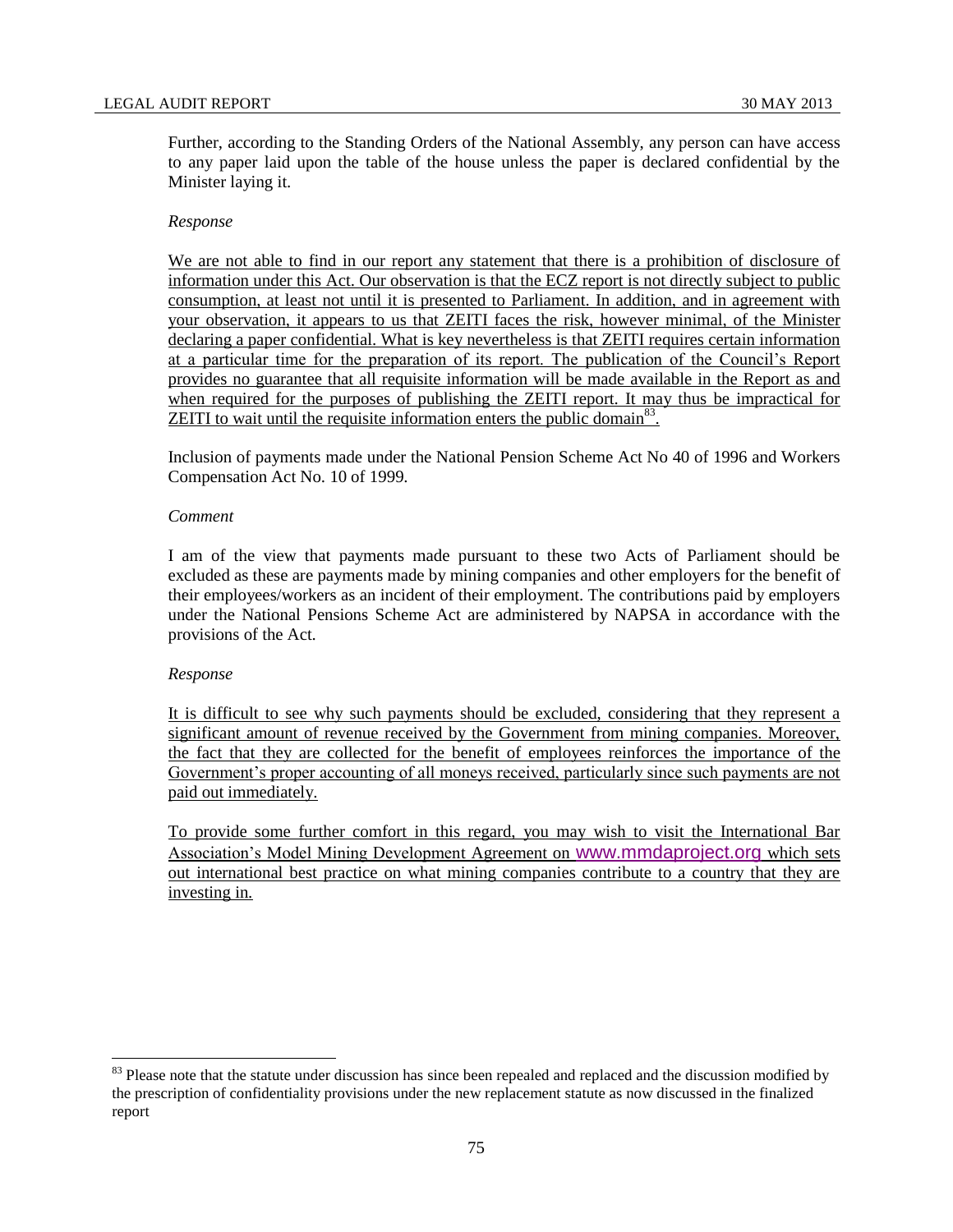### 1.5 Other important Legislation impacting EITI Annexure II

Public Audit Act Chapter 378 of the Laws of Zambia

#### *Comment*

The legal consultant has expressed concern that EITI may be viewed as a parallel process. According to section 4 of Chapter 378 the scope and purpose of auditing carried out under this Act is for the Auditor General to satisfy himself that the moneys expended by each statutory corporation, public company, Department or private institution have been applied to the purposes for which they were appropriated. The collation or collection of information for EITI purposes is limited in scope as the focus is on the disclosure of payments by mining companies to government or government agencies and conversely what government or government agencies receive as revenue from Mining companies.

### *Response*

It is our understanding that one of the intended functions of EITI is to ensure or at least facilitate the proper management and use of resources received by Governments from Mining Companies. Thus, it is possible that ZEITI will play an increasingly parallel role in this regard. Most importantly, however, the accuracy of the disclosures under EITI is also critical and hence the reconciliation exercises required to be undertaken by an independent credible administrator applying international auditing standards.

#### *Comment*

In view of the distinction in purpose and scope, I do not think that EITI will be viewed as a parallel process.

#### *Response*

## Your opinion is noted.

1.6 Annexure III - Other Legislation relevant to EITI

The Electronic Communications and Transactions Act No. 21 of 2009

#### *Comment*

According to section 2 of this Act, "personal information" is defined as "information about an identifiable individual…" Section 2 also defines a "natural person" as an "individual". Section 2 further defines a" data subject" as " any natural person from or in respect of whom personal information has been requested, collected, collated processed or stored…" The Act therefore makes a clear distinction between natural persons and companies. It therefore follows that section 42 refers to personal information about individuals and not companies. The legal consultant should therefore revisit his interpretation of section 42 as an impediment to the implementation of EITI in Zambia and whether this Act is relevant.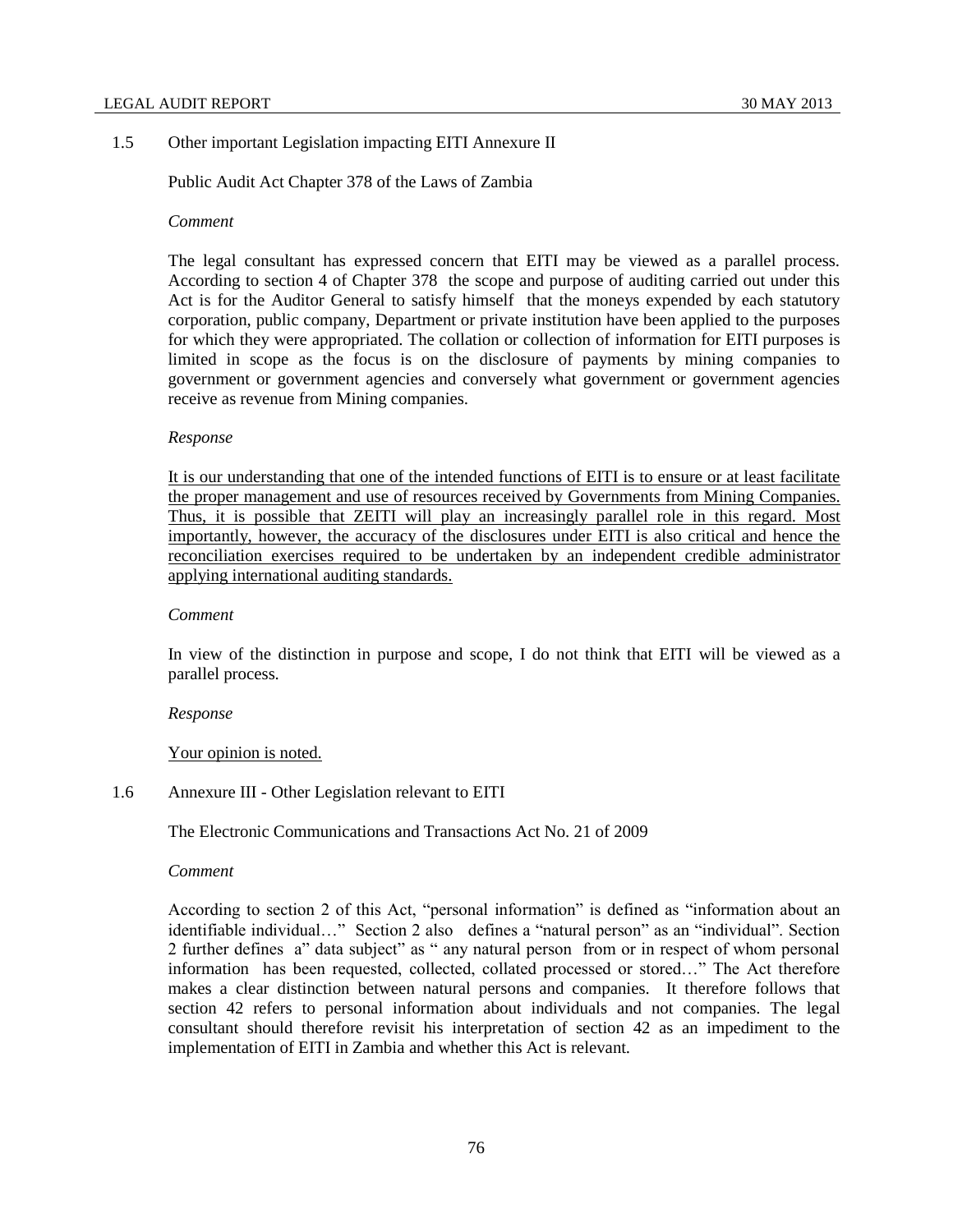#### *Response*

Point noted. What is confusing, however, is that the definition provided by the Act is not that of an "individual" but that of a "natural person", yet the ordinary and legal meaning of the term "individual" could include a body corporate. Would it therefore not be safer to err on the side of caution in this regard?

### The Public Finance Act

### *Comment*

The legal consultant has suggested that regulations can be passed under the Public Finance Act, compelling ministries and other government bodies to provide financial information for the purposes of ZEITI's report as and when required.

This can only be done if the principal Act is amended to include provisions relating to ZEITI. The Act deals with the general control and management of public finances of the country Regulations can only be drafted within the content and policy of the principal Act.

### *Response*

Please note that this is an option (alternative to the introduction of a special ZEITI Act) which focuses on convergence of two policies under a single statute, provided that there is no conflict. As aforementioned, we envisage EITI playing an increasing role in facilitating the proper accountability and management of resources received by the Government, thereby having an impact on the control and management of the public finances of the country. Thus, Regulations passed in this regard for the purposes of a ZEITI report would not, in our opinion, be contrary to the content and policy of the Public Finance Act.

The problem that we see with this option is that EITI will not be the main policy incorporated in this way under the Public Finance Act. Therefore, substantive provisions in another Act of Parliament can override the EITI policy contained in subsidiary regulations in case of conflict.

## *Comment*

According to section 5(3) of the Act, any dispute arising as to whether access to any account, document, book or record is necessary for the exercise by the Treasury of any functions under this Act or any other written law, shall be referred to the Minister. The legal consultant should clarify the relationship between the Treasury's exercise of functions under the Act and access to information by ZEITI. (Do the functions of the Treasury include access to information for ZEITI?)

## *Response*

If ZEITI is subsumed within the purview of the Ministry of Finance (again as an alternative to the special ZEITI Act option), this could certainly be made a function of the Treasury in order to reinforce and support the initiative under ZEITI.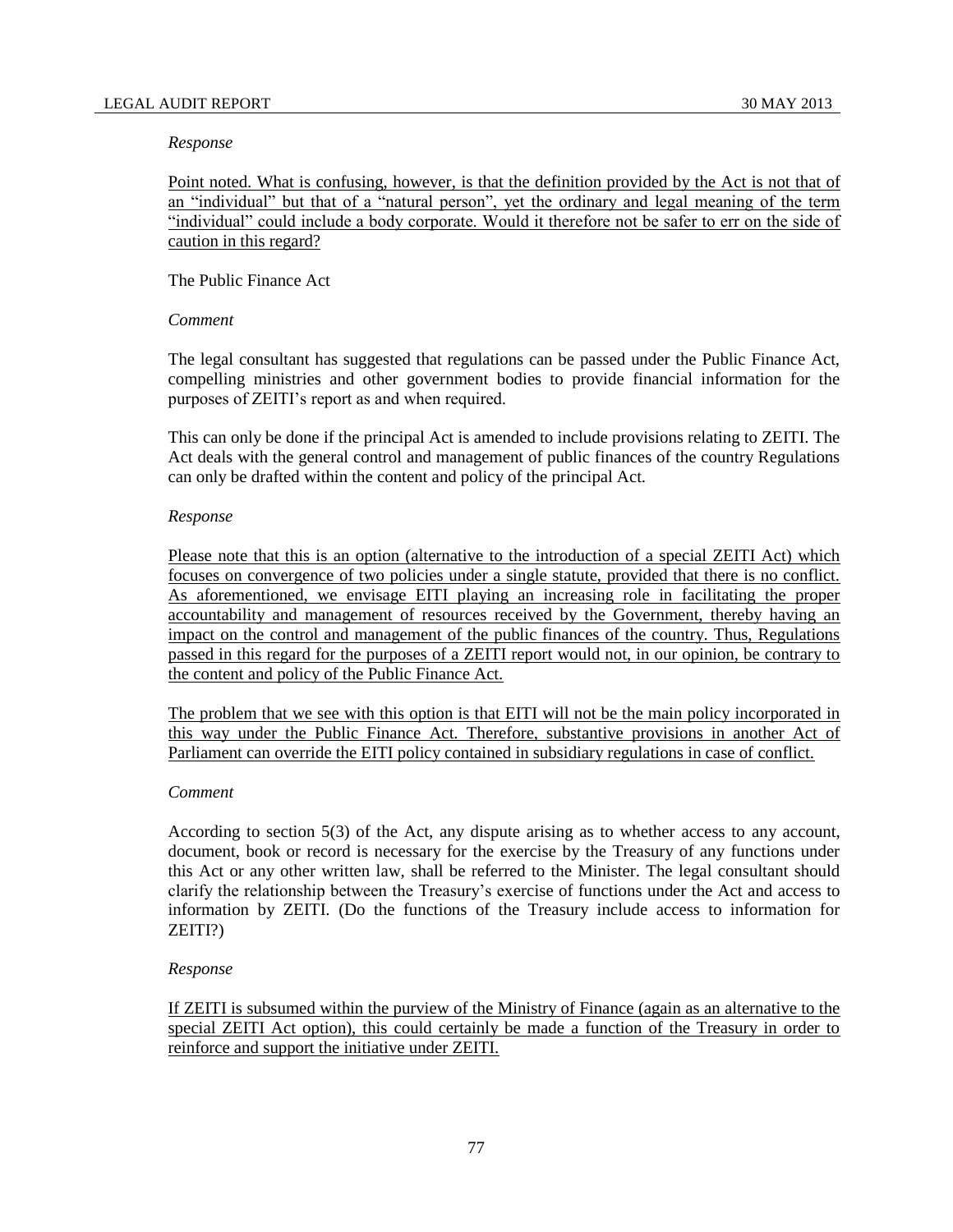## 1.7 Other issues for consideration

# *Comment*

(a) practicality of the structure on page 30. Will it work?

#### *Response*

Our view is that this is practical, but we welcome any suggestions on the structure to determine the most appropriate form of implementing the initiative.

### *Comment*

 $(b)$  need to state some of the functions of the regulator(s) in order to justify the need for their creation and also identify the possible points of conflict with existing regulators.

#### *Response*

### Noted.

# *Comment*

(c) all Bills whether intended to amend existing legislation or to create a new Act of Parliament are subject to the same parliamentary procedures and processes.

#### *Response*

We are of the view that the amendment of several pieces of legislation would be a longer and more difficult process than the enactment of one. Moreover, we maintain the position that the former cannot guarantee that no future conflicts or omissions would arise over time.

### *Comment*

(d) the Mines and Minerals Development Act is currently under review and proposed amendments are yet to be submitted to the Ministry of Justice. Consider whether provisions relating to EITI can be included in this process.

#### *Response*

Noted. We are still awaiting a copy of the same from the ZEITI Secretariat.

### **2. ZEITI Secretariat Comments:**

2.1 Inclusion in Report

## *Comment*

(a) as paragraph 1.3 the benefits of ZEITI; and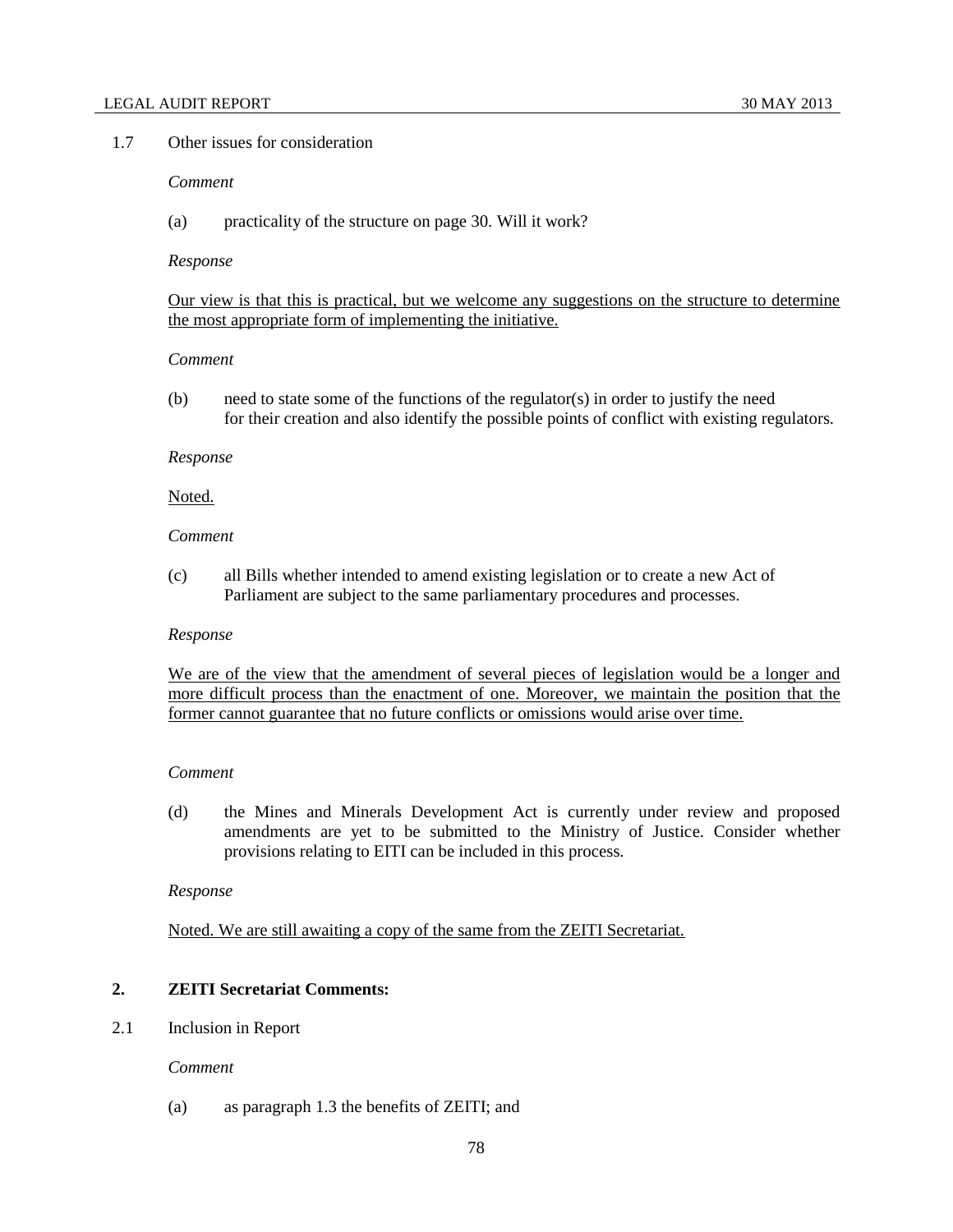(b) as part of the purpose and scope of the legal audit (paragraph 1.3) that the purpose of the legal audit is also intended to "address legal impediments to the implementation of ZEITI in Zambia".

*Response*

Noted.

2.2 Auditing of financial records

### *Comment*

Following from your summary of the Mines Act on pages 7-8, does the Mines Act require the accounts and other financial records of large-scale mining license holders to be audited?

#### *Response*

The Act does not appear to require submission of audited accounts. We therefore suggest that this requirement be included within the currently proposed amendments to the Act.

2.3 Restrictions under Local government Act and Rating Act

#### *Comment*

We suggest that the Local Government Act and/ or Rating Act be amended to obviate the risk that disclosure by Councils under the Rating Act may be restricted by virtue of the Local Government Act.

#### *Response*

## Noted. However, an overriding clause in the ZEITI Act addresses this concern.

### 2.4 Lands Act

### *Comment*

We suggest that the Lands Act be amended to enable ZEITI to acquire information on ground rent payments made by mining companies to enhance accountability over the management of the Land Development Fund, in addition to the Minister's current provision of a statement of income and expenditure to Parliament.

#### *Response*

We feel that an overriding clause in the ZEITI Act would address this concern.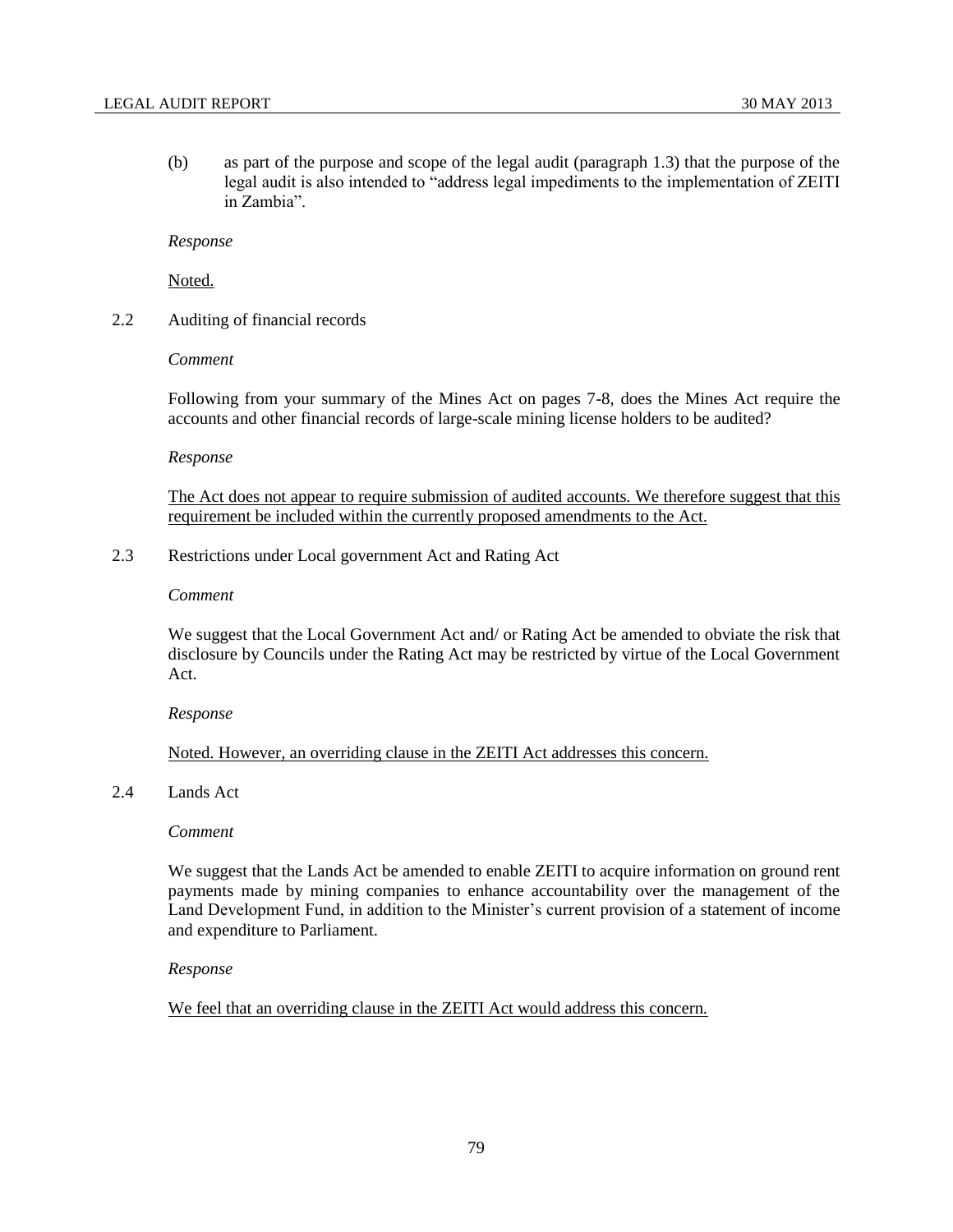# 2.5 Road Fund Agency Act

# *Comment*

You note that the National Road Fund Agency Act's prohibition against the publication of any information other than audited annual accounts for the National Road Fund Agency would affect ZEITI's ability to obtain information on Road User Charges and other payments made by mining companies to the Road Fund. How can this information be captured?

### *Response*

In our opinion, we feel that this can also be addressed by an overriding clause in the ZEITI Act.

### *Comment*

Furthermore, how can fuel levies be separated from the pump price in order to enable the Road Fund Agency to account for fuel levies paid by mining companies?

### *Response*

This could be a recording and reporting function placed on mining companies and oil marketing companies by the ZEITI Act, with an ultimate reporting function to the National Road Fund Agency.

## 2.6 Investment Act

*Comment*

Is there an Investment Act in Zambia, and if so, what would its effect be on ZEITI?

#### *Response*

The Investment Act was repealed and its provisions largely subsumed within the Zambia Development Agency Act. We consider that both these Acts would have no significant impact on the implementation of EITI in Zambia.

### *Comment*

In your criticisms of the shortcomings of the LEITI Act, we feel that there is a need for the Report to acknowledge the disadvantage that any regulations implemented in pursuance of ZEITI may deter investment, and thus work contrary to the aim of EITI which is to attract investment.

Noted.

# 2.7 Public Finance Act

## *Comment*

We suggest that the Public Finance Act be amended to require government agencies to provide accounts that are audited to international standards.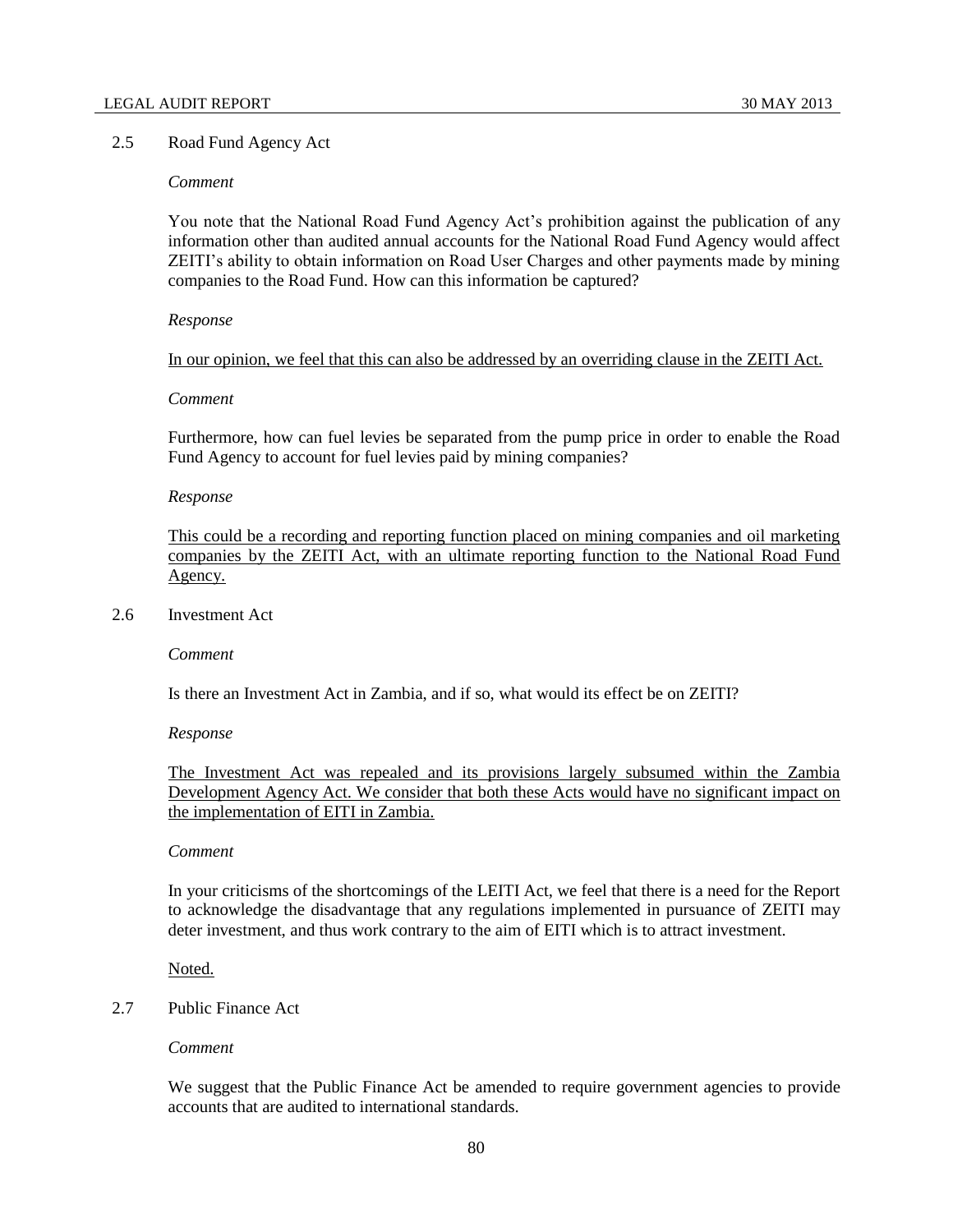### *Response*

We are of the view that such a requirement should apply only to the extent required for the production of a ZEITI Report. Extending this requirement for any other purposes for which audited accounts are required from government bodies is at the discretion of Parliament. We nevertheless consider that your concern would be addressed if the ZEITI Act provides this requirement.

2.8 Scope of EITI in Zambia

*Comment*

Under your recommendations in 4.4, we ask that you do not limit your proposed Act of Parliament to mining companies, as other sectors may be included in the future.

*Response*

For practical purposes, any enacted legislation would have to subsequently be amended to encompass additional sectors.

2.9 Listing of Companies

*Comment*

Does your reference to the listing of mining companies in 5.1 refer to the stock exchange?

*Response*

Yes, but please distinguish this from our explicit reference to the securities exchange.

2.10 Standard of Auditor General's Audits

*Comment*

Should the Auditor General's audits be required to meet international standards?

*Response*

This would help further ZEITI's fuctions but we are unsure of the feasibility of this suggestion.

2.11 Distinction between ZEC and ZEITI under proposed structure

*Comment*

Your report makes reference to both ZEITI and ZEC. However, they are one entity and should not be distinguished.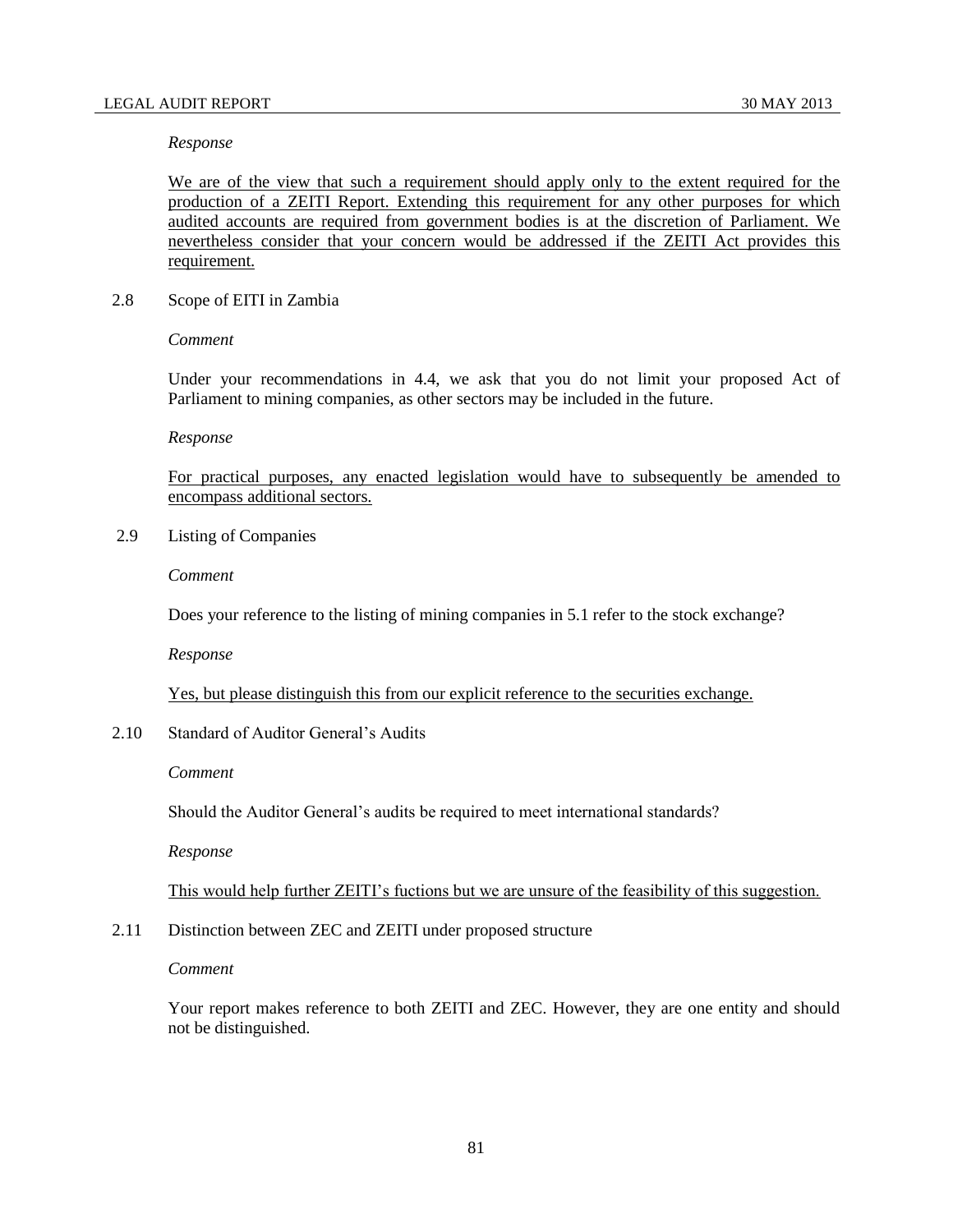## *Response*

For the purposes of structure, we understand ZEC to be an upper organ responsible for overseeing the ZEITI Secretariat, which is a lower organ responsible for implementation. If our nderstanding is correct, then where we refer to ZEITI, we are actually referring to the ZEITI Secretariat which we propose should be transformed into an implementing institution under the ZEITI Act.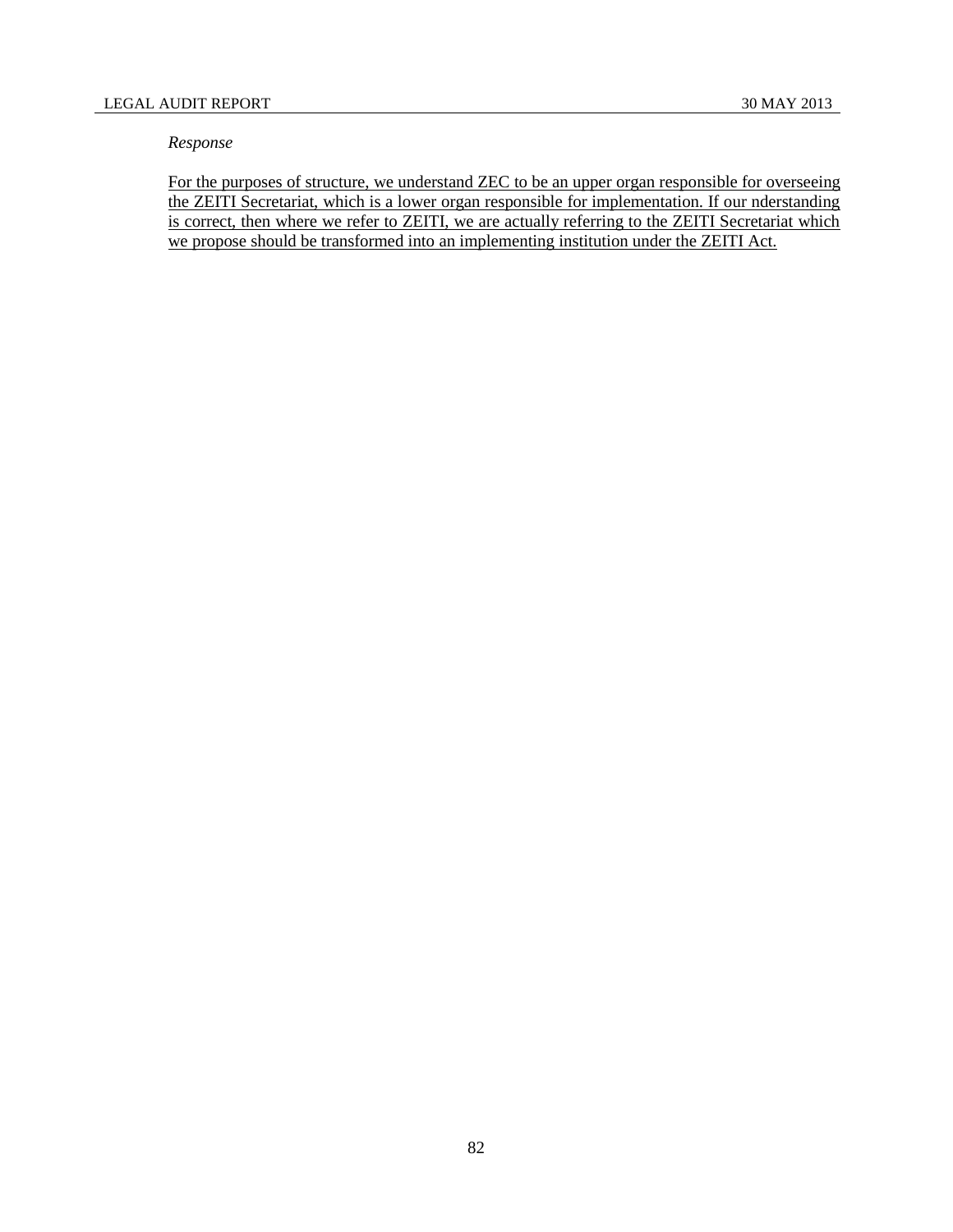# **ANNEXURE VI**

### Stakeholder Interactions – Public Stakeholder Meeting

### **1. Government**

- 1.1 Government, through the speech by the Pernanent Secretary at the Ministry of Mines, Energy and Water Development, reiterated its commitment to ZEITI as being a project that is in line with Government policy of promoting development, good governance, maximising benefits from Zambia's natural resources, reducing levels of poverty and fighting corruption.
- 1.2 Government also intimated its desire to expand EITI beyond mining to other sub-sectors of the extractive industry in the near future such as forestry, fisheries and tourism.
- 1.3 Government explained that the main objective of the Stakeholders Meeting was to review the Draft Legal Audit Report which had identified some legal impediments to the introduction of EITI in Zambia and has recommended the introduction of a specific statute for the implementation of EITI in Zambia.

# **2. Governmental Agencies**

- 2.1 A number of GAs thought that there was too much focus being placed on the revenue from the etractive sector yet EITI did not appear to make an attempt at monitoring production to identify incidencies of transfer pricing. The panel, consisting of ZEC, ZES and the Legal Consultant (the "**Panel**") explained that EITI could work in conjunction with institutions like ZRA to assist in identifying such issues but that this was an area for ZRA to monitor in conjunction with MoM as already established under existing legislation.
- 2.2 Another GA representative expressed concern about the introduction of yet another piece of legislation under EITI which could lead to overregulation in the mining sector. A question was paused as to whether monitoring disclosure and reconcilliation under EITI required a 365 day regulator. The Panel explained that EITI represented a global standard which required a competent and effective regulator to monitor and police disclosure and accountability in the extractive sector for the benefit of the country. It was, threfore, upto the country to determine whether the benefits to be derrived from implementing EITI would out-weigh the cost of monitoring disclosure, compiling the report, undertaking the reconciliation and validation and publishing the report for public consumption. The Panel expressed the opinion that EITI was a worthwhile undertaking in this respect with overwhelming benefits as achieved in other jurisdictions.
- 2.4 A GA representative also queried the finding in the Draft Legal Audit Report that the Auditor General or Public Audit Act paused a threat to the introduction and implementation of EITI since the Public Audit Act only spells out th scope of the powers of the Auditor Genral in carrying out a public audit. The Panel explained that it was largely a question of how the interface between a public audit and EITI would work as opposed to the Public Audit Act being an impediment that completely blocks the implementation of EITI. The issue was mainly whether the GAs would rely on th standard and timings of a public audit in order to comply with EITI or whether EITI will be completely independent of such process.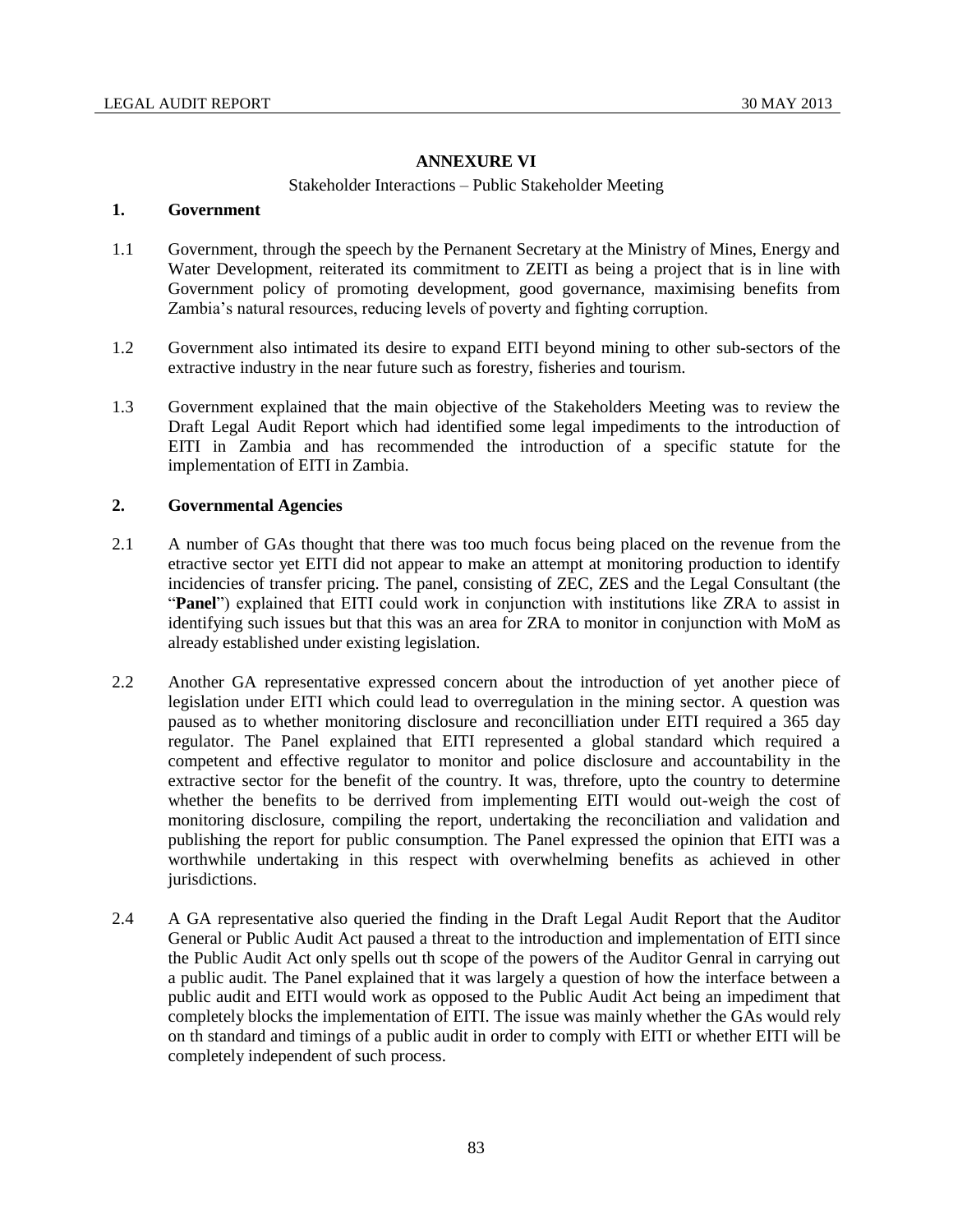### LEGAL AUDIT REPORT 30 MAY 2013

- 2.5 A GA also wondered whether there will not be duplication between EITI and other existing regulators since Mining Companies already disclose to the Companies Registry, the Mines Department and ZRA. It was explained by the Panel that disclosure and acountability by both Mining Companies and GAs would be the main funtion under a ZEITI Act. Under the existing laws disclosure appears to have been designed as a complementary function of the subject of regulation such as licensing for mining operations. The EITI function was, therefore, more of a coordinating function for the larger purpose of accurate disclosure and accountability to the public.
- 2.6 A question paused by another GA was whether the public would be more interested in tracking the use of revenue from the extractive sector rather than disclosure of the results of a reconcilliation exercise of what the extractive sector says it has paid in public revenue and what Government says it has received. The Panel explained that the idea behind EITI was to arm communities and civil society with acurate information which could be used to intelligently challenge policy makers and implementors on the use of such resources.
- 2.7 A GA raised concern about the proposed overriding provisions of the ZEITI Act particularly in light of the provisions of the Constitution and a United Nations Treaty (which Zambia is yet to endorse) that prescribe for the indepedence of the office of the Auditor General. The Panel explained that the objective for EITI was not to relegate the office of the Auditor General to EITI process but to ensure disclosure and accountability of the institutions that may also be the subject of a public audit. The Panel, nevertheless, assued the GA that it will look into this particular issue of the Auditor General particularly in relation to the structure of the new ZEITI Act and how it will interface with other stautes such as the Public Audit Act.

## **3. Non-Governmental Organistation**

- 3.1 An NGO representative raised issue with Government represenation within the proposed structure of ZEITI as capable of politicising the structure particularly from the facilitation role of the MoM point of view.
- 3.2 The Panel explained that ZEITI is proposed to be a multi-sector group regulator desighned not to be dominated by any interest group whether from the Govenment, private sector or civil society. Effectively, therefore, Government will be an important part of the structure but not the dominant one. Similarly, each of the other sectors represented within ZEITI will also not be expected to dominate the others.

# **4. Private Sector Organisations**

- 4.1 The main objection from the PSO representative was against the introduction of more regulations and regulators for investors to deal with despite having to contend with the already existing heavy compliance burden. The objection mas mainly along the following lines:
	- (a) that the volunatary process under EITI without regulation was working just fine;
	- (b) that the power of public opinion and 'name-and-shame' was enough; and
	- (d) that the new regulator and new processes will require funding and the Mining Companies would not like to fund this through new taxes.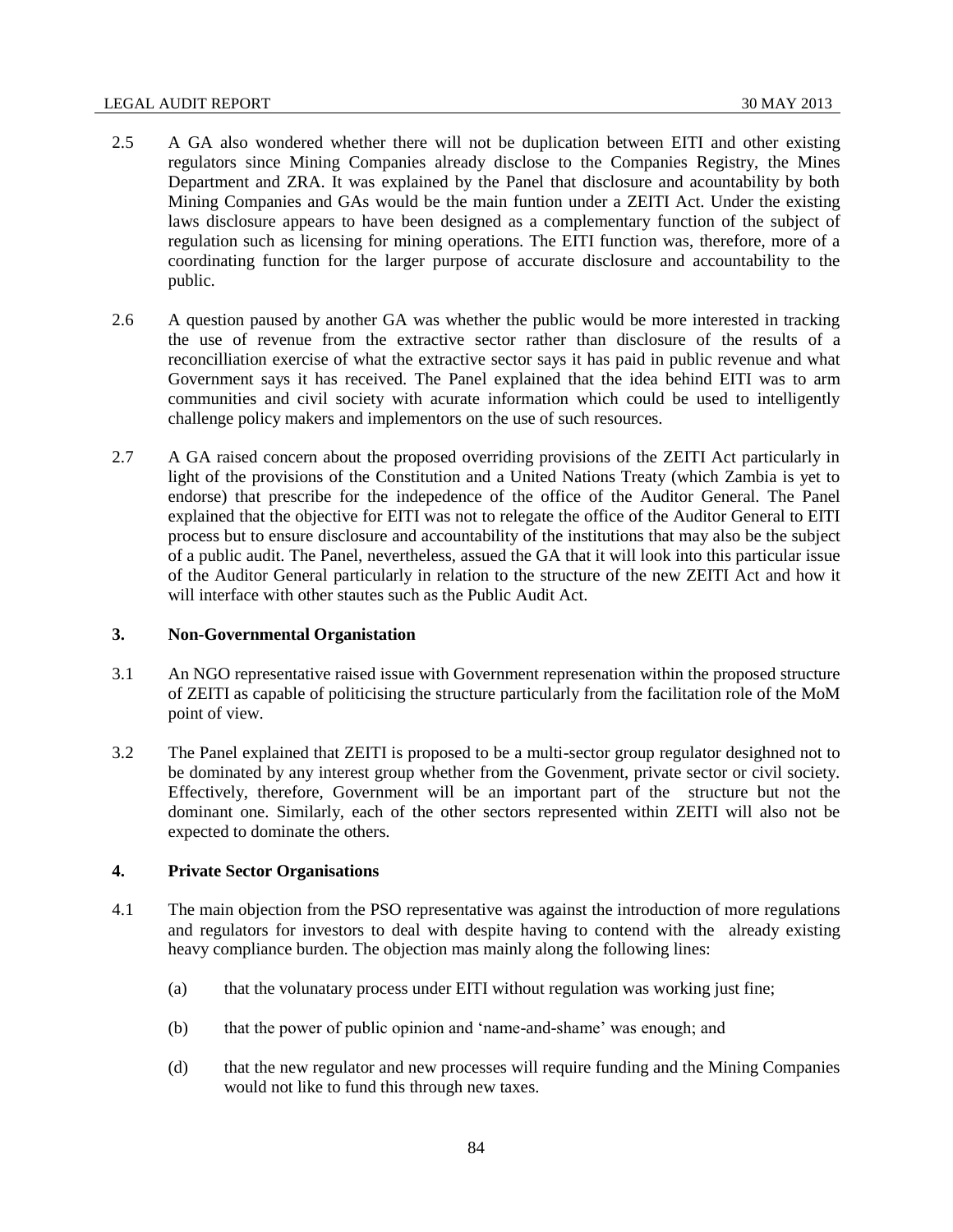4.2 The Panel explained that to address the current legal impediments as well as formally adopt the objectives of EITI as official policy of the Country the most effective and efficient method for intervention was via an Act of Parliament.

## **5. General Overview of EITI Policy by meeting**

- 5.1 A quick survey with pre-set questions covering the main contentious issues including the foregoing and in the form of Appendix A was distributed to participants and 22 questionnaires were returned with responses at the end of the meeting.
- 5.2 Set out in Appendix B is a table analysing the general attitude adopted by the meeting towards the implementation of EITI in Zambia. Some of the key responses include the following:
	- (a) 91% of the respondents thought transparency and accountability was necessary for the extractive sector and 4 % thought it was not;
	- (b) 86% of the respondents thought that the extractive industry was the most important sector to Zambia and 9 % thought it was not;
	- (c) 86% of the respondents thought the extractive sector required to be also managed from the disclosure and accountability point of view and 4% did not think so;
	- (d) 64% of the respondents thought it was necessary to introduce a specific ZEITI Act for managing the extractive sector and 36 % thought it was not;
	- (e) 95% of the respondents thought it was acceptable to impose penalties on GAs that breached formally adopted EITI policy and 4% thought it was not;
	- (f) 81% of the respondents thought it was necessary to urgently introduce regulation for implementing EITI in Zambia and 4 % thought it was not.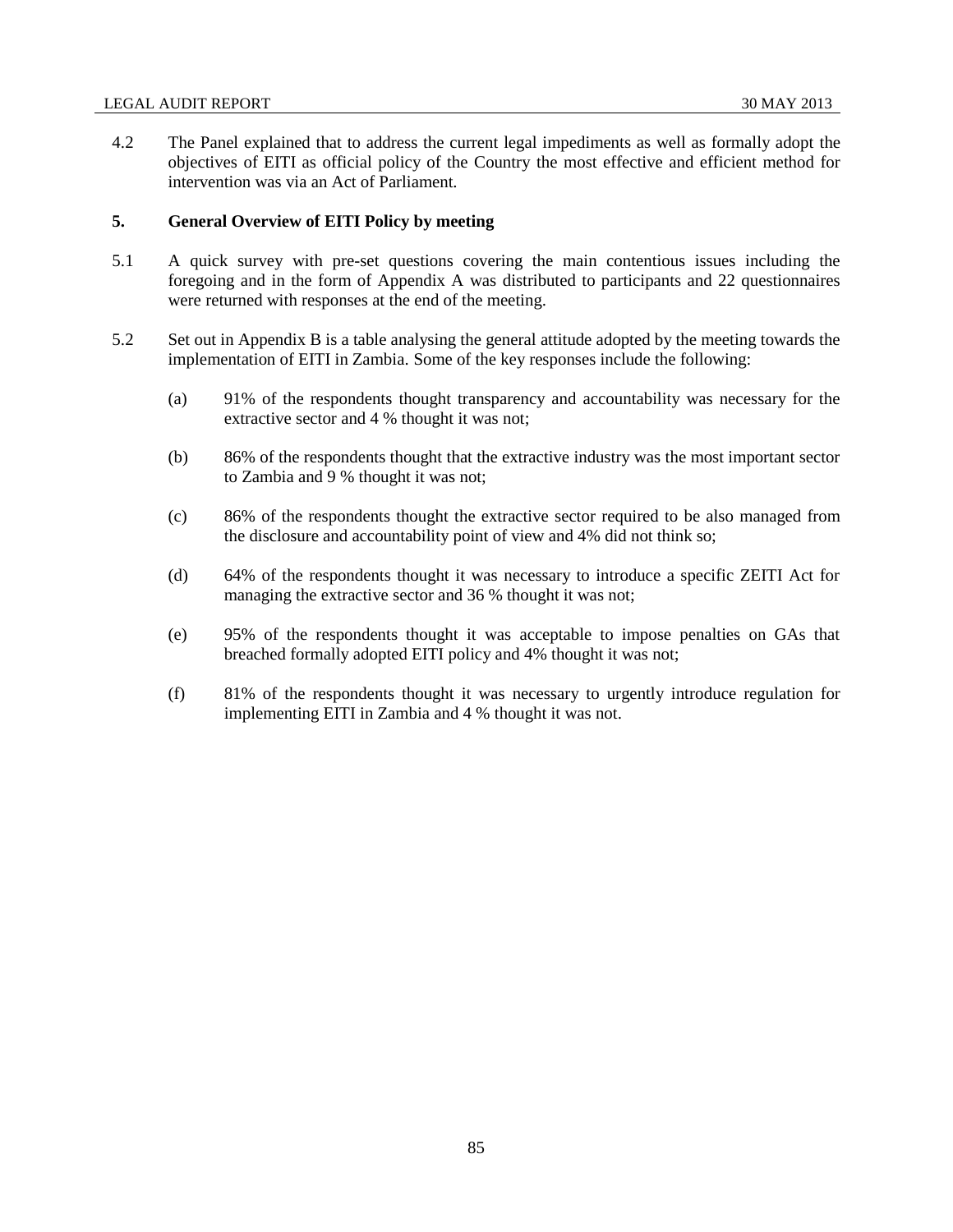# Appendix A

Form of Questionnaire for Quick Survey

# **Zambia Extractive Industries Transparency Initiative Consultative Stakeholder Meeting Quick Survey**

- 1. What is your view about transparency and accountability in the extractive sector?
- 2. Do you think the extractive sector is the most important for Zambia?
- 3. How would you like to see the sector being managed?
- 4. What do you think about introduction of Act of Parliament for the extractive sector in general that is superior to other public revenue statutes?
- 5. Do you think it is a good idea to penalize defaulting Governmental agency under the ZEITI Policy?
- 6. How soon would you want to see the extractive industry being formerly collectively regulated?
- 7. Any other comment